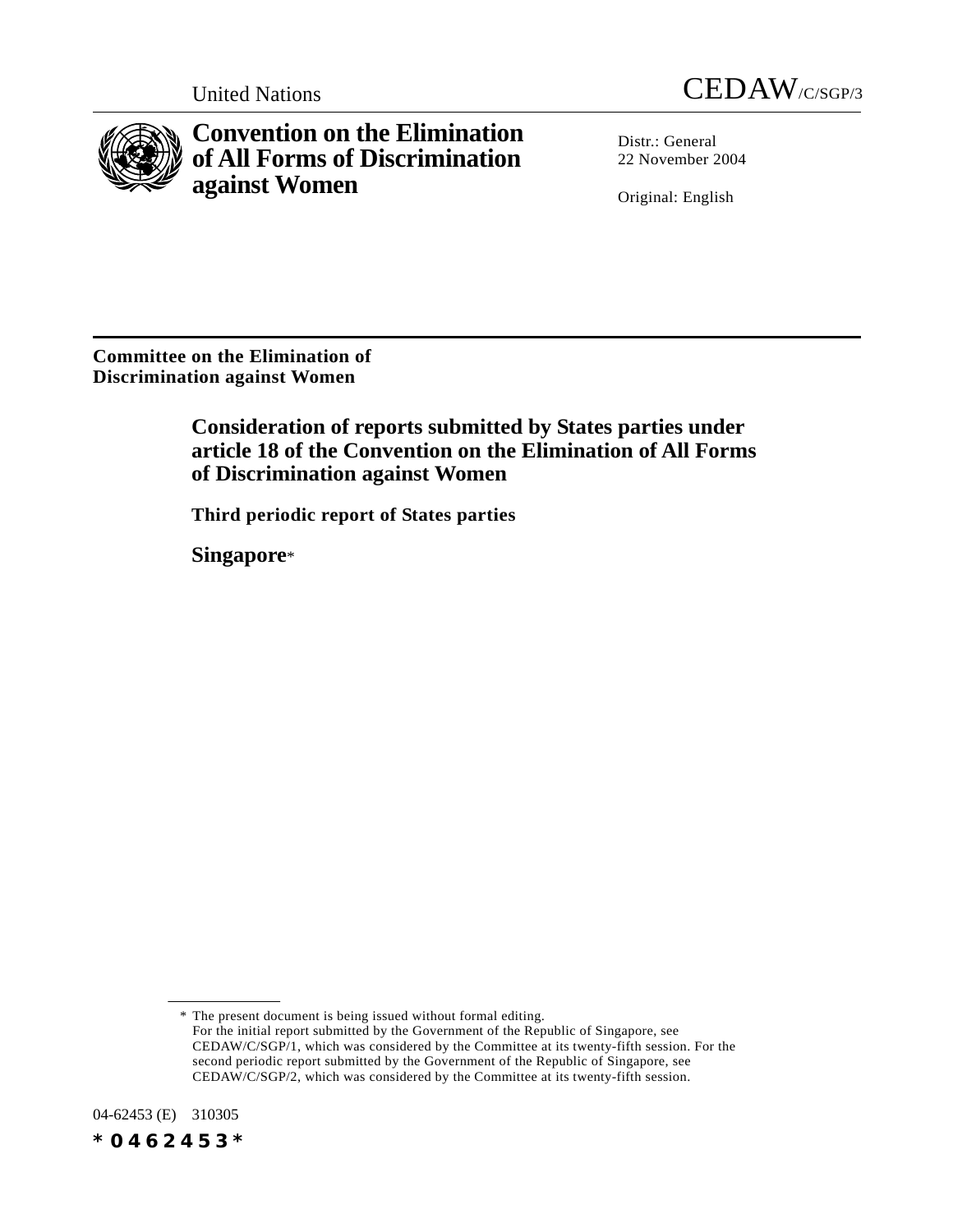Ministry of Community Development, Youth and Sports Republic of Singapore November 2004

Published in November 2004

# MINISTRY OF COMMUNITY DEVELOPMENT, YOUTH AND SPORTS REPUBLIC OF SINGAPORE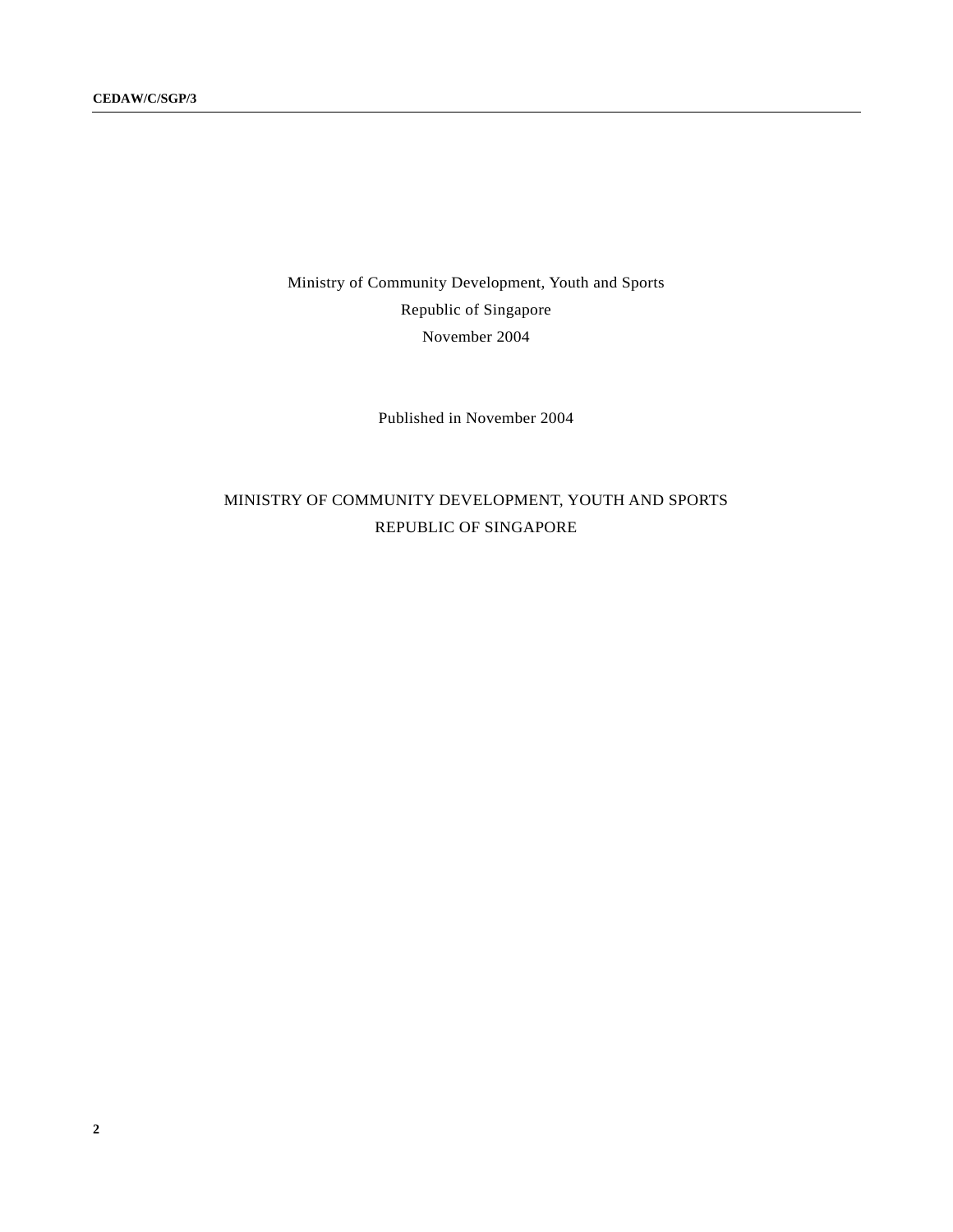#### **FOREWORD**

I am pleased to present Singapore's third periodic report on the United Nations Convention on the Elimination of All Forms of Discrimination against Women.

Significant legislation and policies have been reviewed and revised to improve the position and rights of women in Singapore. Chief among these is the Constitutional Amendment in May 2004 to accord the same citizenship rights to the children of Singaporean women as for Singaporean men. Another significant policy change is the equalisation of benefits of the current medical scheme in the Civil Service for male and female officers. Singapore also ratified ILO Convention 100 on Equal Remuneration in May 2002 to affirm its commitment to equal pay for equal work.

As part of our continuing commitment to the Convention and to better address the needs of women in Singapore, the Ministry of Community Development, Youth and Sports has set up the Women's Desk. This is our national women's machinery which serves as the national focal point on gender policy matters and international cooperation pertaining to women. The Women's Desk will adopt the many helping hands approach to work with Voluntary Welfare Organisations (VWOs), Non-Governmental Organisations (NGOs), the people sector and the private sector to enhance the status of women in Singapore.

Even while we continue to pay attention to the rights of women in laws and policies, we recognise that an important challenge facing women and men of the  $21<sup>st</sup>$  century is the balancing of their work-life commitments. We want to ensure that both women and men are given resources to strike a rewarding balance, and that men are also given more opportunities to be active and involved fathers, husbands, brothers and sons.

Our detailed elaboration of our progress is contained in this Report, with the main highlights in the Executive Summary. We remain committed to the Convention and the interests of women in Singapore.

Mrs Yu-Foo Yee Shoon Minister of State Ministry of Community Development, Youth and Sports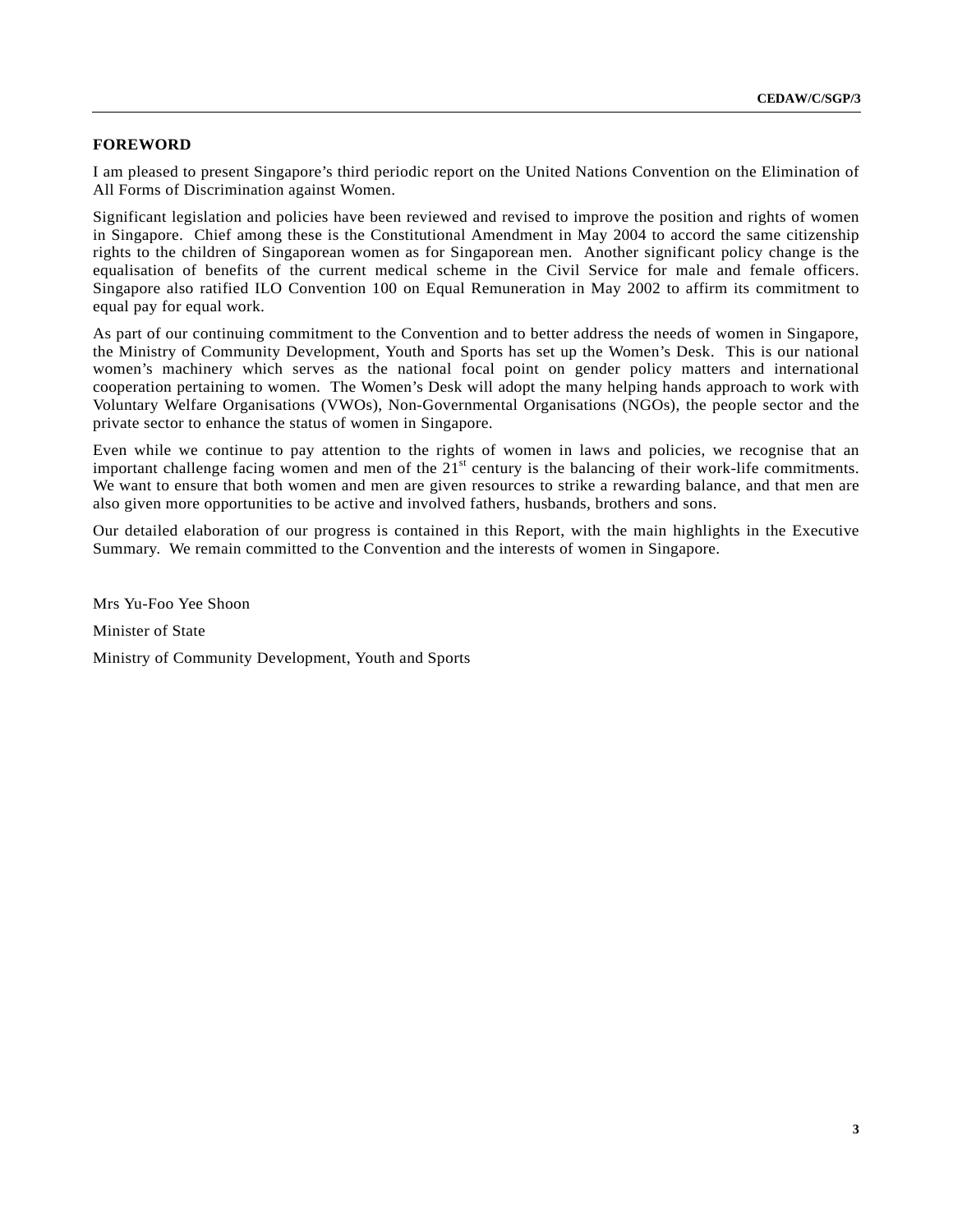# **CONTENTS**

|           |                                                                                                              | Page |
|-----------|--------------------------------------------------------------------------------------------------------------|------|
| ٠         | Foreword                                                                                                     | 3    |
| $\bullet$ | <b>Contents</b>                                                                                              | 4    |
| $\bullet$ | <b>Executive Summary</b>                                                                                     | 5    |
| $\bullet$ | Part I                                                                                                       |      |
|           | Article 1 (Discrimination)                                                                                   | 9    |
|           | Article 2 (Policy Measures)                                                                                  | 9    |
|           | Article 3 (Guarantee of Basic Human Rights and Fundamental Freedoms)                                         | 11   |
|           | Article 4 (Special Measures)                                                                                 | 12   |
|           | Article 5 (Sex Role Stereotyping and Prejudice)                                                              | 12   |
|           | Article 6 (Prostitution)                                                                                     | 16   |
| $\bullet$ | Part II                                                                                                      |      |
|           | Article 7 (Political and Public Life)                                                                        | 17   |
|           | Article 8 (Representation)                                                                                   | 20   |
|           | Article 9 (Nationality)                                                                                      | 23   |
| $\bullet$ | Part III                                                                                                     |      |
|           | Article 10 (Education)                                                                                       | 23   |
|           | Article 11 (Employment)                                                                                      | 33   |
|           | Article 12 (Health)                                                                                          | 43   |
|           | Article 13 (Economic and Social Benefits)                                                                    | 45   |
|           | Article 14 (Rural Women)                                                                                     | 49   |
| $\bullet$ | Part IV                                                                                                      |      |
|           | Article 15 (Law)                                                                                             | 50   |
|           | Article 16 (Marriage and Family Life)                                                                        | 53   |
| $\bullet$ | Part VI                                                                                                      |      |
|           | Article 24 (Commitment of States Parties)                                                                    | 55   |
| $\bullet$ | <b>Appendices</b>                                                                                            |      |
|           | Appendix 1                                                                                                   | 59   |
| ٠         | Table 2: Age - Sex Specific Labour Force Participation Rates, June 1993 – 2003<br>(total, males and females) |      |

! Table 3: Age - Sex Specific Labour Force Participation Rates by Marital Status, June 2003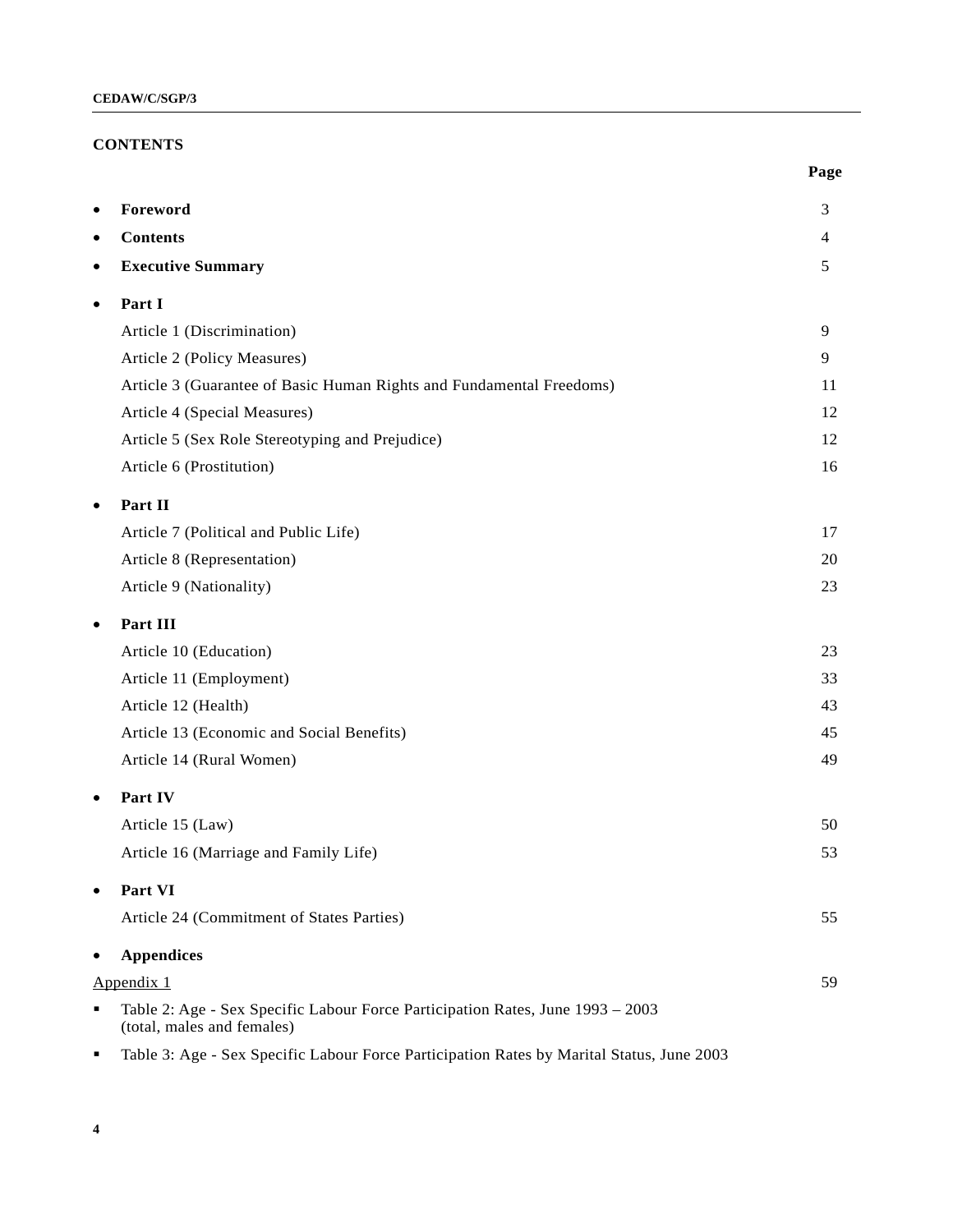- ! Table 16: Employed Persons Aged Fifteen Years and Over by Age and Sex, June 1993 2003
- ! Table 18: Employed Persons Aged Fifteen Years and Over by Industry and Sex, June 1993 – 2003 (total, males and females)
- ! Table 19: Employed Persons Aged Fifteen Years and Over by Occupation and Sex, June 1993 – 2003 (total, males and females)
- ! Table 30: Employed Persons Aged Fifteen Years and Over by Age, Sex and Type of Employment, June 2003

## $\Delta$ ppendix 2 73

- ! Table 10: Median Monthly Gross Wage by Gender and Occupation, 2003
- ! Chart 6: Gender Wage Difference by Occupation and Selected Age Groups, 2003

### $\Delta$ ppendix 3 75

- ! Appendix 3A Table 2.1: Monthly Basic and Gross Wages of Selected Occupations in all Industries, June 2003 (Males)
- ! Appendix 3B Table 2.2: Monthly Basic and Gross Wages of Selected Occupations in all Industries, June 2003 (Females)

### **EXECUTIVE SUMMARY**

This third Report to the United Nations (UN) Committee on the Elimination of Discrimination against Women (the Committee) covers the developments that facilitate the progress of women in Singapore during the time frame of 2000 to 2004.

The Republic of Singapore acceded to the UN Convention on the Elimination of All Forms of Discrimination against Women (the Convention) on 5 October 1995. The Convention came into force for Singapore on 4 November 1995.

In accordance with Article 18 of the Convention, Singapore submitted its Initial Report to the Secretary-General of the UN, for consideration by the Committee, in November 1999. The Initial Report covered the time frame of 1995 to 1997. Singapore submitted its Second Periodic Report in 2001. The Second Periodic Report covered the time frame of 1997 to 2000.

#### **Significant Developments since 2000**

Since 2000, the Government has made significant strides forward in the advancement of women's issues and rights in Singapore. The key developments are highlighted below and will be further elaborated in the Report.

Overall, the Singapore Government's goal for gender equality remains unchanged - equal opportunities for men and women on the basis of meritocracy. Built upon that is the availability of fundamental resources such as education and healthcare for all its citizens in order that men and women have the same opportunities to pursue their personal goals and gain equal access to all spheres in society.

#### **Establishment of National Women's Machinery**

The Ministry of Community Development, Youth and Sports (formerly known as the Ministry of Community Development and Sports) has set up the Women's Desk to serve as Singapore's national women's machinery. The Women's Desk, set up in May 2002, acts as the national focal point on gender policy matters and for international cooperation pertaining to women. The Women's Desk is the Secretariat to the Inter-Ministry Committee on CEDAW which monitors Singapore's implementation of the Convention. The Women's Desk also works with local women's groups to address women's issues.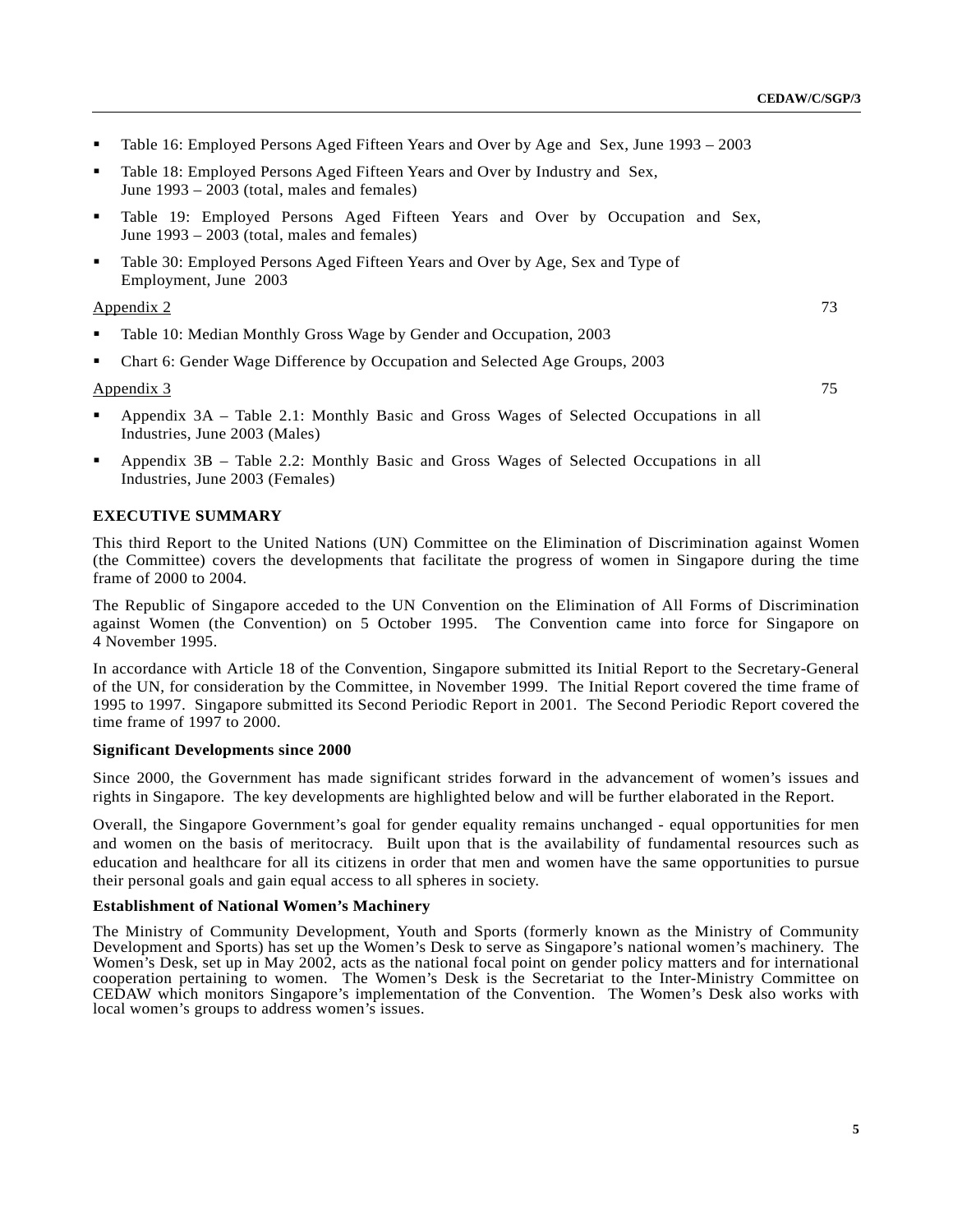#### **Change in Citizenship Law**

Previously, a child who was born overseas could acquire Singapore citizenship by descent only if his or her father was a Singaporean. For a child born overseas to a Singaporean mother and a non-Singaporean father, the child could only acquire Singapore citizenship by registration upon the application of its mother.

However, in April 2004, the Singapore Parliament passed a bill to amend the Constitution of the Republic of Singapore to allow overseas-born children to acquire Singapore citizenship by descent from their Singaporean mothers. Hence, Article 122 of the Constitution of the Republic of Singapore is now gender neutral in that where a child is born on or after 15 May 2004, he/she shall be a citizen of Singapore by descent if at the time of his/her birth, either his/her father or mother is a citizen of Singapore, by birth, registration or descent.

### **More Women in Politics**

The Government, under the new Prime Minister Mr Lee Hsien Loong, made a significant advancement forward for women in politics when he recently appointed three women political office-holders as part of his team in August 2004. The three women are Mrs Lim Hwee Hua, Minister of State for Finance and Transport (two portfolios), Mrs Yu-Foo Yee Shoon, Minister of State for Community Development, Youth and Sports and Dr Amy Khor, Mayor of Southwest Community Development Council. He followed this by publicly urging more women to step forward to take part in the local political scene, adding that he was particularly happy to have more women in his team.

There has been a two-fold increase in the number of female Members of Parliament (MPs) and Nominated Members of Parliament (NMPs) in this reporting period compared to the previous reporting period. As at September 2004, 10 out of the 84 elected MPs are women and 5 out of the 9 NMPs are women, compared to the 4 out of 83 elected MPs and 2 out of 9 NMPs who are women as at June 1999.

#### **Equal Pay for Equal Work**

The Government recognises that men and women have the right to equal remuneration and to equal treatment in respect of work of equal value. Since the last reporting period, in May 2002, Singapore has ratified a key ILO Convention – Convention 100 on Equal Remuneration to signify its commitment to equal pay for equal work.

Following the ratification of ILO Convention 100, the 3 key partners concerned with the labour force, namely, the Ministry of Manpower (MOM), the National Trades Union Congress and the Singapore National Employers Federation, issued a Tripartite Declaration on Equal Remuneration for Men and Women Performing Work of Equal Value on 6 November 2002, affirming their commitment to the principle embodied in the said Convention and declaring that this principle will be incorporated into future collective agreements in support of the Convention. In this regard, employers and unions have been requested to incorporate an appropriate "equal remuneration clause" in their collective agreements as and when the agreements are due for renewal.

In 2003, the average monthly earnings of females was 72% per cent that of the males. While the overall figure has remained unchanged since the previous reporting period, female employees within the age group of 25-29 years earned more than males in occupations such as managers, technicians and associate professionals. Where the wages of female employees are lower than their male counterparts, this is due mainly to the tendency for females to disrupt their employment to attend to childcare and household responsibilities, hence reducing their years of service and experience.

#### **Equalising Medical Benefits for Civil Servants**

Under the current medical scheme, male civil servants can claim medical benefits for themselves and for their dependants, while their female counterparts can only claim medical benefits for themselves. With effect from 1 January 2005, the medical benefits for female civil servants on the current medical scheme, namely, the Medisave-cum-Subsidised Outpatient (MSO) scheme, will be equalised so that they are treated no differently from the male civil servants. This will facilitate greater sharing of care giving responsibilities between married couples. Female officers on the MSO scheme can claim medical benefits for their unmarried children below the age of 18 years and for their spouses. The MSO scheme was implemented in 1994 and is the current medical benefits scheme for civil servants, and on which all newly appointed officers are placed. Female officers who are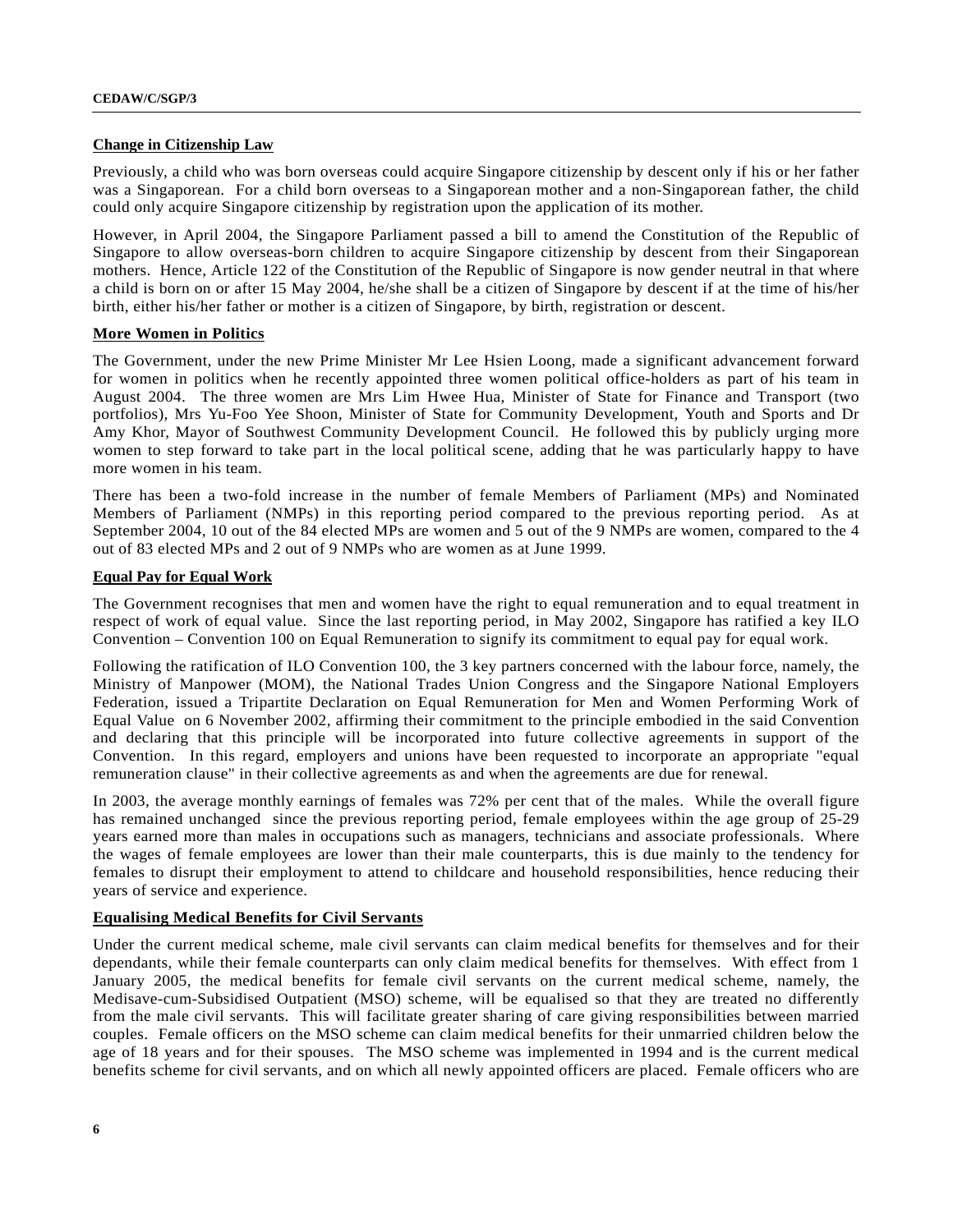on the older medical benefits schemes will also be able to claim these benefits for their unmarried children below the age of 18.

### **New Package of Measures to Support Parenthood**

A new package of measures to boost Singapore's total fertility rate and support parenthood was recently announced in August 2004. The measures take a holistic and coherent approach to help both mothers and fathers, have and raise children. The measures include longer maternity leave, childcare leave for both parents, infant care subsidies and financial support for the family. These measures enable parents to strike a better balance between work and family life, pursue a range of childcare options and ease the overall financial costs on the family. As important, the childcare leave for both parents is a step in the right direction to encourage active parenting by both father and mother.

## **Removal of Intake Quota for Female Medical Students**

A one-third quota on the intake of female medical students at the National University of Singapore (NUS) was introduced in 1979. This was because comparatively, more female doctors left the workforce prematurely or switched to part-time work.

In recent years, however, the attrition rate for female doctors has decreased substantially, and is only slightly higher compared to the attrition rate for male doctors. Hence, the intake quota was lifted with effect from academic year 2003. Now, both men and women have equal opportunity to read medicine at NUS based on their individual merit.

### **Compulsory Primary School Education**

To achieve the twin objectives of imparting our children with a common core of knowledge and skills, and providing a common educational experience, the Government has made six-year primary school education in national schools compulsory. This took effect with the cohort entering Primary One in 2003. In making primary school education compulsory, Singapore has in effect implemented Goal 2 of the UN Millennium Development Goals, i.e. to achieve universal primary education for boys and girls.

## **Engaging Men and Boys in the Promotion of Gender Equality**

The Association of Devoted and Active Family Men (ADAM) was registered in 2004. Its goal is to raise awareness on men's responsibilities and roles in society - as fathers, husbands and individual members of the family. This complements the efforts by the Centre for Fathering, Singapore. Registered in 1999, the Centre for Fathering champions the role of responsible fatherhood in Singapore by inspiring and equipping young fathers to be more involved in the lives of their children.

#### **Consultation**

l

In the preparation of this Report, the input of relevant government ministries and agencies have been sought in order to give a comprehensive update on the developments concerning women during the current reporting period.

In addition, input was sought from the women's bodies in Singapore, particularly from the Singapore Council of Women's Organisations (SCWO), which is the umbrella body for women's groups, the Women Integration Network (WIN) under the People's Association (PA) and the National Trades Union Congress (NTUC) Women's Committee1, as well as other women's groups. A session was also jointly organised by the Women's Desk and SCWO on 20 October 2004 for the women's groups to be consulted and kept abreast of the contents of the Report before submission to the UN.

<sup>1</sup> A description of these three women's organisations can be found in Chapter 7 (Political and Public Life) of this Report.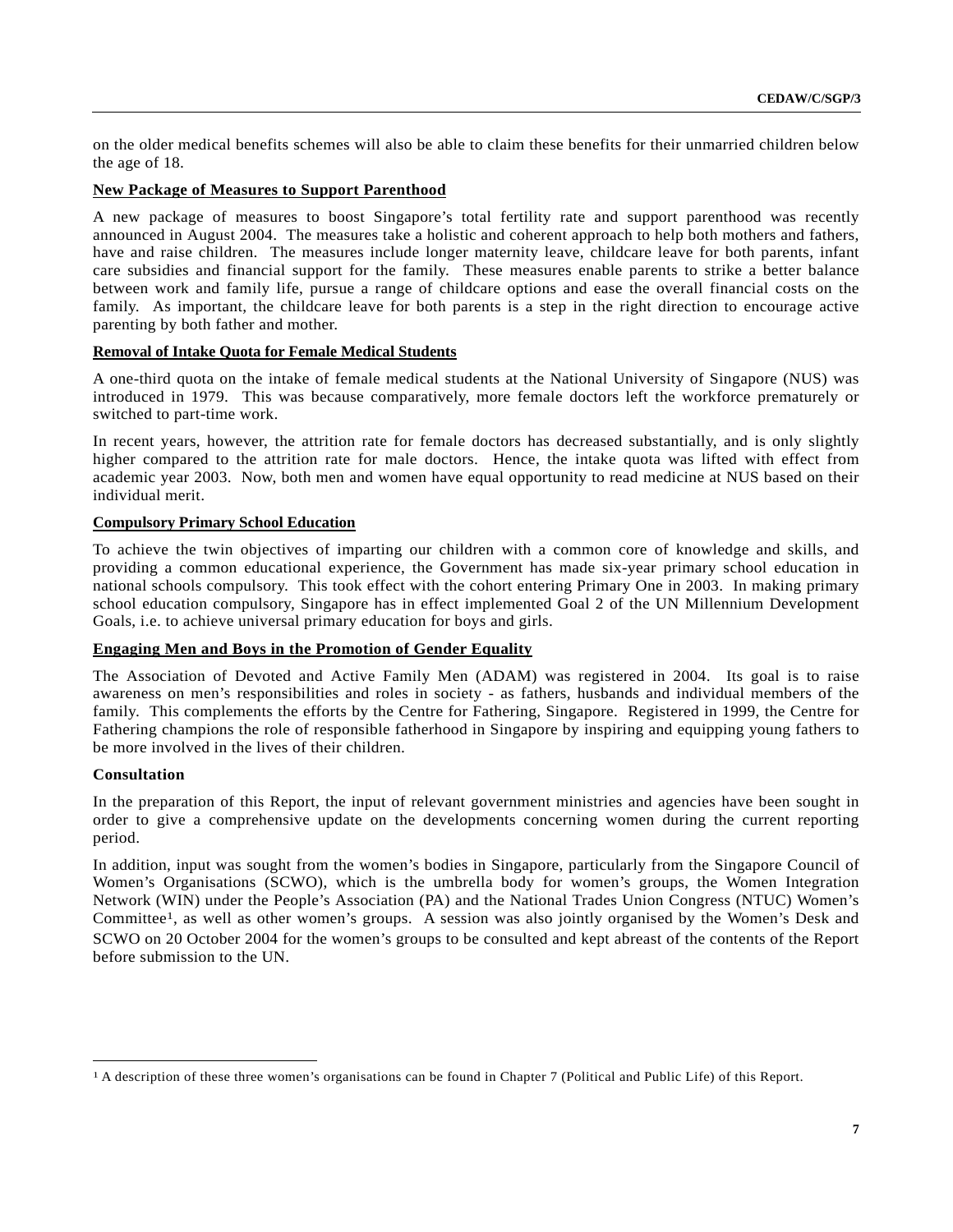## **Format of the Report**

The present Report is structured such that each Part and its Articles correspond to the way they are set out in the Convention. The headings for the Articles are also borrowed from their description in the 'Contents' section of the Convention. For ease of reference, each Article is quoted before the Report in relation to it.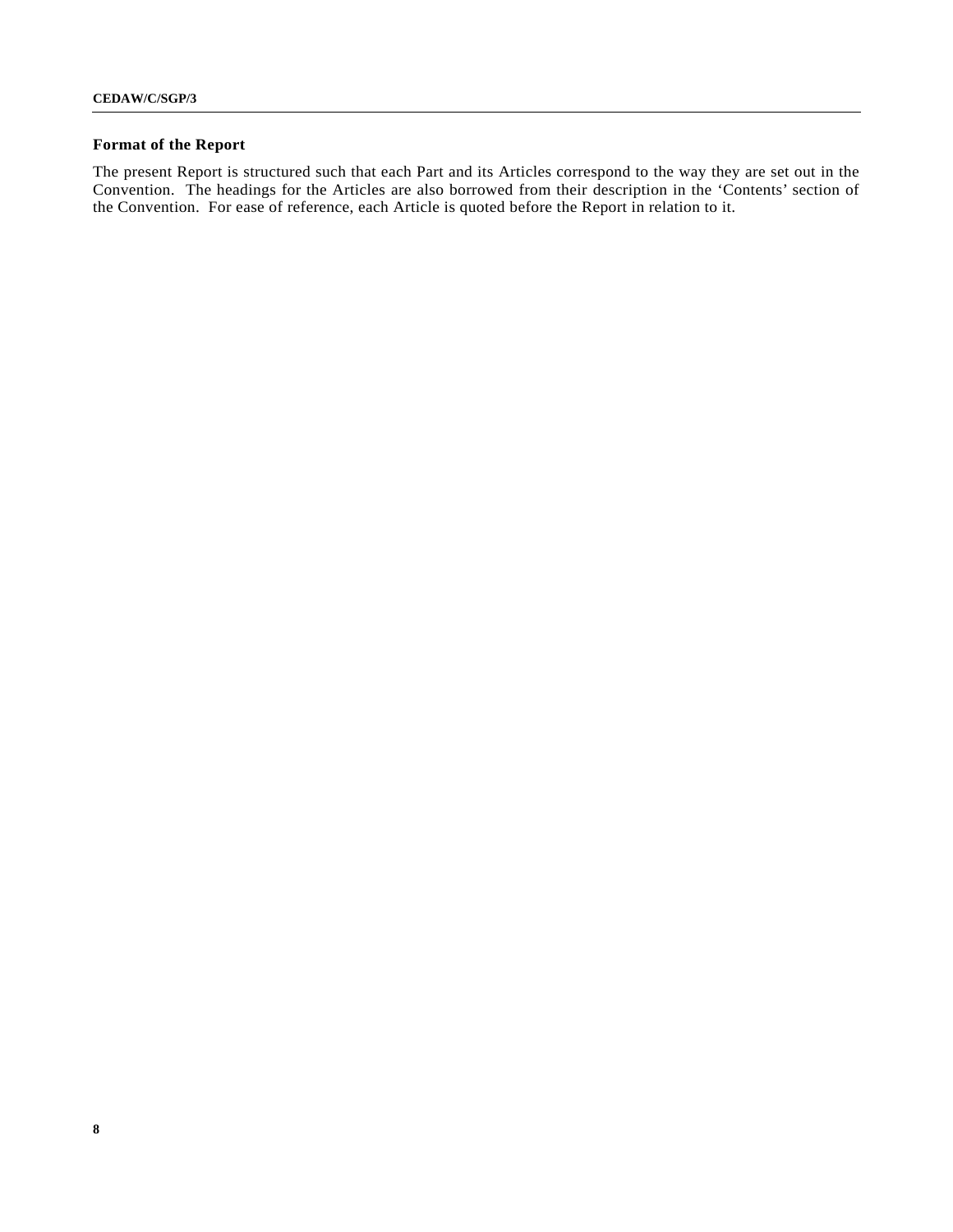## **PART I**

## **Article 1**

## **Discrimination**

*For the purposes of the present Convention, the term "discrimination against women" shall mean any distinction, exclusion or restriction made on the basis of sex which has the effect or purpose of impairing or nullifying the recognition, enjoyment or exercise by women, irrespective of their marital status, on a basis of equality of men and women, of human rights and fundamental freedoms in the political, economic, social, cultural, civil or any other field.*

- 1.1 Article 12 of the Singapore Constitution enshrines the principle of equality of all persons before the law. This principle continues to be upheld.
- 1.2 Men and women continue to be equally valued in Singapore and the Government does not make a distinction between the sexes in terms of preferring one gender over the other. Both genders are given equal opportunities to exercise their fundamental freedoms in the political, economic and social spheres.

#### **Article 2**

## **Policy Measures**

*States Parties condemn discrimination against women in all its forms, agree to pursue by all appropriate means and without delay a policy of eliminating discrimination against women and, to this end, undertake:*

 *(a) To embody the principle of the equality of men and women in their national constitutions or other appropriate legislation if not yet incorporated therein and to ensure, through law and other appropriate means, the practical realization of this principle;*

*(b) To adopt appropriate legislative and other measures, including sanctions where appropriate, prohibiting all discrimination against women;*

*(c) To establish legal protection of the rights of women on an equal basis with men and to ensure through competent national tribunals and other public institutions the effective protection of women against any act of discrimination;*

*(d) To refrain from engaging in any act or practice of discrimination against women and to ensure that public authorities and institutions shall act in conformity with this obligation;*

*(e) To take all appropriate measures to eliminate discrimination against women by any person, organization or enterprise;*

*(f) To take all appropriate measures, including legislation, to modify or abolish existing laws, regulations, customs and practices which constitute discrimination against women;*

*(g) To repeal all national penal provisions which constitute discrimination against women.*

### **Achievements**

2.1 Several important policies have been reviewed during the current reporting period in the interests of women and men. The policies have been adjusted to take into account changes in circumstances in Singapore society.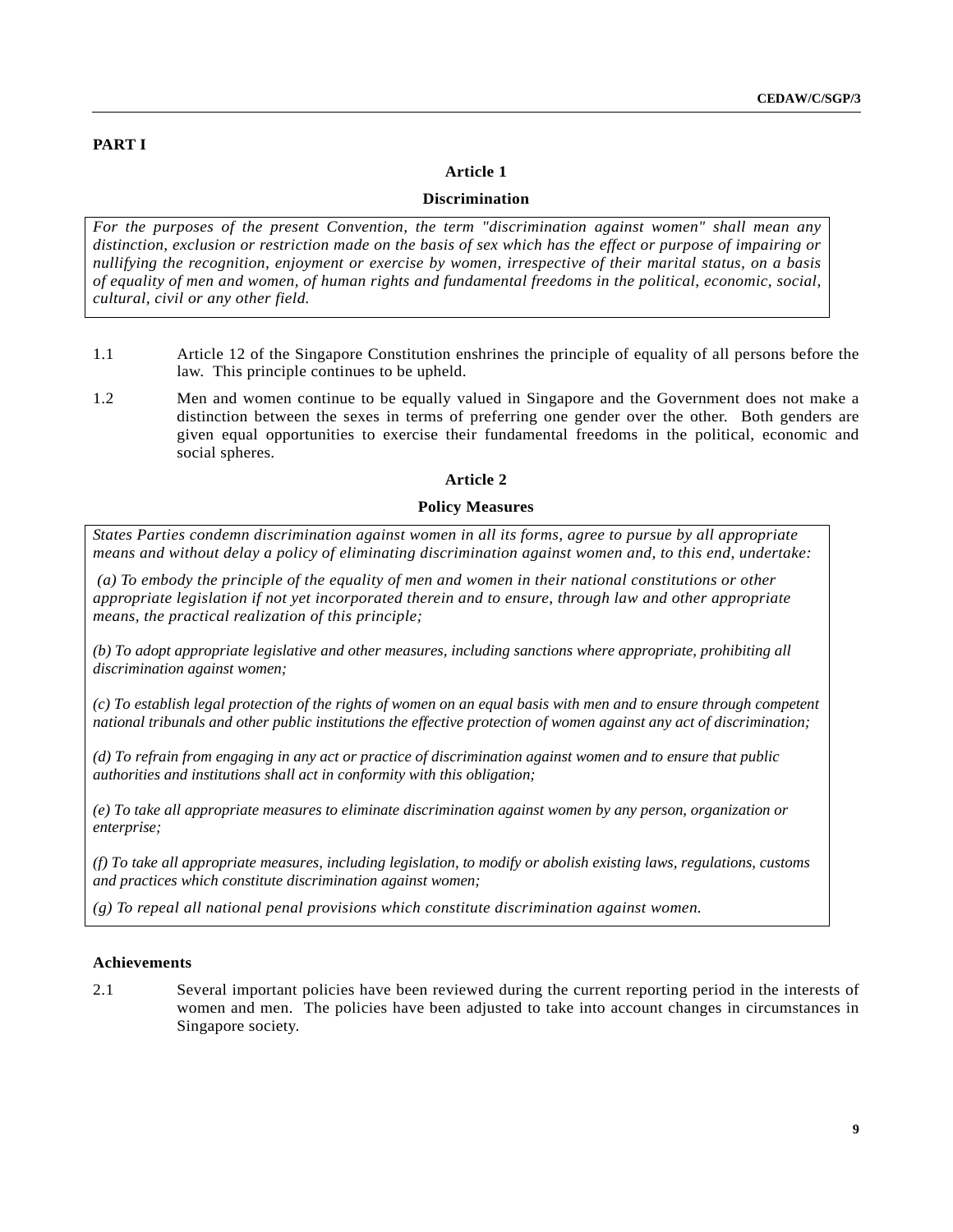## New Nationality Law

- 2.2 Previously, a child who was born overseas could acquire Singapore citizenship by descent only if his or her father was a Singaporean. For a child born overseas to a Singaporean mother and a non-Singaporean father, the child could only acquire Singapore citizenship by registration upon the application of its mother.
- 2.3 However, in April 2004, the Singapore Parliament passed a bill to amend the Constitution of the Republic of Singapore to allow overseas-born children to acquire Singapore citizenship by descent from their Singaporean mothers. Hence, Article 122 of the Constitution of the Republic of Singapore is now gender neutral in that where a child is born on or after 15 May 2004, he/she shall be a citizen of Singapore by descent if at the time of his/her birth, either his/her father or mother is a citizen of Singapore, by birth, registration or descent.

#### Abolishing of Quota for Female Medical Students

- 2.4 A one-third quota on the intake of female medical students at the National University of Singapore (NUS) was introduced in 1979. This was because comparatively, more female doctors left the workforce prematurely or switched to part-time work.
- 2.5 In recent years, however, the attrition rate for female doctors has decreased substantially, and is only slightly higher compared to the attrition rate for male doctors. Hence, the intake quota was lifted with effect from academic year 2003. Now, both men and women have equal opportunity to read medicine at NUS based on their individual merit.

## Equalising Medical Benefits for Dependants of Civil Servants

2.6 Under the current medical scheme, male civil servants can claim medical benefits for themselves and for their dependants, while their female counterparts can only claim medical benefits for themselves. With effect from 1 January 2005, the medical benefits for female civil servants on the current medical scheme, namely, the Medisave-cum-Subsidised Outpatient (MSO) scheme, will be equalised so that they are treated no differently from the male civil servants. This will facilitate greater sharing of care giving responsibilities between married couples. Female officers on the MSO scheme can claim medical benefits for their unmarried children below the age of 18 years and for their spouses. The MSO scheme was implemented in 1994 and is the current medical benefits scheme for civil servants, and on which all newly appointed officers are placed. Female officers who are on the older medical benefits schemes will also be able to claim these benefits for their unmarried children below the age of 18 years.

### **Complaints Procedure With Respect to Violations of Constitutionally Guaranteed Rights to Equality**

2.7 The principle of equality of all persons before the law is enshrined in Article 12(1) of the Constitution of the Republic of Singapore. Although there are no special institutions or national machinery with the specific responsibility for overseeing the implementation of human rights, including women's rights, any woman who is of the view that she is subjected to unequal treatment in legislation and/or unequal treatment in executive decisions can bring the matter before the courts. In addition, a woman aggrieved by any legal provision may also apply to the courts to seek a judicial review of that particular legislation on the grounds that it is ultra vires Article 12 of the Constitution on equality. This will then be subject to adjudication by the courts.

#### **Gender Analysis**

2.8 Singapore has taken a stakeholder approach with regard to policy analysis and formulation. This involves taking into account, where appropriate, the impact of policies on different stakeholder groups, including women and men. In submitting Cabinet memorandums, a ministry is also required to consult other appropriate ministries to ensure relevant views and concerns are reflected and taken into account in policy formulation. A gender perspective would be adopted as part of the stakeholder approach on issues where women and girls and/or men and boys are stakeholders. Accordingly,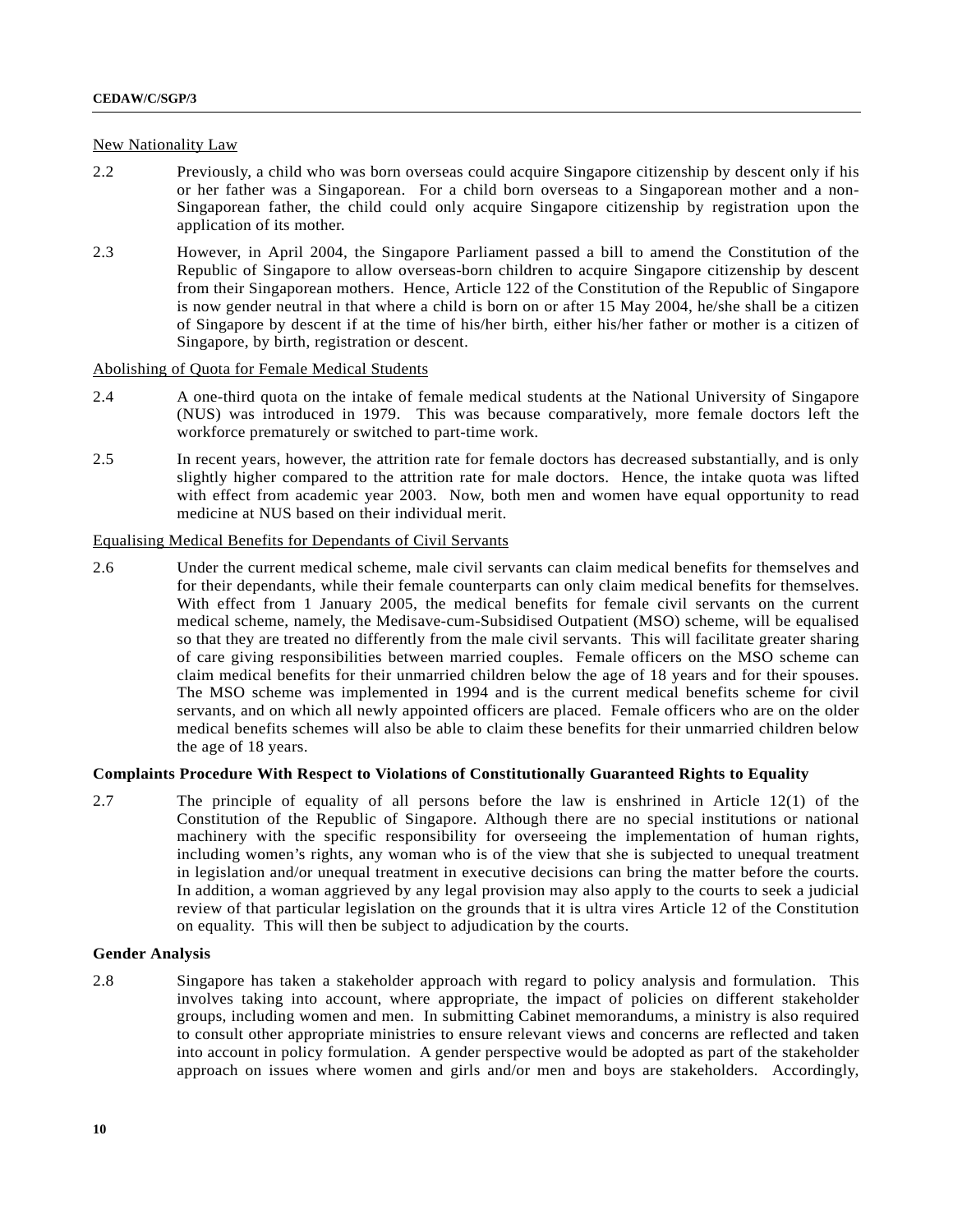policy analysis and programme formulation for such matters would take into account the needs of the different genders. This is illustrated in the two examples below.

- 2.9 Singapore has a rapidly ageing population, a key social concern for the Government. However, ageing with regard to women and men throws up different health concerns. Also as older women have had shorter or no careers due to the educational level and employment opportunities, as well as family care-giving decisions when they were younger, they also have different levels of financial resources. Thus, the policy and programme formulation for ageing requires a gender-sensitive approach.
- 2.10 The low fertility rate in Singapore is another key social concern. Recently, the Government announced its marriage and parenthood package. This involved extensive consultations and feedback from Singaporeans. The Government consulted extensively, and commissioned large scale studies. The needs of women and of men were sought and analysed separately where appropriate, and jointly as couples, where necessary. This was to better ensure that the marriage and parenthood programmes and incentives would achieve policy objectives, and meet the needs of women and men. Thus a gender sensitive approach is needed.
- 2.11 The Inter-Ministry Committee on CEDAW was set up in 1996 to monitor Singapore's implementation of the Convention. Where appropriate the Committee would facilitate gender analysis and the implementation of gender sensitive measures. For example, with the support of the Committee, the Women's Desk has worked with the Public Service Division and the Civil Service College to review the Human Resource training module in the Civil Service. This is to ensure the absence of gender stereotypes. In addition, the Women's Desk has been invited to conduct a session within the training module to raise gender awareness. The training is expected to start next year.
- 2.12 The Women's Desk has started collating gender-disaggregated data from Ministries and agencies. The statistics have been published on the Women's Desk website to disseminate gender-relevant information for research and general information.
- 2.13 The Women's Desk has also identified 3 key partners to enhance state and civil society collaboration and synergy on gender issues. These partners are the Singapore Council of Women's Organisations (SCWO), the National Trades Union Congress (NTUC) Women's Committee and the People's Association (PA) Women Integration Network (WIN) Council. Since the memberships of these 3 groups constitute more than 90% of all women's groups in Singapore, they are a good platform through which to advance key gender matters. Chapter 7 on Political and Public Life gives a fuller explanation of this network.

#### **Article 3**

## **Guarantee of Basic Human Rights and Fundamental Freedoms**

*States Parties shall take in all fields, in particular in the political, social, economic and cultural fields, all appropriate measures, including legislation, to ensure the full development and advancement of women , for the purpose of guaranteeing them the exercise and enjoyment of human rights and fundamental freedoms on a basis of equality with men.*

- 3.1 Women in Singapore are given the same opportunities as men to exercise and enjoy their basic human rights and develop themselves in the various aspects of life.
- 3.2 We wish to highlight a significant step taken for women in politics as three female political officeholders were recently appointed by Singapore's new Prime Minister, Mr Lee Hsien Loong. The Prime Minister has not only announced that he was happy to have more women in his team, he publicly urged more women to step forward to participate in politics.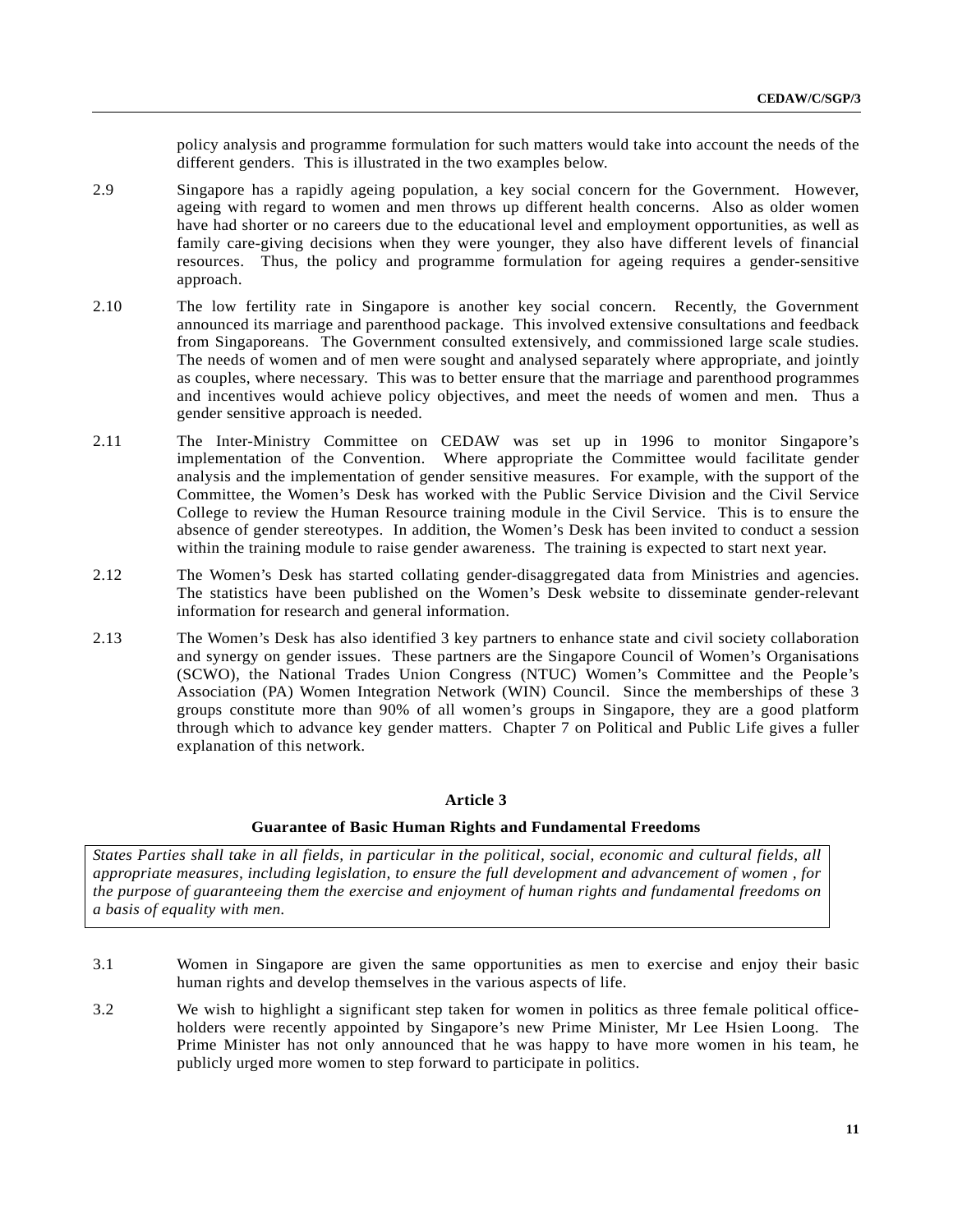### **Article 4**

#### **Special Measures**

*1. Adoption by States Parties of temporary special measures aimed at accelerating de facto equality between men and women shall not be considered discrimination as defined in the present Convention, but shall in no way entail as a consequence the maintenance of unequal or separate standards; these measures shall be discontinued when the objectives of equality of opportunity and treatment have been achieved.*

*2. Adoption by States Parties of special measures, including those measures contained in the present Convention, aimed at protecting maternity shall not be considered discriminatory.*

4.1 No update.

#### **Article 5**

## **Sex Role Stereotyping and Prejudice**

*States Parties shall take all appropriate measures:*

*(a) To modify the social and cultural patterns of conduct of men and women, with a view to achieving the elimination of prejudices and customary and all other practices which are based on the idea of the inferiority or the superiority of either of the sexes or on stereotyped roles for men and women;*

*(b) To ensure that family education includes a proper understanding of maternity as a social function and the recognition of the common responsibility of men and women in the upbringing and development of their children, it being understood that the interest of the children is the primordial consideration in all cases.*

#### **Progress in Eliminating Gender Stereotypes**

- 5.1 Singapore continues to make considerable progress in the elimination of gender stereotypes. Comparing the biographies of grandmothers and mothers of the pre and post-Japanese Occupation generation with those of the younger Singaporean women today, it is clear that Singaporean women have made real gains in many aspects of life.
- 5.2 In particular, this can be demonstrated in three main areas, education, work and family. Singaporean women are better educated and better qualified today, and hence have a wider range of job opportunities available to them. They hold better paying jobs and are able to rise to the same levels as their male counterparts. Through pro-family policies and flexi-work arrangements, women are better incentivised and empowered to pursue their career and family life. For detailed information on the status of women in these three areas, please refer to Chapter 10 (Education), Chapter 11 (Employment) and Chapter 16 (Marriage and Family Life).

#### **Further Progress**

- 5.3 Recognising that gender stereotypes are developed from childhood through people's surroundings in family and society, efforts have to be made to ensure that unhealthy gender stereotypes are not perpetuated. The media plays an important part in shaping values. The Government can do its part to promote strong family structures and values while addressing gender stereotypes.
- 5.4 The following areas demonstrate the Government's efforts so far:

Education

5.5 The national curriculum caters to a broad-based education for all students. Both girls and boys study a common range of subjects at the primary and secondary levels. No attempt is made to steer girls or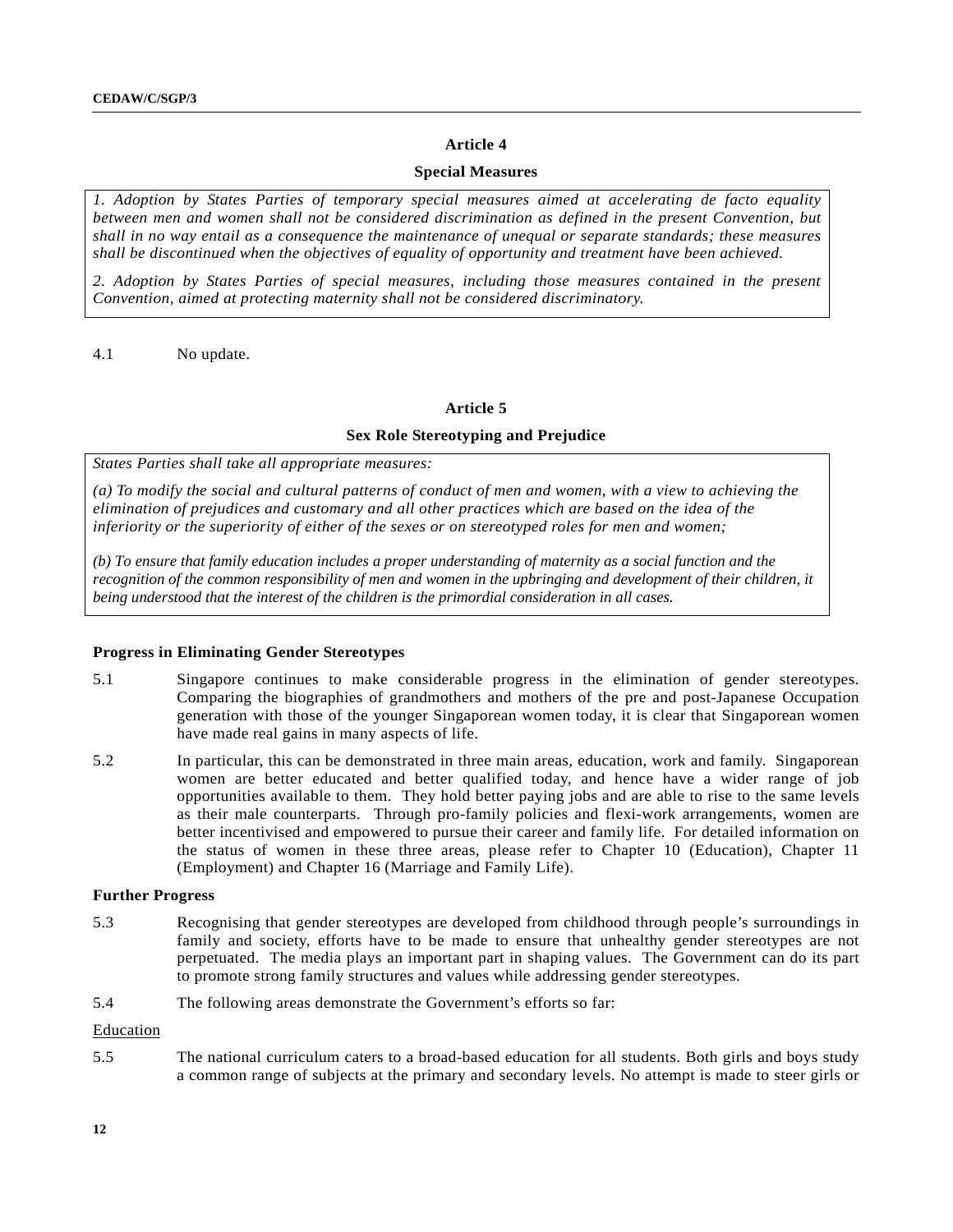boys towards subjects 'commonly associated' with each gender (for example sciences for the boys and the arts for girls).

- 5.6 Family life education is promoted in Civics and Moral Education which is a compulsory subject in both primary and secondary schools. Students learn about the important role that each family member plays in building strong family relationships regardless of gender. They are also taught to appreciate that both parents have an equal responsibility in bringing up the children and looking after the interests of the family unit.
- 5.7 The syllabi and textbooks do not allow for gender stereotypes or bias against either sex. Conscious attempts are made to ensure that all textbooks and other educational materials approved by Ministry of Education do not stereotype the position of women in a derogatory manner that will hinder their progress, welfare or career opportunities.
- 5.8 In secondary schools, both girls and boys can offer to study Home Economics (formerly a subject for girls) and Design and Technology (formerly a subject for boys) as examinable subjects. Some primary schools also conduct cooking lessons as an enrichment activity and participation from both boys and girls are encouraged.
- 5.9 The Growing Years Series, which is a part of Sexuality Education taught to each age group at upper primary, lower secondary, upper secondary and post-secondary, emphasises love and respect for self and others. In the area of gender role stereotyping and prejudice, the Series teaches the young to understand the difference between biologically-based and socially-conditioned gender characteristics. Pupils are also encouraged to evaluate their views toward self and others with regard to gender differences and stereotypes, and strongly advised against gender role stereotyping. From this programme, pupils acquire appropriate attitudes towards sexuality.
- 5.10 Efforts have also been made to educate the young on healthy dating relationships. In February 2003, the then Ministry of Community Development and Sports2 commissioned a play on dating violence entitled "Hurt". The play has been shown to more than 27,000 students in secondary schools. The play helps teenagers realise the dangers of dating violence and teaches them about inappropriate violent behaviour that should not be tolerated or inflicted by either sex. By involving both girls and boys in addressing the issue of violence in relationships and educating them of the wrong doing of such acts from a young age, the play seeks to prevent young persons from going down the path of family violence in the future.

## Media

l

- 5.11 In our previous report we mentioned the role of the Singapore Broadcasting Authority (SBA)'s Freeto-Air Television Programme Code which addressed gender stereotyping and the commercialization of sex and violence against women and girls. Since 1 January 2003, SBA, along with the Films and Publications Department, and the Singapore Film Commission, have merged to form the Media Development Authority (MDA) to focus on and develop the media industry. The organization makes its guidelines clear and consistent across all forms of media.
- 5.12 Recognising that the media exerts a strong influence over the community, MDA continues to clearly indicate guidelines against gender stereotyping and sexual discrimination. In the case of broadcast media, there are guidelines which state that "*programmes should not encourage or in any way discriminate against any section of the community on account of gender, age, disability or occupational status*" and "*broadcasters must exercise sensitivity and avoid humour which offends good taste and decency, (where) examples include jokes based on race, gender, disability as such humour... can easily cause hurt or humiliation*". In addition, the Free-to-Air Television Programme Code requires that "*non-consenting sexual relations should not be presented as desirable, (and) when a scene involves rape or indecent assault, strong consideration must be given to minimising the*

<sup>2</sup> The Ministry has been renamed the Ministry of Community Development, Youth and Sports from 1 September 04.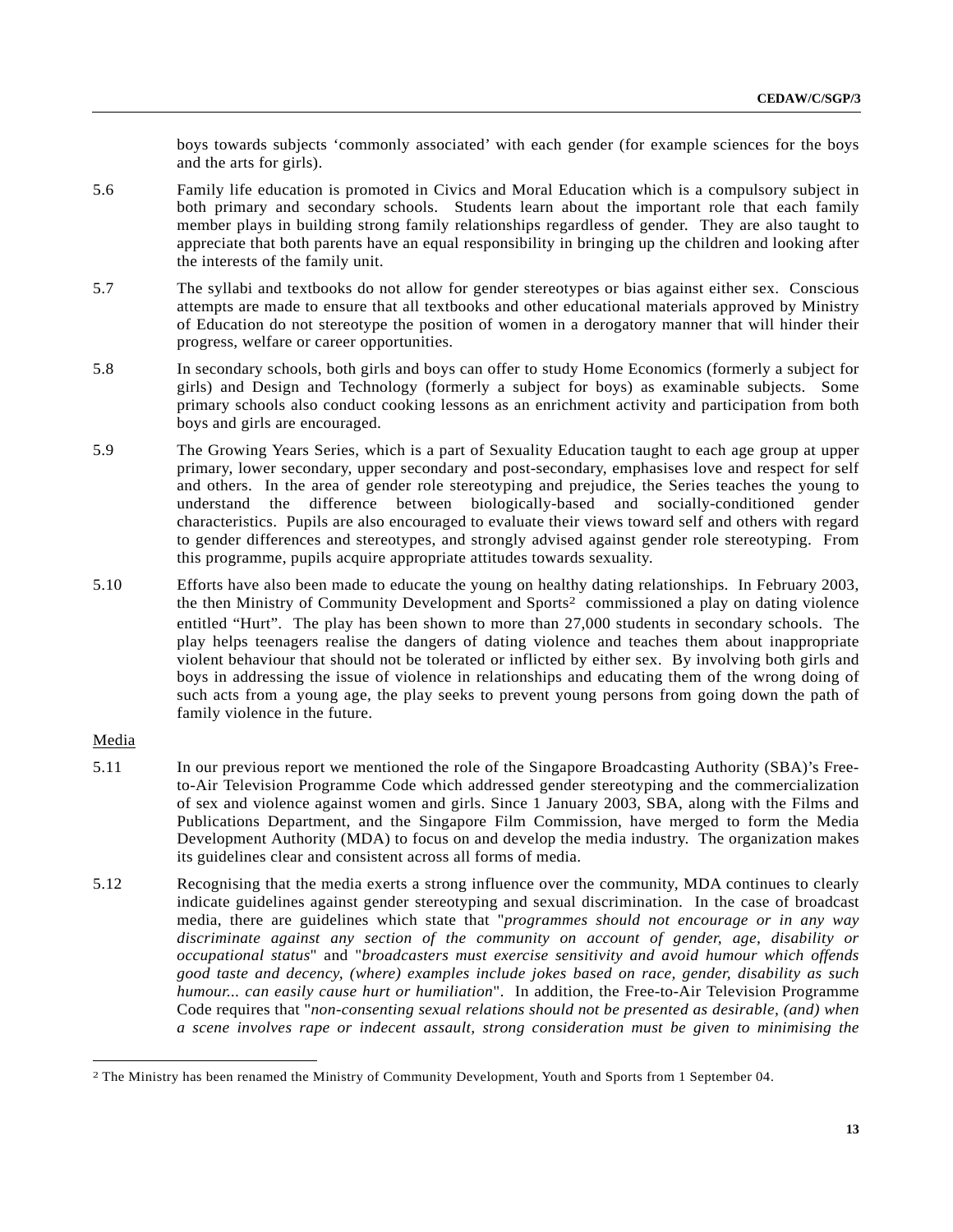*depiction of the details of the crime*." Also, the Free-to-Air Radio Programme Code instructs that "*Sexual stereotyping which can be hurtful and / or demeaning must be avoided*".

5.13 With regard to the Internet, MDA regulates Internet service and content providers with its light touch Internet Class Licence scheme, and requires them to abide by the class licence conditions and Internet Code of Practice. The Class Licence is an automatic licence, meaning that Internet service and content providers need not obtain the prior approval of MDA before starting operations. The Internet Code of Practice gives broad markets on what is offensive or harmful e.g. those that are against public interest, national harmony, or which offends against good taste and decency. MDA's key focus is on pornography, violence and racial or religious extremism.

Public Education Programmes – Engaging Men and Boys in the Promotion of Gender Equality

- 5.14 Any programme aimed at correcting sex role prejudice but which leaves out the men as a target audience group will certainly not be effective in achieving its objectives. Singapore has begun to recognise that men cannot and must not be alienated in the process of gender equality education. Public programmes have begun to involve men and boys and highlight the importance of their roles in eradicating gender stereotypes and violence against women.
- 5.15 The Association of Devoted and Active Family Men (ADAM) was registered in 2004. Its goal is to raise awareness on men's responsibilities and roles in the society - as fathers, husbands and individual members of the family. This complements the efforts by the Centre for Fathering, Singapore. Registered in 1999, the Centre for Fathering champions the role of responsible fatherhood in Singapore by inspiring and equipping young fathers to be more involved in the lives of their children.
- 5.16 On 25 November 2003, designated by the United Nations as International Day Against Violence Against Women, the White Ribbons Campaign was launched in Singapore. The Campaign was spearheaded by a non-governmental group, The Working Committee 2 for Singapore, an advocacy group for improving conditions for foreign domestic workers and their employers. The Campaign objective was to get everyone, men and women, to make a personal pledge never to commit, condone or keep silent about violence against women, including the foreign domestic workers working in many households in Singapore. Some 60,000 white ribbons were distributed as part of the Campaign.

#### **Actively Challenging the Gender Stereotypes**

5.17 Several prominent people in Singapore, mainly women, have been featured in the media. Their very success as individuals causes gender stereotypes to be challenged. The recent appointment of three women political office-holders in August 2004 has further boosted the success of women. Singapore's new Prime Minister Lee Hsien Loong has also publicly urged more women to step forward to take part in the local political scene.

#### Personal Accomplishments

- 5.18 In the arena of personal accomplishments, women have been gaining top positions in the private and public sectors once only occupied by men.
- 5.19 For example, in the rungs of senior management, we have Ms Lien Siaou Sze, senior vice-president of Hewlett-Packard Services Asia-Pacific. She was ranked number 8 on Fortune magazine's list of the world's 50 most powerful women outside the United States in 2003. Mrs Fang Ai Lian is both the Chairman and Managing Partner of Ernst & Young, Singapore as well as a Nominated Member of Parliament. Ms Patricia Yim is the Managing Director of IBM Singapore.
- 5.20 Ms Olivia Lum and Ms Elim Chew represent the successful women entrepreneurs. Ms Lum is the CEO and President of Hyflux Limited, a publicly listed firm company in Singapore, while Ms Chew is the founder and Managing Director of a fast-expanding retail chain known as  $77<sup>th</sup>$  Street.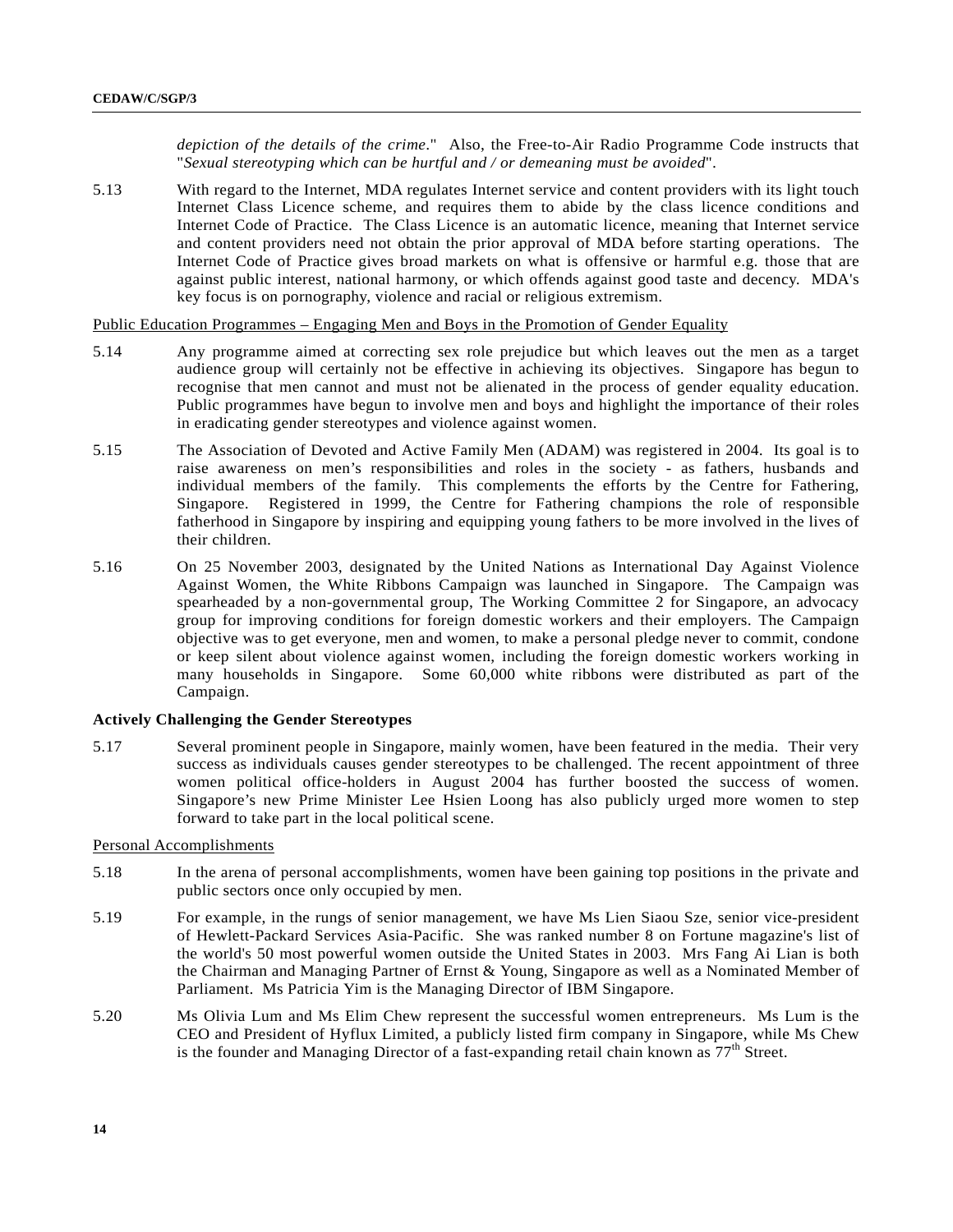- 5.21 The International Management Action Awards (IMAA for short) is an annual award jointly administered by the Chartered Management Institute, Singapore and the Standards, Productivity and Innovation Board (Spring Singapore) since 2000. The award is to recognise senior executives who have demonstrated exceptional ability in taking management action to achieve sustainable, tangible results for an organisation, society or the nation. It is open to senior executives in business, the public sector, the arts, and social and community services. Three out of five winners of the awards in 2003 were women. They were Ms Loh Wai Kiew, President and CEO of a waste management company, SembCorp Environmental Management (SembEnviro), Ms Olivia Lum, CEO and President of Hyflux Limited and Ms Mary Yeo, Managing Director of UPS Singapore.
- 5.22 At the international level, Madam Halimah Yacob, a veteran unionist, qualified lawyer and a Member of Parliament, was the first Singaporean to be elected into the Governing Body of the International Labour Organisation (ILO) in 1999. At the national level, Madam Halimah was elected as Assistant Secretary General of the National Trades Union Congress (NTUC) in 2000, and appointed as Executive Secretary of the Union of Workers of the Electrical and Electronics Industries, the second largest union in Singapore, in 2004. She also sits as a member on several key statutory boards in Singapore. A mother of five children, Madam Halimah is a strong advocate of work-family balance for both men and women.
- 5.23 Receiving media attention and public spotlight, such women provide good role models for other women who aspire to challenge gender stereotypes and soar to greater heights. For more information on women in political and public life (Article 7) and representation of women at the international level (Article 8), please refer to Chapter 7 and Chapter 8 respectively.

## Public Debate and Project WINGS

- 5.24 Even before the recent appointments of the two women Ministers of State, Mrs Lim Hwee Hua as Minister of State, Ministry of Finance and Ministry of Transport, and Mrs Yu-Foo Yee Shoon as Minister of State, Ministry of Community Development, Youth and Sports, Singapore's women Members of Parliament (MPs) have been persuasive during parliamentary debates. They tackle a wide range of issues, and their competence as Parliamentarians work against any gender stereotyping. They are respected by the media, as well as members of the public. Key achievements include the cessation of a quota for female medical students, accordance of citizenship privileges to foreign-born children of female Singaporeans and more favourable pro-family measures for working mothers.
- 5.25 On Labour Day, 1 May 2004, the 10 women MPs launched a project aimed at giving women and children in disadvantaged situations a chance to level up. Project WINGS, which stands for Women Inspiring, Nurturing and Grooming Singaporeans, aims to link these women and children to opportunities for economic and social development. Project initiatives include helping non-working women manage their finances and achieve economic independence. The MPs work with the Community Development Councils, the Monetary Authority of Singapore and other organizations to plan a series of programmes for women and children who need support. This also includes two groups of women that sometimes fall through the gaps of social assistance programmes, namely, single mothers and unemployed single women. The project comprises three components which are:
	- The JUMPstart Programme, which equips women, particularly non-working women from low-income households, with skills such as budgeting, financial planning and IT literacy, which will enable them to better manage their limited finances and enter the work force if they wish to.
	- The PAP Community Foundation (PCF) HEADstart Fund, which was set up last year to help families in financial difficulty. It has already awarded more than S\$80,000 to 437 recipients aged between 4 and 10 years.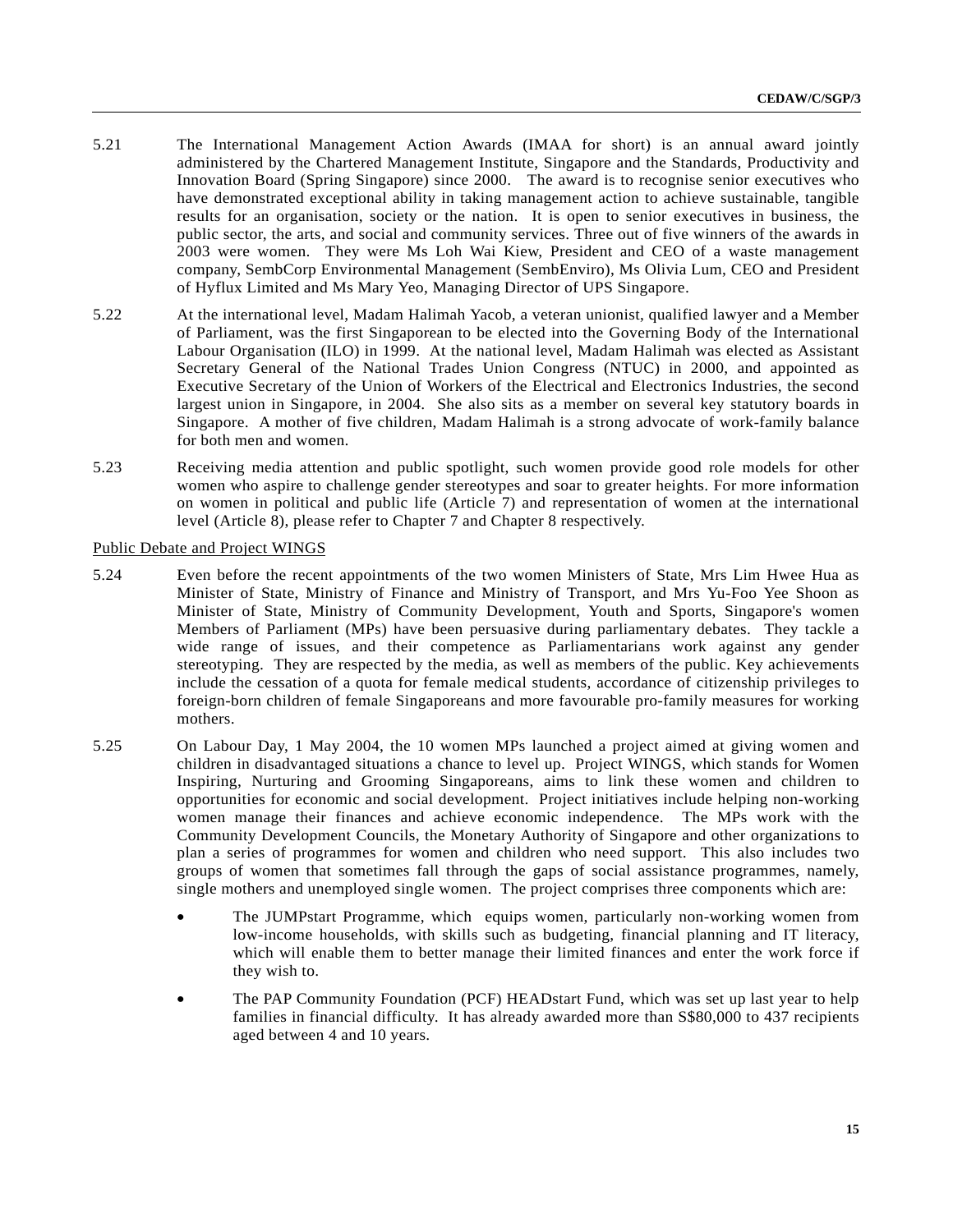• The QUICKstart programme, which aims to raise literacy and assist in meeting the educational needs of the young, in particular, children from low-income families, provides free reading programmes and tuition to children in need, at the constituency level.

### **Article 6**

#### **Prostitution**

*States Parties shall take all appropriate measures, including legislation, to suppress all forms of traffic in women and exploitation of prostitution of women.*

- 6.1 Through the years, Singapore has put in place legislation and devoted law enforcement resources to confront the problem of trafficking in persons. We have succeeded in keeping trafficking in persons to a minimal level. We continually monitor the situation.
- 6.2 Singapore's tough stance against illegal immigrants, whether they were trafficked or had entered Singapore of their own volition, and against those involved in human trafficking and human smuggling is well-known. We adopt a multi-pronged approach comprising enforcement actions and security checks at the various checkpoints to detect and deter the smuggling of illegal immigrants in and out of Singapore. This has led to the fall in the number of illegal immigrants arrested. Mobile x-ray machines are deployed at the land checkpoints to provide x-ray screening of goods vehicles. The Immigration & Checkpoint Authority (ICA) also makes use of the Vehicle and Cargo Inspection System and fibre scopes to detect illegal immigrants hidden in seat compartments of vehicles. In addition, the Police Coast Guard's presence is strongly felt with its intensive patrols around Singapore territorial waters. These enforcement actions are complemented by the stringent laws against immigration offenders and those who traffic, harbour or employ them. The various measures are widely publicized in parliamentary debates, in the media and in various other public education efforts to raise public awareness. These efforts have borne fruit as seen from the improving Immigration Offender situation in Singapore in recent years.
- 6.3 Substantiated cases of forced prostitution are very rare. In 2002 and 2003, there were 11 and 7 reported cases of forced prostitution respectively but none was substantiated. Up till July this year, 8 cases of forced prostitution were reported but only 2 were substantiated. Our laws against trafficking of women are very strict. For example, a client who engages in a commercial sex act with a girl below 14 years old would have committed an offence of rape, regardless of whether the girl has consented to the act. An offence of abetment can be made out against anyone who causes or encourages the commission of the above offence. A person convicted of abetment may be punished with the punishment provided for these principal offences, for example, the abettor for rape can be punished with imprisonment for a term of not less than 8 years and not more than 20 years and shall also be punished with caning with not less than 12 strokes.
- 6.4 The Penal Code3 criminalises the selling and buying of a minor who for this purpose is a person below 21 years old, for the purpose of prostitution. The penalty is an imprisonment term of up to 10 years, and a fine. The Penal Code also makes it an offence to assist in bringing into Singapore any women with the intent to sell her for prostitution. This is punishable with imprisonment of up to 10 years and a fine. The Women's Charter also contains similar provisions on trafficking of women for prostitution and other related offences.

l

<sup>3</sup> Sections 372 and 373 of the Penal Code.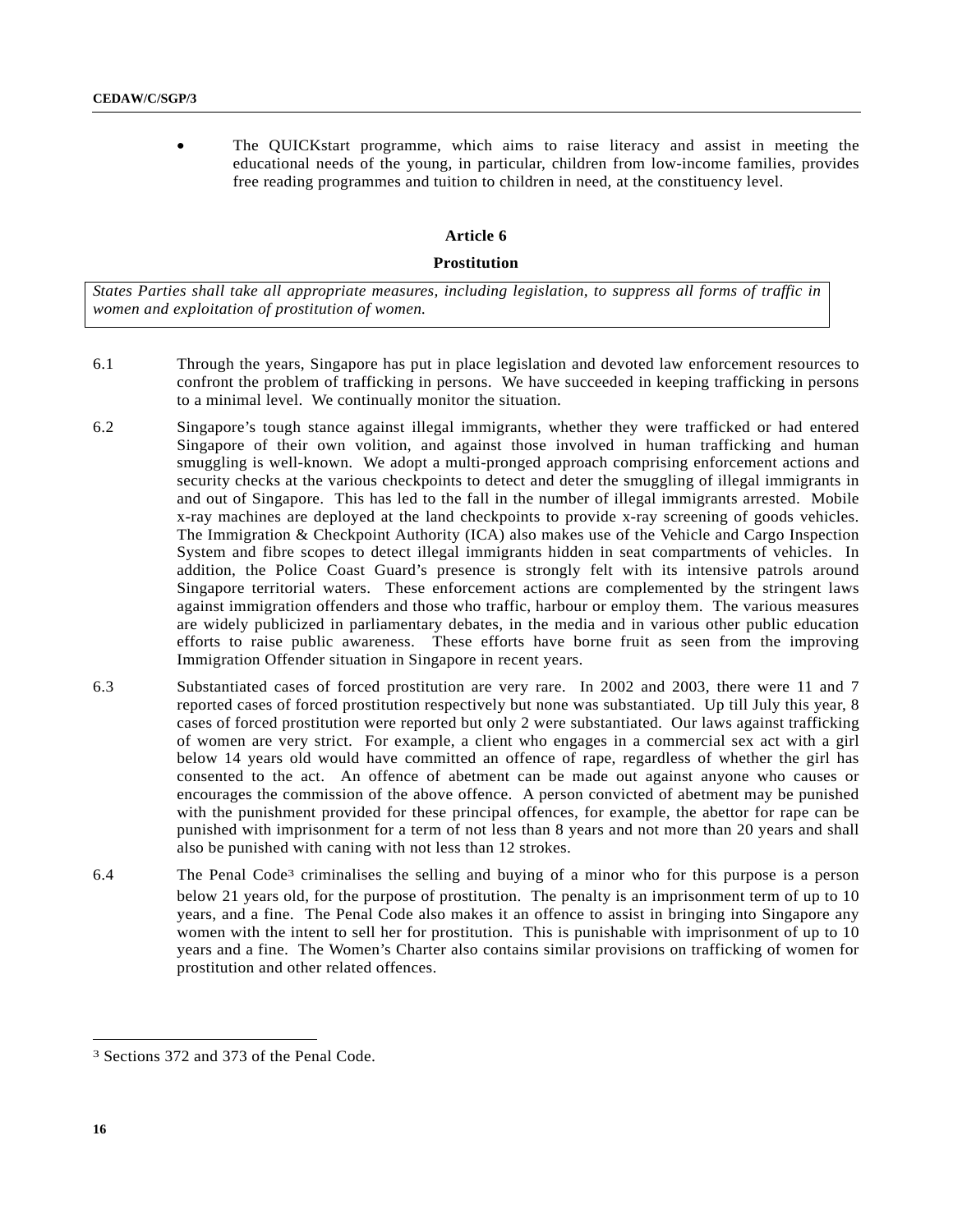## **PART II**

#### **Article 7**

## **Political and Public Life**

*States Parties shall take all appropriate measures to eliminate discrimination against women in the political and public life of the country and, in particular, shall ensure to women, on equal terms with men, the right:*

*(a) To vote in all elections and public referenda and to be eligible for election to all publicly elected bodies;*

*(b) To participate in the formulation of government policy and the implementation thereof and to hold public office and perform all public functions at all levels of government;*

*(c) To participate in non-governmental organizations and associations concerned with the public and political life of the country.*

#### **More Women in Politics**

- 7.1 The Government, under the new Prime Minister Mr Lee Hsien Loong, made a significant advancement forward for women in politics when he recently appointed three women political officeholders as part of his team in August 2004.He followed this by publicly urging more women to step forward to take part in the local political scene, adding that he was particularly happy to have more women in his team. The three women are Mrs Lim Hwee Hua, Minister of State for Finance and Transport (two portfolios), Mrs Yu-Foo Yee Shoon, Minister of State for Community Development, Youth and Sports and Dr Amy Khor, Mayor of Southwest Community Development Council.
- 7.2 There has been a two-fold increase in the number of female Members of Parliament (MPs) and Nominated Members of Parliament (NMPs) in this reporting period compared to the previous reporting period. As at September 2004, 10 out of the 84 elected MPs are women and 5 out of the 9 NMPs are women, compared to the 4 out of 83 elected MPs and 2 out of 9 NMPs who are women as at June 1999.
- 7.3 The 10 women MPs have been active in Parliament, and have debated on a wide range of issues and topics. Their competence has earned them the respect of their fellow Parliamentarians, the public and the media.

#### **Women and Public Life**

7.4 Equal opportunities based on the principle of meritocracy and access to education have resulted in women occupying several important leadership positions in various capacities, as Judges, senior Civil Servants, Diplomats (see Chapter 8 on Representation), Commanders of army and air force units and trade union leaders.

#### **Judiciary**

7.5 In the Judiciary, women made up 45% and 21% at the Subordinate Courts and Supreme Courts respectively in 2004.

#### **Military Court of Appeal**

7.6 Two women were recently appointed to the 10-member panel of legally-qualified persons of the Military Court of Appeal. They were Ms Deborah Barker, a Senior Counsel from the law firm Khattar Wong & Partners and Ms Foo Tuat Yien, a District Judge with the Subordinate Court. Both were appointed for two years, from 1 July 2004 to 30 June 2006.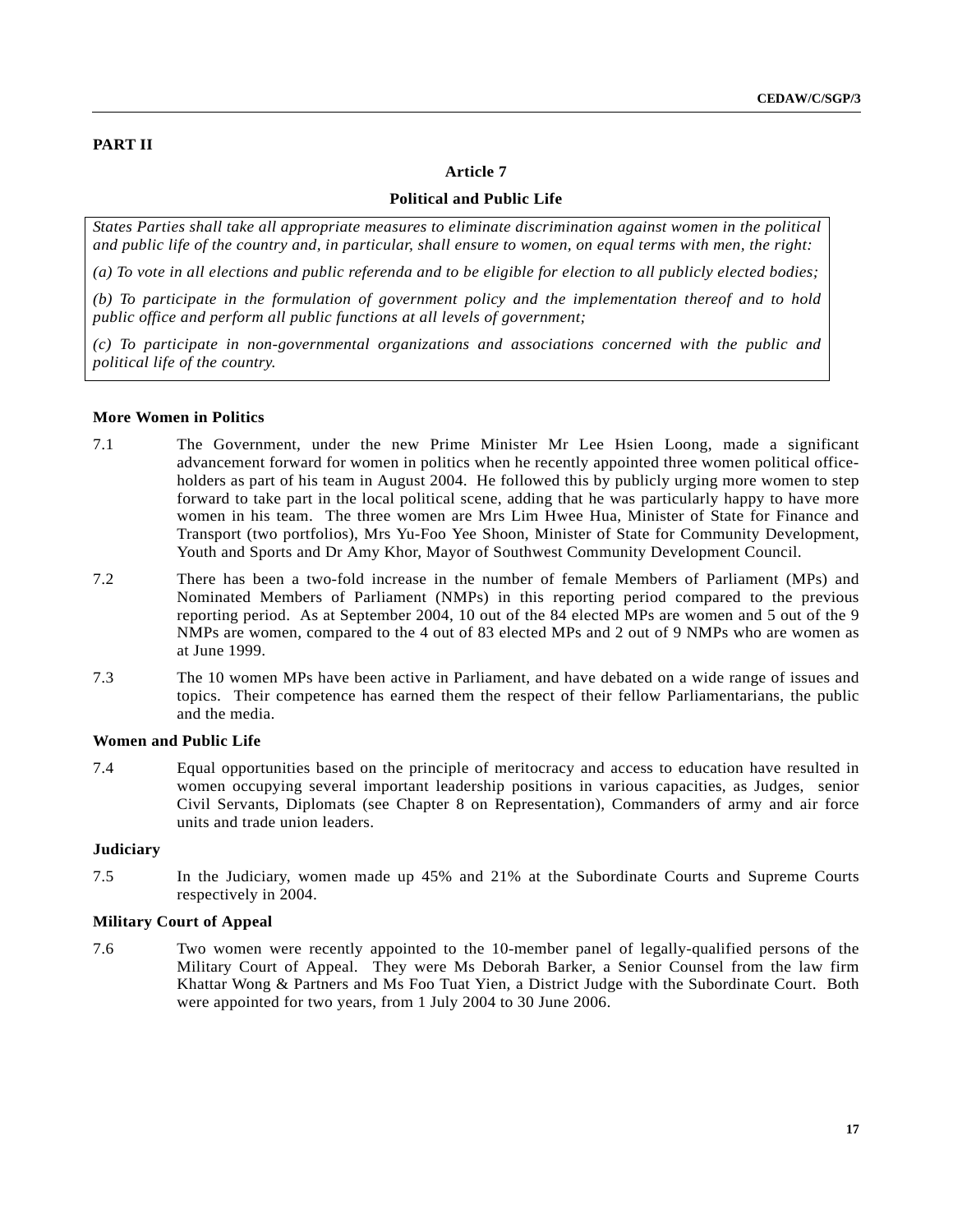### **Women in the Public Sector**

- 7.7 Recruitment into the public sector is open and transparent, and the development of every individual, female or male, is based on merit. The opportunities in the Civil Service are open to both men and women.
- 7.8 There is a higher proportion of women in the Civil Service, compared to men. As at September 2004, women constituted 56% of the Civil Service and formed 62% of the total officers in the Division I and Superscale categories, which are the top two categories of officers in the Civil Service. In the Superscale category, women make up 36% of the total officers.
- 7.9 As at September 2004, there were 2 female Permanent Secretaries out of a total of 19 Permanent Secretaries and 11 female Deputy Secretaries out of a total of 29 Deputy Secretaries in the Civil Service.

### **Non-Governmental Organisations and Associations Concerned with the Public and Political Life of Singapore**

- 7.10 Together 3 key bodies represent more than 90% of women's groups in Singapore and are a powerful resource as well as influence for change with regard to women's rights in Singapore. These 3 bodies are:
	- (i) The Singapore Council of Women's Organisations (SCWO), which is the umbrella body for women's organisations in Singapore;
	- (ii) The Women Integration Network (WIN) Council under the People's Association, which runs programmes for women at the community level and provides leadership opportunities at the grassroots level; and
	- (iii) The National Trades Union Congress (NTUC) Women's Committee, which represents the labour movement and champions women's interests pertaining to labour issues.

The People's Association WIN Council and the NTUC Women's Committee are also affiliates of the SCWO.

7.11 The Women's Desk of the Ministry of Community Development, Youth and Sports, has been working with these apex bodies to address three main issues facing women in Singapore today, namely, equipping women with new skills or updating their existing skills for life-long employability, work-life balance and financial literacy.

#### *The Singapore Council of Women's Organisations (SCWO)*

- 7.12 The SCWO is the umbrella body for women's organisations in Singapore. Its aim is to promote and improve the status of women, particularly in education, economic participation, social and community involvement and participation in culture and sports.
- 7.13 One of the non-profit organisation members of SCWO is the Association of Women for Action and Research (AWARE). With three main areas of focus - Support, Research and Advocacy - they reach out to several thousand women in distress through their telephone counselling Helpline, face-to-face counselling programme and free legal clinics. AWARE also runs educational programmes to raise awareness of issues on gender equality. Other examples of SCWO's members include the Society Against Family Violence (SAFV), the Asian Women's Welfare Association (AWWA) and the Singapore Association of Women's Lawyers (SAWL).

### *CEDAW Discussion Sessions*

7.14 Three sessions on CEDAW have been jointly organised by the Ministry of Community Development, Youth and Sports (MCYS) and SCWO for women's groups. The latest session was on 20 October 2004 to consult women's groups and obtain views and inputs for this report.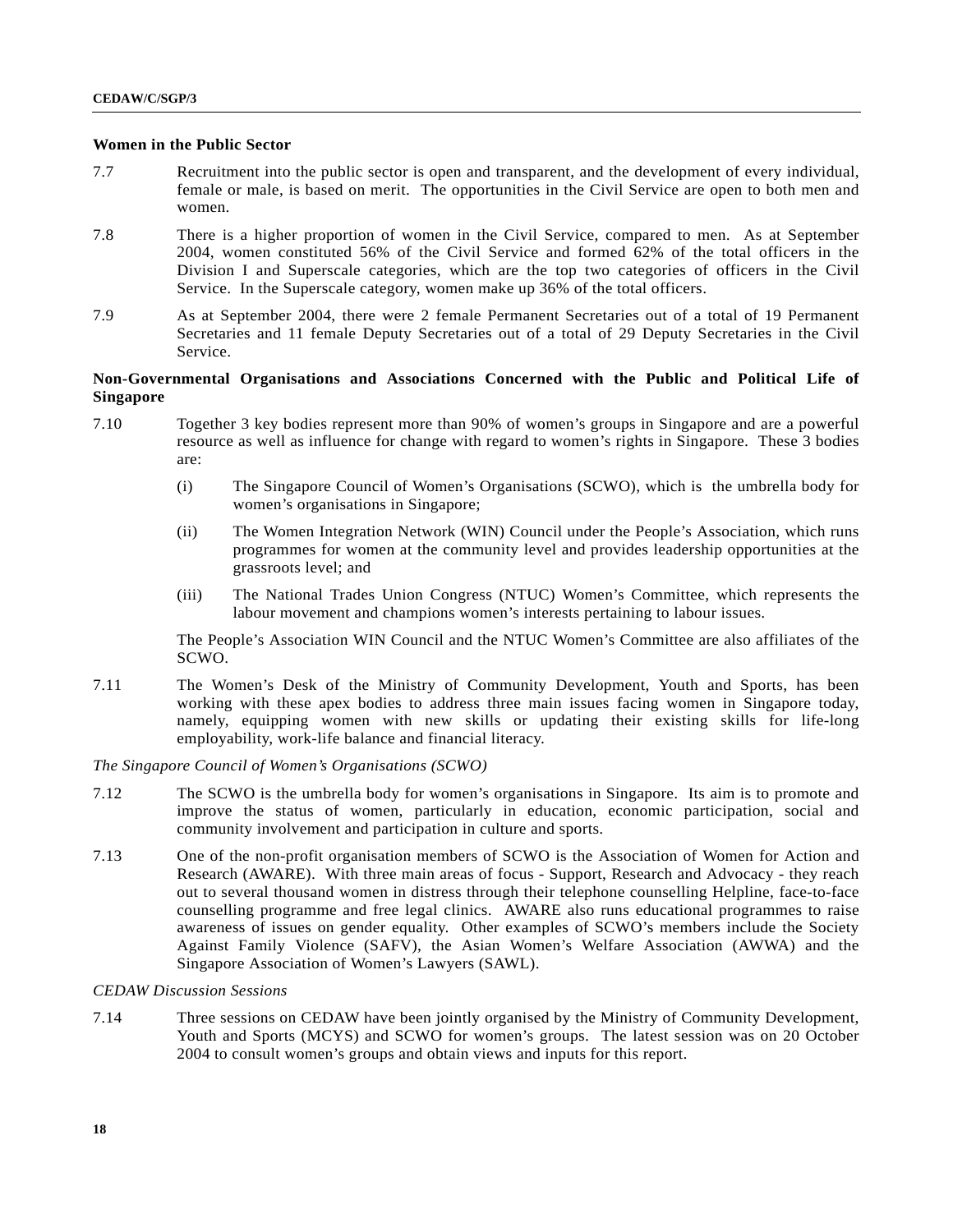7.15 The earlier two sessions on CEDAW for women's groups were held in March 2000 and May 2003. The objectives of the sessions were to promote awareness of the Convention and its provisions, Singapore's positions on the reservations tendered, disseminate Singapore's Initial Report and provide an opportunity for the women's groups to seek clarifications. The May 2003 session was also the platform to share the Concluding Comments of the UN Committee on the Elimination of Discrimination against Women on Singapore's Initial and Second Periodic Reports. Participants were provided with copies of Singapore's Initial and Second Periodic Reports and the Concluding Comments of the Committee, in addition to other handouts.

*People's Association Women Integration Network Council (PA WIN)*

- 7.16 PA WIN which falls under the People's Association (PA) runs programmes for women at the community level and provides leadership opportunities at the grassroots level.
- 7.17 Such grassroots activities provide women with a common platform to meet and exchange ideas and views with one another. It also gives them the opportunity to raise issues of concern.

*The National Trades Union Congress (NTUC) Women's Committee*

- 7.18 The NTUC Women's Committee represents the labour movement and champions women's interests pertaining to labour issues.
- 7.19 Of the 410,440 workers represented in the trade unions affiliated to the National Trades Union Congress (NTUC), as at December 2003, 47% were women. During the most recent election in October 2003, 3 out of the 21 members of the NTUC Central Committee, the highest policy-making body of the labour movement, were women. The 3 female members are Madam Halimah Yacob, Assistant Secretary-General and Secretary of NTUC Women's Committee, Ms Diana Chia, Central Committee Member and Chairman of NTUC Women's Committee and Ms Nora Kang, Central Committee Member and Vice-Chairman of NTUC Women's Committee.
- 7.20 In recognition of her contributions to the labour movement, Madam Halimah Yacob was conferred The Woman of the Year Award in 2004 by a leading women's magazine in Singapore, Her World. The nominating criteria include being a role model to inspire, lead and influence other women. Madam Halimah is the first unionist to be conferred this award.

*Young Women Muslim Association/Persatuan Pemudi Islam Singapura (YWMA/PPIS)*

- 7.21 There are various organisations which help empower Muslim women and one such organisation is the YWMA/PPIS, also an affiliate of the SCWO.
- 7.22 Through its well established social, educational and community-based projects, YWMA/PPIS has been empowering Muslim women on their rights under Syariah laws. However, in order to be more pro-active and focused, YWMA/PPIS decided to set up a Committee for the Empowerment of Muslim Women (CEMW) in March 2004. The CEMW comprises key members of its Executive Committee, its legal advisor, social workers from its centres and senior staff members. This was a result of several discussions between YWMA/PPIS and the Singapore Council of Women's Organisations (SCWO), following the sessions on CEDAW conducted by MCYS and SCWO for women's groups.
- 7.23 YWMA/PPIS, an influential Muslim Women's Voluntary Welfare Organization in Singapore, is of the view that Syariah laws do not discriminate against Muslim women. However, there is a lack of understanding of Syariah Laws leading to perceptions of injustice in marriage, divorce and in matters of inheritance for Muslim women and their children.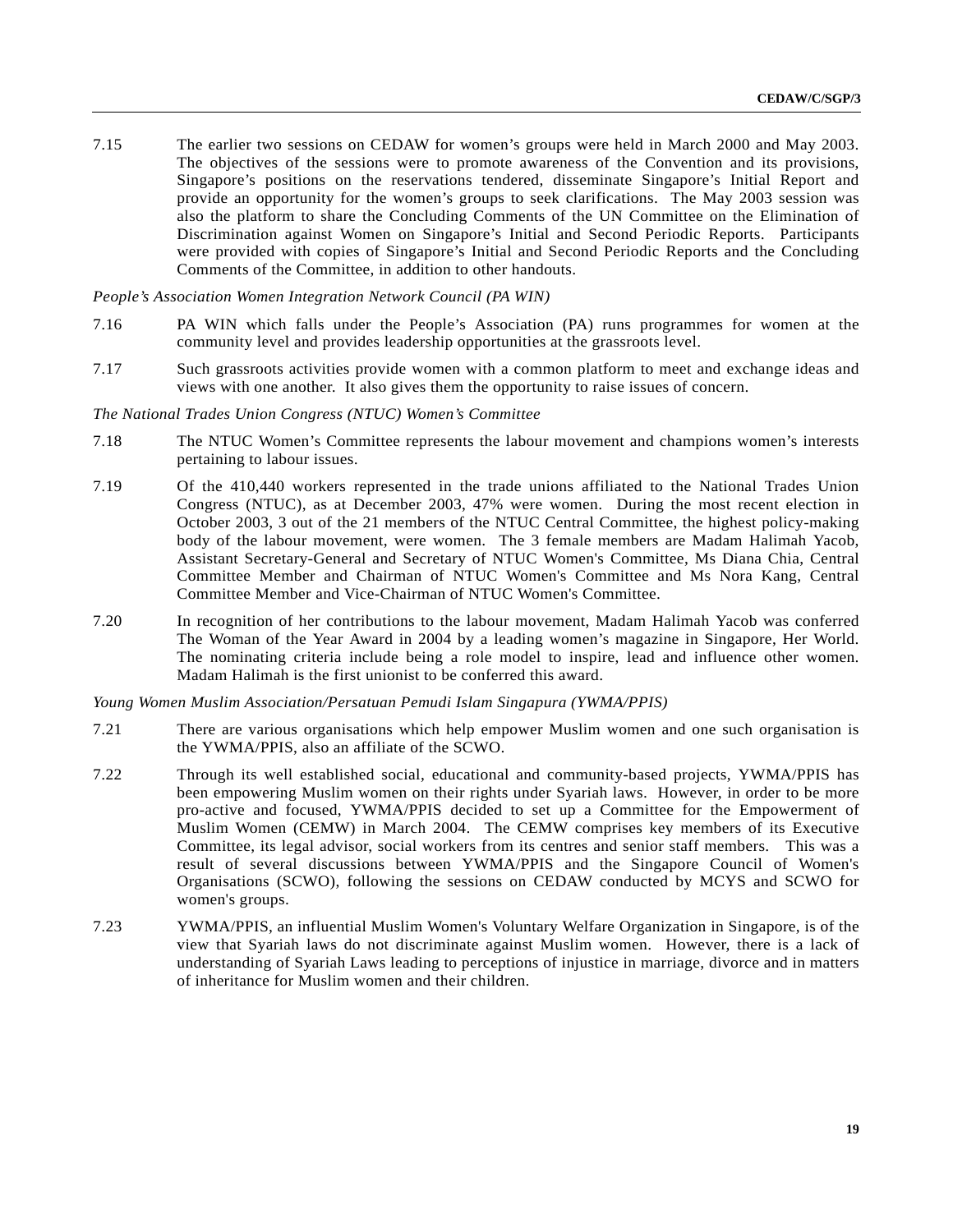- 7.24 CEMW aims to bridge information and service gaps and to serve as a catalyst for the empowerment of Muslim women. It aims to raise awareness among Muslim women, Muslim men and the community at large on the above issues that affect Muslim women. It wants to achieve a supportive environment where Muslim women are accorded respect, given prominent roles and valued as an integral part of the community in Singapore.
- 7.25 CEMW intends to pursue its objectives through:

Dialogue sessions with various professional organisations in social and legal services and religious groups. These sessions will provide a clearer and more consolidated understanding of the issues within the Muslim community.

Creating and providing avenues for information access i.e. through the establishment of an information portal on YWMA's website, through pamphlets to be distributed at community and counseling centres and the Courts, through advice columns in the local newspapers and through community programmes/stories over local television channels.

Joint initiatives with other Muslim organisations offering seminars, workshops and possibly road-shows.

7.26 CEMW intends to regularly appraise its efforts and programmes to ensure continued relevance to the community. It also hopes to publish, print, record, sell and distribute printed and multi-media materials on the findings of studies conducted by CEMW.

### **Article 8**

#### **Representation**

*States Parties shall take all appropriate measures to ensure to women, on equal terms with men and without any discrimination, the opportunity to represent their Governments at the international level and to participate in the work of international organizations.*

#### **Increased Participation in International Women's Meetings**

8.1 The Women's Desk in the Ministry of Community Development, Youth and Sports participates in regional and international meetings on women. This not only generates greater awareness of issues facing women internationally, Singapore is also given an opportunity to participate in improving the lives of women around the world and contribute its insights, expertise and experience in empowering Singapore women.

8.2 The Women's Desk has participated in the following regional/international meetings:

- (i) Meeting of Commonwealth Ministers Responsible for Women's Affairs (WAMM);
- (ii) Asia-Pacific Economic Cooperation (APEC) Gender Focal Point Network and Women Leaders' Network;
- (iii) Association of Southeast Asian Nations (ASEAN) Women's Committee (ACW);
- (iv) United Nations Economic & Social Commission for Asia and the Pacific (UNESCAP) High-Level Intergovernmental Meeting to Review Regional Implementation of the Beijing Platform for Action and Its Regional and Global Outcomes; and
- (v) UN Committee on the Elimination of Discrimination Against Women.

The Women's Desk intends to continue participating in regional and international meetings on women.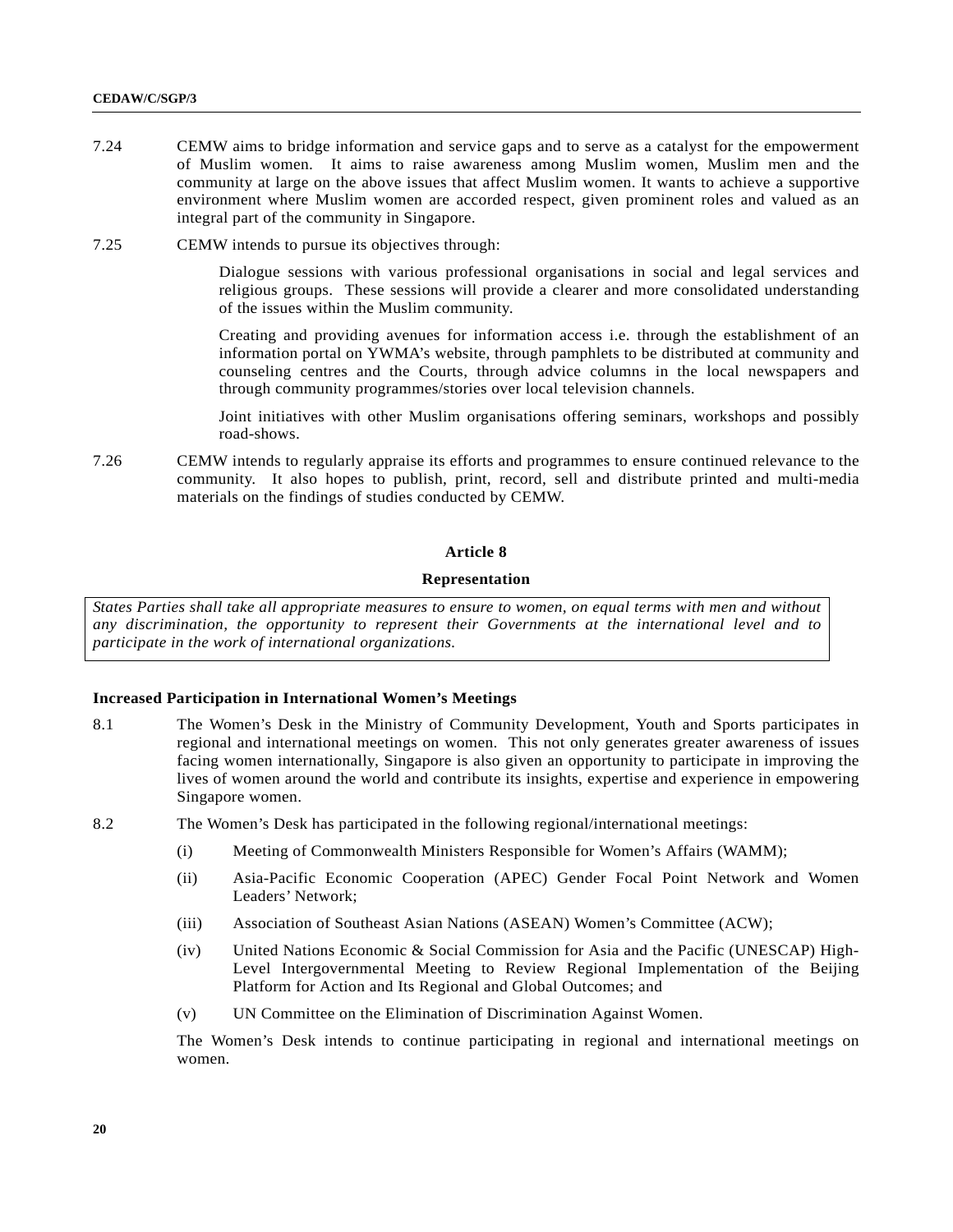- 8.3 With increased participation, Singapore's expertise can be used to contribute towards plans of action and women's agendas to benefit women generally. At the same time, the input and insight gained from these meetings can be used to further enhance the status of the women in Singapore where appropriate.
- 8.4 Singapore recently hosted the ASEAN Committee on Women (ACW) Information and Communication Technologies (ICT) Workshop in August 2004. This workshop was the first of its kind under the ACW and the objectives were to increase awareness and general knowledge of the role of governments in facilitating wider usage of ICT among ASEAN women. The workshop also aimed to enable participants to produce a draft programme concept for their ministries or agencies to introduce ICT tools to their population, with the aim to facilitate ICT access by women and girls.
- 8.5 The participants were decision-makers at the Permanent Secretary, Deputy Secretary and Director level (or equivalent) from ministries or agencies whose responsibilities include matters concerning women, education and ICT.

#### **Participation by Women at International Meetings**

#### *Convention on the Rights of the Child*

8.6 The Singapore delegation presented its initial State Report before the Committee on the Rights of the Child in Geneva on 26 September 2003. The delegates came from MCYS, the Ministry of Education, the Ministry of Health, the Attorney General's Chambers and an NGO and 6 out of the 10 delegates were women. The women delegates included representatives from MCYS, including the then Deputy Secretary, Ms Yeoh Chee Yan and the Director of Social Welfare and Director of Rehabilitation and Protection Division, Ms Ang Bee Lian.

#### **Participation in the Work of International Organisations**

#### *UN Committee on the Elimination of Discrimination against Women*

8.7 Dr Anamah Tan has been successfully elected to the UN Committee on the Elimination of Discrimination against Women and will serve on the Committee from January 2005 to December 2008, making her the first Singapore woman to serve on the Committee. Dr Tan, a high-profile family lawyer and veteran women's rights activist, is also the current President of the International Council of Women (ICW). She has headed several high profile women's organisations both locally (such as the Singapore Council for Women's Organisations and the Singapore Association of Women Lawyers) and internationally (such as the Association of Southeast Asian Nations (ASEAN) Confederation of Women's Organisations (ACWO)). In fact, Dr Tan recently received an award from the ACWO in recognition of her work which contributed to the strength of ACWO and to the lives of women in the South East Asian region.

#### *International Labour Organization*

8.8 In 1999, Singaporean trade unionist, Madam Halimah Yacob, was elected to represent workers in the International Labour Organization (ILO), a tripartite UN agency based in Geneva, Switzerland. A qualified lawyer and Member of Parliament, she was elected to serve as a Deputy Member in the Workers' Group of the ILO Governing Body, and re-elected to a second three-year term in 2002. She was elected as the Workers' Vice-chairperson of the Standards Committee of the International Labour Conference, Geneva, in 2000 and 2001. In 2003 and 2004, she was also chosen as spokesperson for the Workers' Group in the ILO Tripartite Committee on Human Resources. (Please refer to Chapter 5 for more information on Madam Halimah.)

#### *International Committee of the Red Cross*

8.9 Dr Wong Ting Hway is the first Singaporean to work full-time with the International Committee of the Red Cross (ICRC). Dr Wong, who was with the ICRC from 2002 to 2003, has also worked for Medecins Sans Frontiers from 2001 to 2002 and has done voluntary work in various countries,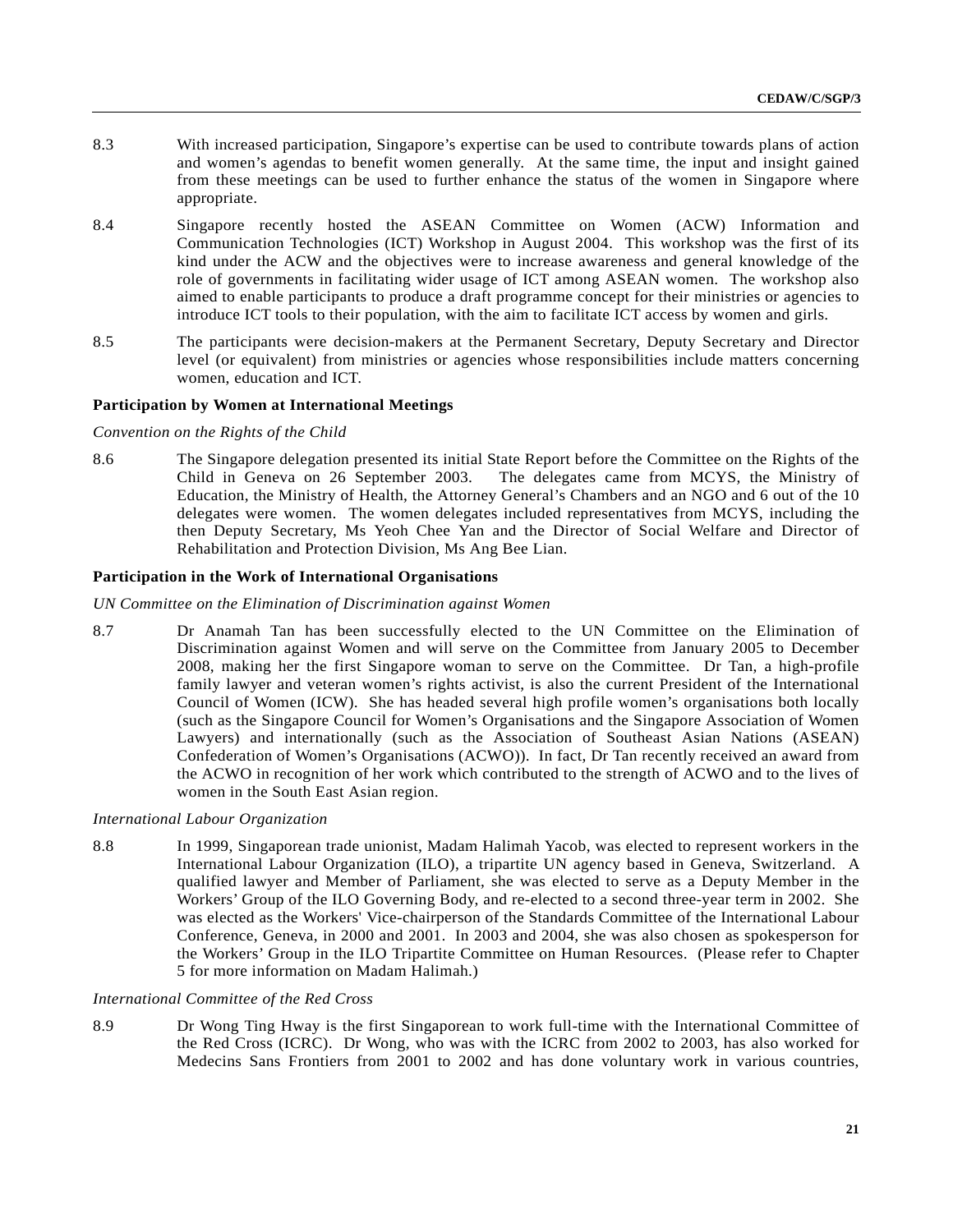including Ecuador, Brazil and Nepal. She was recently awarded the Young Woman Achiever 2003 award by Her World, a monthly Singapore magazine.

#### **Foreign Service**

8.10 Gender is not a determinant in the assignation of jobs for officers in the Foreign Service but with the increased competence and qualifications of women now, more women are rising through the ranks and occupying the middle management positions in the Ministry of Foreign Affairs (MFA). The following chart shows the gender distribution of officers in the Singapore Foreign Service from July 2001 to July 2004.

|                | <b>Diplomatic</b>    |             | <b>July 2001 - July 2002</b> |       |             | <b>July 2002 - July 2003</b> |       |             | <b>July 2003 - July 2004</b> |       |
|----------------|----------------------|-------------|------------------------------|-------|-------------|------------------------------|-------|-------------|------------------------------|-------|
|                | <b>Positions</b>     |             | <b>Total Officers</b>        | Ratio |             | <b>Total Officers</b>        | Ratio |             | <b>Total Officers</b>        | Ratio |
| Category       |                      | <b>Male</b> | Female                       | F/M   | <b>Male</b> | Female                       | F/M   | <b>Male</b> | Female                       | F/M   |
|                |                      | (M)         | (F)                          |       | (M)         | (F)                          |       | (M)         | (F)                          |       |
| T              | Senior<br>Management | 49          | 9                            | 0.18  | 50          | 8                            | 0.16  | 52          | 8                            | 0.15  |
| $\overline{2}$ | Middle<br>Management | 62          | 18                           | 0.29  | 59          | 20                           | 0.34  | 54          | 19                           | 0.35  |
| 3              | <b>Officers</b>      | 112         | 87                           | 0.78  | 120         | 85                           | 0.71  | 127         | 88                           | 0.69  |

#### **Gender Distribution of Officers in the Singapore Foreign Service from July 2001 to July 2004**

Senior Management: Ambassadors, High Commissioners and Directors Middle Management: Deputy Directors and Senior Assistant Directors Officers: Assistant Directors and Foreign Service Officers

8.11 Singapore has several Heads of Mission who are women. They include Professor Chan Heng Chee, Singapore's Ambassador to the United States of America, based in Washington (Prof Chan was formerly Singapore's Permanent Representative to the United Nations in New York and the High Commissioner to Canada); Ms Seetoh Hoy Cheng, our High Commissioner to New Zealand, who was formerly the Ambassador to the Republic of Lao; Ms Pang Cheng Lian, our non-resident Ambassador to Italy; and Mrs Mohideen, our non-resident Ambassador to Czech Republic. Some recent additions since 2001 include Ms Karen Tan, our Ambassador to the Republic of Lao and Ms Lim Kheng Hua, our Ambassador to the Philippines.

#### **Women's Representation in the United Nations**

8.12 There are more female Singaporeans working in the UN Secretariat than male. As at February 2004, 15 out of a total of 24 Singaporean staff were female, making up 63% of the total Singaporean staff. Ms Noeleen Heyzer, a Singaporean woman, continues to head UNIFEM as its Director. Ms Christine Lee, on temporary contract with the UN, is a member of the Analytical Support and Sanctions Monitoring team, a panel of experts convened by the UN Secretary General dealing with sanctions against the Taliban and Al-Qaeda.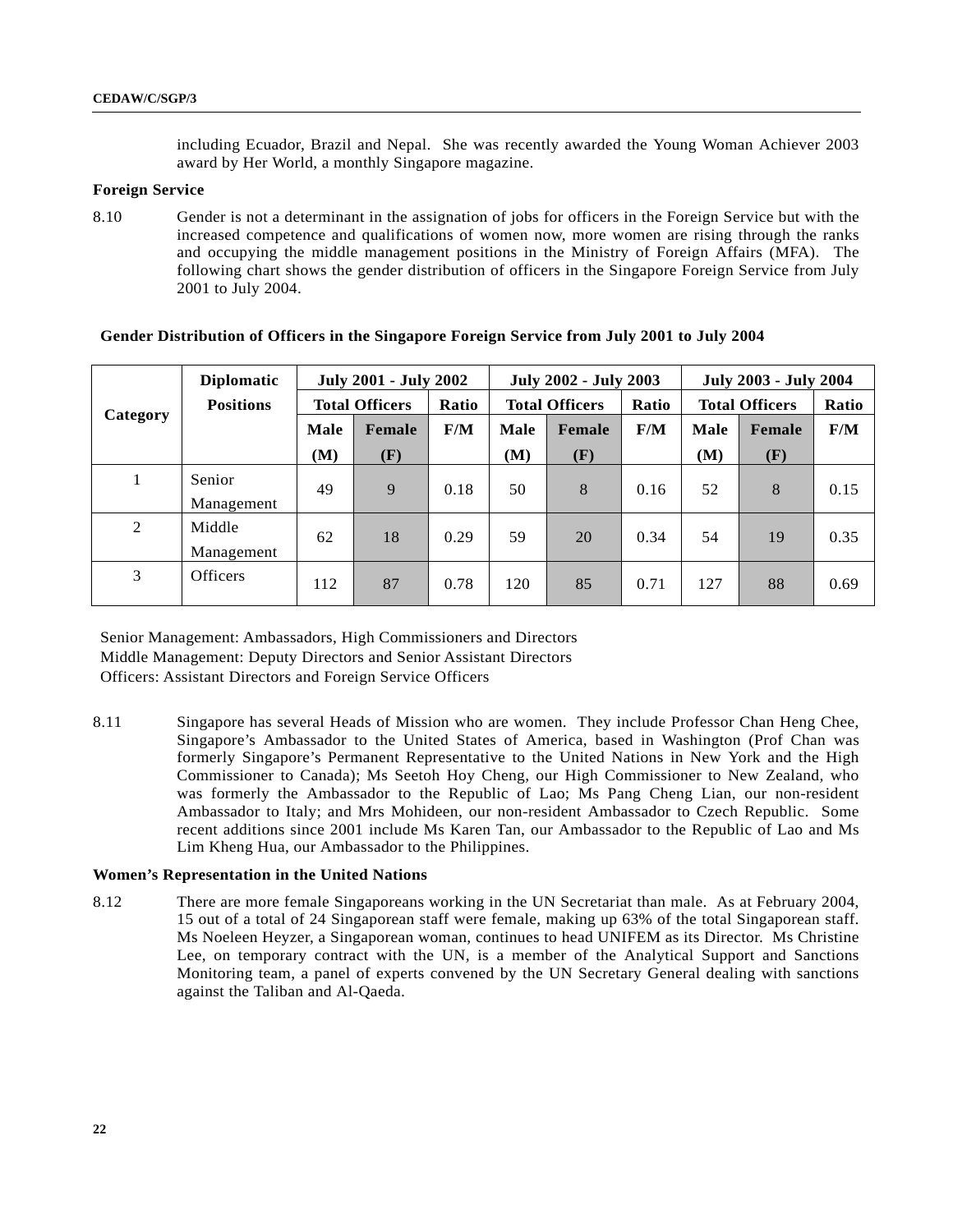## **Article 9**

### **Nationality**

*1. States Parties shall grant women equal rights with men to acquire, change or retain their nationality. They shall ensure in particular that neither marriage to an alien nor change of nationality by the husband during marriage shall automatically change the nationality of the wife, render her stateless or force upon her the nationality of the husband.*

*2. States Parties shall grant women equal rights with men with respect to the nationality of their children.*

#### **New Nationality Law**

- 9.1 Previously, a child who was born overseas could acquire Singapore citizenship by descent only if his or her father was a Singaporean. For a child born overseas to a Singaporean mother and a non-Singaporean father, the child could only acquire Singapore citizenship by registration upon the application of its mother.
- 9.2 However, in April 2004, the Singapore Parliament passed a bill to amend the Constitution of the Republic of Singapore to allow overseas-born children to acquire Singapore citizenship by descent from their Singaporean mothers. Hence, Article 122 of the Constitution of the Republic of Singapore is now gender neutral in that where a child is born on or after 15 May 2004, he/she shall be a citizen of Singapore by descent if at the time of his/her birth, either his/her father or mother is a citizen of Singapore, by birth, registration or descent.

#### **PART III**

### **Article 10**

### **Education**

*States Parties shall take all appropriate measures to eliminate discrimination against women in order to ensure to them equal rights with men in the field of education and in particular to ensure, on a basis of equality of men and women:*

*(a) The same conditions for career and vocational guidance, for access to studies and for the achievement of diplomas in educational establishments of all categories in rural as well as in urban areas; this equality shall be ensured in pre-school, general, technical, professional and higher technical education, as well as in all types of vocational training;*

*(b) Access to the same curricula, the same examinations, teaching staff with qualifications of the same standard and school premises and equipment of the same quality;*

*(c) The elimination of any stereotyped concept of the roles of men and women at all levels and in all forms of education by encouraging coeducation and other types of education which will help to achieve this aim and, in particular, by the revision of textbooks and school programmes and the adaptation of teaching methods;*

*(d ) The same opportunities to benefit from scholarships and other study grants;*

*(e) The same opportunities for access to programmes of continuing education, including adult and functional literacy programmes, particularly those aimed at reducing, at the earliest possible time, any gap in education existing between men and women;*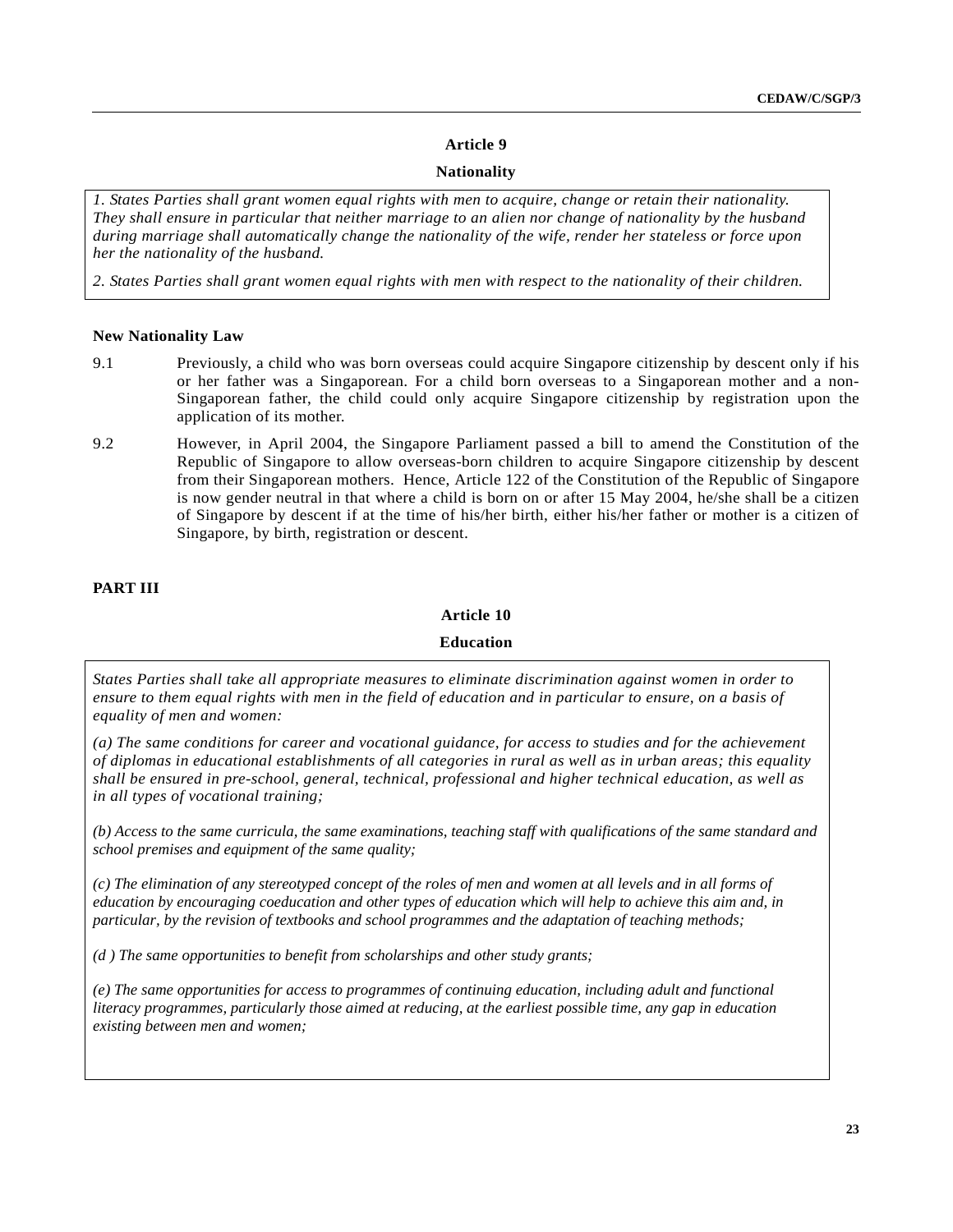*(f) The reduction of female student drop-out rates and the organization of programmes for girls and women who have left school prematurely;*

*(g) The same Opportunities to participate actively in sports and physical education;*

*(h) Access to specific educational information to help to ensure the health and well-being of families, including information and advice on family planning.*

### **The Government's Continuing Commitment to Education**

- 10.1 The Government remains committed to providing all Singaporeans, both girls and boys, with equal access to quality education which will develop them fully and empower them to choose their own careers and shape their futures. Singapore believes that education is a fundamental resource which must be given to girls and boys in order that they become women and men who are well-educated, share economic and social responsibility and are well-ranked in all fronts globally.
- 10.2 To realise this aspiration, the Government invested 3.8% of GDP (or S\$6.1 billion) in 20034 towards education.

#### **Achievements**

10.3 During the current reporting period, significant advances have been made in the field of education and a few are highlighted here.

### Compulsory Primary Education

10.4 To achieve the twin objectives of imparting our children with a common core of knowledge and skills, and providing a common educational experience, the Government has made six-year primary school education in national schools compulsory. This took effect with the cohort entering Primary One in 2003. In making primary school education compulsory, Singapore has in effect implemented Goal 2 of the UN Millennium Development Goals, i.e. to achieve universal primary education for boys and girls.

#### Removal of Intake Quota for Female Medical Students

- 10.5 The Government's policies are not static and are constantly reviewed in order that change, if necessary, can be effected to suit the current needs. An example of this is the review of the one-third quota on the intake of female medical students at the National University of Singapore (NUS). This quota was introduced in 1979 because comparatively, more female doctors left the workforce prematurely or switched to part-time work.
- 10.6 In recent years, however, the attrition rate for female doctors has decreased substantially, and is only slightly higher compared to the attrition rate for male doctors. Hence, the intake quota was lifted with effect from academic year 2003. Now, both men and women have equal opportunity to read medicine at NUS based on their individual merit.

#### Setting up of the Specialised Independent Schools

10.7 Singapore has also begun a qualitative leap to a more flexible and more diverse education system. In line with this approach, the Government has introduced and will be introducing specialised independent schools to cater to students who are talented in other areas such as sports, mathematics and science, and the arts in order that they can further develop their talents. The Singapore Sports School began operations in 2004, the NUS Maths and Science High School will open in 2005 and the Arts School in 2007. These schools determine their own specialised curriculum and programme to

l

<sup>4</sup> Education Statistics Digest 2003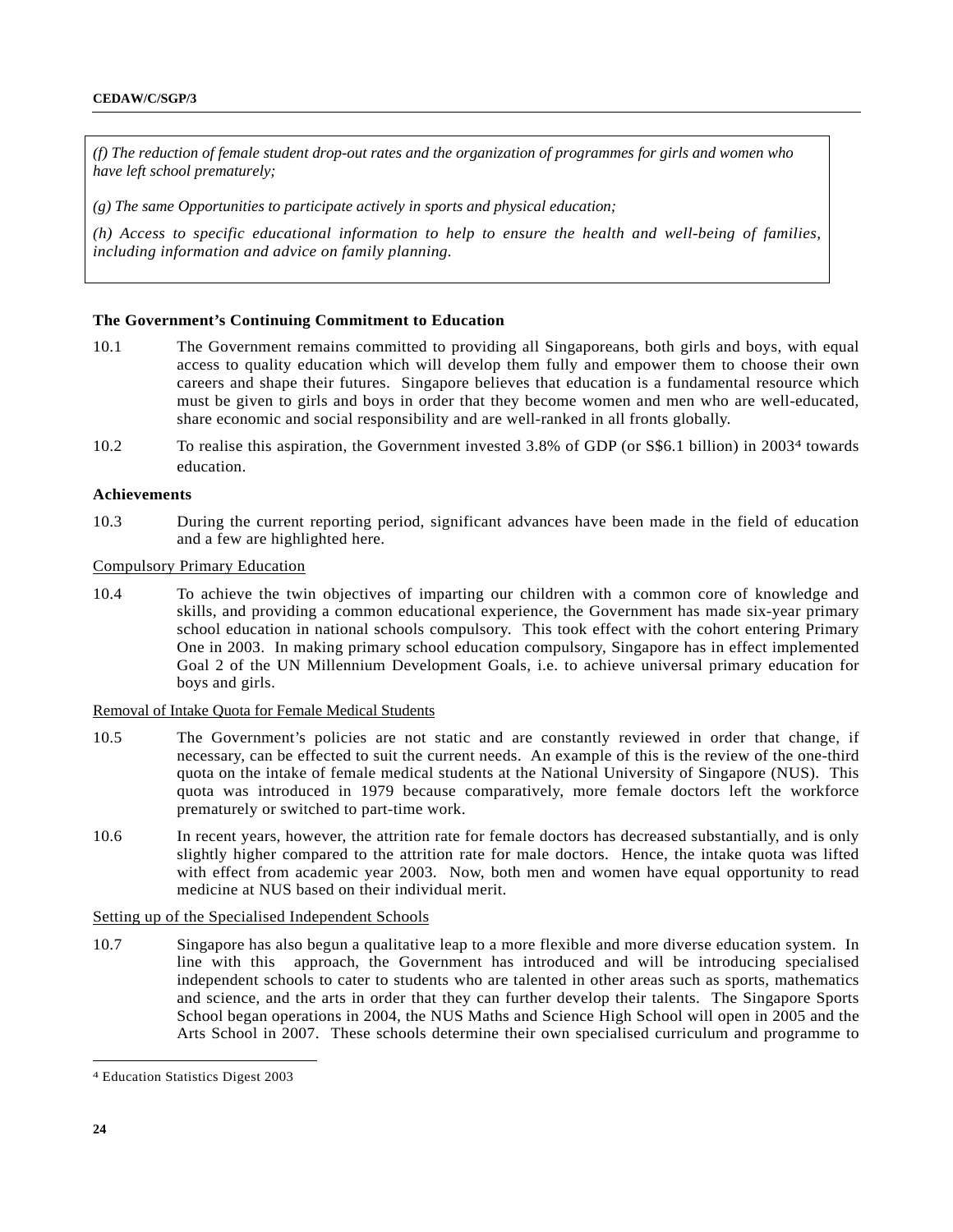develop the special abilities of children. They do not practise gender discrimination when admitting students. Their admission criteria are transparent and merit-based. The following paragraphs describe the recently-opened Singapore Sports School which caters to students talented in sports.

- 10.8 The **Singapore Sports School**, set up by the then Ministry of Community Development and Sports, started classes in January 2004. Setting up the Singapore Sports School was one of the major recommendations by the Committee on Sporting Singapore (CoSS) in response to the following issues:
	- academic demands in Singapore pose a huge strain on students who also want to excel in sport;
	- talented student athletes often have to sacrifice their sporting dreams for their studies; and
	- the focus of mainstream schools in general is to provide quality academic education. As such, resources for elite sports development are limited.
- 10.9 The Singapore Sports School provides talented student athletes with an opportunity to balance both elite sports and studies. This school provides elite sports training for young athletes, while offering these talented students a flexible academic programme to help them strike a balance between sports and studies.
- 10.10 The school has even gender representation. As at September 2004, girls make up 50% of the first batch of 140 students.

*Achievements of the Girls at the Singapore Sports School*

- 10.11 The girls at the Singapore Sports School have done well in sports both locally and abroad. In athletics, the girls' squad has broken two national age-group Under 15 (U-15) records to date, in the 200m and 1,500m. It also set 7 new C Division (U-14) records in the National Schools Track and Field Championships. These new marks were set in the 100m, 200, 400, 800m, 1,500m, 4x100m and 4x400m relays.
- 10.12 In swimming, the girls from the Singapore Sports School set 5 new C and B Division (U-17) records in the National Schools Swimming Championships, while Ruth Ho won a gold in the 50m freestyle at the 2004 International Children's Games in Cleveland, Ohio.
- 10.13 In badminton, one of the girls, Mok Jing Qiong, won the National Age-Group U-15 girls singles title while the Bowling Academy girls' team swept all the U-14 titles (singles, doubles, quartet, all-events and masters) at the National Age-Group Tenpin Bowling Championships.
- 10.14 In sailing, Victoria Chan finished second in the Girls Byte Class at the European Sailing Championships in Italy. Two of the female Optimist sailors were also part of the national team that helped Singapore to win the overall team title at the Asian Sailing Championships in Japan.
- 10.15 Finally, the table-tennis girls' squad took home the silver medal in the U-15 doubles and the bronze medal in the U-18 singles at the South-east Asia Youth Championships. They also swept the top two positions in the Women's Team event and the top three positions in the Women's Singles event at the National Table Tennis Open 'B' Championships.

*Third International Maths and Science Study*

10.16 Out of 38 countries that participated in the Third International Maths and Science Study (TIMSS) in 1999, Singapore was ranked first in Maths and second in Science. There was no significant difference between the performance of Singapore boys and girls in either Maths or Science in the TIMSS exercise. This is reflective of the equal emphasis for boys and girls in education as well as the equal treatment accorded to both genders.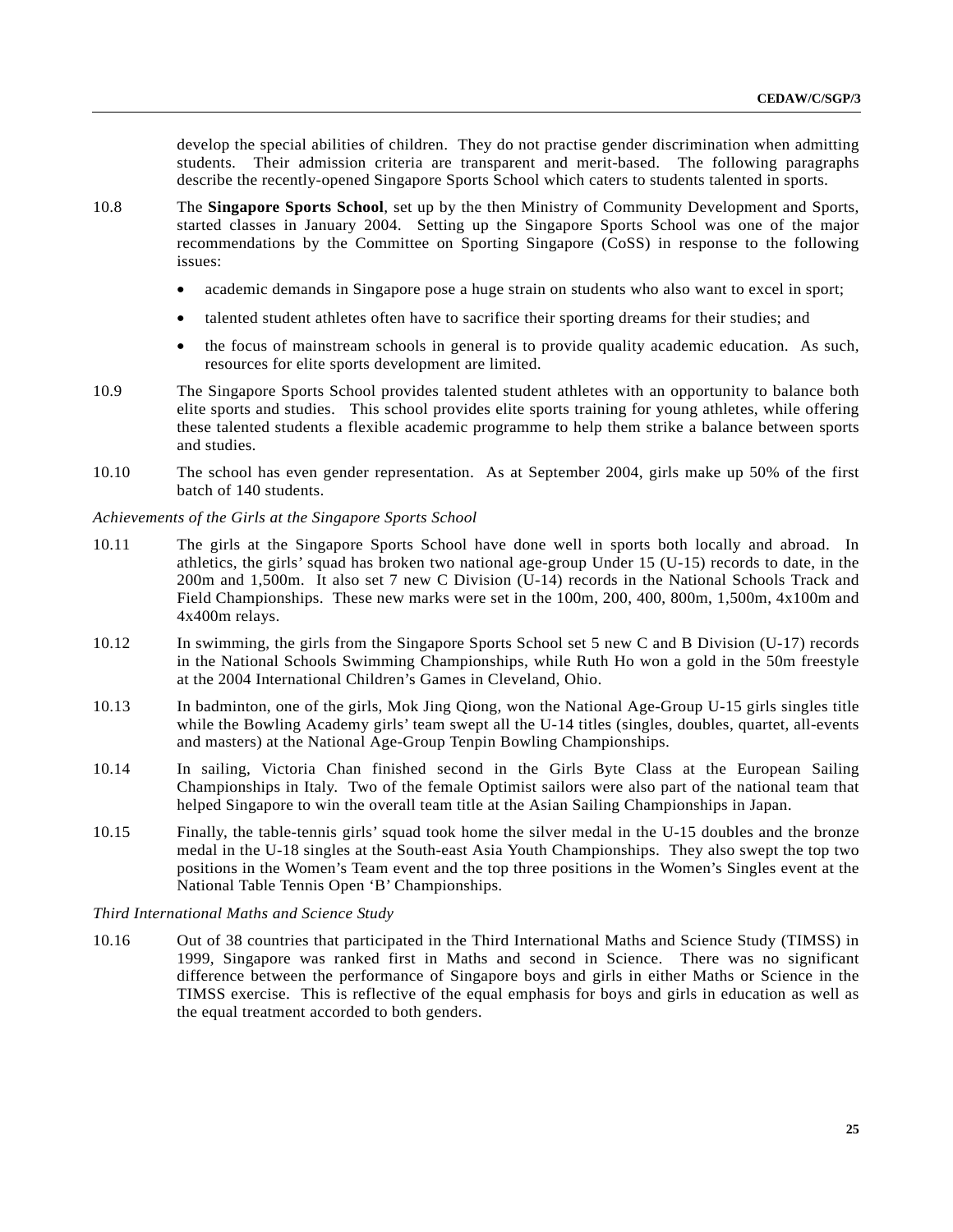### **Statistics**

- 10.17 Singapore has achieved a high literacy rate for women. The literacy rate for resident females aged 15 years and over has improved from 88% in 1999 to 91% in 2003.
- 10.18 Singapore's dropout rate in primary and secondary schools is generally very low. In 2003, the overall dropout rate was about 0.2%. The female student dropouts comprise 47.3% of this drop-out rate. Please see table below:

| Enrolment |      | <b>Dropouts</b> |              | <b>Overall Dropout</b> | % of Female     |
|-----------|------|-----------------|--------------|------------------------|-----------------|
|           | Male | Female          | <b>Total</b> | Rate                   | <b>Dropouts</b> |
|           |      |                 |              |                        |                 |
| 488,239   | 542  | 487             | 1029         | $0.2\%$                | 47.3%           |

Note :

1) Figures comprise of Singapore Citizen and Permanent Resident in Primary and Secondary schools.

2) Dropout rate is total number of dropout as a percentage of enrolment.

*Primary, Secondary and Pre-University Education, 2003*

10.19 A total of 358 schools offer primary, secondary and/or pre-university education as at 2003. Please see the following table:

| Type of<br><b>School</b> | Primary | <b>Secondary</b> | <b>Full School</b> | <b>Junior</b><br>College | <b>Centralised</b><br><b>Institute</b> | <b>Total</b> |
|--------------------------|---------|------------------|--------------------|--------------------------|----------------------------------------|--------------|
| Total                    | 175     | 162              | 3                  | 16                       | 2                                      | 358          |
| Government               | 132     | 113              |                    | 11                       | 2                                      | 258          |
| Government-<br>Aided     | 43      | 21               |                    | 5                        |                                        | 69           |
| Autonomous               | ٠       | 20               | 3                  | -                        |                                        | 23           |
| Independent              |         | 8                |                    |                          |                                        | 8            |

Schools by Type and Level

Note: Full Schools function with Primary and Secondary Sections.

Source : Education Statistics Digest 2003

10.20 The total enrolment in these schools is 530,924, of which about half is female. Nearly three quarters of the teachers are female while two-thirds of the vice-principals and nearly two-thirds of the principals are female. Please see table below: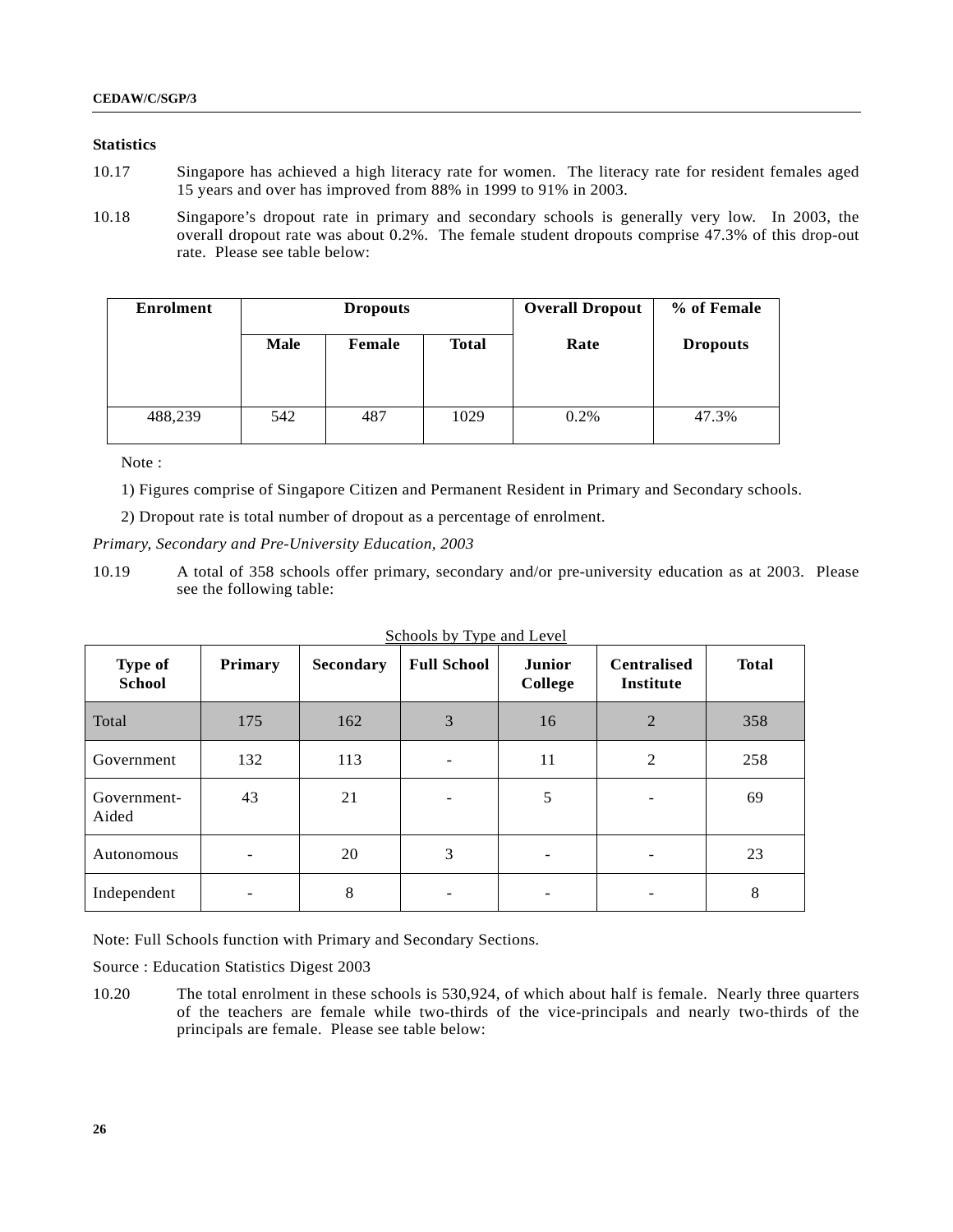|           |              | <b>Primary</b> | Secondary    |                |              | <b>Junior College</b> |                | <b>Centralised</b><br>Institute |              | <b>Total</b>   |
|-----------|--------------|----------------|--------------|----------------|--------------|-----------------------|----------------|---------------------------------|--------------|----------------|
|           | <b>Total</b> | Female         | <b>Total</b> | Female         | <b>Total</b> | Female                | <b>Total</b>   | Female                          | <b>Total</b> | Female         |
|           |              | % of<br>total) |              | % of<br>total) |              | % of<br>total)        |                | % of<br>total)                  |              | % of<br>total) |
| Enrolment | 299,939      | 144,706        | 206,426      | 99,368         | 23,708       | 12,678                | 851            | 528                             | 530,924      | 257,280        |
|           |              | (48.2)         |              | (48.1)         |              | (53.5)                |                | (62)                            |              | (48.5)         |
| Teacher   | 12,025       | 9,951          | 10,830       | 7,186          | 1,956        | 1,122                 | 103            | 58                              | 24,914       | 18,317         |
|           |              | (82.8)         |              | (66.4)         |              | (57.4)                |                | (56.3)                          |              | (73.5)         |
| Vice-     | 140          | 105            | 150          | 86             | 19           | 15                    | $\mathbf{1}$   | $\mathbf{1}$                    | 310          | 207            |
| Principal |              | (75)           |              | (57.3)         |              | (78.9)                |                | (100)                           |              | (66.8)         |
| Principal | 191          | 131            | 166          | 95             | 16           | 10                    | $\overline{2}$ | 2                               | 375          | 238            |
|           |              | (68.6)         |              | (57.2)         |              | (62.5)                |                | (100)                           |              | (63.5)         |

Enrolment and Education Officers by Level

Note: Full Schools Principals are included under Secondary School.

No. of Principals include 24 Principal Designate.

Source: Education Statistics Digest 2003

10.21 The average class sizes for primary and secondary schools are 38 and 37 respectively while the average class sizes for junior colleges and centralised institutes are 23 and 21 respectively. Please see table below:

|  | Enrolment, Number of Classes and Class Size |  |  |  |  |  |
|--|---------------------------------------------|--|--|--|--|--|
|--|---------------------------------------------|--|--|--|--|--|

| Level                 | <b>Enrolment</b> | <b>No. of Classes</b> | <b>Average Class Size</b> |
|-----------------------|------------------|-----------------------|---------------------------|
| <b>Overall</b>        | 530,924          | 14,684                | 36.2                      |
| Primary               | 299,939          | 7,944                 | 37.8                      |
| Secondary             | 206,426          | 5,650                 | 36.5                      |
| Junior College        | 23,708           | 1,050                 | 22.6                      |
| Centralised Institute | 851              | 40                    | 21.3                      |

Source: Education Statistics Digest 2003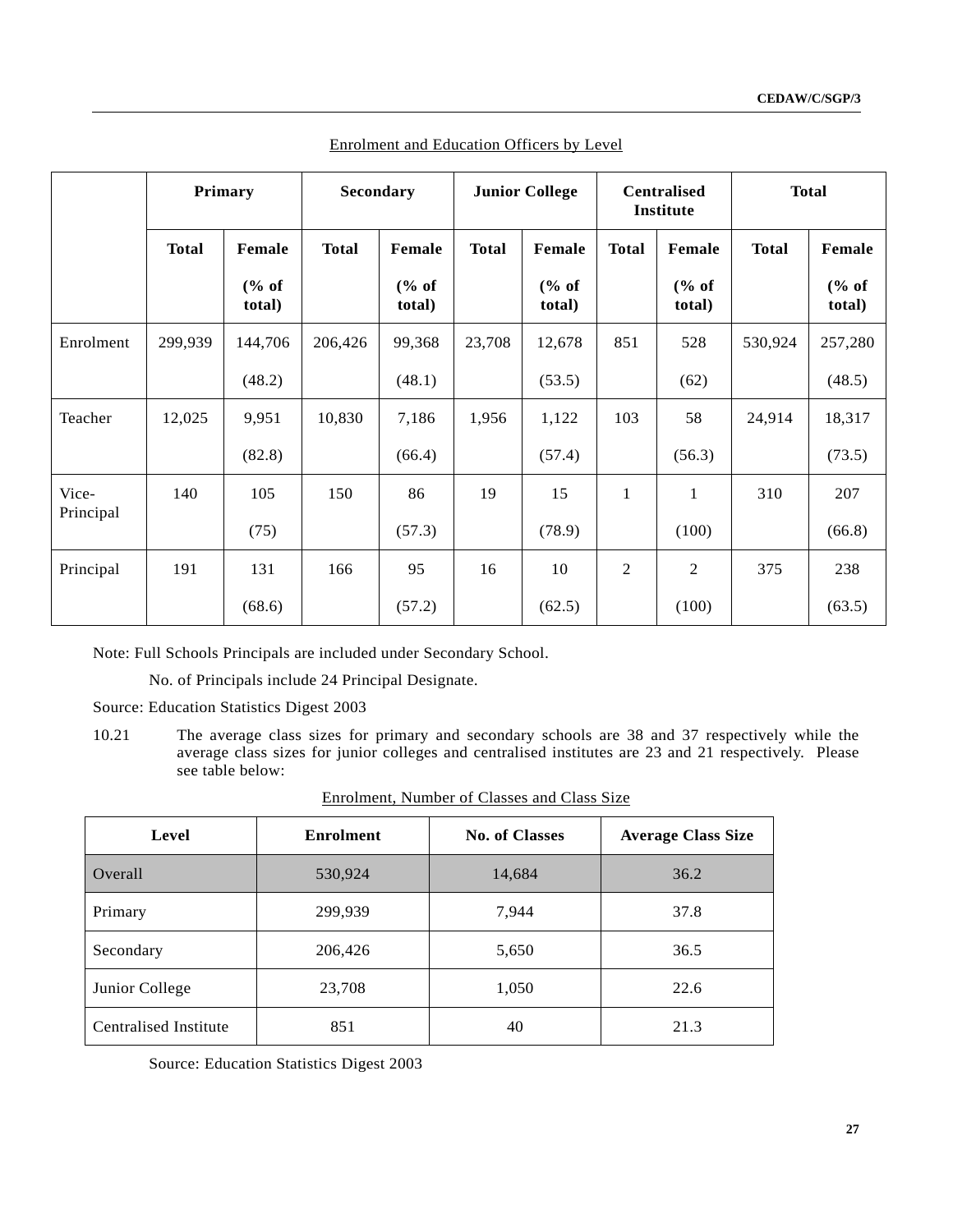- *ITE, Polytechnic and University Education, 2003*
- 10.22 Women make up 51% of the full-time student intake at the universities, 49% at the polytechnics and 35% at the Institute of Technical Education (ITE) (an institution offering technical-vocational courses for pupils with GCE 'O' or 'N' level certificates) in Singapore for 2003.
- 10.23 The intake levels of females at our polytechnics and universities have increased steadily, from 42% and 50% respectively in 1990/91 to 49% and 51% respectively in 2003. This has helped to close the gender wage gap, from 16% in 1992 to 9% in 2003 for Professionals, and from 39% to 25% for Production Crafts-persons.<sup>5</sup>
- 10.24 Women are well-represented in traditionally male-dominated subjects, which is a reflection that men and women pursue subjects of their choice and interest rather than conforming to gender stereotype. The intake of females to the following courses in 2003 reflect this:
	- at the universities, women made up 68% of the science courses and 75% of the accountancy courses;
	- at the polytechnics, women made up 55% of the building and construction courses, 57% of the chemical and life-sciences courses and 45% of the information technology courses; and
	- at the ITE, women made up 39% of the info-communication technology courses.
- 10.25 The tables and charts below show the distribution of female students across the courses offered at our universities, polytechnics and the ITE.

| <b>Courses</b>               |              | <b>Intake</b>  |              | <b>Enrolment</b> |              | Output         |
|------------------------------|--------------|----------------|--------------|------------------|--------------|----------------|
|                              | <b>Total</b> | Female         | <b>Total</b> | Female           | <b>Total</b> | Female         |
|                              |              | % of<br>total) |              | % of<br>total)   |              | % of<br>total) |
| Total                        | 10,566       | 3,732          | 17,941       | 5,615            | 7,741        | 2,778          |
|                              |              | (35.3)         |              | (31.3)           |              | (35.9)         |
|                              |              |                |              |                  |              |                |
| Engineering                  | 6,050        | 861            | 11,227       | 1,555            | 4,684        | 703            |
|                              |              | (14.2)         |              | (13.9)           |              | (15)           |
| Info-                        | 912          | 355            | 1,695        | 639              | 695          | 260            |
| Communications<br>Technology |              | (38.9)         |              | (38.5)           |              | (37.4)         |

Intake, Enrolment and Output of ITE in 2003 (Full-Time)

l

<sup>5</sup> Ministry of Manpower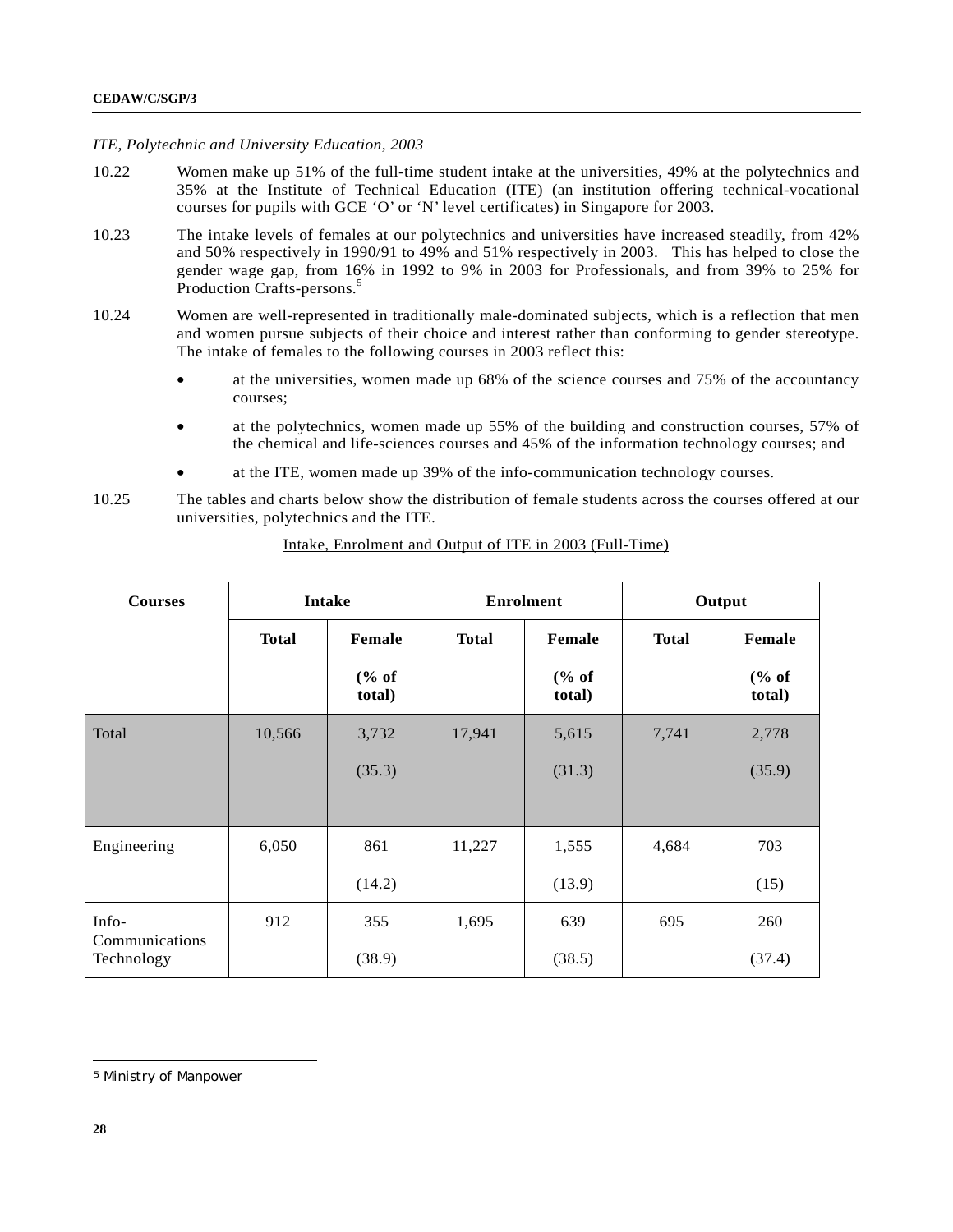| <b>Business</b>         | 2,656 | 2,146  | 3,543 | 2,821  | 1,879 | 1,625  |
|-------------------------|-------|--------|-------|--------|-------|--------|
|                         |       | (80.8) |       | (79.6) |       | (86.5) |
| Applied and             | 420   | 260    | 746   | 458    | 269   | 156    |
| <b>Health Sciences</b>  |       | (61.9) |       | (61.4) |       | (58)   |
| <b>Technical Skills</b> | 528   | 110    | 730   | 142    | 214   | 34     |
|                         |       | (20.8) |       | (19.5) |       | (15.9) |

Source: Education Statistics Digest 2003

# Intake, Enrolment & Graduates of Polytechnics in 2003 (Full-Time)

| <b>Courses</b>               | <b>Intake</b> |                | <b>Enrolment</b> |                | <b>Graduates</b> |                |
|------------------------------|---------------|----------------|------------------|----------------|------------------|----------------|
|                              | <b>Total</b>  | <b>Female</b>  | <b>Total</b>     | Female         | <b>Total</b>     | Female         |
|                              |               | % of<br>total) |                  | % of<br>total) |                  | % of<br>total) |
| Total                        | 17,617        | 8,694          | 55,376           | 26,391         | 15,404           | 7,455          |
|                              |               | (49.4)         |                  | (47.7)         |                  | (48.4)         |
| Building and<br>Construction | 737           | 405            | 2,417            | 1,315          | 798              | 416            |
|                              |               | (55)           |                  | (54.4)         |                  | (52.1)         |
| Business,<br>Finance and     | 3,336         | 2,448          | 10,213           | 7,485          | 3,402            | 2,484          |
| Law                          |               | (73.4)         |                  | (72.7)         |                  | (73)           |
| Chemical and                 | 1,959         | 1,117          | 5,558            | 3,162          | 1,288            | 830            |
| Life-Sciences                |               | (57)           |                  | (56.9)         |                  | (64.4)         |
| Information                  | 3,779         | 1,716          | 11,815           | 4,998          | 2,818            | 1,084          |
| Technology                   |               | (45.4)         |                  | (42.3)         |                  | (38.5)         |
| Media &                      | 1,011         | 628            | 2,977            | 1,806          | 691              | 374            |
| Design                       |               | (62.1)         |                  | (60.7)         |                  | (54.1)         |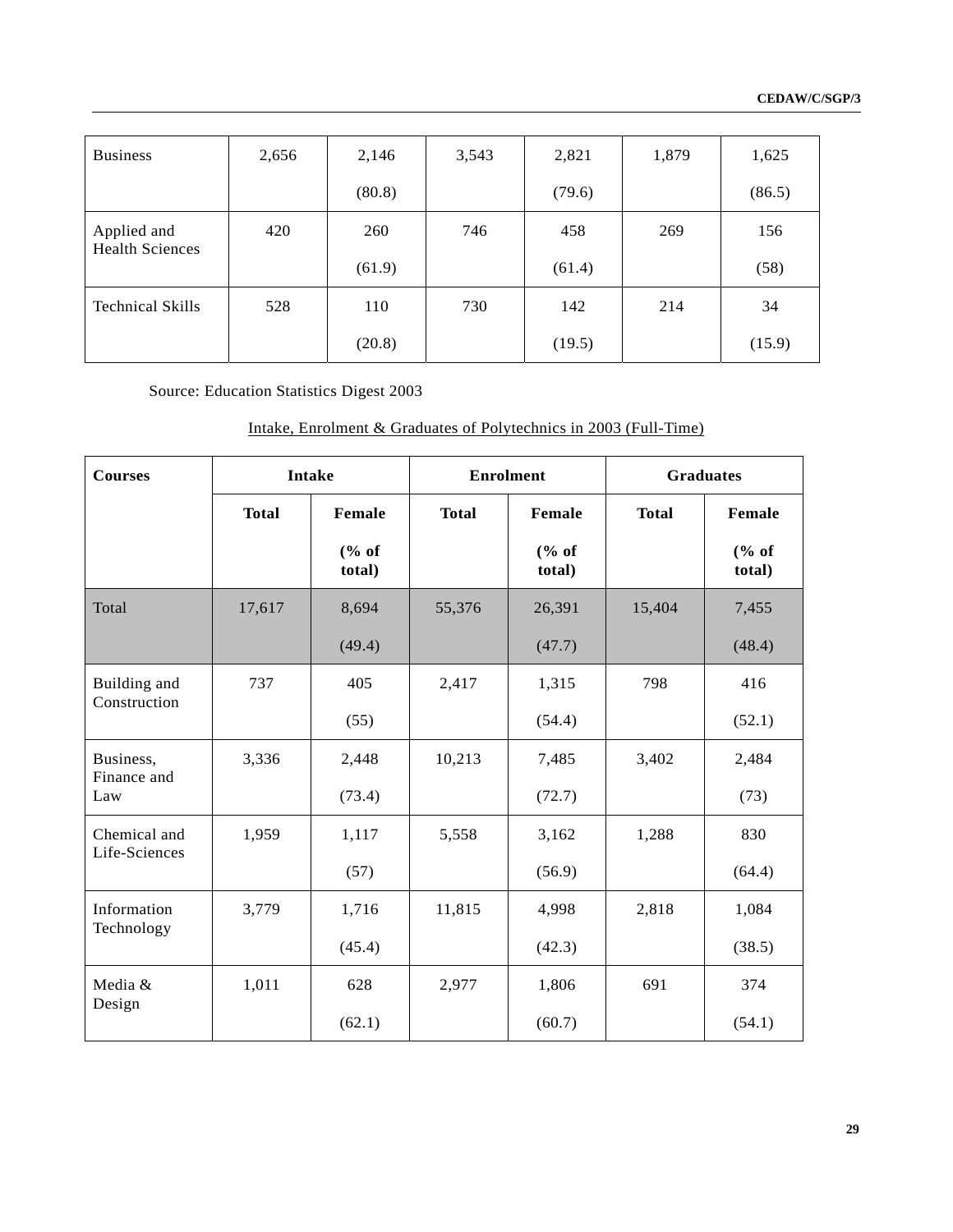| Electrical and<br>Electronics | 3,336 | 858    | 11,721 | 3,204  | 3,309 | 956    |
|-------------------------------|-------|--------|--------|--------|-------|--------|
|                               |       | (25.7) |        | (27.3) |       | (28.9) |
| <b>Health Sciences</b>        | 1,109 | 887    | 2,505  | 2,225  | 535   | 462    |
|                               |       | (87)   |        | (88.8) |       | (86.4) |
| Mechanical and                | 1,951 | 399    | 6,547  | 1,560  | 2,080 | 677    |
| Manufacturing                 |       | (20.5) |        | (23.8) |       | (32.5) |
| Maritime                      | 362   | 112    | 1,266  | 286    | 379   | 73     |
| <b>Studies</b>                |       | (30.9) |        | (23.8) |       | (19.3) |
| Pre-School                    | 127   | 124    | 357    | 350    | 104   | 99     |
| Education                     |       | (97.6) |        | (98)   |       | (95.2) |

\*Intake includes direct entry to second year Source: Education Statistics Digest 2003

|--|

| <b>Courses</b>  | Intake       |                | <b>Enrolment</b> |                | <b>Graduates</b> |                |
|-----------------|--------------|----------------|------------------|----------------|------------------|----------------|
|                 | <b>Total</b> | Female         | <b>Total</b>     | Female         | <b>Total</b>     | Female         |
|                 |              | % of<br>total) |                  | % of<br>total) |                  | % of<br>total) |
| Total           | 11,419       | 5,779          | 40,095           | 19,335         | 10,010           | 5,050          |
|                 |              | (50.6)         |                  | (48.2)         |                  | (50.4)         |
| Accountancy     | 704          | 525            | 2,169            | 1,497          | 746              | 524            |
|                 |              | (74.6)         |                  | (69)           |                  | (70.2)         |
| Arts            | 1,919        | 1,382          | 6,448            | 4,649          | 2,007            | 1,446          |
|                 |              | (72)           |                  | (72.1)         |                  | (72)           |
| <b>Business</b> | 1,338        | 847            | 4,271            | 2,847          | 977              | 693            |
|                 |              | (63.3)         |                  | (66.7)         |                  | (70.9)         |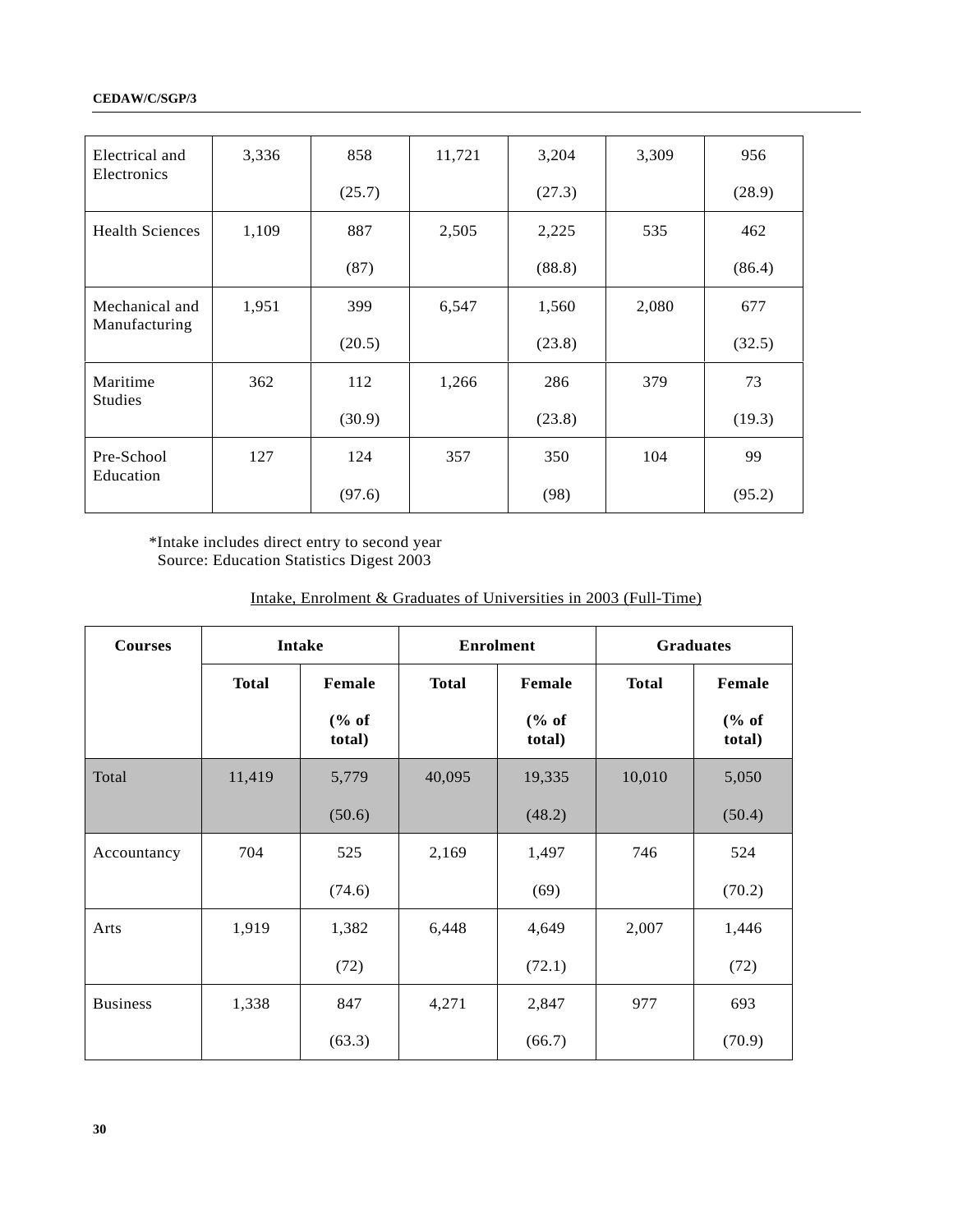| 1,003  | 203    | 4,336  | 1,172  | 980    | 325    |
|--------|--------|--------|--------|--------|--------|
|        | (20.2) |        | (27)   |        | (33.2) |
| 34     | 15     | 138    | 60     | 32     | 11     |
|        | (44.1) |        | (43.5) |        | (34.4) |
| 354    | 216    | 1,351  | 820    | 364    | 201    |
|        | (61)   |        | (60.7) |        | (55.2) |
| 3,618  | 1,002  | 14,032 | 4,252  | 3,317  | 873    |
|        | (27.7) |        | (30.3) |        | (26.3) |
| 219    | 129    | 752    | 65     | 140    | 81     |
|        | (58.9) |        | (86.4) |        | (57.9) |
| 231    | 99     | 1,114  | 441    | 194    | 66     |
|        | (42.9) |        | (39.6) |        | (34)   |
| 85     | 66     | 344    | 273    | 63     | 48     |
|        | (77.6) |        | (79.4) |        | (76.2) |
| 1,843  | 1,261  | 5,069  | 3,225  | 1,190  | 782    |
|        | (68.4) |        | (63.6) |        | (65.7) |
| $71\,$ | 34     | 71     | 34     |        |        |
|        | (47.9) |        |        |        |        |
|        |        |        |        | (47.9) |        |

Note: 1) Intake, Enrolment and Graduate figures refer to  $1<sup>st</sup>$  degree only.

2) Intake includes direct entry to second and subsequent years.

Source: Education Statistics Digest 2003

## **Singapore's Masterplan for IT in Education**

10.26 Singapore's Masterplan for IT in Education was launched in 1997 to provide a comprehensive strategy for creating an IT-based teaching and learning environment in every school. We want every child to be proficient in the use of computers and benefit from learning in an IT-enriched environment. The government committed S\$2 billion from 1997 to 2002 to implement its IT Masterplan. This includes funds for computers, full networking of the schools, physical renovations, software and courseware and teacher training. Today, all our schools are equipped with computers.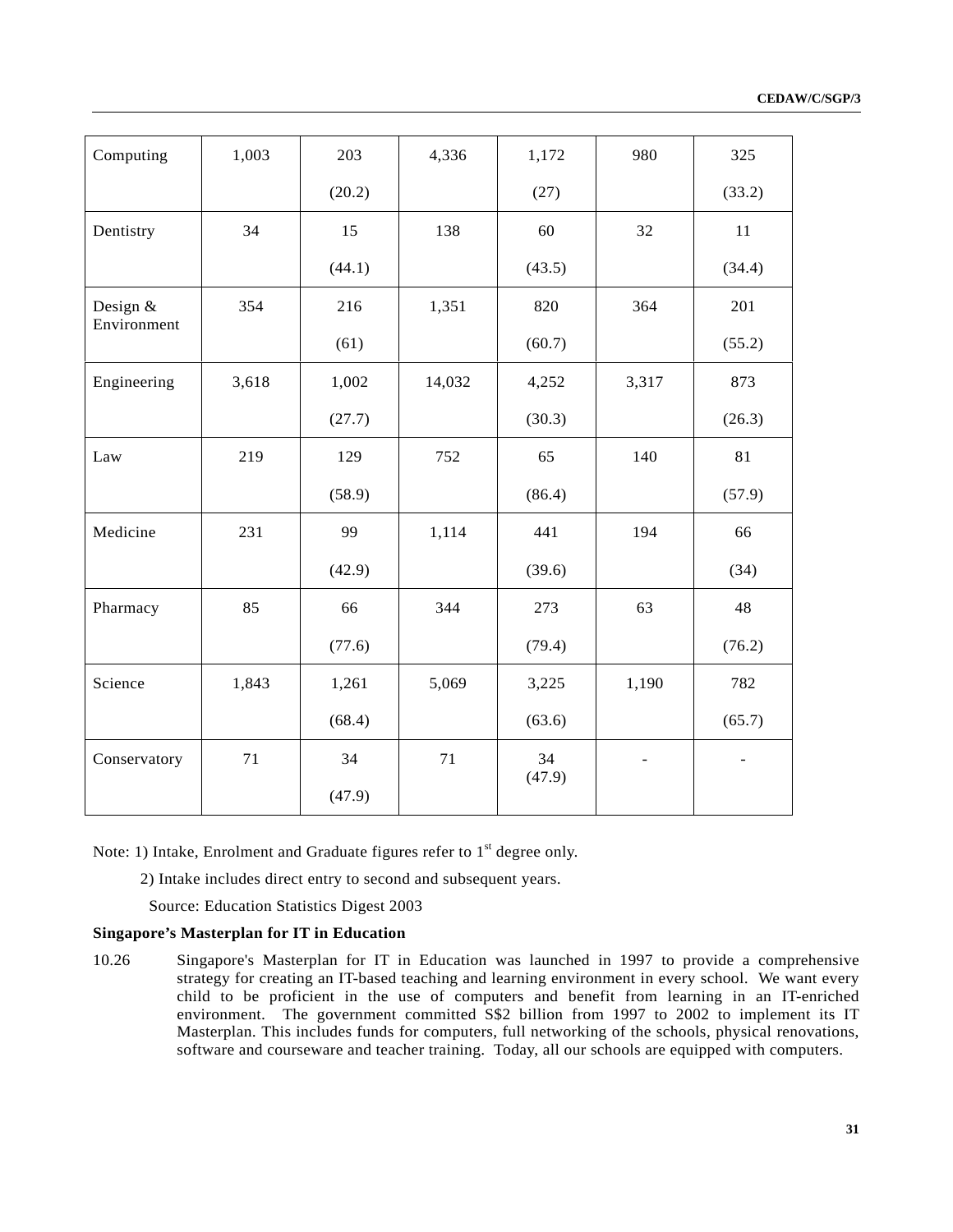- 10.27 The goals of the Masterplan are to:
	- enhance linkages between the school and the world around it;
	- generate innovative processes in education;
	- enhance creative thinking, lifelong learning and social responsibility; and
	- promote administrative and management excellence in the education system.
- 10.28 The implementation milestones are:

| 1997 | 22 (Phase 1) Demonstration schools to integrate IT into curriculum                                                                                                         |
|------|----------------------------------------------------------------------------------------------------------------------------------------------------------------------------|
| 1998 | About 90 (Phase 2) schools to come on-stream                                                                                                                               |
| 1999 | About 250 (Phase 3) schools to come on-stream                                                                                                                              |
| 2000 | Core training for teachers in every school will be completed                                                                                                               |
| 2002 | 6.6:1 pupil-computer ratio in primary schools and 5:1 pupil-computer ratio for<br>secondary schools and junior colleges with a recommended 30% IT-based<br>curriculum time |

- 10.29 An all-girls school, Crescent Girls' Secondary School's mobile-learning programme, m-Learning@Crescent, is one of the world's first examples in introducing the prevalent use of personalised mobile learning devices for a large cohort of students. This programme is a BackPack.Net initiative which is led by the Infocomm Development Authority of Singapore and Microsoft and supported by the Ministry of Education, and involves several industry partners. The programme involves all secondary one students at the school using individual tablet PCs containing digitized textbooks and other pen-based applications for teaching and learning.
- 10.30 Crescent Girls' Secondary School was chosen because it has a rich culture of promoting the innovative use of technology for teaching and learning. It was a demonstration school for the IT Masterplan in Education. This equipped the school with the necessary infrastructure and professional development to pioneer emerging technologies such as personalised learning devices for teaching and learning.

#### **Qualitative Shift in the Education System**

- 10.31 Singapore's new Prime Minister, Mr Lee Hsien Loong, stressed the need for a qualitative shift in education in Singapore in his maiden National Day Rally Speech in August 2004. While the school system in Singapore has gone through many improvements over the years and Singapore students are well-educated and rank well internationally, PM Lee spoke of a need for a qualitative change where experiential learning, initiative and flexibility should be further emphasised over rote learning.
- 10.32 Recognising the importance of teachers and principals as key resources in implementing this change and providing that qualitative leap, he spoke about increasing the number of teachers in Singapore by almost 3,000 to ensure that students have better-skilled teachers who have more time to focus on the individual needs of the student or group.
- 10.33 Hence, the Government plans to add 1000 more teachers for primary schools, 1400 more teachers for secondary schools and 550 more for the junior colleges over the next six years. This would mean an overall increase of 15% more teachers per student.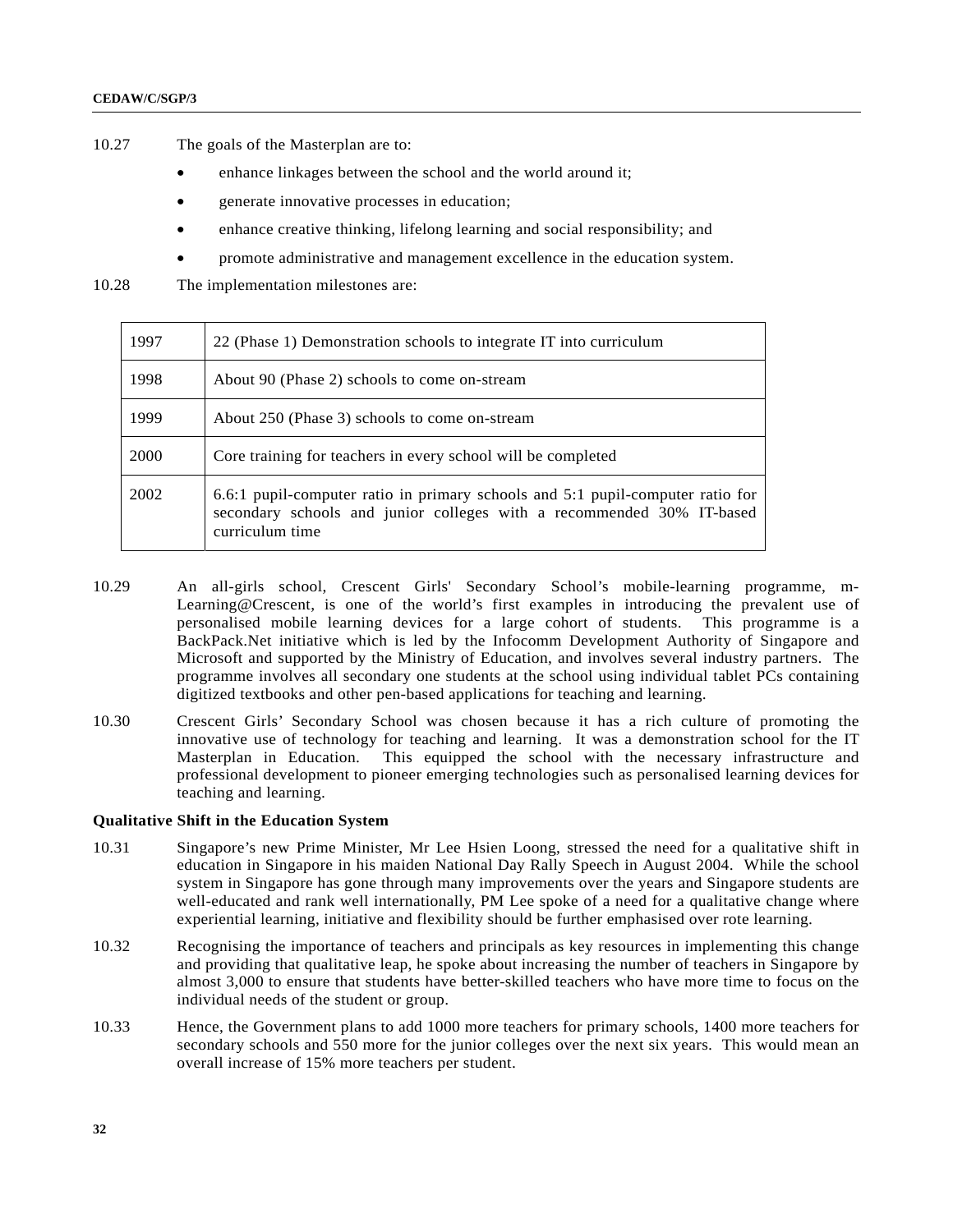- 10.34 PM Lee also noted that an increase in teachers should not come with an increase in homework as that would defeat the purpose. Instead, he recommended a reduction on some of the school syllabus so that there would be less pressure on the children and staff, thus giving the children more space to explore and discover their talents and the teachers more space to think of ways to bring out the best in the students.
- 10.35 These changes will benefit both girls and boys going through the education system in Singapore.

## **Article 11**

## **Employment**

*1. States Parties shall take all appropriate measures to eliminate discrimination against women in the field of employment in order to ensure, on a basis of equality of men and women, the same rights, in particular:*

*(a) The right to work as an inalienable right of all human beings;*

*(b) The right to the same employment opportunities, including the application of the same criteria for selection in matters of employment;*

*(c) The right to free choice of profession and employment, the right to promotion, job security and all benefits and conditions of service and the right to receive vocational training and retraining, including apprenticeships, advanced vocational training and recurrent training;*

*(d) The right to equal remuneration, including benefits, and to equal treatment in respect of work of equal value, as well as equality of treatment in the evaluation of the quality of work;*

*(e) The right to social security, particularly in cases of retirement, unemployment, sickness, invalidity and old age and other incapacity to work, as well as the right to paid leave;*

*(f) The right to protection of health and to safety in working conditions, including the safeguarding of the function of reproduction.*

*2. In order to prevent discrimination against women on the grounds of marriage or maternity and to ensure their effective right to work, States Parties shall take appropriate measures:*

*(a) To prohibit, subject to the imposition of sanctions, dismissal on the grounds of pregnancy or of maternity leave and discrimination in dismissals on the basis of marital status;*

*(b) To introduce maternity leave with pay or with comparable social benefits without loss of former employment, seniority or social allowances;*

*(c) To encourage the provision of the necessary supporting social services to enable parents to combine family obligations with work responsibilities and participation in public life, in particular through promoting the establishment and development of a network of child-care facilities;*

*(d) To provide special protection to women during pregnancy in types of work proved to be harmful to them.*

*3. Protective legislation relating to matters covered in this article shall be reviewed periodically in the light of scientific and technological knowledge and shall be revised, repealed or extended as necessary.*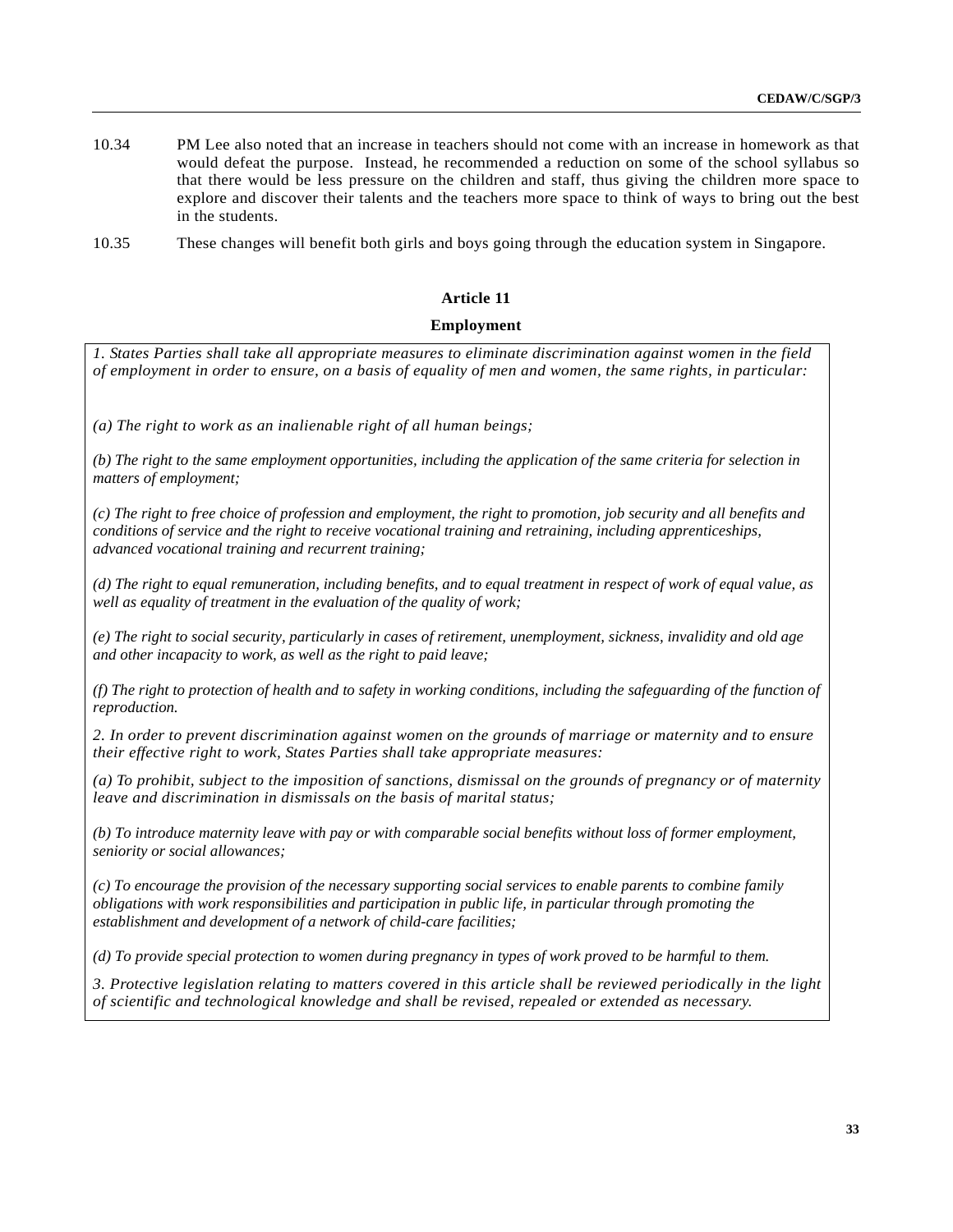### **Achievements**

## ILO Convention

- 11.1 The Government recognises that men and women have the right to equal remuneration and equal treatment in respect of work of equal value. Since the last reporting period, on 30 May 2002, Singapore has ratified a key ILO Convention – Convention 100 on Equal Remuneration to signify its commitment to equal pay for equal work.
- 11.2 Following the ratification of ILO Convention 100, the 3 key partners concerned with the labour force, namely, the Ministry of Manpower (MOM), the National Trades Union Congress and the Singapore National Employers Federation, issued a Tripartite Declaration on Equal Remuneration for Men and Women Performing Work of Equal Value on 6 November 2002, affirming their commitment to the principle embodied in the said Convention and declaring that this principle will be incorporated into future collective agreements in support of the Convention. In this regard, employers and unions have been requested to incorporate an appropriate "equal remuneration clause" in their collective agreements as and when the agreements are due for renewal.
- 11.3 A Code of Responsible Employment Practices was also jointly issued by the Singapore Business Federation, the Singapore National Employers Federation and the National Trades Union Congress in December 2002. This Code helps employers promote and observe responsible employment practices in their workplaces regardless of race, age, gender, marital status, disability or other factors that have no relevance to the job requirement. For example, whenever the practical requirements of the job dictate the need for employees of a particular sex, this must be supported by acceptable rationale.

### Equal Reward for Work of Equal Value in the Civil Service

11.4 Civil servants are rewarded solely based on their performance and are not discriminated against in any other ways, including gender. With the recent equalisation of medical benefits under the current medical scheme (namely, the Medisave-cum-Subsidised Outpatient (MSO) scheme), all new officers appointed to the civil service will receive similar overall compensation packages regardless of gender if all else is equal.

#### *Wage Differentials in the Civil Service*

11.5 The following table compares the median salaries of male and female civil servants, broken down into age groups:

| <b>Age Group</b> | <b>Median Salary for</b> | <b>Median Salary for</b> | <b>Median Salary for</b> |
|------------------|--------------------------|--------------------------|--------------------------|
|                  | all Civil Servants       | <b>Female Civil</b>      | <b>Male Civil</b>        |
|                  |                          | <b>Servants</b>          | <b>Servants</b>          |
| < 21             | S\$1,510                 | S\$1,510                 | S\$1,390                 |
| $21 - 25$        | S\$1,950                 | S\$1,970                 | S\$1,910                 |
| $26 - 30$        | S\$2,670                 | S\$2,940                 | S\$2,460                 |
| $31 - 35$        | S\$3,590                 | S\$3,730                 | S\$3,290                 |
| $36-40$          | S\$3,750                 | S\$4,040                 | S\$3,120                 |
| $41 - 45$        | S\$3,750                 | S\$4,240                 | S\$3,230                 |
| $46 - 50$        | S\$3,290                 | S\$3,380                 | S\$3,290                 |
| $51 - 55$        | S\$4,700                 | S\$4,890                 | S\$4,310                 |
| 56-60            | S\$4,890                 | S\$4,890                 | S\$4,700                 |
| > 60             | S\$4,440                 | S\$4,320                 | S\$4,540                 |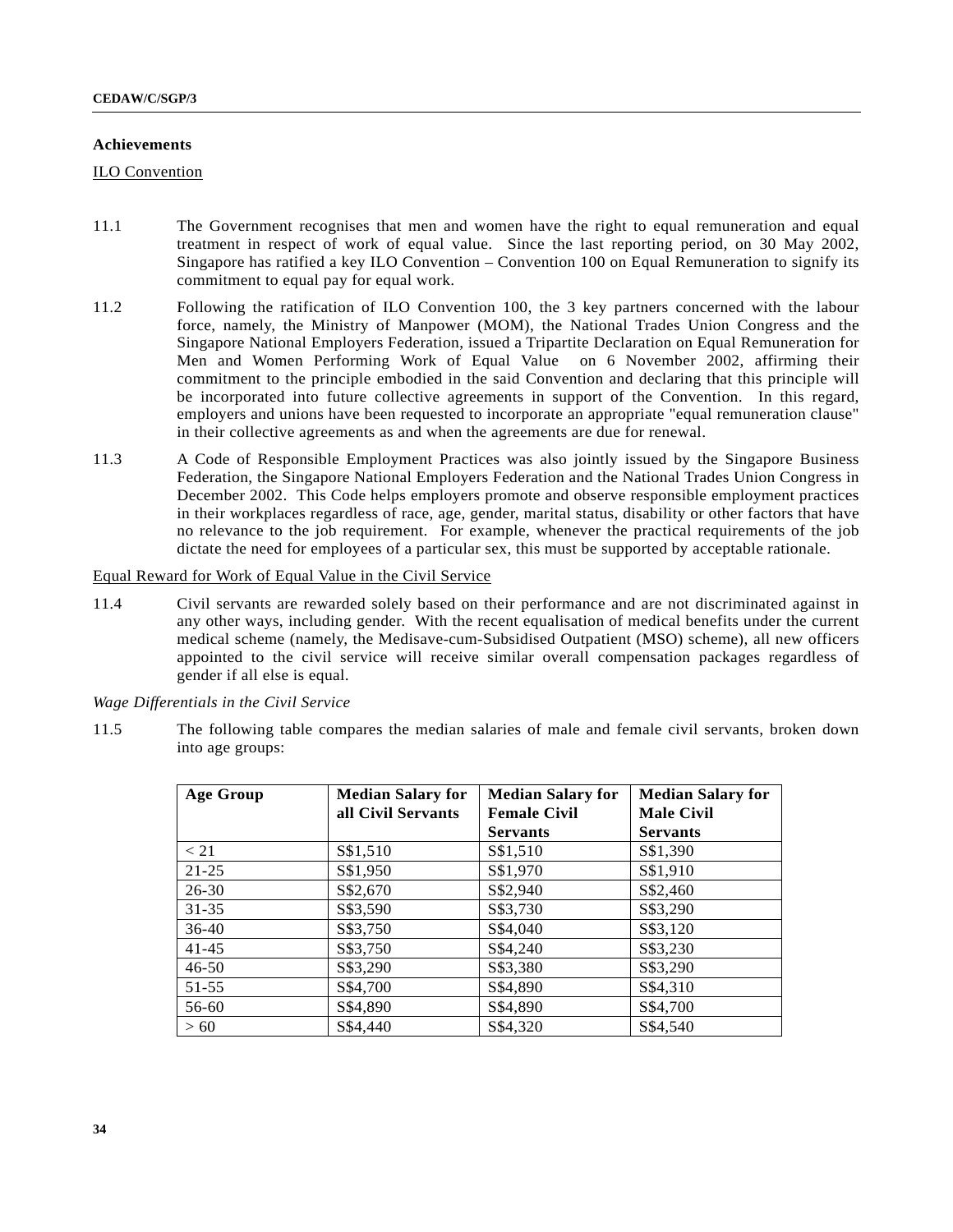11.6 As shown by the table above, there are marginal differences between the median salary for female and male civil servants. In fact, female civil servants are earning marginally more than their male peers at nearly every age band, with the exception of those aged above 60 years. This could be attributed to the lower retirement age for female civil servants.

### *Equalising Medical Benefits for Dependants of Civil Servants*

- 11.7 Under the current medical scheme, male civil servants can claim medical benefits for themselves and for their dependants, while their female counterparts can only claim medical benefits for themselves.
- 11.8 With effect from 1 January 2005, the medical benefits for female civil servants on the current medical scheme, namely, the Medisave-cum-Subsidised Outpatient (MSO) scheme, will be equalised so that they are treated no differently from the male civil servants. This will facilitate greater sharing of care giving responsibilities between married couples. Female officers on the MSO scheme can claim medical benefits for their unmarried children below the age of 18 years and for their spouses.
- 11.9 The MSO scheme was implemented in 1994 and is the current medical benefits scheme for civil servants, and on which all newly appointed officers are placed. Female officers who are on the older medical benefits schemes will also be able to claim these benefits for their unmarried children below the age of 18 years.

### **Women and Employment**

- 11.10 Our female labour force participation rate was 54% in 2003, up from the participation rate of 51% recorded in 1992.
- 11.11 The number and proportion of female corporate managers of total managers rose from 27% in 1999 to 31% in 2003. Women also participate heavily in the traditionally male-dominated IT industry. In 2003, women made up 34% of the total IT professionals.
- 11.12 Please see Appendix 1 for statistics on the following information:
	- Table 2: Age Sex Specific Labour Force Participation Rates, June 1993 2003 (total, males and females);
	- Table 3: Age Sex Specific Labour Force Participation Rates by Marital Status, June 2003;
	- Table 16: Employed Persons Aged Fifteen Years and Over by Age and Sex, June 1993 2003;
	- Table 18: Employed Persons Aged Fifteen Years and Over by Industry and Sex, June 1993 2003 (total, males and females);
	- Table 19: Employed Persons Aged Fifteen Years and Over by Occupation and Sex, June 1993 – 2003 (total, males and females); and
	- Table 30: Employed Persons Aged Fifteen Years and Over by Age, Sex and Type of Employment, June 2003.

## *Wages*

- 11.13 In 2003, the average monthly earnings of females was 72% that of the males. This figure has remained at a steady rate since the previous reporting period.
- 11.14 Similar to the experience in many countries, females in Singapore earn less than males across broad occupational groups, although the difference is narrower for the higher skilled occupations. This wage gap mainly reflects the tendency for females to disrupt their participation in the labour market for childcare and household responsibilities, hence reducing their years of service and experience. The smaller wage gap differential among the younger age group attests to this. In fact, among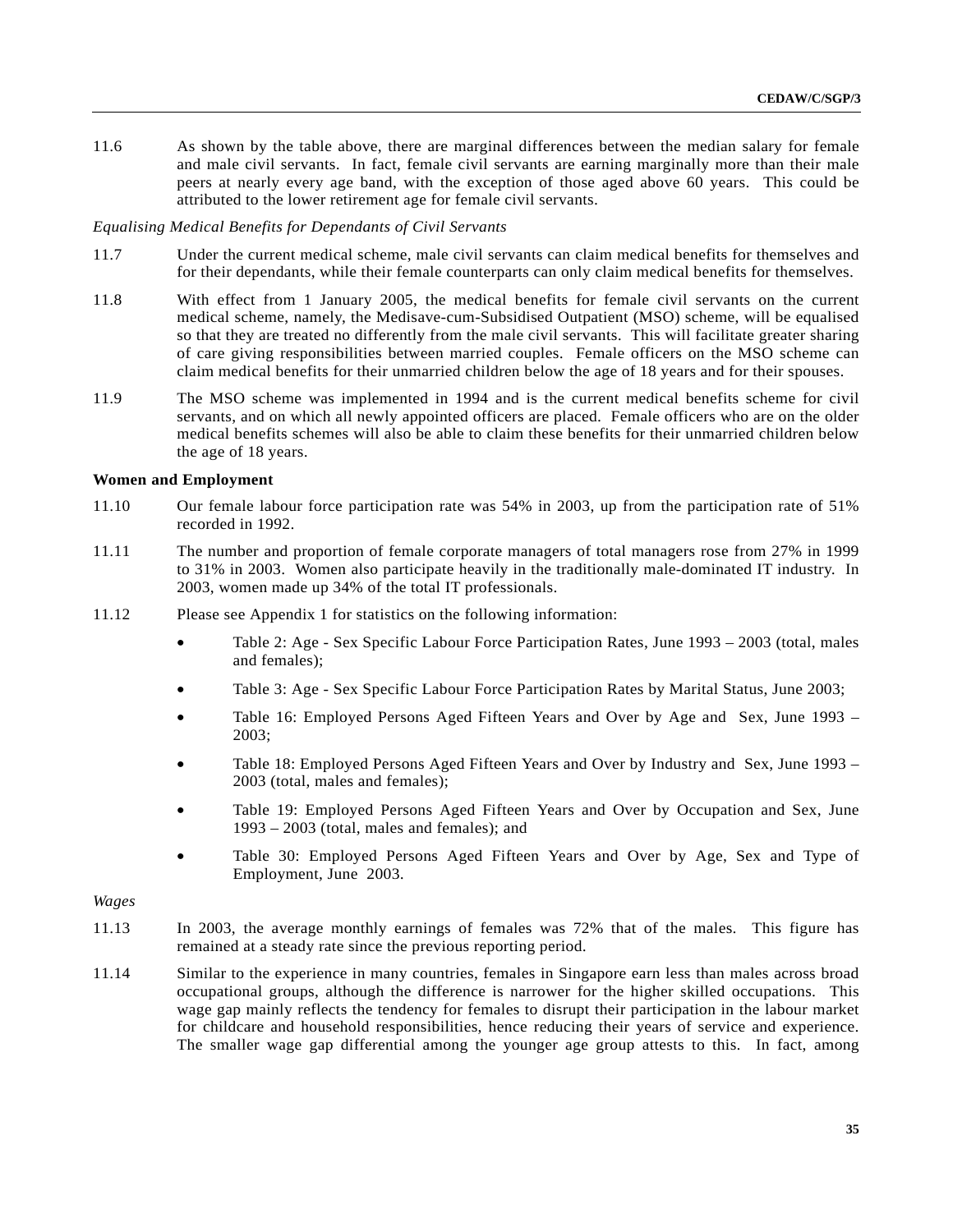workers aged 25- 29 years, females earned more than males in a number of occupations, ranging from 13% for managers to a marginal 0.4% for technicians & associate professionals in 2003.

- 11.15 However, in manual occupations such as production craftsmen and plant & machine operators, females earned less than males in the same age group. Here the wage disparity could result from the tendency for males and females to hold different jobs within each occupational group. For instance, within the group of plant & machine operators, the females tend to concentrate in occupations such as electronic component assemblers which typically pay less than bus drivers which are dominated by men.
- 11.16 Apart from occupation and experience, other factors contributing to gender wage disparity include differences in hours worked, qualifications, field of study, job nature and position.
- 11.17 Please see Appendix 2 for statistics on the following information:
	- Table 10: Median Monthly Gross Wage by Gender and Occupation, 2003; and
	- Chart 6: Gender Wage Difference by Occupation and Selected Age Groups, 2003.
- 11.18 Please see Appendix 3 for statistics on the following information:
	- Appendix 3A Table 2.1: Monthly Basic and Gross Wages of Selected Occupations in All Industries, June 2003 (Males); and
	- Appendix 3B Table 2.2: Monthly Basic and Gross Wages of Selected Occupations in All Industries, June 2003 (Females).

#### **Challenges Faced in Economic Downturn and Measures Taken**

#### *Background on the Recession*

- 11.19 The Asian Financial Crisis in 1997 plunged Southeast Asia, including Singapore, into an economic recession in 1998. Although growth resumed in 1999-2000, Singapore was hit by another recession in 2001. The synchronised downturns in the major developed economies as well as the global electronics industry led to a sharp deceleration in global growth.
- 11.20 The economic malaise was further aggravated by the terrorist attacks on the US on 11 September 2001 and the Severe Acute Respiratory Syndrome (SARS) crisis which permeated Asia in 2003. Further anxieties and uncertainties have also been caused by the discovery of terrorist groups in Southeast Asia linked to Al Qaeda.

#### *External Challenges*

11.21 Further, globalisation and rapid technological advances are driving fundamental, long-term changes in commerce, industry and our daily lives. The economic rise of large new players like China and India and their entry into the world economy also brings both challenges and opportunities. In the short term, the entry of China and India into the market will mean dislocation in many countries, as industries restructure and relocate, and trade patterns change. Some workers will lose their jobs, while other industries will need workers, but those with different skills.

#### *Restructuring by Companies*

- 11.22 To survive and grow in this new global environment, companies must continually restructure themselves and upgrade their products and processes. Old jobs are being destroyed, to be replaced by new ones which demand greater knowledge, skills and adaptability from workers. Workers can no longer expect the security of lifetime employment, but must be prepared for job changes several times in their working lives.
- 11.23 MNCs and financial institutions see more business opportunities in China and are increasing their presence there. Singapore and the rest of Southeast Asia have not been immuned from such trends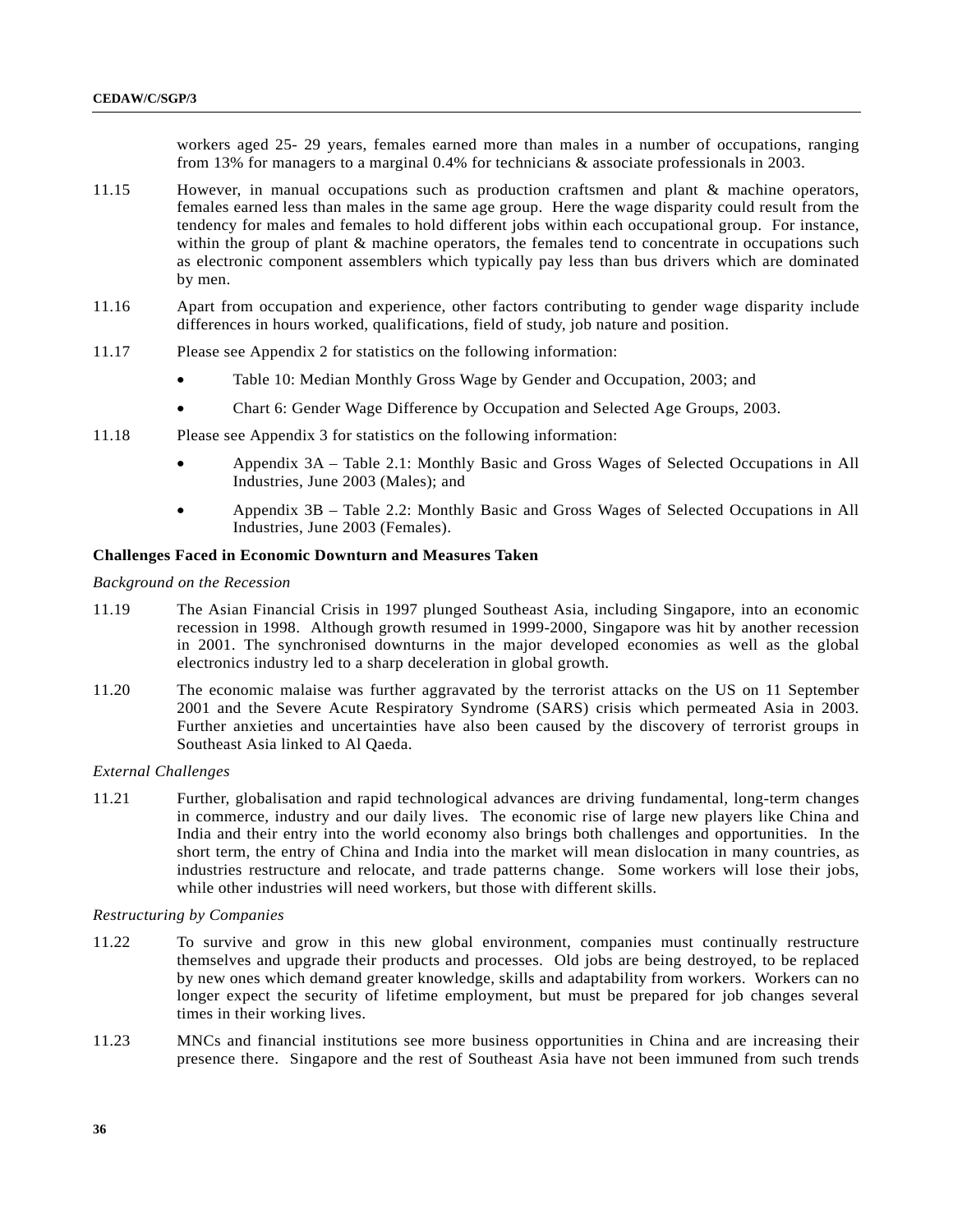and over the past years, have seen MNCs shift their operations to China or Hong Kong to save costs and to be at or nearer the biggest Asian market.

11.24 This restructuring is a major reason why Singapore is experiencing higher retrenchments and unemployment. The average unemployment rate has been rising steadily from 3.1% in 2000 to 4.7% in 20036.

# *Restructuring by Singapore*

- 11.25 Set against this economic backdrop, Singapore has to take decisive steps to strengthen itself in order to stay competitive and save jobs. The immediate problems make it more urgent for Singapore to restructure its economy to strengthen its position rather than slow down essential changes.
- 11.26 The Economic Review Committee (ERC), set up in December 2001 to fundamentally review Singapore's development strategy, and formulate strategies to upgrade, transform and revitalise the economy, has recommended dealing with the immediate issues by lowering costs and staying competitive in its February 2003 report.
- 11.27 In 2003, the Government re-tuned the Central Provident Fund (CPF) system to strike a better balance between social objectives and economic concerns. The CPF system is a compulsory social security scheme that provides for retirement, health care, home ownership, family protection and asset enhancement. The mandatory CPF contribution rate was cut by 3 percentage points from 36% to 33% from 1 Oct 2003 to lower statutory costs for employers. For workers aged 50 to 55 years, the contribution rate would be further lowered to 27% by 2006 to help make older workers more employable. To ensure that the future retirement needs of our workers can still be met despite the cut in contribution rate, the CPF Minimum Sum, which is a lump sum set aside by the member at age 55 years to be paid out in monthly payments from age 62 years, would be raised gradually to S\$120,000 (in 2003 dollars) by 2013. The Medisave Minimum Sum, to take care of future healthcare expenses, would be adjusted every year to take into account healthcare cost inflation. The current 50% withdrawal rule, which allows CPF members to withdraw half their CPF savings at age 55 years even without setting aside the full Minimum Sum, would be phased out by 2013.
- 11.28 The ERC also recommended that the Government manage major components of business costs so that Singapore could stay internationally competitive. In particular, foreign worker policies should be flexible enough to allow companies to employ the workers they need, keep their overall costs of production down and make their operations here more viable.
- 11.29 Finally, the Government must continue helping Singaporeans affected by the downturn. The ERC recommended that the Government set up a national Continuing Education and Training (CET) body to oversee the promotion and development of CET in Singapore. The Government should also step up efforts to help Singaporeans who are out of work find new jobs as quickly as possible. Retrenched Singaporeans are taking longer to find re-employment and, meanwhile, will need assistance. The ERC recommended that the Government refine its assistance schemes to focus on Singaporean men and women who most need help, and make the most effort to help themselves.

#### *Labour Market Measures Taken*

- 11.30 To help businesses tide over the effect of SARS, the National Wages Council recommended wage cuts in companies directly affected by SARS, wage freezes for companies not directly affected but nonetheless affected by uncertain business conditions and pay bonuses to staff for companies still doing well.
- 11.31 The Government also took other measure to help men and women cope with the economic recession and to adjust to structural changes in the economy.

l

<sup>6</sup> Source: Ministry of Manpower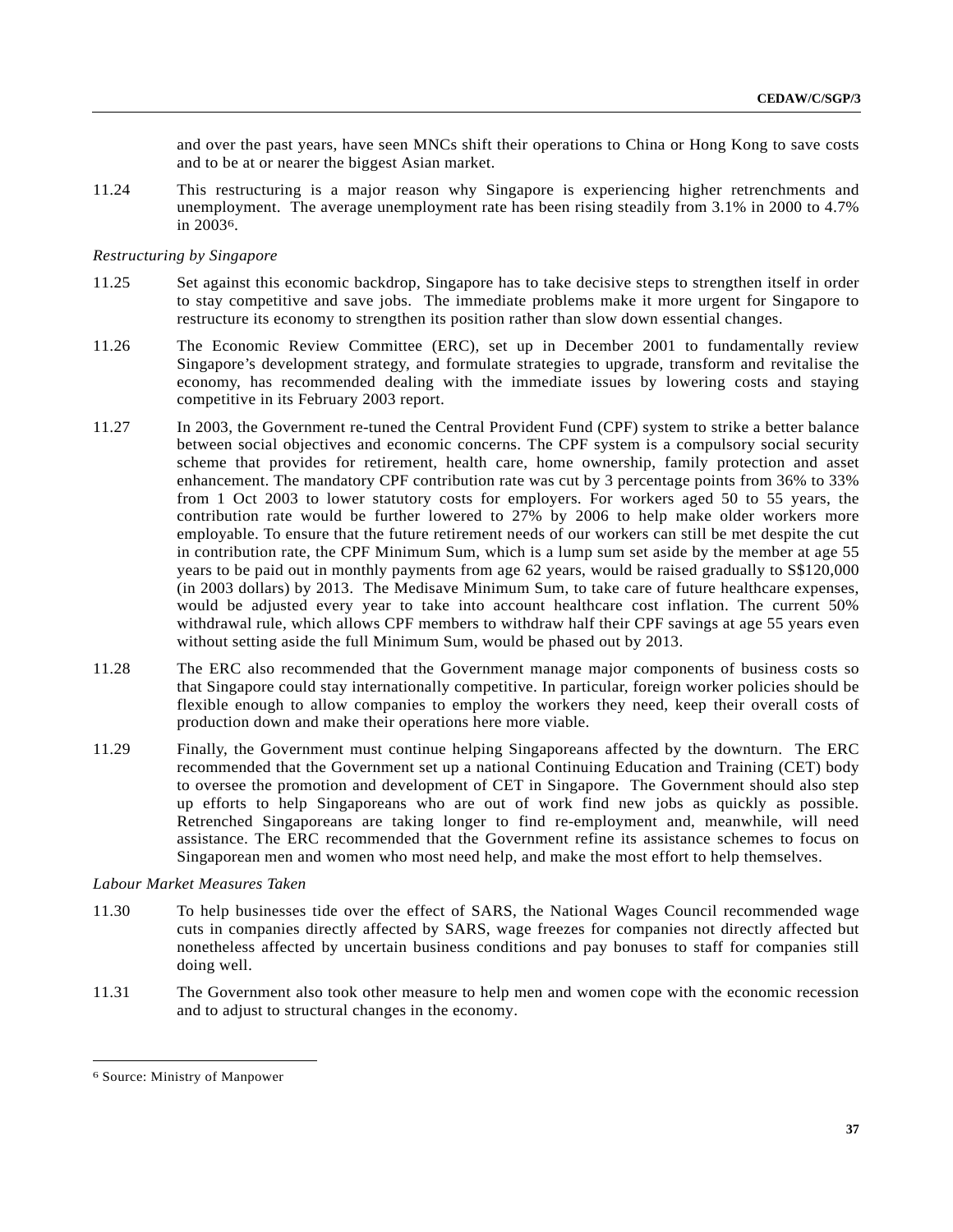- 11.32 As Singapore evolves into a knowledge-based economy, training and learning take on added significance. In April 2000, the Government allocated S\$200 million for a 5-year Manpower Development Assistant Scheme for skills upgrading initiatives to prepare the workforce for a knowledge-based economy.
- 11.33 Employers are given various kinds of financial incentives to provide training and to upgrade their workers' skills through the Skills Development Fund. The Skills Development Fund also subsidises training for workers who wish to upgrade themselves but who do not have employer support. In addition, the Lifelong Learning Endowment Fund (LLF), established on 12 March 2001, enhances the employment and employability of Singaporeans through initiatives that promote and facilitate the acquisition of skills. LLF provides a steady stream of funding for lifelong learning initiatives for all Singaporeans, including those who are seeking to rejoin the workforce
- 11.34 In September 2003, the Singapore Workforce Development Agency (WDA) was established to help unemployed Singaporeans gain employment, to upgrade the skills of workers in employment as well as to drive adult learning in Singapore. Working closely with her partners both in the industries and with other government agencies, WDA developed and implemented holistic manpower strategies to enhance the employability and competitiveness of the Singapore workforce. WDA also works closely with the industry partners to identify skills and training needs, and to develop relevant training programmes to help job-seekers acquire the skills needed for the jobs in these industries.
- 11.35 WDA is developing and implementing a more holistic and robust Continuing Education and Training (CET) framework for skills upgrading by the workforce. This would help to create clearer upgrading pathways for workers to keep their skills relevant and enhance workers' access to learning and quality training. These elements include developing a framework of skills standards for key industries, introducing a system for employability skills training and enhancing quality assurance of trainers and training organisations. Such a framework would improve the effectiveness of training and better link the outcomes of training with employability.

# **Employment Act – Managers, Executives, Confidential Staff, Domestic Workers, and Seamen**

- 11.36 While the Employment Act does not apply to executives, managers, confidential staff, domestic workers and seaman, the basis for the exclusion is not gender-biased. Personnel in managerial and executive positions are excluded as they are in a better position to negotiate for their own terms and conditions of employment. Hence, they do not require the protection of the Employment Act which provides for the minimum terms and conditions of employment in Singapore. Seamen and domestic workers are excluded from the Act as it is difficult to enforce the Act because of the nature of their work. The exclusion from coverage under the Employment Act is not gender-biased and is therefore not discriminatory against female workers.
- 11.37 While the Act excludes certain occupations, the Labour Relations Department of the Ministry of Manpower does provide voluntary conciliation services to those who approach them for assistance in resolving their disputes with their employers amicably. This service is provided free of charge. Executives who are unable to resolve their cases at the Ministry can pursue their claims at the civil court.
- 11.38 In July 2002, the Industrial Relations (Amendment) Act 2002 was passed in Parliament to allow executives who are not employed in senior management positions and who are not performing such roles to be represented by recognised trade unions on an individual basis on specific issues relating to retrenchment benefits, dismissal and breach of contracts of employment. This Act came into operation on 1 September 2002.

#### **Foreign Domestic Workers**

11.39 The Ministry of Manpower (MOM) has instituted several measures to protect foreign domestic workers (FDWs) working in Singapore. These are elaborated in the following paragraphs.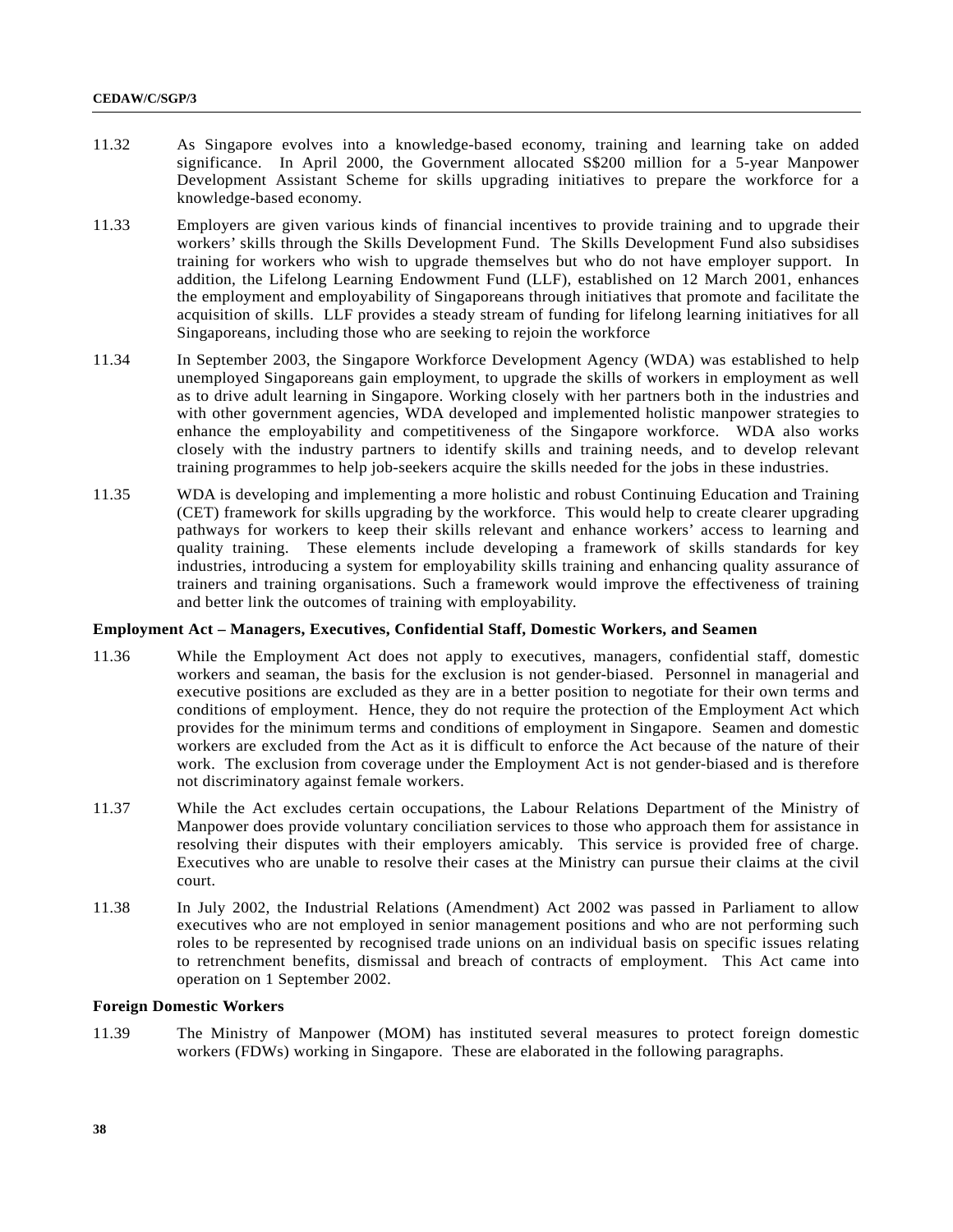# Public Education

#### *Information Kit for Employers*

- 11.40 In a move to educate employers of FDWs, MOM specially produced an information kit comprising a handbook for employers, training checklist and cultural guide in May 1999. The kit promotes the building of a harmonious working relationship between the employer and the FDW through cultural understanding, open communication and mutual respect. It also includes information on the rights of the FDW, and the consequences employers face if they are found guilty of abusing them.
- 11.41 "Employing Foreign Domestic Workers, A Guide for Employers" spells out the responsibilities of employers as well as ways to better manage their workers. Some proposed guidelines for a written agreement between employers and FDWs are listed. Important work permit regulations are also highlighted. The intent of the guide is to help the employers develop a close and cordial working relationship with their FDW based on mutual respect and understanding.
- 11.42 To reduce conflicts arising from cultural differences and to help employers overcome the language barrier with their FDWs, the kit incorporates a "Cultural Guidebook" on norms and customs as well as everyday vocabulary of workers from the 3 largest source countries of FDWs: Indonesia, the Philippines and Sri Lanka. The "Training Checklist" proposes employers discuss 17 common topics with their FDWs, covering everything from Singapore's laws and culture to exactly what chores you expect your FDW to perform and how to do them.

 *Advisory for Foreign Workers*

- 11.43 MOM has prepared an advisory booklet for all foreign workers including FDWs who are coming to work in Singapore for the first time. The advisory booklet explains to workers their rights and obligations while working here. It also provides some useful telephone numbers which foreign workers can call in the event of an emergency. The contact numbers for medical help, one-stop social service, the Samaritans of Singapore, the Labour Relations and Welfare Department and the Work Permit Department of MOM are also included. The various embassy helpdesk lines are also provided to the foreign worker. This advisory booklet is presented in English and in 9 native languages of foreign workers.
- 11.44 In addition, in October 2000, the Ministry produced a "Handy Guide for Foreign Domestic Workers". The guidebook is distributed free to all foreign domestic workers at the Work Permit Services Centre (WPSC) when they first arrive to work here. The guidebook informs FDWs that they are protected under Singapore law, and provides advice on whom they can approach for help should they be victimised. The guidebook is produced in the native language of the FDW.

# Penal Code

11.45 The Government takes a serious view of employers who ill-treat or abuse their foreign workers, especially those in domestic employment. Employers who do so are severely dealt with. The police conduct prompt and thorough investigations into all such cases. Errant employers are prosecuted in the courts and heavy sentences such as jail, fine and/or caning, are meted out to those found guilty of physical abuse or ill-treatment.

 In 1998, the Penal Code was amended to enhance penalties committed by employers of FDWs or members of the employers' household against their FDWs by one and a half times the amount of punishment to which he or she would otherwise have been liable for that offence. In addition, convicted employers and spouses will also not be allowed to employ another FDW permanently.

# Personal Accident Insurance (PAI) for FDWs

11.46 With effect from 1 March 1997, employers are required to take up a Personal Accident Insurance policy for their FDW before they are allowed to employ the worker. This is a condition for the issue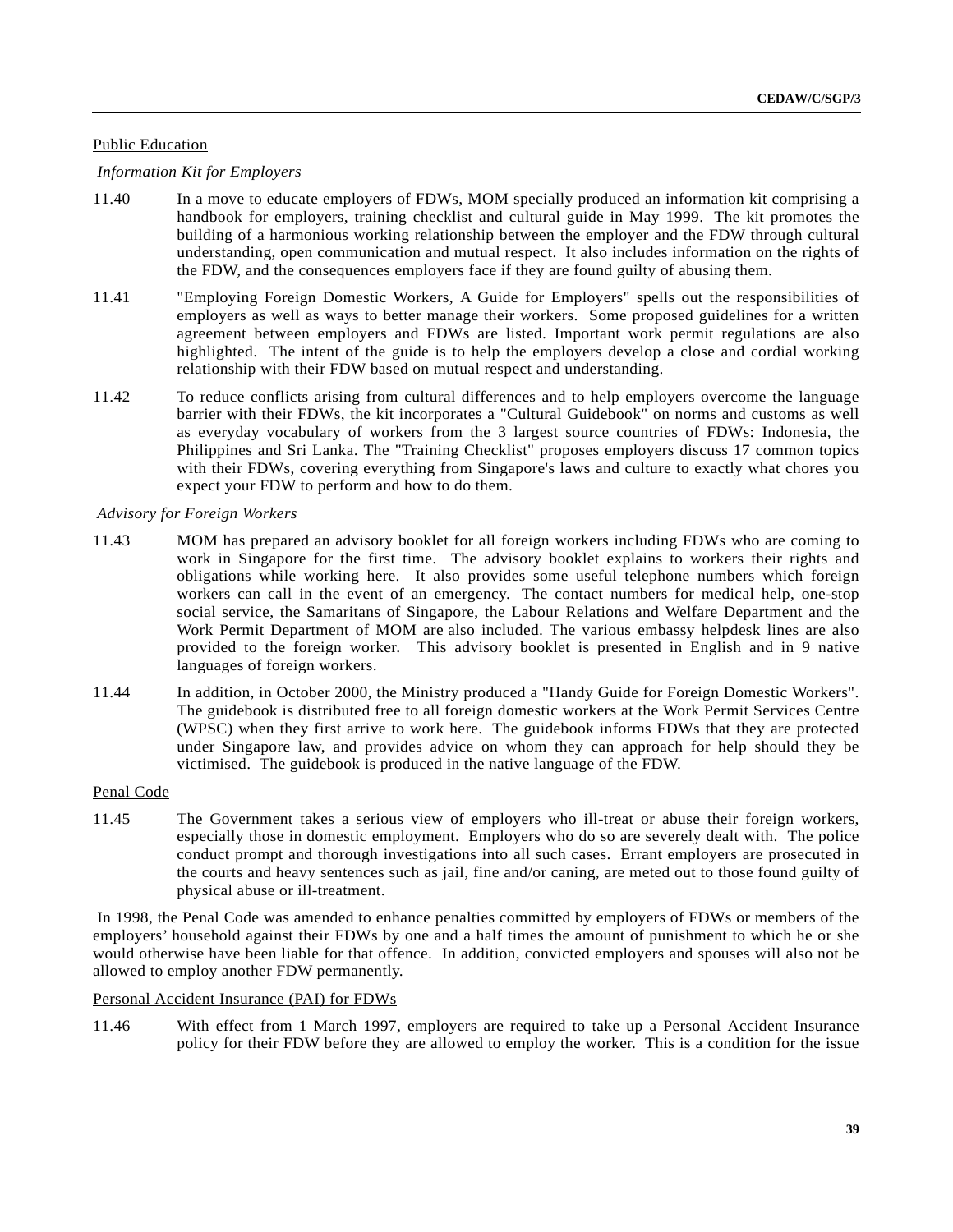of a work permit. The minimum sum assured is \$10,000, and any compensation payable is made to the FDW or her beneficiaries.

#### Foreign Worker's Unit (Work Related Disputes)

11.47 The Foreign Worker Unit was set up in MOM's Labour Relations Department in November 1997 to resolve the disputes between foreign workers and their employers on their terms and conditions of employment. The conciliation service is provided free-of-charge. The Unit receives about 30 requests from foreign domestic workers each month to help them resolve their disputes with their employers. Most of the disputes are salary-related and almost all are amicably resolved.

# Criminal Proceedings Against Employers

11.48 Whenever an FDW is required to assist in investigations by the authorities, arrangements will be made to facilitate her stay in Singapore in order for her to give evidence against her employer in court, if so required. At the same time, the Ministry of Manpower will also allow the FDW (who are required as witnesses) to seek employment through the Temporary Job Scheme (TJS). The Ministry's TJS facilitates the job placements of such FDWs and is opened to other government agencies such as Police and Immigration and Customs Authority (ICA). For FDWs, they have the option to convert their 6-month temporary employment under TJS to permanent employment when the case is concluded.

#### FDW Hotline

11.49 MOM has a dedicated hotline for FDWs. FDWs in need of help or concerned members of public who know of FDW mistreatment, such as lack of food, sleep or rest, can contact MOM.

#### Employment Terms

- 11.50 All work permit holders (including FDWs) and employers are bound by the Employment of Foreign Workers Act (EFWA). They also have to abide by the work permit conditions. In the case of employers, they are bound by the Security Bond conditions to be responsible for the well-being of their foreign workers.
- 11.51 FDWs are currently not covered under the Employment Act. There is no discrimination based on nationality as both local and foreign domestic workers have been excluded from the Employment Act since it was enacted in 1968. The Government does not see the need to impose standard terms on employers because it is not practical to regulate specific aspects of domestic work including hours of work, rest day work and work on public holidays. Given that FDWs work in a home environment, and the varied habits of households, it is difficult to enforce the terms of the Employment Act. Instead, the Government has been encouraging employers and FDWs to enter into an employment contract with the help of the employment agencies. It is a licence requirement that all the employment agencies that recruit FDWs are required to be accredited and it is an accreditation criteria for these agencies to ensure that their FDW clients have employment contracts while working here.
- 11.52 Further to the above listed measures, as part of its on-going efforts to enhance the well-being and safety of FDWs in Singapore, MOM has recently introduced three new measures for FDWs and their employers. They are:

#### (1) Compulsory Orientation Programme for New FDW Employers

11.53 With effect from 1 April 2004**,** MOM will require all first-time employers of FDWs to attend a halfday Orientation Programme as a processing criteria for their FDW's work permit application**.** The aim of the programme is to educate new employers on their role and responsibility towards their FDW and to inculcate a greater sense of respect and responsibility for the FDW working in their home.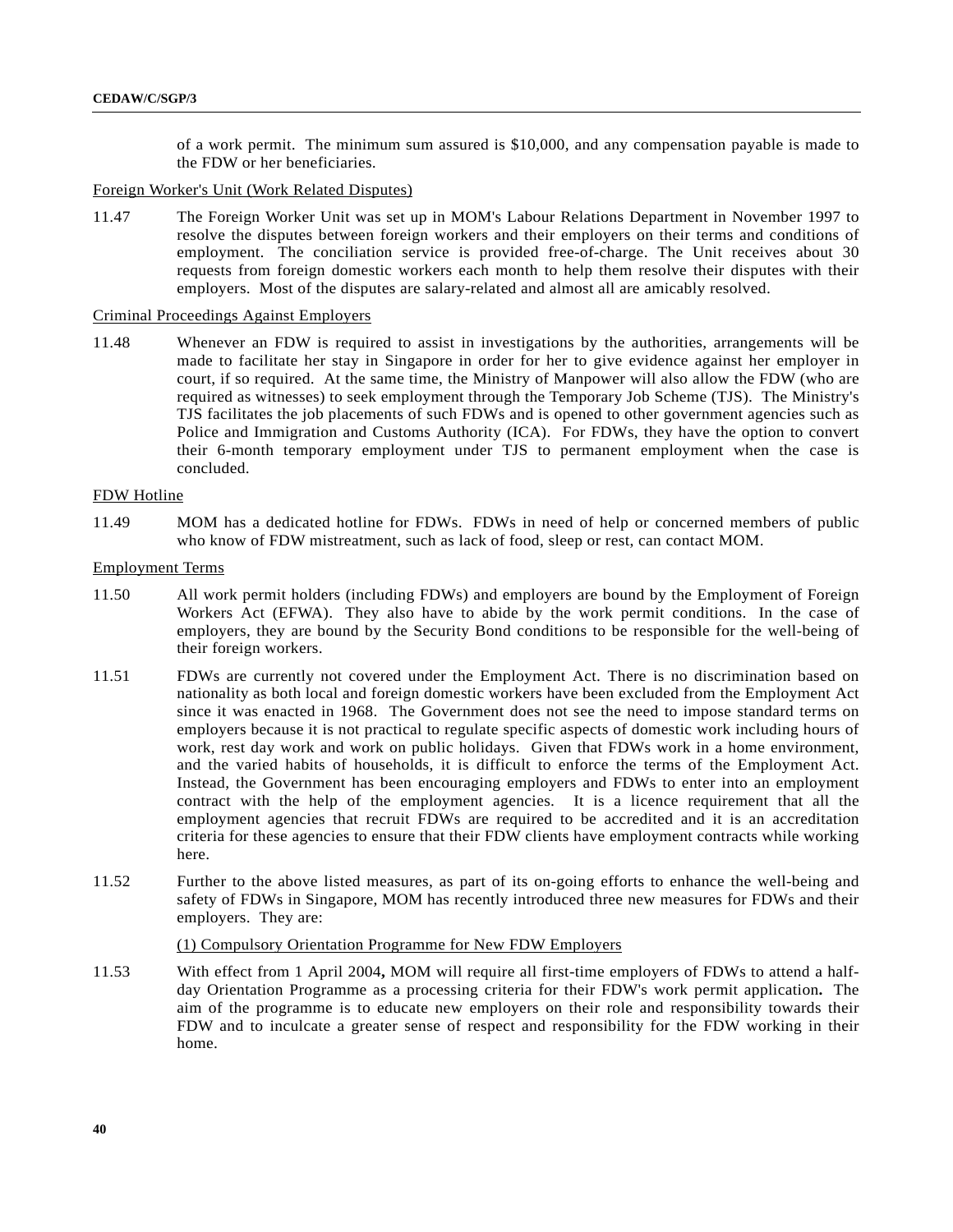11.54 The orientation programme will provide advice on cultivating a good working relationship between employers and their FDWs based on mutual understanding and respect, motivating and coaching the FDWs, ensuring their safety at work, as well as keeping employers informed of the rules and regulations governing FDW employment and the penalties for abuse or exploitation of an FDW. MOM has engaged professional training providers to run the programme and a course fee will be payable to the various training providers.

(2) Compulsory Safety Awareness Course for Newly Arrived FDWs

- 11.55 As many FDW accidents occur within the first few months of an FDW's employment, MOM will now require all newly arrived FDWs (i.e., those with no prior working experience in Singapore) to attend a compulsory half-day safety awareness course before issuance of their work permit card. Effective from 1 April 2004, the safety course will educate FDWs on working safely while performing domestic chores and preventing accidents such as falling from heights during the course of work. The programme is modeled after existing safety orientation courses for foreign workers in the construction and marine sectors.
- 11.56 The curriculum, developed in consultation with the National Safety Council (NSC) will cover the safety hazards of working and living in an urban environment. FDWs will be advised on the necessary safety precautions to take in order to prevent accidents when performing domestic chores such as cleaning windows, hanging laundry in high-rise buildings or when using electrical appliances. The programme will be conducted in English and Bahasa Indonesia, given that the majority of the FDWs in Singapore speak either language.

# (3) New FDW Measures Being Implemented in 2005

11.57 To raise the quality of FDWs in Singapore, MOM will raise the minimum age (from 18 to 23) for FDWs and introduce minimum education requirements for new FDWs with effect from 1 Jan 2005. At the same time, MOM will also introduce new requirements for employers who change their FDWs frequently. Frequent changes of FDWs are often a reflection of difficulty in managing FDWs on the part of the employers. Hence, MOM will require all employers who change their FDWs 5 or more times within a one-year period, to attend the FDW Employers' Orientation Programme. They may also be required to attend an interview with a Ministry Official from MOM to better understand the circumstances behind the frequent change in FDW. Employers who persist to change FDWs frequently thereafter without satisfactory reasons, may have their applications for FDWs rejected in future.

# **Child Care Centres**

- 11.58 The Government continues to promote the development of child-care centres to provide the necessary supporting social services to enable parents to combine family obligations with work responsibilities and participation in public life.
- 11.59 As at 31 August 2004, there were 676 Child Care Centres in Singapore, with a total capacity of 56,211 and a total enrolment of 43,660.

# **Work-Life Balance**

- 11.60 The Government continues to be active in promoting work-life harmony for working Singaporeans.
- 11.61 Significantly, at the National Day Rally on 22 August 2004, our new Prime Minister announced that the Civil Service will introduce a five-day workweek arrangement to enable civil servants to spend more time with their families and strike a better work-life balance. The five-day workweek arrangement started on 1 September 2004 in ministries that were ready to do so.
- 11.62 In our previous report, we mentioned that a Work-Life Unit (WLU) was set up in September 2000 in the then Ministry of Community Development and Sports. Since 1 September 2004, the task of promoting work-life strategy targeted at employers has been transferred to the Ministry of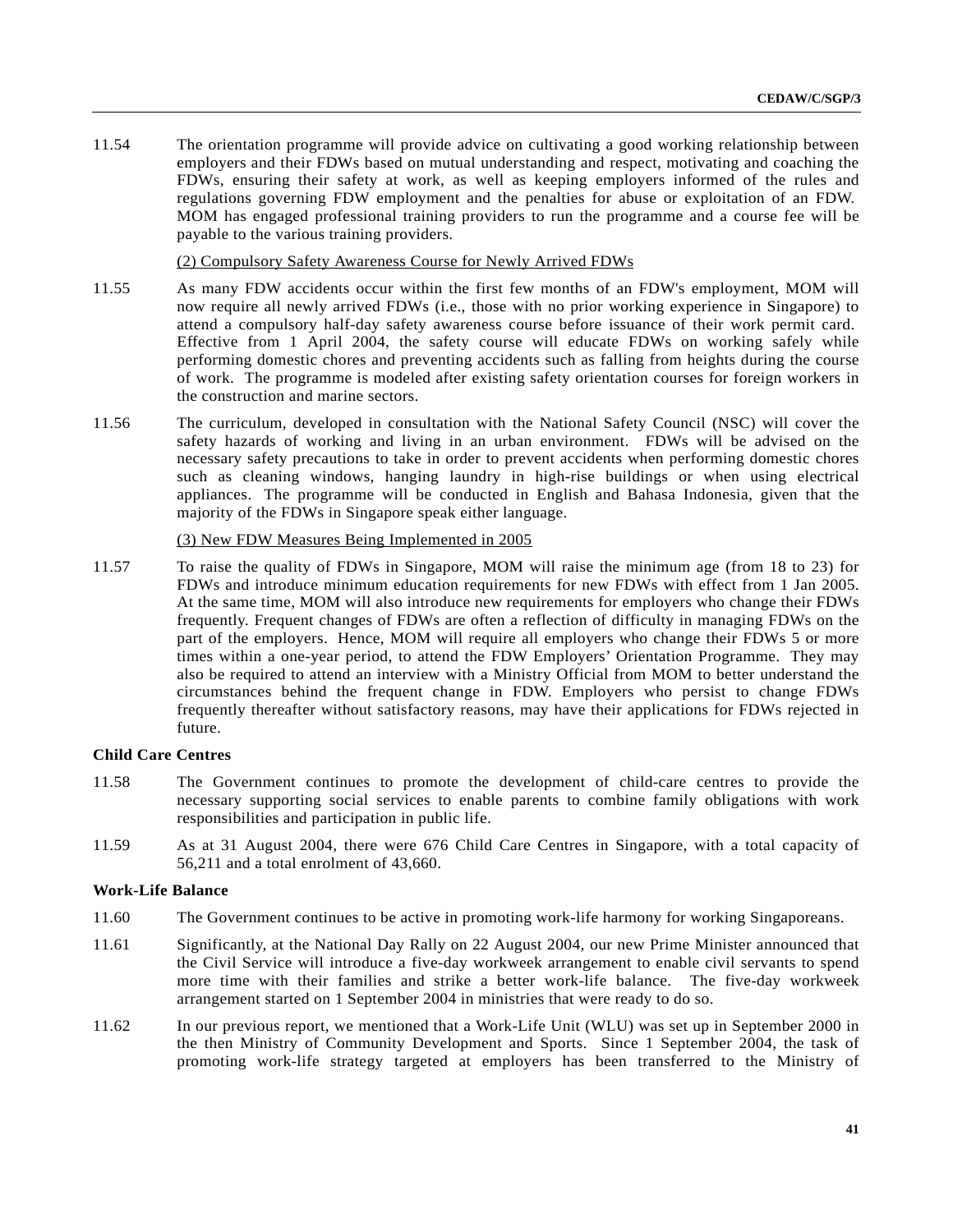Manpower's Quality Workplaces Department while WLU will focus on promoting personal work-life effectiveness targeted at working individuals. It will create awareness of personal work-life effectiveness and equip working individuals, dual-career couples and tertiary students with the skills and knowledge to make informed work-life decisions. The Unit will continue to work in tandem with the Ministry of Manpower to ensure consistent messaging to employers and individuals with a view to changing mindsets of both parties to achieve a win-win outcome.

- 11.63 In our previous report, we also reported on the launch of the biennial Family Friendly Firm Award to recognise companies for their pro-family efforts. The award has been renamed the Singapore Family Friendly Employer Award. In 2002, there were 23 Award winners and 10 Certificate of Merit recipients. The figures rose to a heartening 67 winners in 2004 with 27 receiving the Certificate of Merit.
- 11.64 The Singapore Civil Service has also put in place various flexible work policies, leave benefits and employee support schemes to assist its officers in achieving work-life balance. These include:

#### Flexible Work Arrangements

- (i) **Part-time employment**: The key features are as follows
	- a. It is open to all officers for flexible durations.
	- b. Ministries have the flexibility to customise work options between 11 and 29 hours per week.
	- c. Officers are eligible for pro-rated salaries and benefits according to their work schedule.
- (ii) **Telecommuting**: Ministries are given the flexibility to implement tele-commuting arrangements for their officers where the nature of their jobs allows for it.
- (iii) **Flexi-time**: Ministries can implement flexi-time or staggered work hours, whereby officers can opt to start work anytime between 7.30 am to 9.30 am. This helps officers to tailor their work schedules to better balance work and family commitments.
- (iv) **Five Day Work Week** (as detailed in 11.62)

#### Leave Benefits

- (i) **Marriage Leave**: Both male and female officers are eligible for 3 calendar days of marriage leave for their first marriage
- (ii) **Maternity Leave**: Married female officers of citizen children are eligible for 12 weeks of paid maternity leave for the first 4 confinements.
- (iii) **Unrecorded childcare leave**: All married officers are eligible for full pay unrecorded childcare leave to look after his/her child below 12 years old when the child falls sick. Such leave is limited to 5 days per year for each child, up to a maximum of 15 days per year if the officer has 3 or more children below 12 years old. Out of this leave entitlement, officers with children below 7 years old also have the flexibility to take 2 days of unconditional childcare leave, which would not be predicated on any condition, e.g. illness of the child.
- (iv) **No-Pay Leave**: Married female officers are eligible for up to 4 years of no-pay leave for each child below 4 years of age. This is to allow officers to care for children during their early formative years. In addition, an officer can apply for no-pay leave to accompany his/her spouse who is on overseas duty or study.

# Employee Support Schemes

(i) Holiday resorts are available for use by all staff under the Civil Service Resorts Scheme, thus encouraging family cohesiveness and bonding.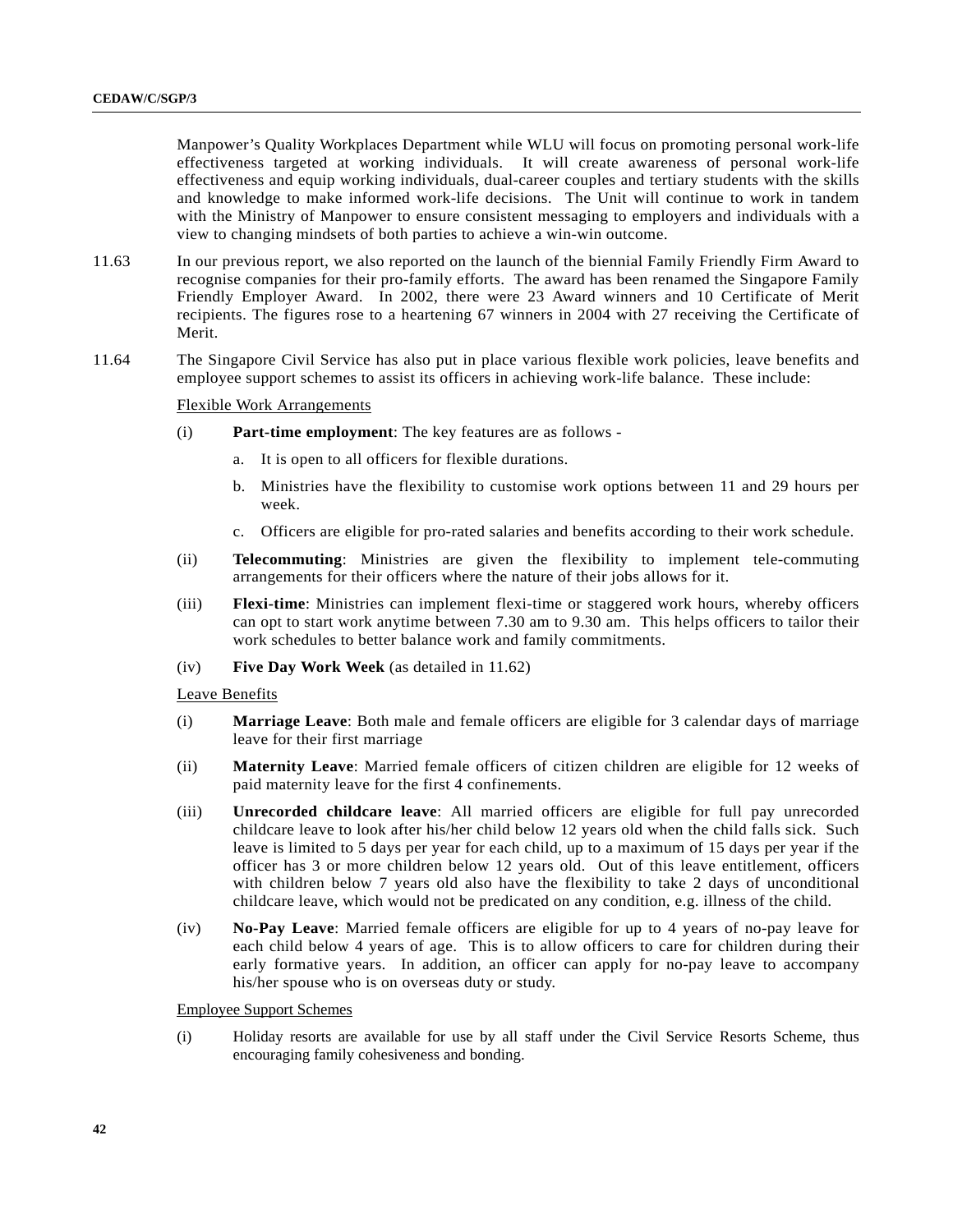(ii) In addition, various Ministries organise family related activities, health and wellness programmes and other employee support services. Several Ministries also provide on-site child care centres and lactation facilities.

# **Article 12**

# **Health**

*1. States Parties shall take all appropriate measures to eliminate discrimination against women in the field of health care in order to ensure, on a basis of equality of men and women, access to health care services, including those related to family planning.*

*2. Notwithstanding the provisions of paragraph I of this article, States Parties shall ensure to women appropriate services in connection with pregnancy, confinement and the post-natal period, granting free services where necessary, as well as adequate nutrition during pregnancy and lactation.*

# **Healthcare as a Priority**

- 12.1 The Government places a high priority on healthcare in Singapore. It not only grants women equal access to healthcare resources, but also pays attention to the special healthcare needs of women. The high standards of Singapore's healthcare system is demonstrated through increasing life expectancy for women (higher than men), decreasing maternal mortality, a low infant mortality rate and an extremely low under 5 mortality rate as detailed below:
	- life expectancy at birth for women increased from 80.4 years in 2001 to 80.9 years in 2003;
	- the Maternal Mortality Rate dropped from 10 per hundred thousand live and still births in 2001 to 5 in 2003;
	- Infant Mortality Rate stands at 2.5 per thousand resident live births; and
	- Mortality Rate for children aged under 5 years stands at 3.2 per thousand live births in 2003. UNICEF ranked Singapore as having the second lowest Under 5 Mortality Rate in 20017.
- 12.2 The total government health expenditure per resident has increased from S\$479 in 2001 to S\$596 in 2003. The total government health expenditure for Fiscal Year 2003 is S\$2 billion.

# **The Healthcare System in Singapore**

- 12.3 Singapore has a dual system of healthcare delivery, comprising public and private institutions. Patients are free to choose their providers within the dual healthcare delivery system.
- 12.4 Healthcare in public institutions is heavily subsidised and affordable to all Singaporeans. No Singaporean is denied care due to lack of ability to pay.
- 12.5 The healthcare system in Singapore provides equal access to both men and women; women are not disadvantaged in any way. In fact, there are specific programmes targeted at women, e.g. subsidised breast and cervical cancer screenings.
- 12.6 Singapore has a dedicated hospital for women and children. The KK Women's and Children's Hospital (KKH) has 8 medical specialties for women and 15 medical specialties for Children. The total number of hospital beds at KKH is about 800.

l

<sup>7</sup> UNICEF's 'The State of the World's Children 2003' report.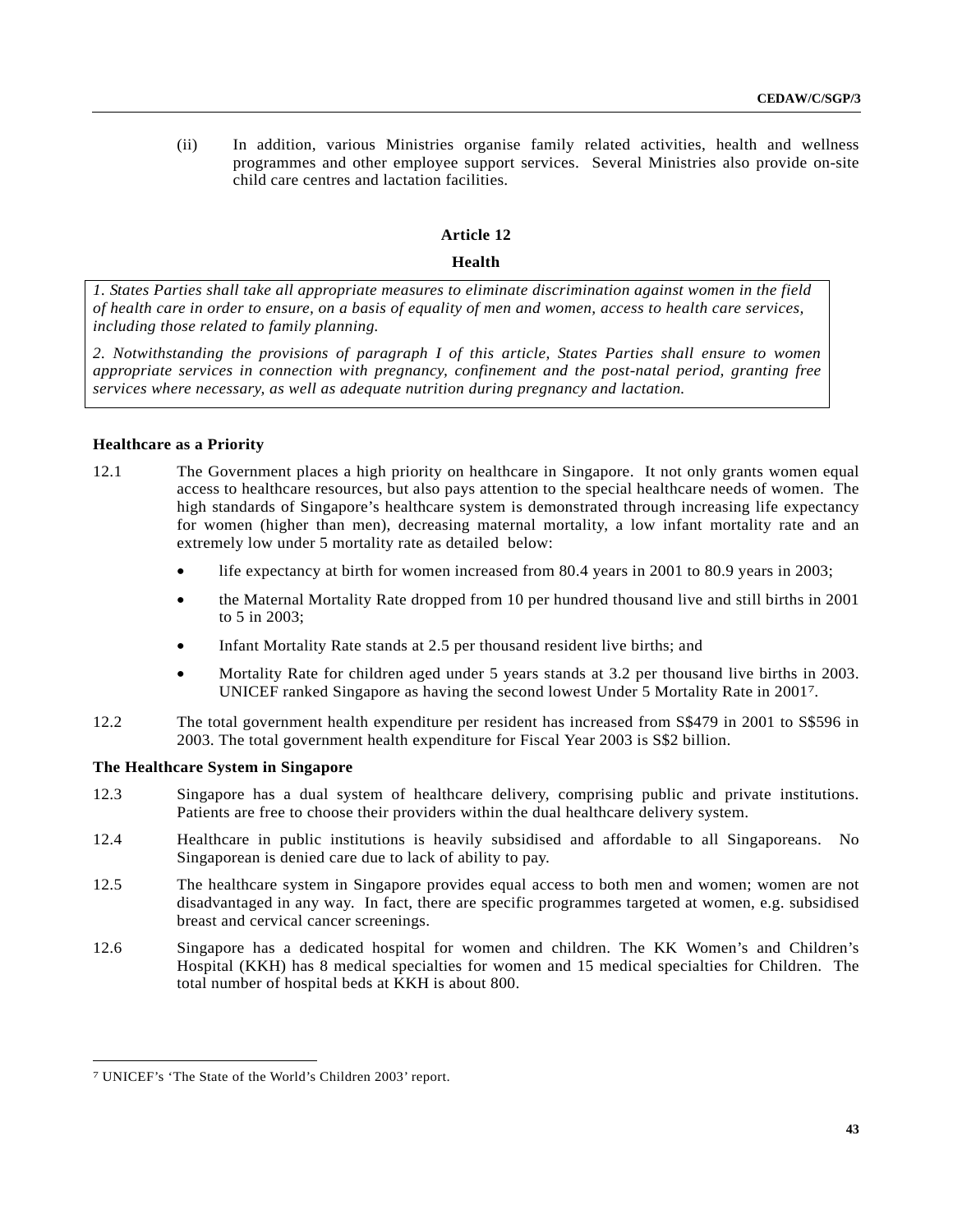# **Preventive Programmes**

12.7 The Government plays a major role in educating and encouraging the public to maintain a healthy lifestyle. Many programmes and health promotion activities are organised annually; they are open equally to men and women. The Government pays special attention to female illnesses and special programmes are organised for women.

#### *Programmes*

- 12.8 BreastScreen Singapore, a national breast cancer screening programme was launched in January 2002. The programme aims to reduce the mortality rate of breast cancer through screening mammography. Under this programme, women aged 40-49 years are screened annually while women aged 50 years and above are screened once every two years. As at March 2004, 84, 000 women have been screened under the programme. 357 cancers were detected of which 35% were early cancers where the prognosis is good.
- 12.9 The national cervical cancer screening programme, Cervical Screen Singapore, was implemented in August 2004 for Singaporean women aged between 25 and 64 years to reduce the incidence of and mortality from cervical cancer. Women are encouraged to go for screening once every 3 years.
- 12.10 The nation-wide community health screening programme called "Check Your Health" was launched in 2000 to screen Singaporeans aged 50 years and above for hypertension, diabetes and high blood cholesterol. As at end June 2004, more than 110,000 persons have attended the screening sessions which were held at community venues near homes. Women made up 57% of the total number screened.

#### **Healthcare Financing**

- 12.11 The Singapore healthcare financing system is based on individual responsibility, coupled with government subsidies available equally to men and women to keep basic healthcare affordable for all.
- 12.12 It is based on the 3Ms, i.e. Medisave, MediShield and Medifund.
- 12.13 Medisave is the national savings scheme which helps individuals put aside part of their income in Medisave Accounts to meet their personal or immediate family's hospitalisation expenses.
- 12.14 MediShield is a low cost catastrophic illness insurance scheme designed to help members meet the medical expenses from major or prolonged illnesses for which their Medisave balance would not be sufficient. Annual premiums for MediShield can be paid from the individual's Medisave account.
- 12.15 Medifund is an endowment fund set up by the Government as a safety net to help poor Singaporeans pay for their medical care. Medifund is meant to be an avenue of last resort for patients who, despite heavy Government subsidies, are unable to pay for their medical expenses.
- 12.16 In June 2002, ElderShield was introduced as a national insurance scheme to provide the elderly with coverage against severe disabilities. Currently, there are about 380,000 males and 310,000 females covered by the scheme.
- 12.17 In order to make healthcare charges more transparent to the public, in September 2003, the Ministry of Health introduced comparison tables enabling patients to compare charges for various procedures at hospitals in Singapore. The procedures are individually listed such that women can easily find out the charges for common procedures at hospitals and choose the hospital which suits their needs. Procedures pertaining to women include breast lump removal, delivery (normal and caesarean section) and ovarian cyst removal surgery.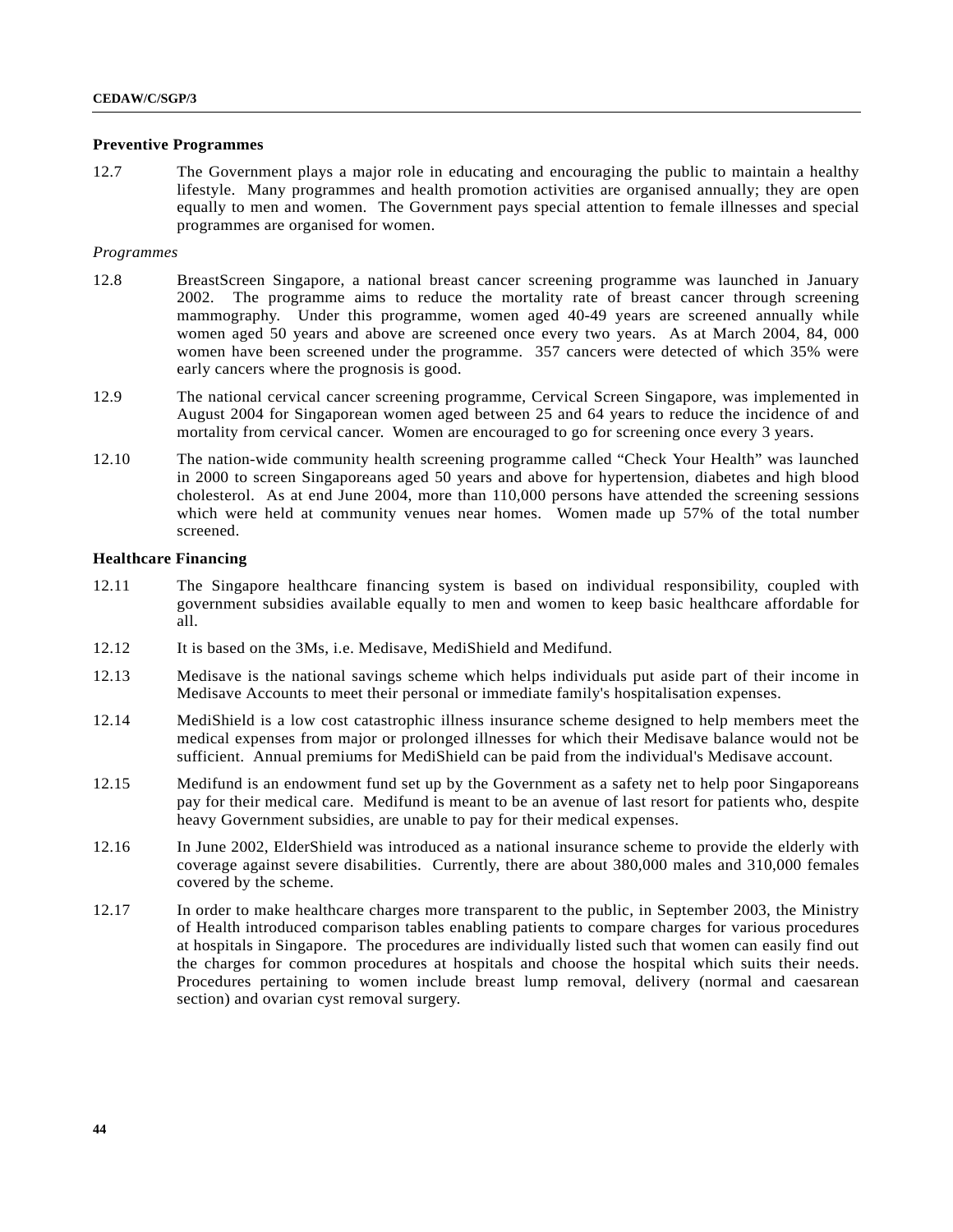# **Pregnancy Services and Benefits**

- 12.18 The Government has introduced enhanced benefits for women undergoing childbirth or who desire to have children. These are:
	- Allowing the use of Medisave to pay for delivery expenses for a woman's fourth child born from 1 August 2004. In addition, Medisave can also be used for the delivery and predelivery medical expenses of the woman's fifth and subsequent child, if the parents have a combined Medisave balance of at least \$15,000 at the time of delivery. Previously, Medisave could only be used to pay for the delivery charges of a woman's first three children.
	- Allowing the use of Medisave to pay for ante-natal care (such as consultations and ultrasound) from 1 August 2004. Previously, Medisave could only be used to pay for the delivery itself and not outpatient expenses.
	- Couples requiring medical assistance in starting a family can use an increased amount from their Medisave for Assisted Conception Procedures, up to a maximum of 3 cycles, from August 2004.
- 12.19 These benefits ease the financial strain of childbirth on the woman.

# **Article 13**

# **Economic and Social Benefits**

*States Parties shall take all appropriate measures to eliminate discrimination against women in other areas of economic and social life in order to ensure, on a basis of equality of men and women, the same rights, in particular:*

*(a) The right to family benefits;*

*(b) The right to bank loans, mortgages and other forms of financial credit;*

*(c) The right to participate in recreational activities, sports and all aspects of cultural life.*

# **Economic Incentives**

- 13.1 Singapore has faced many challenges in restructuring and upgrading its economy, and coping with the shocks and uncertainties in its external environment. However it has managed to overcome these challenges and continue to build on its strengths and provide for the men and women of Singapore by providing economic and social benefits through policy initiatives.
- 13.2 Certain economic incentives were provided as part of an offset package meant to help Singaporean households adapt to the structural changes in the economy since 2001. They include two share schemes which aim at giving men and women equal opportunity to help themselves:

Economic Restructuring Shares (ERS)

13.3 These shares are given out in three lots, with one lot each year starting from 2003. The shares will earn annual dividends, in the form of bonus shares, over 5 years. The bonus shares will be calculated at a rate of 3% plus the real GDP growth rate of the preceding calendar year, with a guarantee of at least 3%. The amount of ERS given out depends on the Annual Value (AV) of the recipient's home. In addition, Active National Service (NS) men will get an extra \$200 worth of ERS and Inactive NSmen will get an extra \$100 worth of ERS. The extra share for NSmen will only be given once in the year they qualify.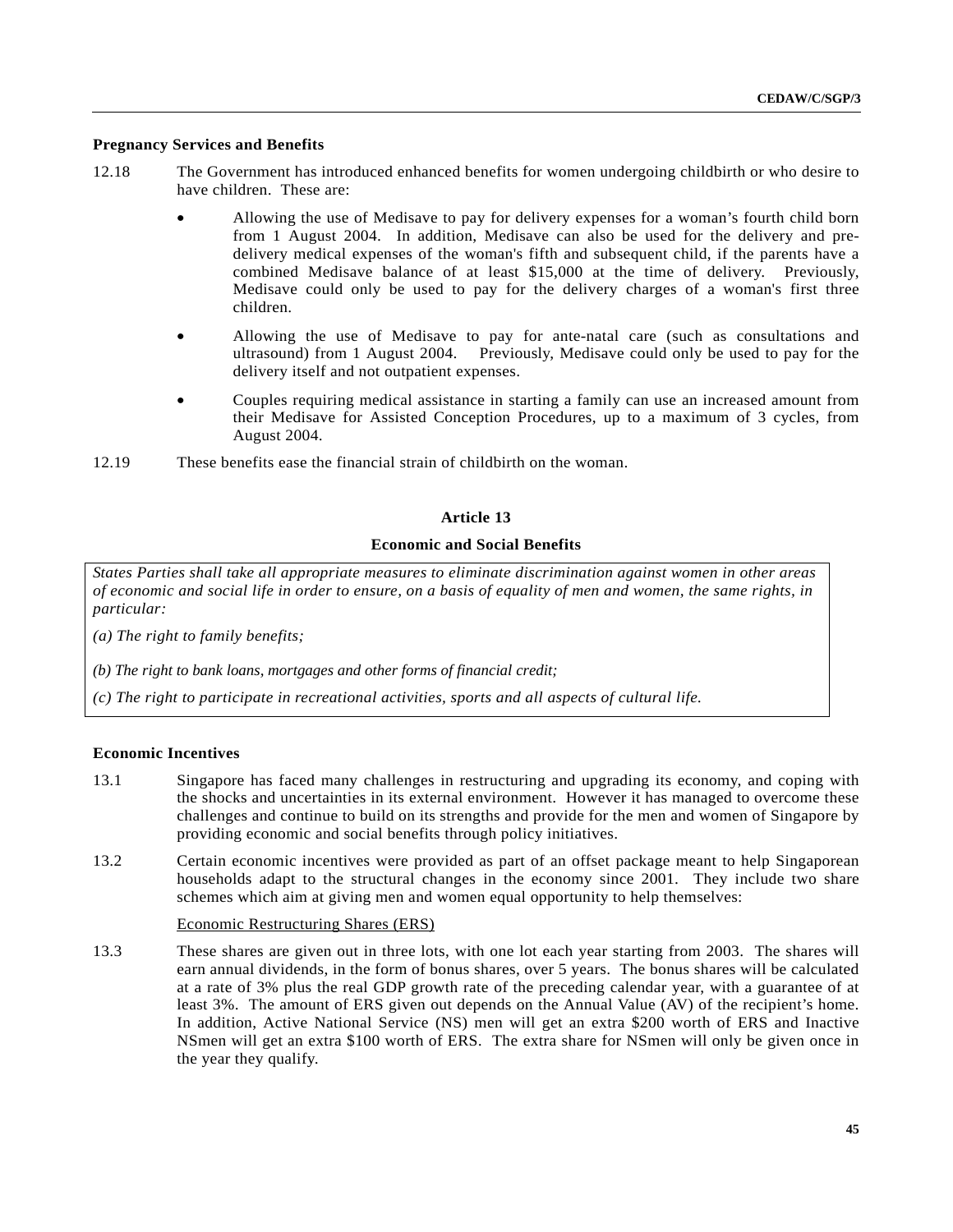13.4 In January and February 2004 the Government gave out S\$814 million worth of shares. Of this, S\$562 million (nearly 70%) has been encashed by the recipients. The third lot, which will be allotted in 2005, is worth an estimated S\$900 million.

New Singapore Shares (NSS)

13.5 Introduced in 2001 to help the lower income group tide over the economic downturn, the NSS will earn annual dividends, in the form of bonus shares, over 5 years. The bonus shares will be calculated at a rate of 3% plus the real GDP growth rate of the preceding calendar year, with a guarantee of at least 3%.

*Recent Budget Initiatives*

13.6 In the 2004 Financial Budget, the current Prime Minister, and then Minister for Finance, PM Lee Hsien Loong announced several key budget initiatives aimed at providing economic support for families and individuals. Some of these opportunities are described in the following paragraphs.

#### Top Up Medisave Accounts of Older Singaporeans

- 13.7 The Government topped up Medisave Accounts of Singaporeans aged 50 years and above. The topups, which range from S\$50 to S\$200, vary according to the age of the recipient and the Medisave balances. For more information on Medisave, please refer to Chapter 12 on Health.
- 13.8 An extra S\$100 million has been injected into Medifund to help needy patients meet their medical expenses. This will bring Medifund to its targeted fund size of S\$1 billion.

Help Singaporeans Contribute to the Financial Security of their Non-Working Dependants

- 13.9 The annual tax relief ceiling for individuals making cash top-ups to their own CPF Retirement Accounts and the Retirement Accounts for parent and grandparents increased from S\$6,000 to S\$7,000, with effect from YA 2005.
- 13.10 This tax relief will also be extended to cash top-ups to the CPF Retirement Accounts of their nonworking spouses<sup>8</sup>, who are largely women, starting from YA 2005.

*New Package of Measures to Support Parenthood*

- 13.11 A new package of measures to support parenthood was recently announced in August 2004. The measures take a holistic and coherent approach to help parents, especially mothers. The measures include longer maternity leave, infant care subsidies, childcare leave for both fathers and mothers, and financial support.
- 13.12 The package was the result of extensive public consultation and feedback from Singaporean men and women. The Government took into account feedback gathered from some 1,600 public emails, 380 telephone calls and 650 media stories and letters written to the press. Focus group sessions were also organised. While these measures are meant to address the problem of declining birth rates in Singapore, it also has a huge positive impact on many women in Singapore, as it empowers them to have a family.
- 13.13 Some of the measures adopted, which will take effect from 1 August 2004 (unless otherwise stated), include:
	- **Making child birth more affordable** by allowing Singaporeans to use their 'Medisave' portion of their Central Provident Fund (CPF)9 savings to pay for delivery and pre-delivery

l

<sup>8</sup> Must not be earning more than \$2,000 in the preceding year.

<sup>9</sup> The Central Providend Fund is a comprehensive social security savings plan. Working Singaporeans and their employers make monthly contributions to the CPF and these contributions go into separate accounts which provide for, inter alia, home ownership, investment, healthcare and retirement.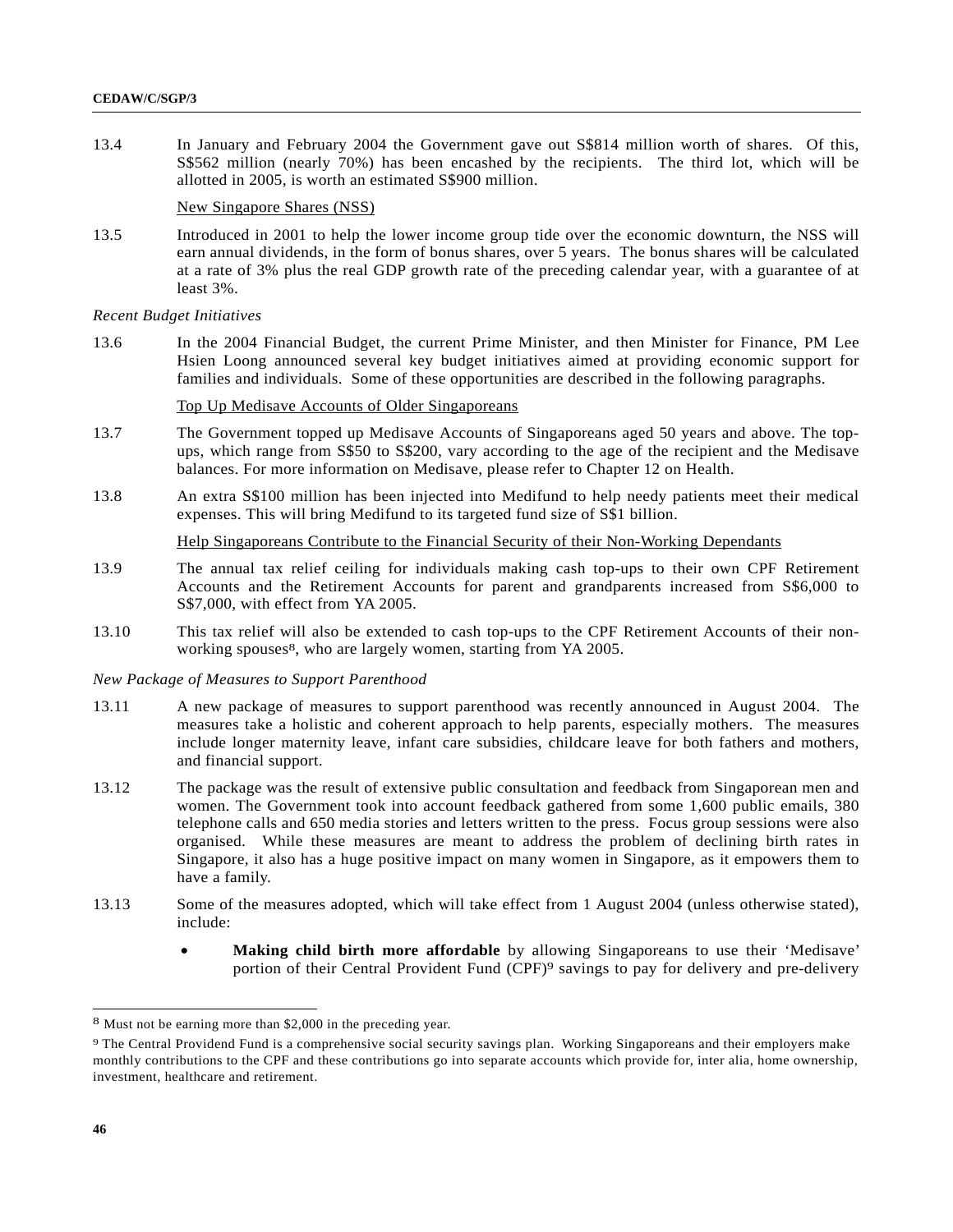expenses for their first 4 children. Medisave can also be used for  $5<sup>th</sup>$  and higher order births, if couples have sufficient balance to meet their healthcare needs for the future. Previously, couples could only use their Medisave account to pay for the delivery expenses of their first three children.

- **Assisting couples with fertility problems** by allowing them to use more from their Medisave account to pay for Assisted Conception Procedures such as in-vitro fertilisation.
- Providing **enhanced financial support for raising children** by giving out **'Baby Bonus'** for each Singaporean baby up to the fourth child of the family. Parents will enjoy a Baby Bonus of S\$3000 cash if the baby is their first child, up to S\$9000 cash and matching contributions if the baby is their second child and up to S\$18,000 cash and matching contributions if the baby is a third or fourth child. The disbursement of the cash component would be done over 2 years, giving parents more immediate support. Previously, the Baby Bonus was only given to the second and third child, with the cash disbursed over 6 years.
- Provision of **parenthood tax rebate and working mothers' child relief** for parents with Singaporean children. Parents will benefit from tax rebates of S\$10,000 to S\$20,000 and working mothers will also enjoy a tax relief of 5% to 25% of their earned income, depending on the birth order of their child. These tax measures will be effective from the Year of Assessment 2005.
- Providing **infant care subsidies** of up to S\$400 per month to parents of Singaporean babies (aged 2 to 18 months) attending licensed infant care programmes. The Ministry of Community Development, Youth and Sports will continue to look into ways to increase the availability of infant care places if there is good demand.
- The **domestic worker levy is lowered** from S\$345 to S\$250 a month for families with Singapore citizen child below the age of 12 years. The levy concession also applies to families with elderly Singaporean parents or grandparents aged 65 years and above.
- Giving working mothers whose Singaporean child aged 12 years and below is being cared for by his or her grandparent a **grandparent caregiver tax relief** of S\$3000. This relief will be effective from Year of Assessment 2005.
- **Extending the coverage of legislative maternity leave protection** to female employees not covered under the Employment Act, i.e. those in managerial, executive and confidential positions. Industry practice is such that this group is almost always granted maternity leave and protection. With the legislative amendment effected on 1 October 2004 to the Children Development Co-Savings Act, statutory maternity leave and protection has been extended for births of up to the fourth Singaporean children for this group as well as for civil servants.
- **Lengthening the statutory maternity leave period** from 8 weeks to 12 weeks from 1 October 2004 to allow working mothers more time to recuperate as well as care for their new-born babies.
- Giving all working mothers (including self-employed) of Singaporean babies **financial assistance for unpaid maternity leave** from 1 October 2004. Employers are only required to pay 8 weeks of maternity leave for the first two confinements. Because the purpose is to encourage Singaporeans to have more babies, the Government will fund the extended 4 weeks of maternity leave for the  $1<sup>st</sup>$  and  $2<sup>nd</sup>$  confinements, and the entire 12 weeks for the  $3<sup>rd</sup>$ and 4th confinements. Government payments are capped.
- **Promoting equal employment opportunities for females, pregnant women and parents of young children** by putting in place tripartite guidelines on: (i) Best Work-Life Practices; and (ii) Family Friendly Workplace Practices. The guidelines are formulated by the social partners in Singapore. They cover various aspects of employment such as hiring, promotion,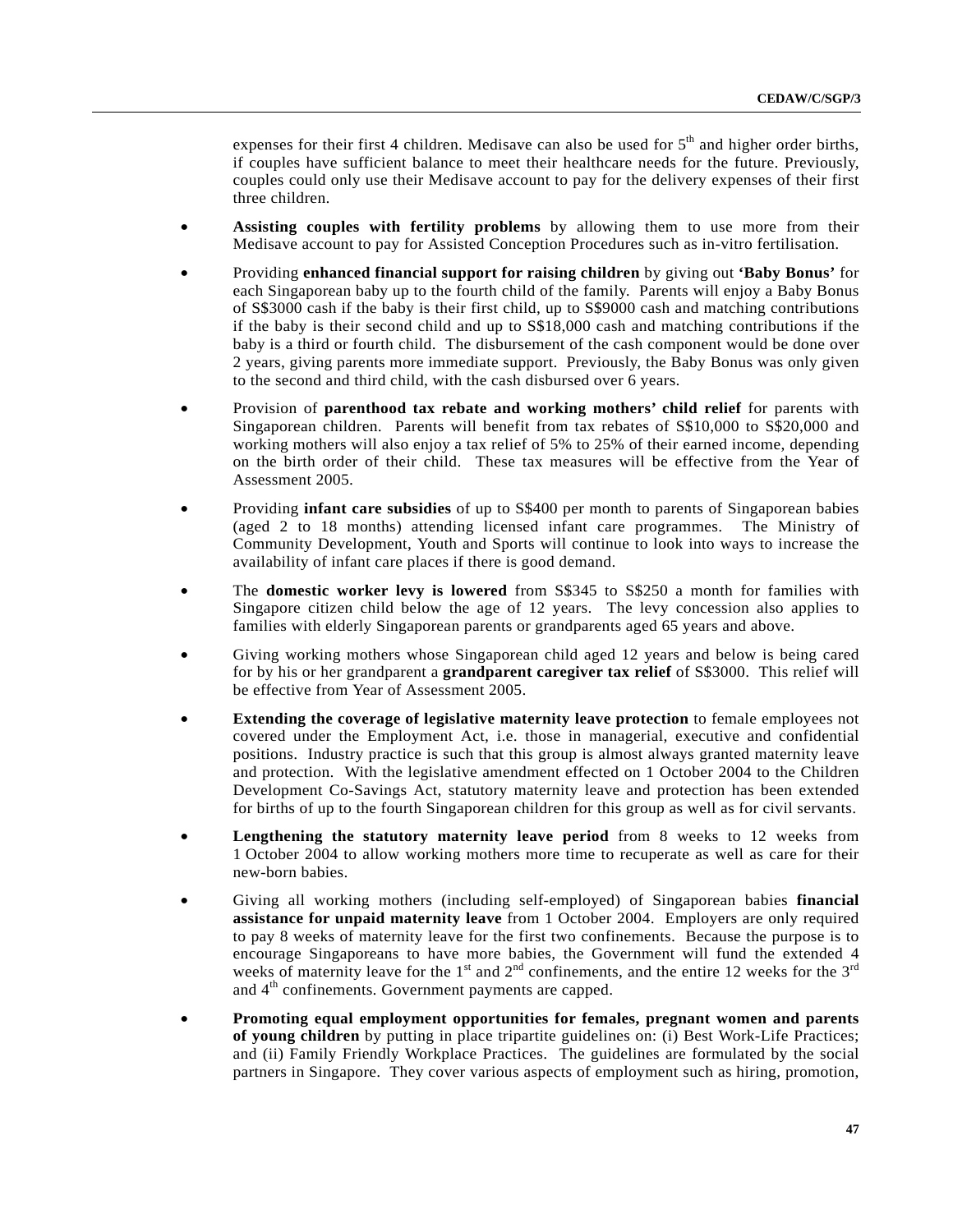treatment of employees pre-, during and post maternity periods, and payment of bonuses. These are in addition to existing Tripartite Guidelines on Non-Discriminatory job advertisements and a set of bipartite guidelines on Responsible Employment Practices formulated jointly by the workers' and employers' federations.

• Giving 2 days of **childcare leave** for working fathers and mothers. Working parents with any child below 7 years of age will be eligible for 2 days of employer-paid childcare leave per year, from 1 October 2004.

# *CPF Housing Top-Up Grant*

- 13.14 Currently, qualifying singles may receive a CPF housing grant of S\$11,000 to buy a resale flat. Singles who have obtained this grant, and who marry on or after 1 August 2004, will now receive a top-up grant to the prevailing CPF family grant quantum. The top-up can be used to offset the mortgage loan of the existing resale flat or for the purchase of another resale flat. Based on the prevailing family grant quantum, a couple can receive a top-up of up to S\$29,000.
- 13.15 The above benefit is equally available to single men and women who eventually marry.

#### **Sports**

- 13.16 Sports is already being promoted in all sectors of society. A greater emphasis on the importance of sports in Singapore was reflected in the change of the name of the Ministry of Community Development (MCD) to the Ministry of Community Development and Sports (MCDS) in 2001. MCDS has been recently renamed the Ministry of Community Development, Youth and Sports (MCYS) in 2004 so as to highlight the importance of youths in Singapore.
- 13.17 The Singapore Sports Council (SSC) is a statutory board under MCYS. SSC's role is to operationalise MCYS's policies on sports, focusing on the three pillars of Sports Excellence, Sports for All, and Sports Industry.
- 13.18 The Singapore Disability Sports Council (SDSC) is the national sports body for the disabled in Singapore. It is a voluntary organisation registered with the Commissioner of Charities. SDSC's goal is to promote, through sports, the well-being of the disabled in Singapore, helping them to live full and independent lives.

#### *28th Olympic Games*

- 13.19 More female athletes than male athletes represented Singapore in the recent 28<sup>th</sup> Olympic Games held in Athens from 13 – 29 August 2004. There were 10 female athletes out of the total 16 who represented Singapore.
- 13.20 Generally, the women performed better than the men. Li Jia Wei achieved the best performance in Table Tennis when she reached the Women's Singles play-off for  $3<sup>rd</sup>/4<sup>th</sup>$  placing. She eventually finished  $4<sup>th</sup>$ , the highest-placed Singapore athlete.
- 13.21 In comparison, the best performing male was Ronald Susilo, who reached the Men's Badminton Singles Quarter-Finals.

#### **Cultural Life**

13.22 Women in Singapore, similar to their male counterparts, are entitled to participate and contribute in all aspects of our cultural life.

#### *Achievements by Women in the Arts*

13.23 In the arts field, women have not only achieved artistic excellence but gained international renown. They include violinists such as Siow Lee-Chin, Min Lee and Kam Ning who have performed with international orchestras, singer Jacintha Abisheganaden, writer Catherine Lim, founder of opera group Chinese Theatre Circle (CTC) Joanna Wong, and composer Joyce Koh Bee Tuan. The local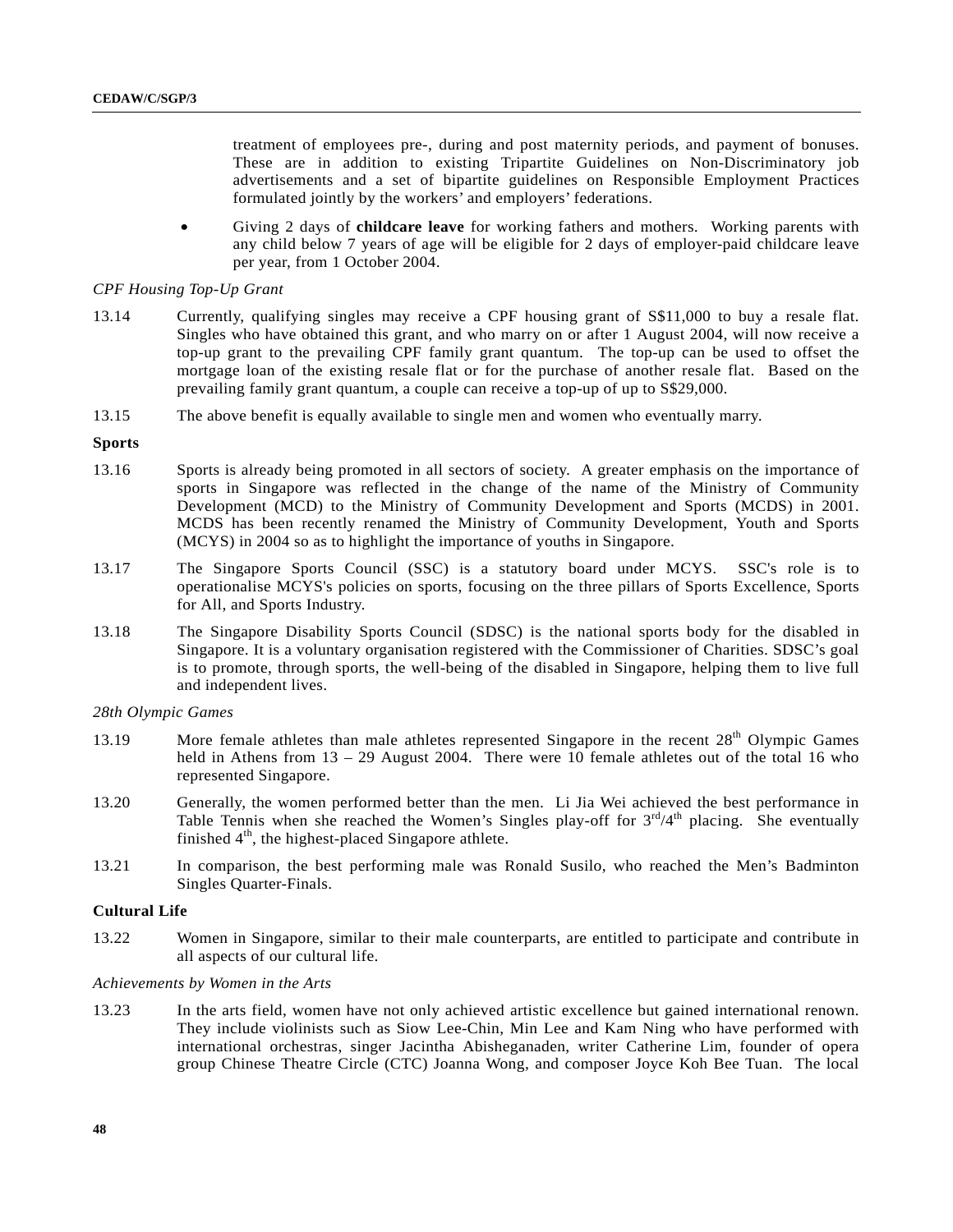theatre scene is vibrant with talented actresses and playwrights such as Karen Tan, Tan Kheng Hua, Eleanor Wong and Selena Tan.

- 13.24 Deserving women artists also receive both funding and other forms of support from the National Arts Council. For example, Kam Ning and Joyce Koh were winners of the Council's Young Artist Award. The Council has also set up schemes like the Violin Loan scheme, as well as sent artists overseas to represent Singapore in international competitions. For example, Ms Yee Ee Ping, a leading soprano based in the UK, had won numerous awards including the Outstanding Woman Musician at the Royal Overseas League Music Competition in 1999. Ms Angela Liong, the Artistic Director of the Arts Fission Company, a contemporary dance company, participated at the Asian Comments Festival 2002 in Copenhagen and Laokoon Festival 2003 in Hamburg, Germany.
- 13.25 Lastly, women artists have also been recipients of the Cultural Medallion award, the country's highest honour in recognition of individuals who have achieved artistic excellence in the fields of dance, theatre, music literature, photography, art and film. The nominees for the Cultural Medallion are short listed through public nomination. Past winners included Joanna Wong (1981) for her work in Chinese Opera, Goh Soo Khim (1981) for her developmental role in the dance education and performance, and stone sculptress Han Sai Por (1995) for her outstanding work in a field traditionally dominated by male practitioners.

# **Article 14**

# **Rural Women**

*1. States Parties shall take into account the particular problems faced by rural women and the significant roles which rural women play in the economic survival of their families, including their work in the nonmonetized sectors of the economy, and shall take all appropriate measures to ensure the application of the provisions of the present Convention to women in rural areas.*

*2. States Parties shall take all appropriate measures to eliminate discrimination against women in rural areas in order to ensure, on a basis of equality of men and women, that they participate in and benefit from rural development and, in particular, shall ensure to such women the right:*

*(a) To participate in the elaboration and implementation of development planning at all levels;*

*(b) To have access to adequate health care facilities, including information, counselling and services in family planning;*

*(c) To benefit directly from social security programmes;*

*(d) To obtain all types of training and education, formal and non-formal, including that relating to functional literacy, as well as, inter alia, the benefit of all community and extension services, in order to increase their technical proficiency;*

*(e) To organize self-help groups and co-operatives in order to obtain equal access to economic opportunities through employment or self employment;*

*(f) To participate in all community activities;*

*(g) To have access to agricultural credit and loans, marketing facilities, appropriate technology and equal treatment in land and agrarian reform as well as in land resettlement schemes;*

*(h) To enjoy adequate living conditions, particularly in relation to housing, sanitation, electricity and water supply, transport and communications.*

14.1 This Article is not applicable to Singapore as we are a city state.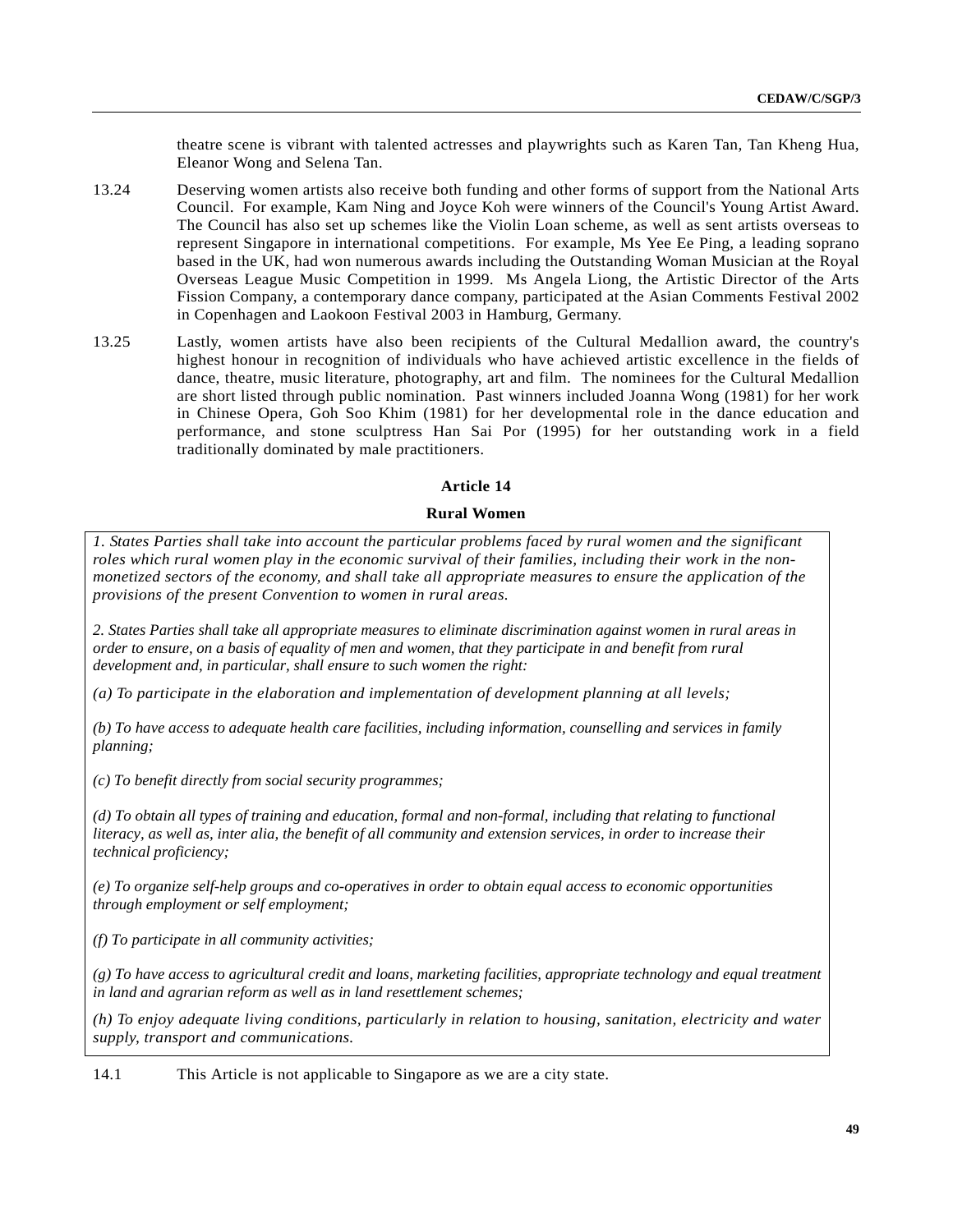# **PART IV**

# **Article 15**

#### **Law**

*1. States Parties shall accord to women equality with men before the law.*

*2. States Parties shall accord to women, in civil matters, a legal capacity identical to that of men and the same opportunities to exercise that capacity. In particular, they shall give women equal rights to conclude contracts and to administer property and shall treat them equally in all stages of procedure in courts and tribunals.*

*3. States Parties agree that all contracts and all other private instruments of any kind with a legal effect which is directed at restricting the legal capacity of women shall be deemed null and void.*

*4. States Parties shall accord to men and women the same rights with regard to the law relating to the movement of persons and the freedom to choose their residence and domicile.*

# **Equality Before the Law**

15.1 Article 12 of the Constitution of Singapore states that 'all persons are equal before the law and entitled to the equal protection of the law.'

# **Legal Resources launched by the Ministry of Law Website**

15.2 The Ministry of Law included a section in its new website (www.minlaw.gov.sg) to provide useful legal information to the public. Entitled "Legal Resources", it provides links to frequently sought legal information and law-related agencies, such as the Supreme Courts and the Subordinate Courts, the Law Society of Singapore, the Intellectual Property Office of Singapore and the Singapore Mediation Centre. Users can obtain a diverse range of legal information on Singapore's legal system, its laws, and specific information relating to legal aid advice, intellectual property, insolvency, land, family-related matters as well as court hearing schedules and listing of lawyers. The website also includes links to information on family related matters such as marriage, divorce, maintenance and children. Direct access to these information can also be made through the following url: http://www.law.gov.sg. This resource is intended to benefit both men and women and provides women with a helpful starting point when faced with family or marital issues.

#### **Singapore Association of Women Lawyers (SAWL)**

- 15.3 As part of SAWL's continuing commitment to the legal education of the community and one of SAWL's missions to demystify the law and make it accessible to the lay public, SAWL's recent projects include an updated version of 'You and the Law'. The book, now in its 3rd edition, simplifies 24 different areas of law in Singapore in easy-to-understand English, including Divorce Law and legal help for victims of family violence.
- 15.4 Other major projects include providing free legal advice to the public in 10 different community centres in Singapore, providing free talks and seminars on the law to schools, the People's Association, Community Centres and other organisations like welfare homes and through the media (magazines and radio stations).
- 15.5 The SAWL-Justice FA Chua Library is another project by SAWL, which houses an impressive collection of articles, books, magazines and materials on all aspects of family issues with special focus on women and children. This library is also a resource centre for research on legal literacy and socio economic issues.
- 15.6 SAWL also runs the Tan Ah Tah-SAWL Scholarship fund for physically disabled students. Todate, some S\$200,000 has been disbursed.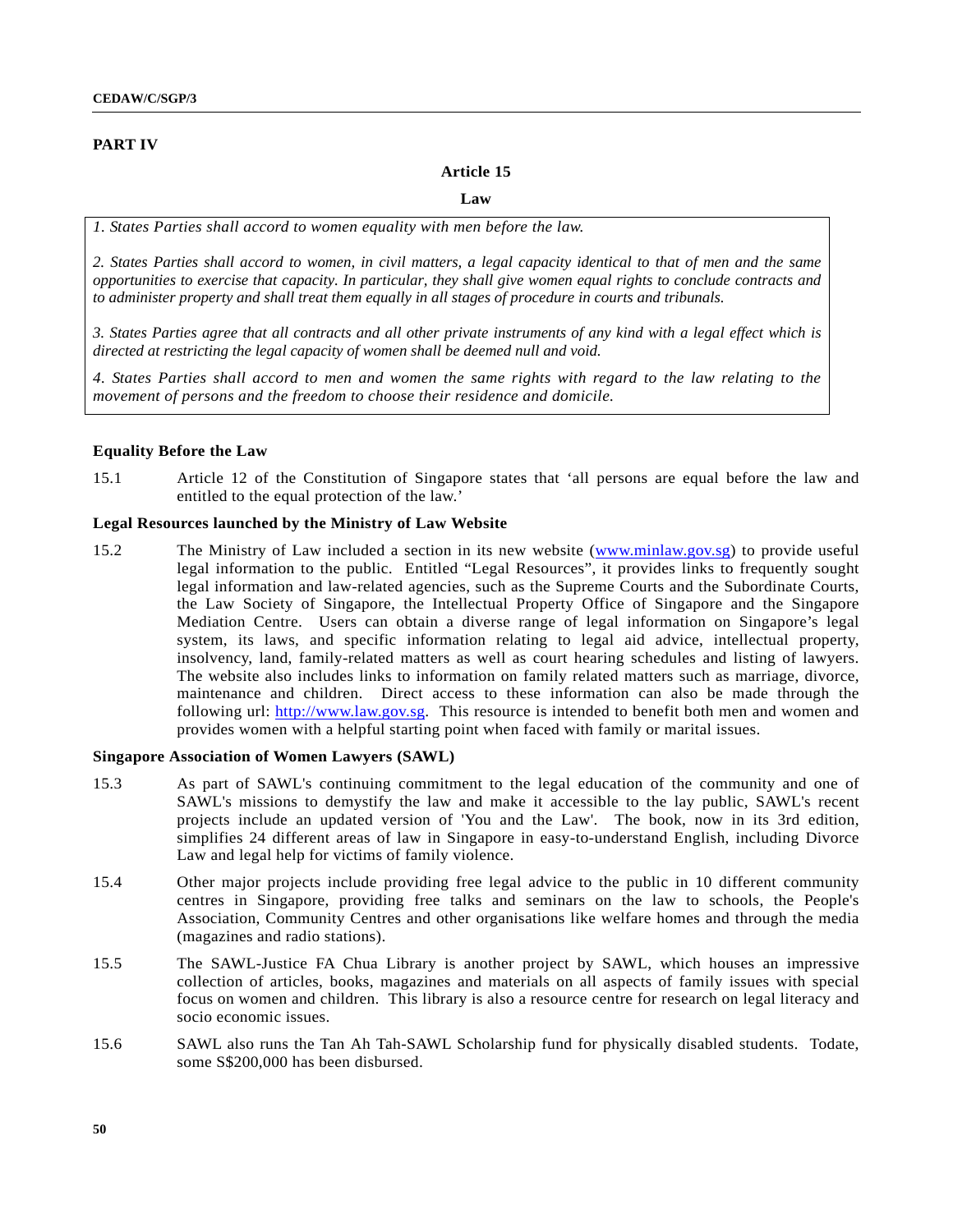- 15.7 Currently, SAWL is in the process of publishing a book to answer the legal queries of teenagers. More than 100 teenagers from Secondary Schools have been surveyed to assemble their legal queries. This book is expected to be launched in the beginning of 2005.
- 15.8 The above projects have benefited both men and women but are particularly helpful for women who need legal help for family-related issues like divorce and family violence.

# **The Law Society of Singapore**

- 15.9 The Law Awareness Committee (the Committee), a standing committee of the Law Society, organises projects and events aimed at creating awareness of the law to the community. Last year, the Law Society undertook the programmes in the following paragraphs.
- 15.10 During the Severe Acute Respiratory Syndrome (SARS) outbreak in Singapore the Committee worked with two daily newspapers to answer any legal questions arsing from the outbreak of the illness.
- 15.11 The Committee conducted two workshops for the second consecutive year on law awareness for social workers.
- 15.12 The Law Society also held its bi-annual Law Awareness Weekend for the tenth year. These Law Awareness weekends are intended to create awareness of the law through public education talks, seminars, forums, exhibitions and publication programmes. The focus last year was family law and the legal rights of women under the Women's Charter of Singapore. Women both participated and benefited from the Law Awareness Weekend.
- 15.13 The Committee also co-ordinated a programme for lawyers who volunteer to give free legal advice at clinics held at various Family Service Centres to ensure that families in need obtained legal advice and assistance.

#### **Family Court**

15.14 The Family and Juvenile Justice Centre (FJJC), an amalgamation of the Family Conciliation and Resolution Centre (FAMCARE) and Psychological Services Unit, was formed in March 2002. This unit, which is staffed by a multi-disciplinary team comprising counsellors, psychologists and social workers and interpreter-mediators, runs the programmes of the Family and Juvenile Courts. Counselling and education programmes, which form the core of their work, cover such areas as marriage, divorce, family violence, substance abuse violence elimination and youth care, among many others. All the services and programmes provided by the FJJC are free of charge.

#### Project Hope and Project Shine

- 15.15 Project Hope is a programme under which applicants for maintenance orders who are in critical need of financial assistance at the time that they file their applications may be granted immediate assistance (in the form of food vouchers) in meeting their basic needs and those of their children, pending the determination of the case in court.
- 15.16 Project Shine is a programme under which both applicants for and respondents to maintenance applications may be referred to community agencies for practical and long-term assistance - for example, for job placement, child-care assistance, tuition services for children and so on.

# Family Violence

- 15.17 The Family Transformation and Protection Unit (FTPU), which is manned by FJJC officers, is a one stop service centre and place of protection for victims of family violence.
- 15.18 Applicants for personal protection orders will be counselled when they attend at the unit and helped to file their complaints, which are sworn before a magistrate. The FTPU will assess the risk of further family violence to the applicant and work out a safety plan with them.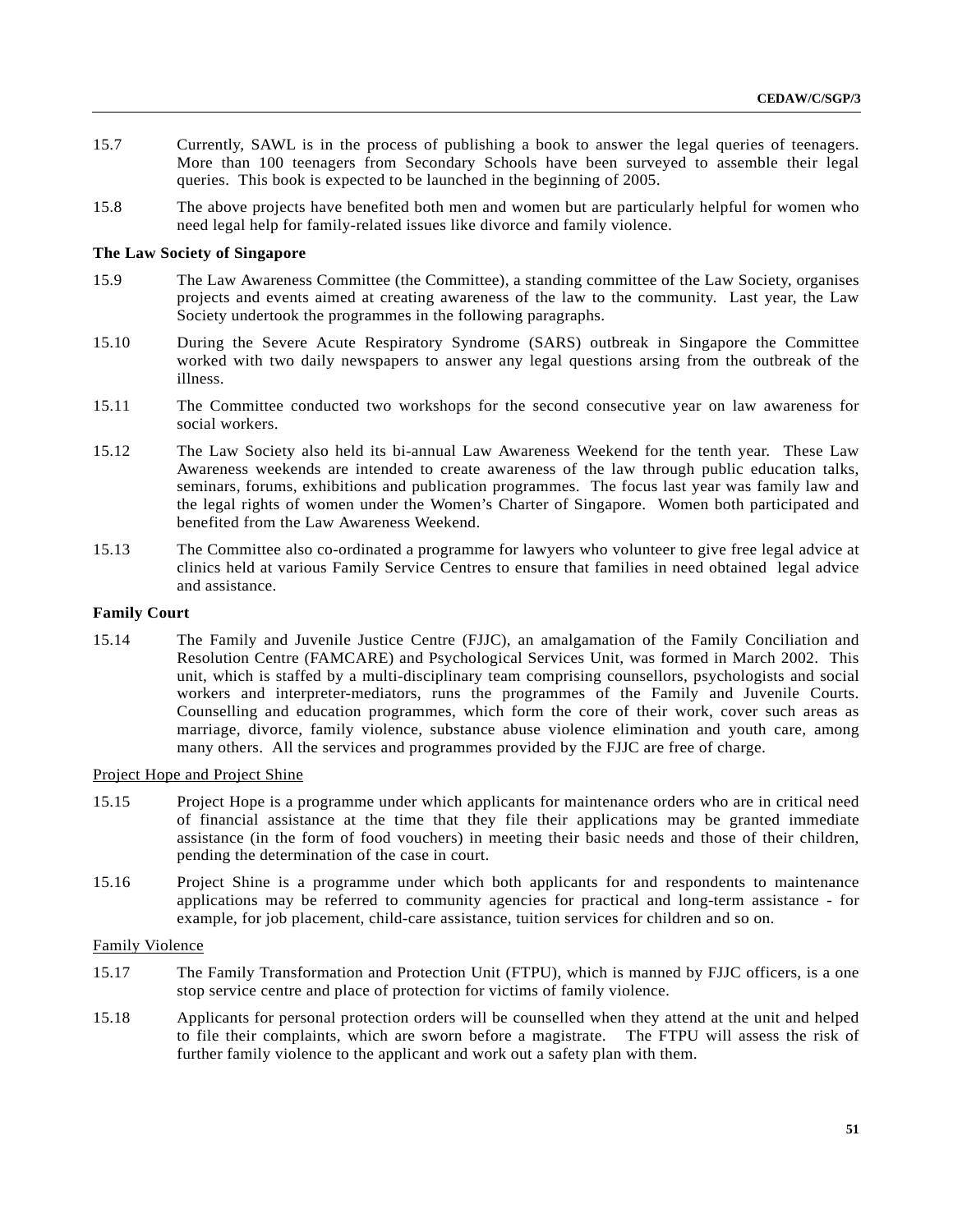15.19 Respondents to personal protection orders are usually sent for counselling by the court. Counsellors will assist the respondents in accepting responsibility for any violent behaviour and encouraging them to become involved in rehabilitative programmes and to learn alternatives to violent behaviour. Respondents with alcohol addiction issues will be identified by the counsellors, and may be ordered by the court to attend a counselling programme run by the Institute of Mental Health which will focus on helping them break free of their alcohol addictions.

# Legal and Medical Clinics

- 15.20 The Family Court has set up a Legal Clinic in the court premises, run by volunteer lawyers offering free legal advice on family law to persons who cannot afford to pay legal fees.
- 15.21 The Family Court also has a medical clinic on its premises, run by volunteer doctors, to offer free medical examinations and to provide medical reports to parties filing complaints in respect of family violence. Referrals to hospitals are also provided, where necessary.

#### Access to court services

- 15.22 For the convenience of the public, the Family Registry is open after office hours on one night a week to accept applications for maintenance and personal protection orders. Mediation for maintenance cases may also be conducted during these nights.
- 15.23 Three community based agencies, namely, Ang Mo Kio Family Service Centre in the north, TRANS Centre in the east and Loving Heart Multi-Service Centre in the west, are video-linked to the Family Court. Members of the public who do not wish to attend at the Family Court to file their complaints may do so via video-link at the Family Service Centre nearest their home.

#### Access to information - Family Court pamphlets and Family Court website

- 15.24 Members of the public can easily access legal information as well as information on court services and programmes through a range of pamphlets (which cover topics such as maintenance, family violence, custody and access issues, counselling and mediation).
- 15.25 There is also a wealth of information on the Family Court website at www.familycourtofsingapore.gov.sg. The website contains, amongst other things, standard court forms which can be downloaded for use by litigants, a section of frequently asked questions and answers on family issues, court judgments and grounds of decisions, articles on family law issues and court procedures, and information on court programmes and hearings. A litigants-in-person package has also been created, which is available both in hard copy and on the family court website. This package contains key information about court etiquette and court procedures for parties who are not represented by lawyers.

#### *Empowering Women*

15.26 The main users of the Court counselling services in respect of family violence are women, as significantly more women than men apply for personal protection orders. About 64% of all family violence applicants in 2003 are women. Similarly, the main beneficiaries of Project Shine and Project Hope would be women, as referrals for these programmes come about as a result of maintenance applications taken out by wives and mothers against their husbands/exhusbands/fathers. Under Singapore law, only wives and ex-wives are entitled to claim maintenance for themselves from their husbands and ex-husbands. As for children of the marriage or the relationship, they would usually be staying with the mothers and the burden of caring and providing for the children would, in practice, rest mainly on the mothers.

#### **An Efficient and Fair Judiciary**

15.27 The Singapore Legal System and Judiciary continued to lead the world in 2004, excelling in various regional and international rankings and studies conducted by different eminent organisations.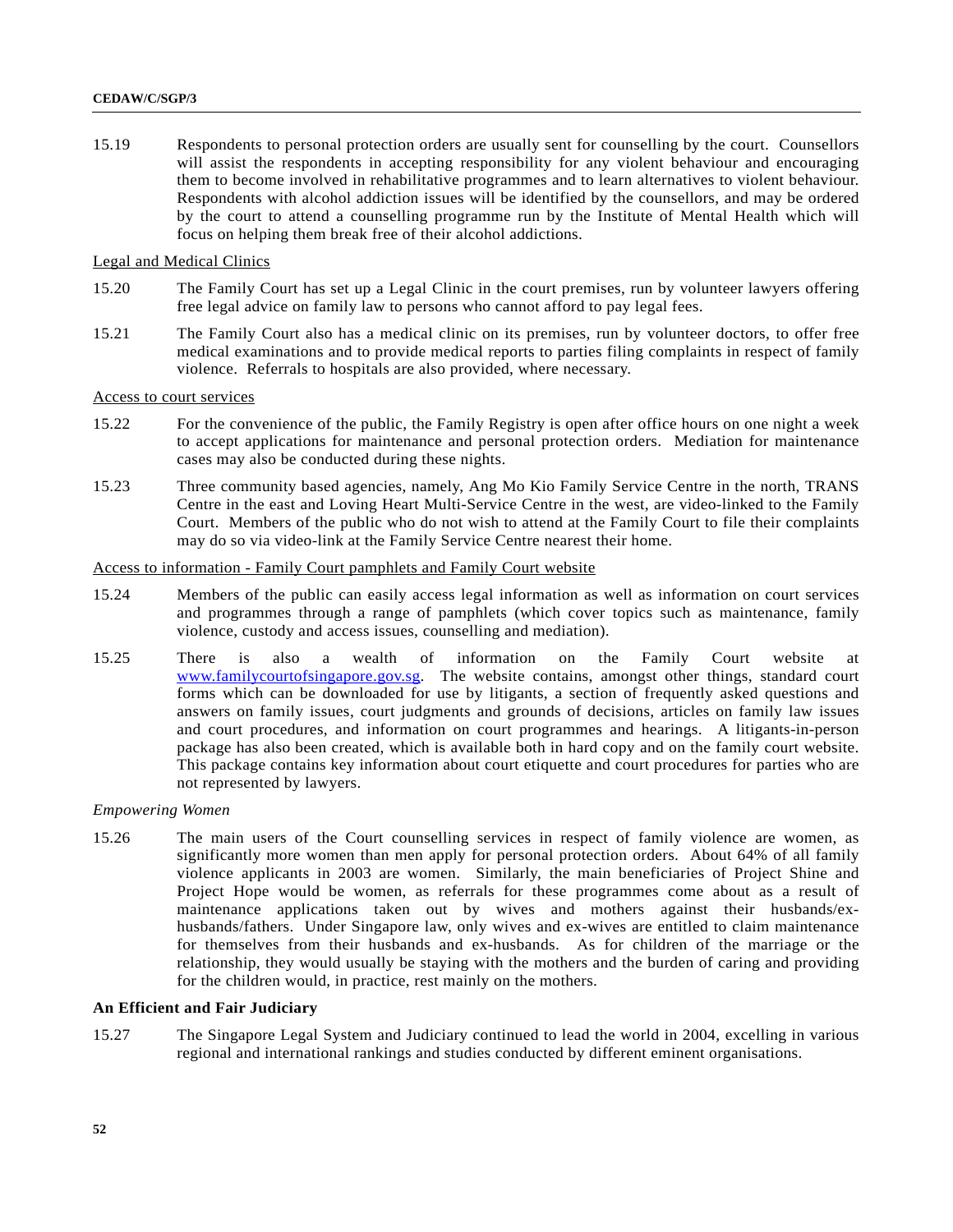- 15.28 The quality of the Singapore Judiciary relative to countries in the Asian region was rated by the Political and Economic Risks Consultancy Ltd (PERC) (an international consulting firm specialising in strategic business information and analysis for organisations in the ASEAN countries, China and South Korea). In PERC's 2004 Asian Intelligence Report, expatriates working in Asia were surveyed on their perceptions on the overall integrity and quality of the local judicial system and the consistency in the application of laws. Singapore maintained pole position in Asia for the overall quality and integrity of the Judicial system in 2004. Singapore was also ranked number one for consistency in the application of laws.
- 15.29 In February 2004, the International Monetary Fund (IMF) in their Financial System Stability Assessment of Singapore indicated that an efficient judiciary was one of the cornerstones for Singapore's well-regarded efficient legal system.

# **Article 16**

# **Marriage and Family Life**

*1. States Parties shall take all appropriate measures to eliminate discrimination against women in all matters relating to marriage and family relations and in particular shall ensure, on a basis of equality of men and women:*

 *(a) The same right to enter into marriage;*

*(b) The same right freely to choose a spouse and to enter into marriage only with their free and full consent;*

*(c) The same rights and responsibilities during marriage and at its dissolution;*

*(d) The same rights and responsibilities as parents, irrespective of their marital status, in matters relating to their children; in all cases the interests of the children shall be paramount;*

*(e) The same rights to decide freely and responsibly on the number and spacing of their children and to have access to the information, education and means to enable them to exercise these rights;*

*(f) The same rights and responsibilities with regard to guardianship, wardship, trusteeship and adoption of children, or similar institutions where these concepts exist in national legislation; in all cases the interests of the children shall be paramount;*

*(g) The same personal rights as husband and wife, including the right to choose a family name, a profession and an occupation;*

*(h) The same rights for both spouses in respect of the ownership, acquisition, management, administration, enjoyment and disposition of property, whether free of charge or for a valuable consideration.*

*2. The betrothal and the marriage of a child shall have no legal effect, and all necessary action, including legislation, shall be taken to specify a minimum age for marriage and to make the registration of marriages in an official registry compulsory.*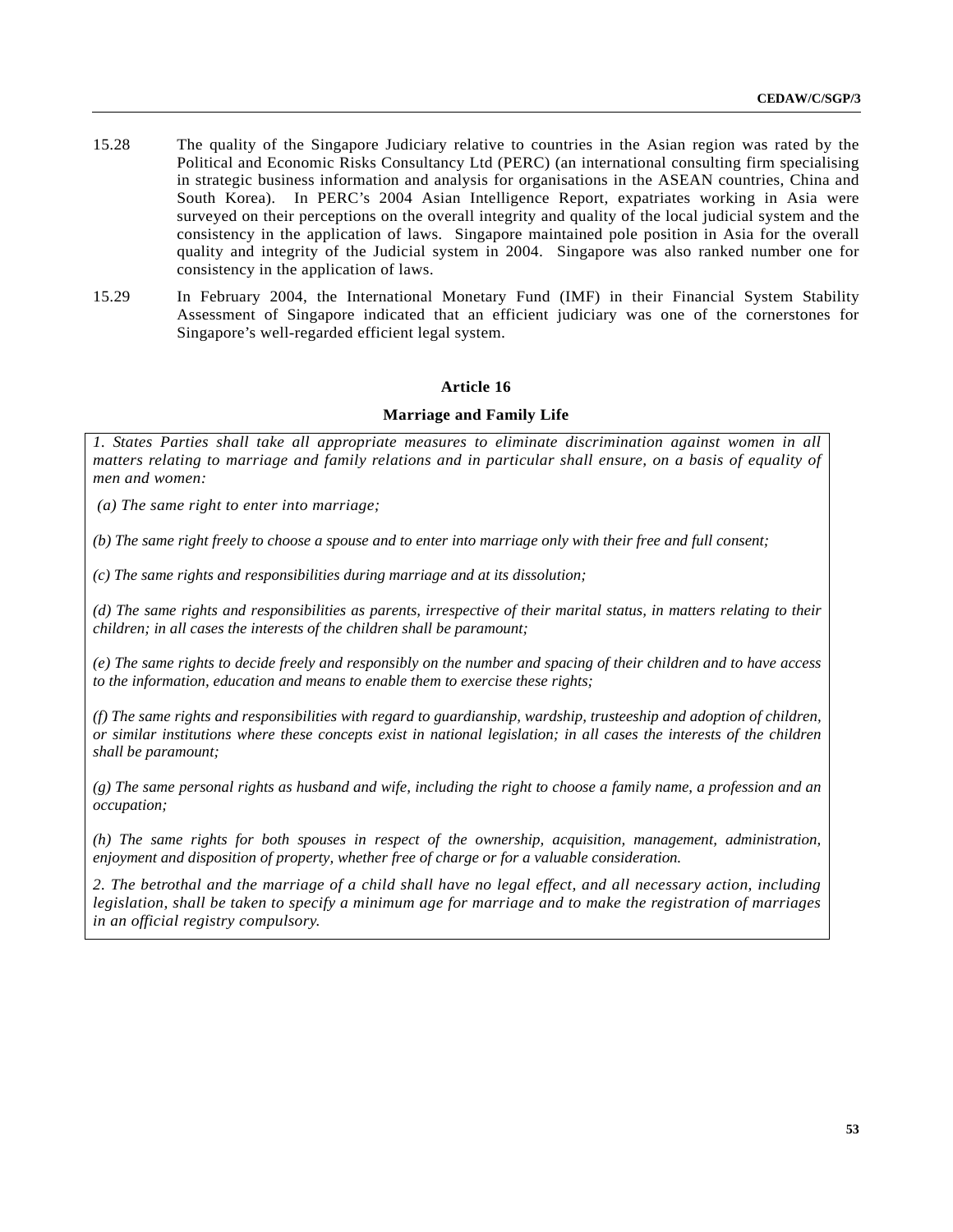#### **Laws Governing Marriage and Divorce**

- 16.1 As stated in the last report, there are two separate laws governing marriage and divorce in Singapore. These are the Muslim law, as legislated under the Administration of Muslim Law Act (AMLA), and the Women's Charter.
- 16.2 These laws do not impede women, whether Muslim or non-Muslim, from advancing in different areas of their life whilst being married and having children. These laws also do not prevent women from seeking to enter into marriage or eventually dissolving the marriage altogether.

# **Amendments to the Muslim Personal Law Act**

- 16.3 As shown in the last report (Singapore's Second Periodic Report to the UN Committee for CEDAW), the Administration of Muslim Law Act (AMLA) which regulated matters relating to Muslim marriages, dissolution of marriages and maintenance, was amended on 1 August 1999.
- 16.4 These amendments empowered the Syariah Court to legally step in on behalf of the defaulting party in the case of that party's refusal to sell or transfer ownership of property<sup>10</sup> to the other party, and clarified the legal status of the woman as not legally divorced in spite of a pronouncement of "talak" by the husband until the court makes a decree of divorce<sup>11</sup>.
- 16.5 The Muslim law as administered in Singapore demonstrates the empowered role of the Muslim woman in divorce and settlement. For example a married Muslim woman may apply to the Court for a divorce. The Court shall then summon the husband to enquire whether he consents to the divorce<sup>12</sup>. If he does not consent, the Court may appoint a "hakam" (arbitrator) for each of them to facilitate the consultation process13. If the husband still unfairly refuses the divorce requested by the wife, the "hakam" may use his authority to issue the divorce on behalf of the husband, giving the woman the divorce she wanted<sup>14</sup>.
- 16.6 In 1999, AMLA was also amended so that women who were divorced under Muslim law became entitled to a share of their husbands' pension or provident funds even though the funds were accumulated solely by the husband. This was given judicial recognition by the Syariah Court's Appeal Board in the case of *Dahlia bte Ahmad vs Redwan bin Ali* on 20 September 2003. Since the 1999 amendments allowed for new powers and processes to the Syariah Court, a divorce application by an aggrieved wife is mostly concluded, even if contested by her husband, within 6 months. Also it clarified and confirmed that Muslim women may benefit from the civil courts' powers to issue orders of maintenance, custody and disposition or division of property on divorce. As regards protection from domestic violence, Muslim women continue to enjoy the right to apply to the court for a protection order under Part VII of the Women's Charter (Chapter 353), after the 1999 amendment to the AMLA.

#### **Marriage Preparation Course for Muslims**

16.7 As regards married life, Muslim couples are highly encouraged to attend a marriage preparation course before they are solemnized. The course participants are provided with a reference book called the *'Jalur Hidayah'*(The Guided Path) which educates the couples on the various aspects of married life including shared responsibility in a family, decision making, effective spousal communication,

l

<sup>10</sup> Section 52(11) of the Administration of Muslim Law Act (Cap. 3).

<sup>11</sup> Section 47(6) of the Administration of Muslim Law Act (Cap. 3).

<sup>12</sup> Section 47(1) and (2) of the Administration of Muslim Law Act (Cap. 3).

<sup>13</sup> Section 47(5) of the Administration of Muslim Law Act (Cap. 3).

<sup>14</sup> Section 50(6) and (7) of the Administration of Muslim Law Act (Cap. 3).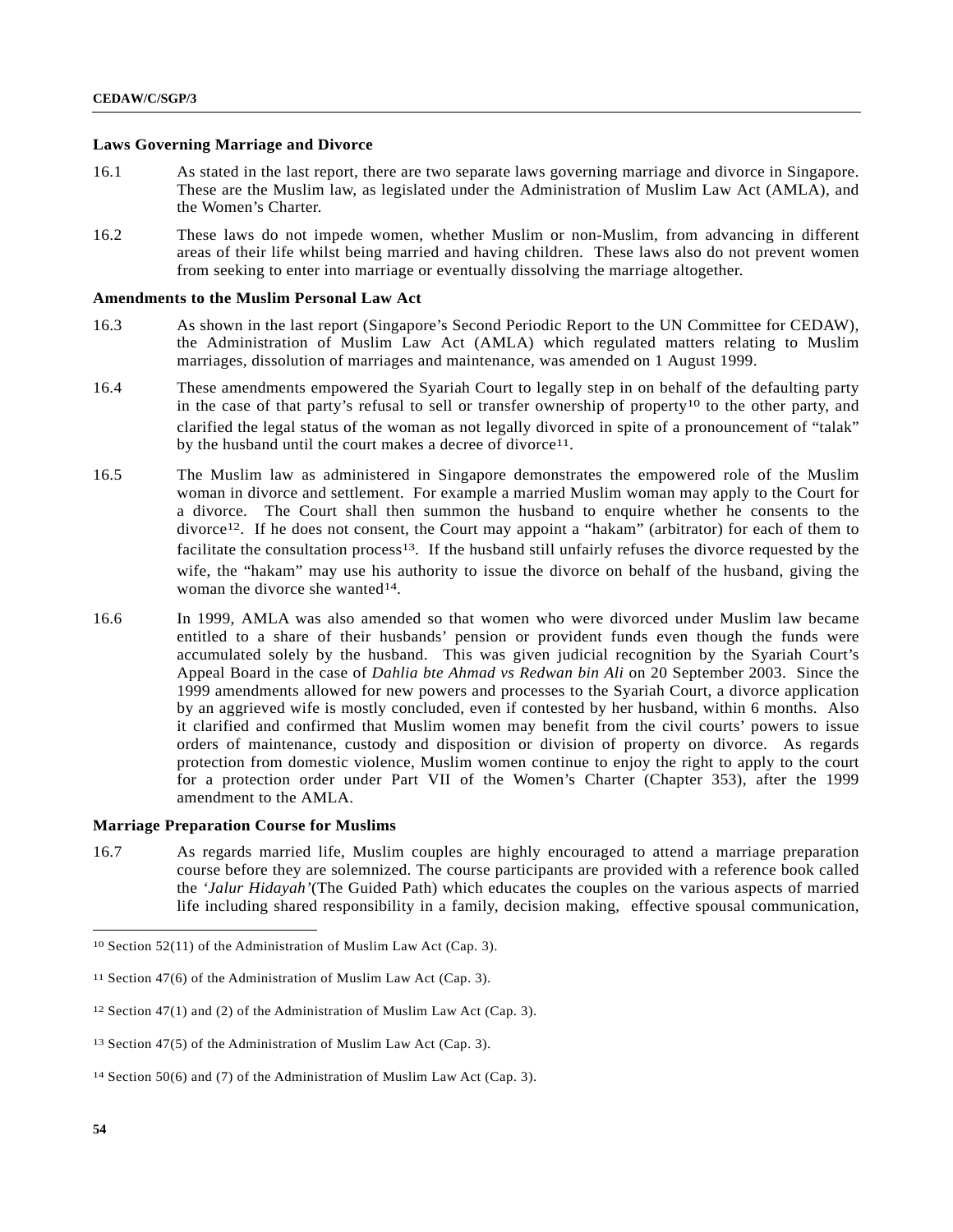skills in managing finances and equipping the couples with awareness and skills in managing marital challenges.

# **Career and Family**

- 16.8 Women in Singapore today, both Muslim and non-Muslim, are more accomplished in their chosen careers while successfully balancing their married and family lives. Their successful participation in this dual arena has earned them the recognition of the public as well as international community (see chapters 5, 7 & 8 for more information).
- 16.9 This has, by large, been possible because of the Government's support for women in the workforce, economic benefits and subsidies for working mothers and the promotion of family friendly practices in the workplace (see Chapter 11 on Work-Life Balance).
- 16.10 Muslim women in Singapore have benefited from these developments and have successfully risen to the challenges faced by women in the working world. Just one example of a Muslim woman and mother of five who has risen to political and public prominence is Madam Halimah Yacob, a veteran unionist and a Member of Parliament, who was elected to become the first Asian woman and the first Muslim to sit on the International Labour Committee's (ILO) tripartite global committee on setting human resource standards (see Chapter 5). Other examples include Madam Nooraini Noordin, the current President of the Singapore Malay Chamber of Commerce and Industry and Ms Zuraidah Abdullah, Commander of the Singapore Police Force Jurong Divisional Headquarters.

# **PART VI**

# **Article 24**

#### **Commitment of States Parties**

*States Parties undertake to adopt all necessary measures at the national level aimed at achieving the full realization of the rights recognized in the present Convention.*

#### **Women and Family Violence**

24.1 The Singapore Government does not tolerate family violence. Through the "Many Helping Hands" approach, Singapore seeks to nurture a violence-free environment for families, an environment that is safe, stable and supportive. In 2001, the then Ministry of Community Development and Sports put in place a 5-year plan to close some of the gaps to ensure better protection for children and families.

# *Inter-agency platforms*

l

- 24.2 A key platform for the management of family violence in Singapore is the Family Violence Dialogue Group, established in 2001. The Group is headed jointly by Ministry of Community Development, Youth and Sports (MCYS) and the Singapore Police Force. The dialogue group comprises the Courts, the Prisons, Ministry of Health, Ministry of Education, the National Council of Social Service15, and social service agencies such as the Society Against Family Violence. The Singapore Council of Women's Organisations, the umbrella body for women's groups in Singapore, is a critical member of the Group. The dialogue group has worked to facilitate work processes amongst the agencies, coordinate public education efforts and develop new areas for collaboration on family violence.
- 24.3 At the functional level, the National Family Violence Networking System was established in 1996 to put a tight network of support and assistance into place. The island-wide networking system essentially provides multiple access points for victims to obtain help. This system links the Police, Prisons, hospitals, social service agencies, the Courts and MCYS.

<sup>15</sup> The National Council of Social Service is an umbrella body for social service agencies in Singapore.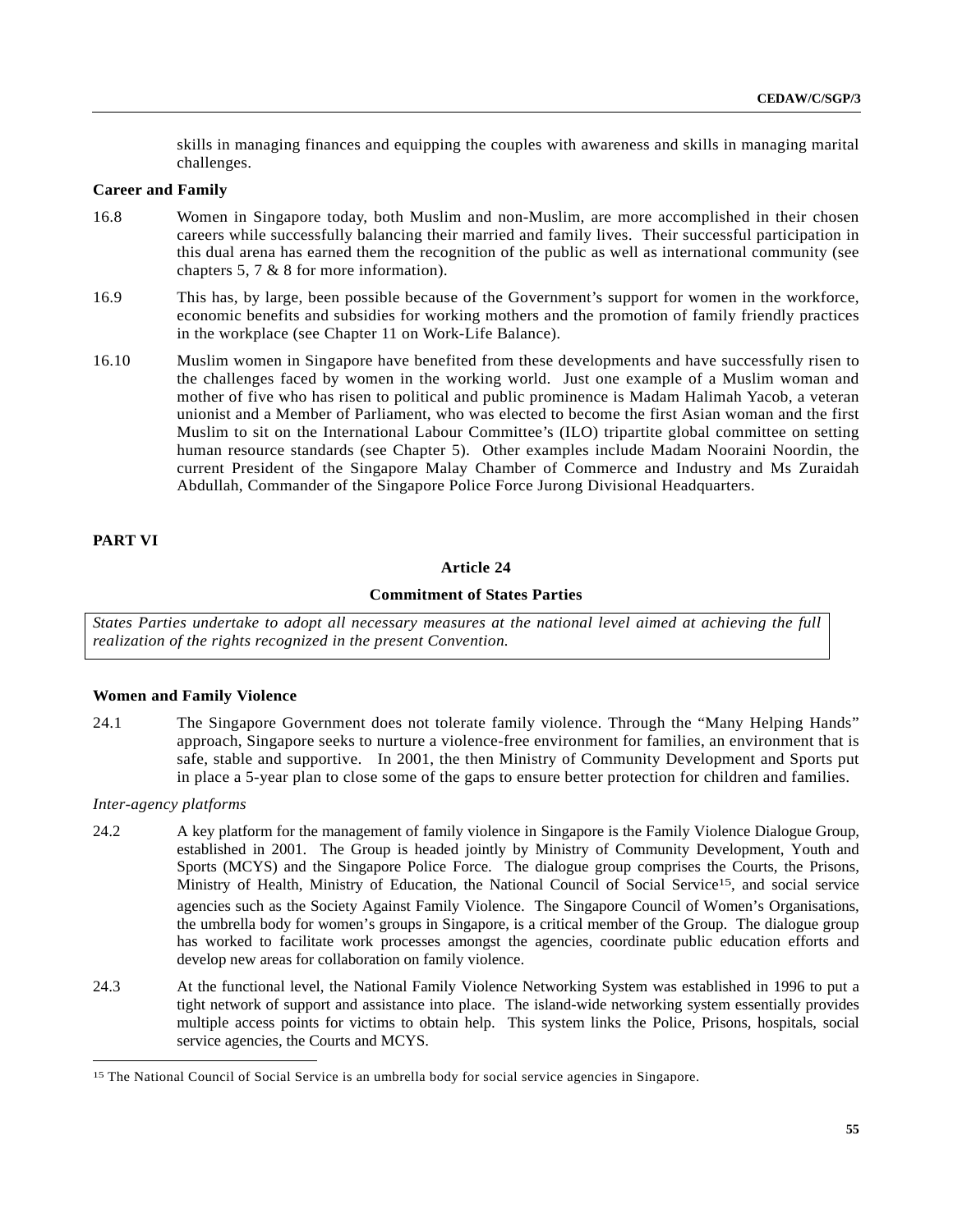- 24.4 The Singapore Police Force conducts regular dialogues and consultations with social workers based in Social Service Agencies. These dialogues or networking meetings are aimed at improving joint working processes and providing co-ordinated assistance to family violence victims. Such efforts at dialogue and networking have resulted in joint public education efforts in the community and increased rapport between police officers and social workers. The fruits of the growth of the policesocial worker network can be seen in the increase in the police referrals of family violence victims to Social Service Agencies from 171 referrals in 2001 to 658 referrals in 2003, resulting in timely interventions to provide support and care to victims, who are largely women and children.
- 24.5 Another platform for the multi-pronged approach to family violence is the inaugural newsletter for agencies in the field of family violence and child protection. This was launched in October 2003. Entitled "Networkz - Agencies Uniting Against Family Violence," it aims to provide agencies with updates in the regional family violence networking system including events, programmes, trends, training and resources available, as well as to share the challenges and successes in the field. It is hoped that this initiative will further strengthen inter-agency linkages and spur the agencies to serve the families affected by violence even better.

#### *Police Management of Family Violence Cases*

24.6 The Police have added a new guideline in March 2003 to its management of family violence. This guideline requires Investigation Officers to give notice to victims or social workers on the release of a family violence perpetrator from police custody, prior to the perpetrator's actual release. The rationale for this guideline is to prevent a recurrence of violence against the victim by giving the victim or social worker more time to better protect the victim, including making alternative accommodation arrangements, where necessary.

#### *Manual on Integrated Management of Family Violence*

24.7 A common understanding of how to assist family violence cases was established through a manual, coordinated by MCYS in 1999. Updated in February 2003, the manual spells out the protocol, procedures, roles, and responsibilities of each partner agency in the networking system. The manual reflects the government and non-government sectors' shared goal of working in partnership to develop a seamless approach in serving families in violent relationships and in preventing family violence. The manual also includes services for elder abuse, the role of crisis shelters and the prisons in rehabilitating perpetrators.

# *National Standards for the Protection of Children*

24.8 The National Standards for Protection of Children was launched at the Conference on Psychological/Emotional Maltreatment of Children in February 2002. The standards outline the framework for the management of child protection and establishes a common understanding of the roles and responsibilities of various constituents of the child protection system in Singapore. The standards also guide child protection professionals in the discharge of their duties. With the standards, the public can appreciate how child protection services are carried out promptly and in the best interests of the child.

# *Role of the Subordinate Courts*

24.9 The Family and Juvenile Justice Centre of the Subordinate Courts of Singapore also plays a significant role in the systemic approach in handling family violence cases in Singapore. It partners the Police and MCYS in many public awareness events aimed to increase awareness of the availability of protection orders, thereby enhancing access to the Singapore judicial system. For more information on the Family Court, please refer to Chapter 15 (Law).

#### *Specialised Services*

24.10 At the community level, a specialised programme providing a continuum of services to the victims and perpetrators of violence, called Promoting Alternatives to Violence (PAVE) was launched in 1999. PAVE provides remedial, preventive and developmental services. The programmes are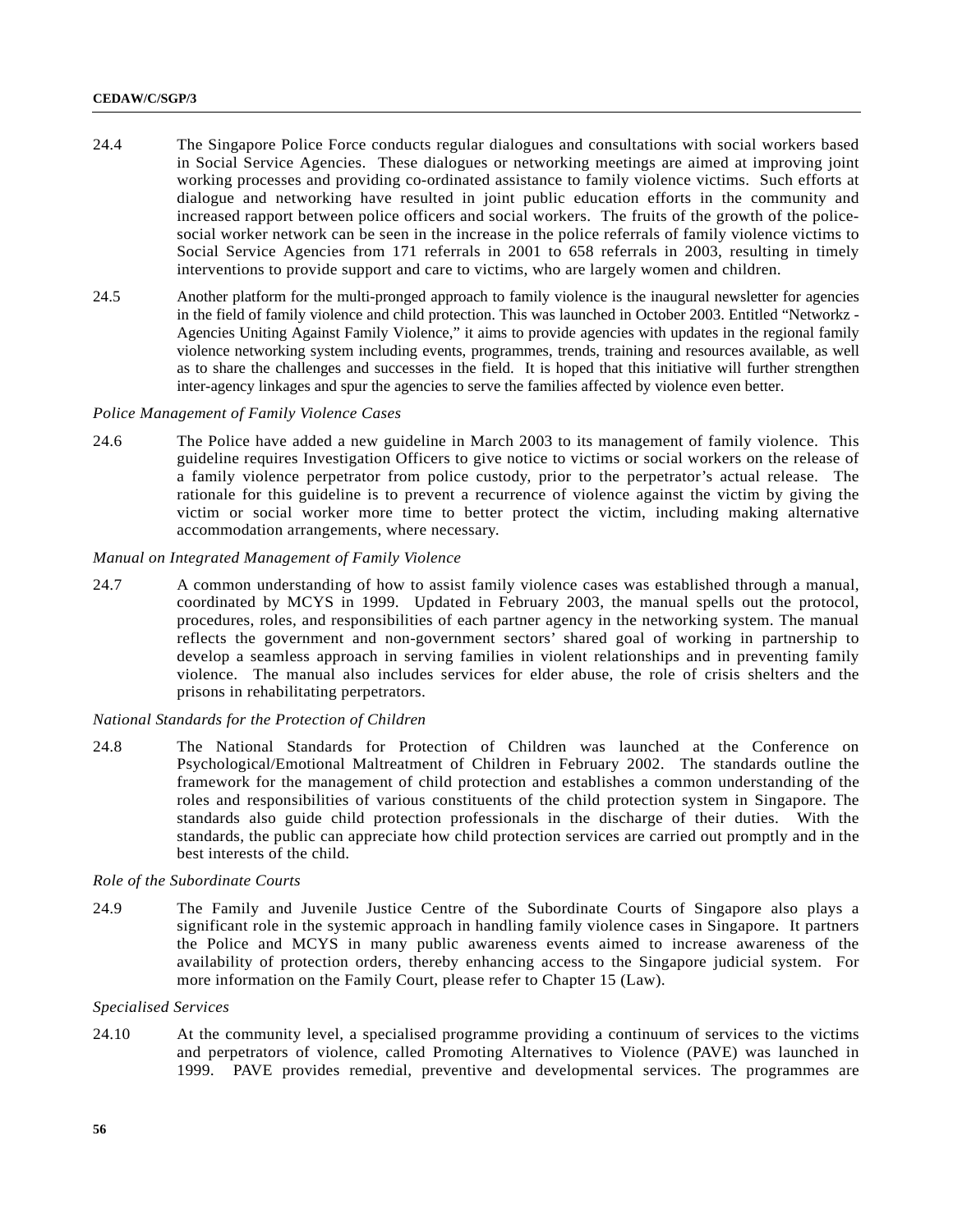specially catered to assist children who are witnesses or are victims of family violence by attempting to break the vicious cycle of family violence through intervention, remedial and empowerment. The programme targets all family members who use or experience violence from a holistic framework.

- 24.11 Perpetrators with violence issues may approach the Family Services Centres for assistance, or may also be referred to the Community Addictions Management Programme (CAMP) at the Institute of Mental Health. CAMP working together with the Family and Juvenile Justice Centre and RPD, launched Project SAVE in March 2002. This project aims at counselling and rehabilitating perpetrators on their violence issues resulting from the influence of alcohol. By 2004, Project SAVE has also started to manage violence cases resulting from drug and gambling addiction.
- 24.12 In September 2003, MCYS set up a dedicated Elder Protection Team to facilitate a multi-agency response to cases of elder abuse. It is a multi-disciplinary team with professional expertise in geriatrics, psychiatry, law and social work. TRANS Centre, a voluntary welfare organisation specialising in family violence work, spearheads the operations of the Elder Protection Team.

# *Public Education*

- 24.13 MCYS works with the media and magazines to educate the public on family violence through articles and advertisements. The Ministry also produced a CD-ROM which introduces new personnel in agencies to the legal provisions and services for families affected by violence.
- Information on help on interpersonal violence is now available on the Family Town website (www.familytown.gov.sg). The website explains the different forms of abuse and provides tips and advice on where victims and perpetrators can obtain help. There are also games, quizzes and stories to help children understand family violence.
- 24.14 Efforts have also been made to educate the young on healthy dating relationships. In February 2003, the then Ministry of Community Development and Sports commissioned a play on dating violence entitled "Hurt". The play has been shown to more than 27,000 students in secondary schools. The play helps teenagers realise the dangers of dating violence and teaches them about inappropriate violent behaviour that should not be tolerated or inflicted by either sex. By involving both girls and boys in addressing the issue of violence in relationships and educating them of the wrong doing of such acts from a young age, the play seeks to prevent young persons from going down the path of family violence in the future.
- 24.15 MCYS also provides funding to social service agencies that are keen to carry out public education projects. The co-funding scheme has supported social service agencies in organizing forums and programmes to educate their community. For instance, through one social service agency, a play centering on how a 10 year girl copes with family violence is making its rounds in primary schools.

*Increasing Awareness of Men's and Boys' Responsibility in Ending the Cycle of Family Violence*

- 24.16 Under section 65(5) of the Women's Charter, when making a Personal Protection Order (PPO), the Court can order the perpetrator, victim and/or family members of a victim to attend counselling or any other related programme such as rehabilitation or recovery programme for perpetrators or victims of trauma. Attendance is compulsory and non-compliance can constitute a contempt of Court. Through the rehabilitation and counselling of perpetrators (who are mostly male), there will be an increased awareness of men's and boys' responsibility in ending the cycle of violence.
- 24.17 The number of applications for Personal Protection Orders (PPO) has seen a gradual decline from 2000 – 2003. Please see the table below for the number of applications for PPOs per year:

|                  | <b>2000</b> | 2001  | <b>2002</b> | 2003  |
|------------------|-------------|-------|-------------|-------|
| PPO Applications | 2,861       | 2,974 | 2,944       | 2,783 |

*Source: Subordinate Court, Singapore*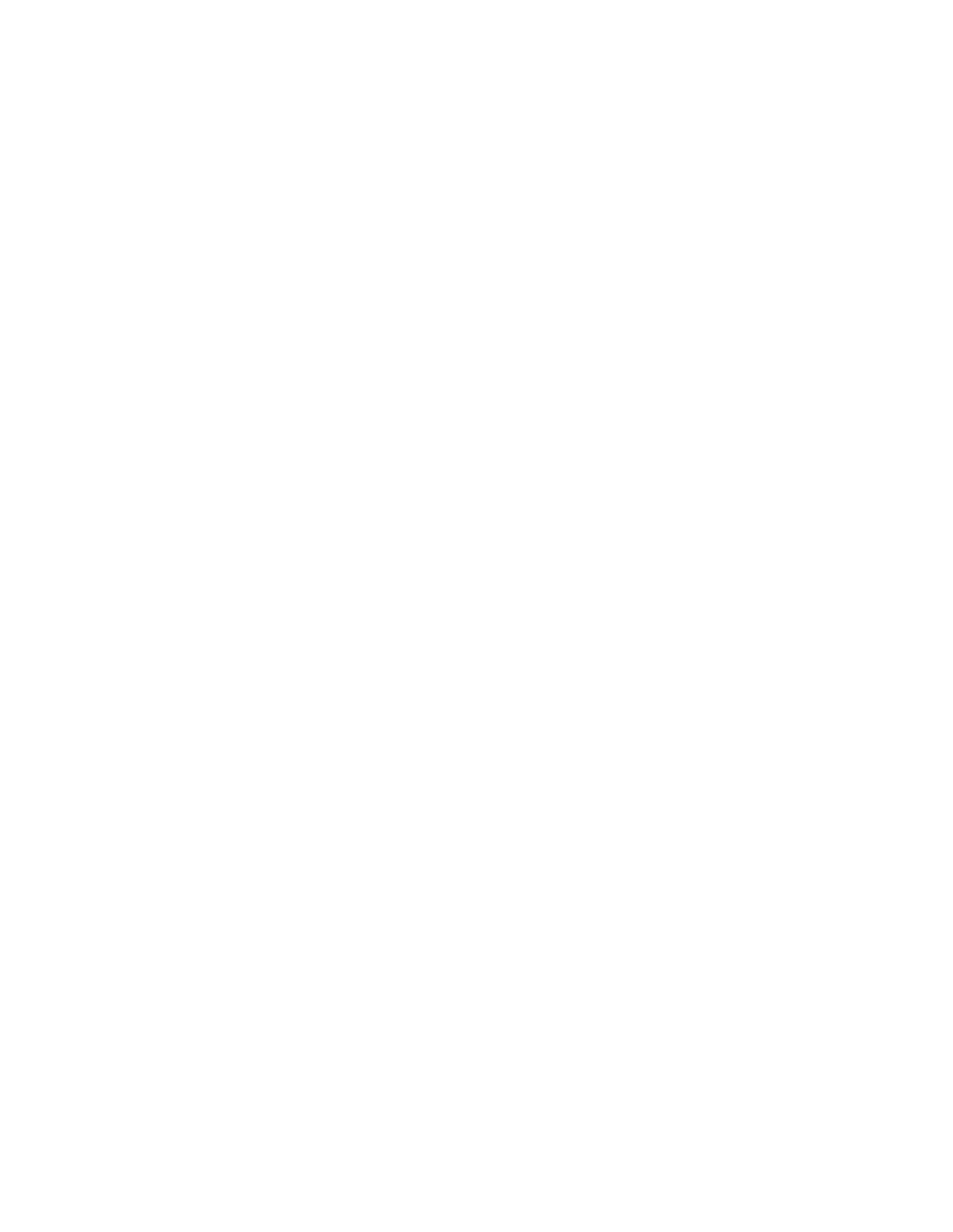# **Appendix 1**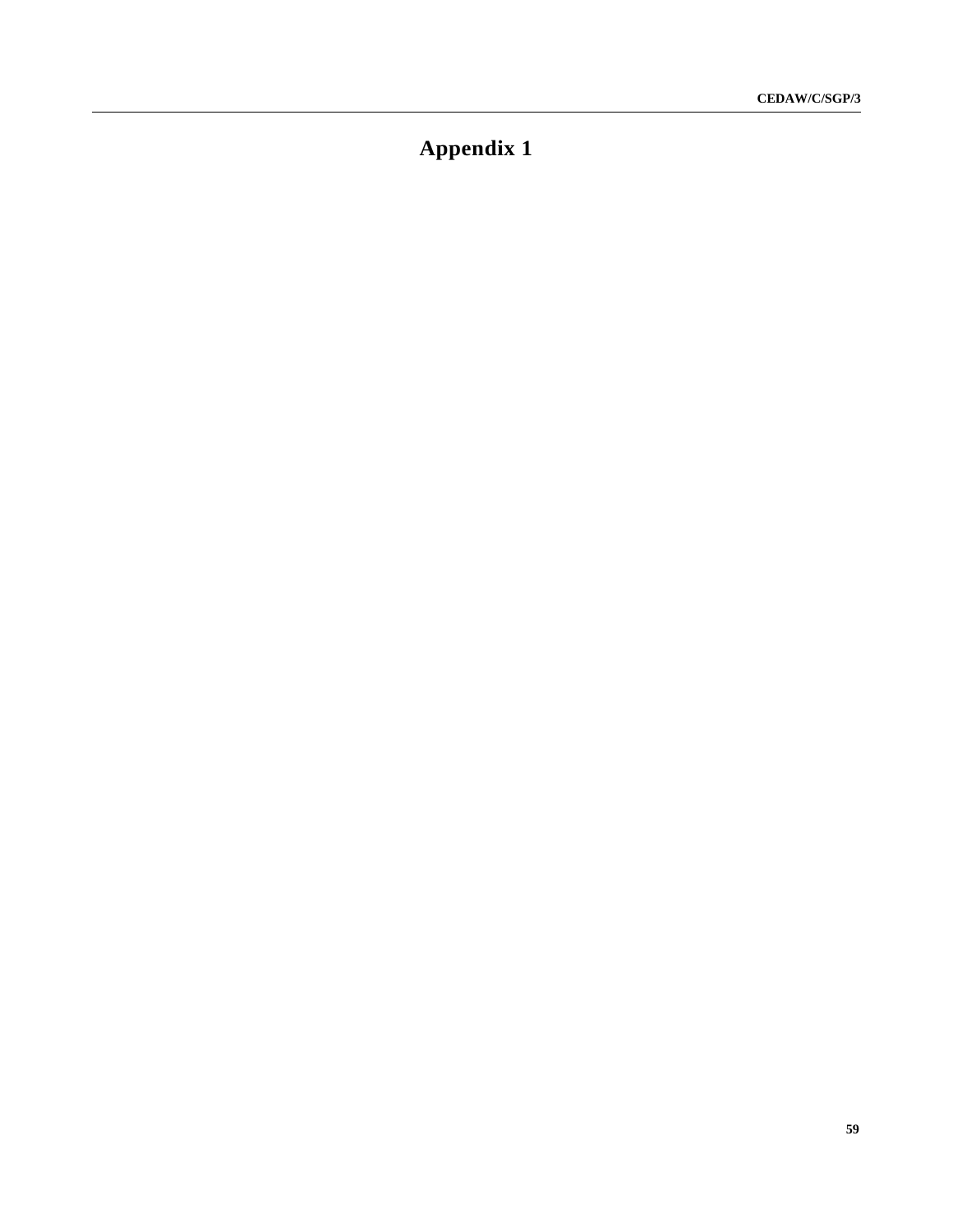# (TOTAL)

| Age (Years)                          | 1993 | 1994 | 1996 | 1997 | 1998 | 1999 | 2001 | 2002 | 2003 |
|--------------------------------------|------|------|------|------|------|------|------|------|------|
| Total                                | 64.5 | 64.9 | 64.6 | 64.2 | 63.9 | 64.7 | 65.4 | 64.7 | 64.2 |
| 15<br>19<br>$\overline{\phantom{a}}$ | 25.3 | 23.3 | 20.1 | 16.8 | 14.7 | 17.2 | 17.6 | 13.8 | 13.0 |
| 20<br>24<br>$\overline{\phantom{a}}$ | 80.2 | 79.0 | 76.1 | 73.5 | 71.5 | 74.0 | 73.7 | 70.1 | 71.6 |
| 25<br>29<br>$\overline{\phantom{a}}$ | 86.5 | 87.5 | 88.1 | 88.2 | 87.9 | 87.1 | 88.8 | 88.5 | 89.6 |
| 30<br>34<br>$\overline{\phantom{a}}$ | 80.5 | 80.6 | 82.1 | 82.5 | 82.9 | 83.6 | 84.3 | 85.1 | 86.2 |
| 35<br>39<br>$\overline{\phantom{a}}$ | 77.5 | 78.2 | 79.0 | 78.3 | 80.0 | 79.4 | 80.3 | 80.3 | 81.7 |
| 40<br>44<br>$\overline{\phantom{a}}$ | 76.3 | 76.5 | 77.4 | 77.8 | 78.6 | 78.5 | 80.0 | 80.0 | 79.9 |
| 45<br>49<br>$\blacksquare$           | 73.0 | 73.6 | 75.3 | 76.0 | 76.3 | 78.0 | 78.4 | 77.9 | 77.3 |
| 50<br>54<br>$\overline{\phantom{a}}$ | 63.1 | 64.0 | 67.5 | 68.8 | 68.6 | 69.1 | 70.9 | 72.0 | 72.5 |
| 55<br>59<br>$\overline{\phantom{a}}$ | 47.0 | 49.5 | 52.6 | 50.9 | 53.0 | 53.5 | 55.4 | 58.2 | 56.8 |
| 60<br>64<br>$\blacksquare$           | 30.6 | 30.6 | 31.3 | 32.4 | 30.7 | 34.6 | 34.8 | 34.9 | 33.4 |
| 65<br>Over<br>&                      | 12.2 | 13.3 | 12.5 | 11.9 | 10.6 | 12.2 | 11.6 | 11.3 | 11.0 |
|                                      |      |      |      |      |      |      |      |      |      |

Data for 1995 and 2000 are not available as the Labour Force Survey was not conducted in these years. Source : Labour Force Survey of Singapore, MOM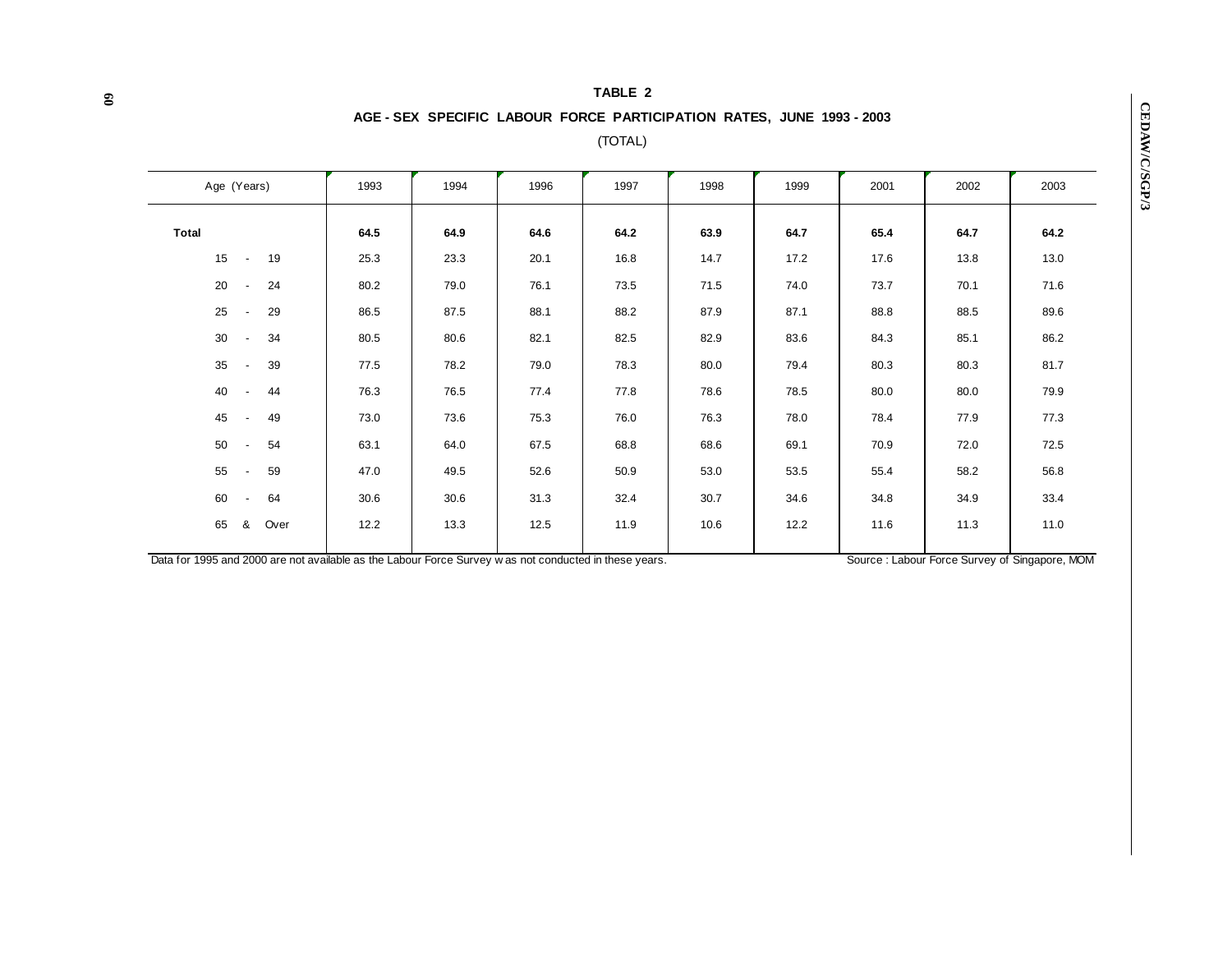# **TABLE 2** *(continued)*

# **AGE - SEX SPECIFIC LABOUR FORCE PARTICIPATION RATES, JUNE 1993 - 2003**

# (MALES)

| Age (Years)                          | 1993 | 1994 | 1996 | 1997 | 1998 | 1999 | 2001 | 2002 | 2003 |
|--------------------------------------|------|------|------|------|------|------|------|------|------|
| Total                                | 79.1 | 79.6 | 78.7 | 78.3 | 77.5 | 77.8 | 77.8 | 77.2 | 75.8 |
| 15<br>19<br>$\overline{a}$           | 25.1 | 23.6 | 21.7 | 17.1 | 15.8 | 17.2 | 17.2 | 12.9 | 12.6 |
| 20<br>24<br>$\blacksquare$           | 81.0 | 79.0 | 74.3 | 72.1 | 69.8 | 70.8 | 70.5 | 67.8 | 67.4 |
| 25<br>29<br>$\overline{\phantom{a}}$ | 96.0 | 96.2 | 96.4 | 94.9 | 94.5 | 93.4 | 94.5 | 93.9 | 93.4 |
| 30<br>34<br>$\overline{\phantom{a}}$ | 98.4 | 98.2 | 98.2 | 98.5 | 98.2 | 97.9 | 97.9 | 98.1 | 98.3 |
| 35<br>39<br>$\blacksquare$           | 98.4 | 98.7 | 98.2 | 98.2 | 98.7 | 98.2 | 98.5 | 98.2 | 98.1 |
| 40<br>44<br>$\overline{\phantom{a}}$ | 98.1 | 98.8 | 98.2 | 97.9 | 98.2 | 97.5 | 98.1 | 97.7 | 97.2 |
| 45<br>49<br>$\overline{\phantom{a}}$ | 96.6 | 97.1 | 96.8 | 96.9 | 97.2 | 96.7 | 96.5 | 96.7 | 96.0 |
| 50<br>54<br>$\overline{a}$           | 90.0 | 91.1 | 91.4 | 92.7 | 91.7 | 92.2 | 90.9 | 92.1 | 91.8 |
| 55<br>59<br>$\overline{\phantom{a}}$ | 71.9 | 74.5 | 77.8 | 76.2 | 76.6 | 76.1 | 74.9 | 79.3 | 78.8 |
| 60<br>64<br>$\sim$                   | 50.9 | 48.9 | 48.6 | 49.9 | 48.9 | 51.7 | 53.2 | 53.3 | 49.8 |
| 65<br>&<br>Over                      | 21.9 | 23.9 | 21.7 | 20.9 | 18.7 | 21.4 | 20.4 | 19.6 | 19.0 |
|                                      |      |      |      |      |      |      |      |      |      |

Data for 1995 and 2000 are not available as the Labour Force Survey w as not conducted in these years. Source Survey the Source : Labour Force Survey of Singapore, MOM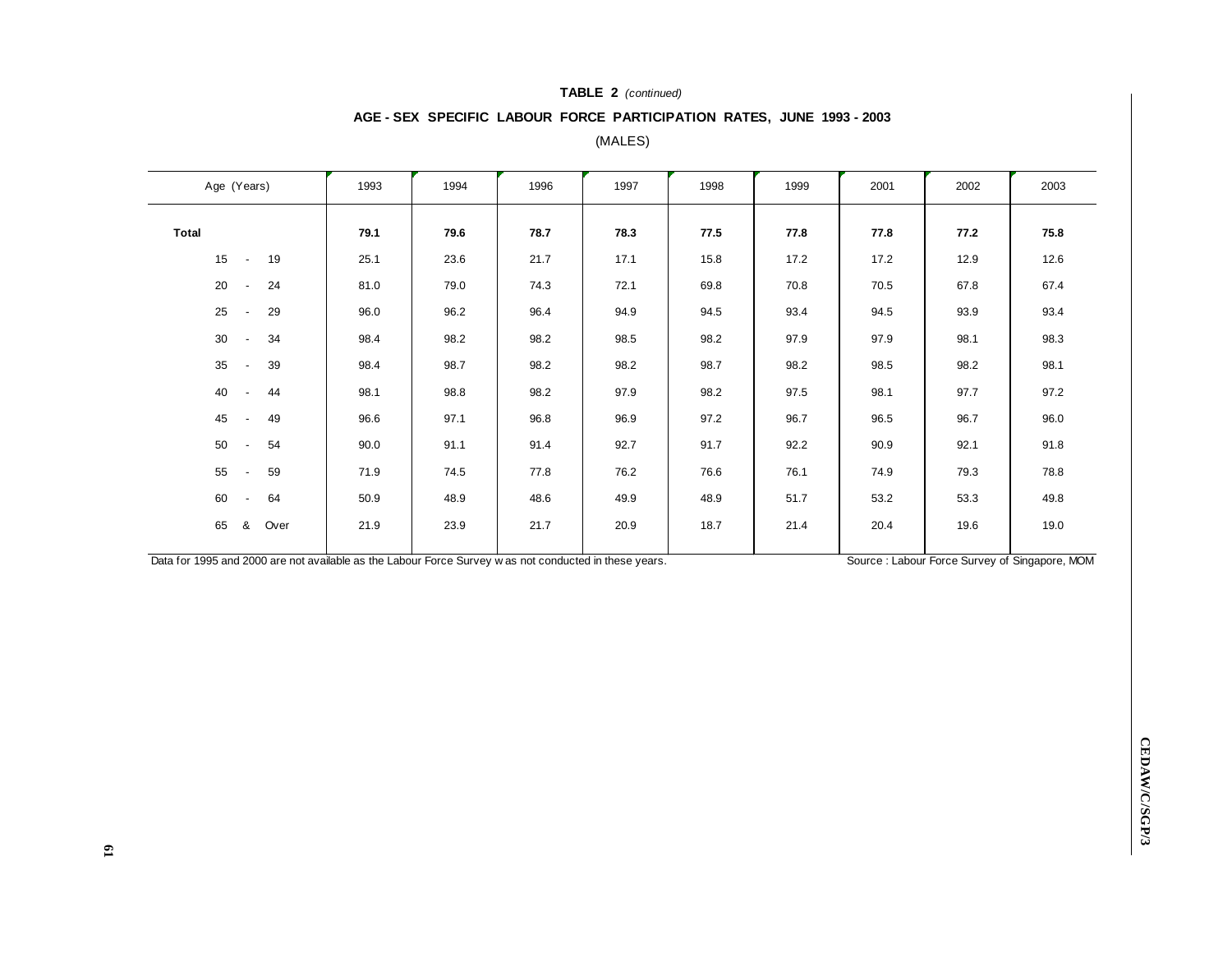# **TABLE 2** *(continued)* **AGE - SEX SPECIFIC LABOUR FORCE PARTICIPATION RATES, JUNE 1993 - 2003** (FEMALES)

| Age (Years)                          | 1993 | 1994 | 1996 | 1997 | 1998 | 1999 | 2001 | 2002 | 2003 |
|--------------------------------------|------|------|------|------|------|------|------|------|------|
| Total                                | 50.6 | 50.9 | 51.5 | 51.1 | 51.3 | 52.7 | 54.3 | 53.4 | 53.9 |
| 15<br>19<br>$\overline{\phantom{a}}$ | 25.6 | 23.0 | 18.5 | 16.4 | 13.6 | 17.2 | 17.9 | 14.6 | 13.5 |
| 20<br>24<br>$\overline{\phantom{a}}$ | 79.4 | 79.0 | 77.6 | 74.9 | 73.1 | 76.6 | 76.3 | 71.9 | 74.6 |
| 25<br>29<br>$\overline{\phantom{a}}$ | 77.6 | 79.4 | 81.4 | 82.4 | 82.4 | 81.9 | 84.5 | 84.3 | 86.7 |
| 30<br>34<br>$\overline{\phantom{a}}$ | 64.3 | 64.5 | 68.0 | 67.9 | 69.7 | 70.5 | 73.0 | 74.4 | 76.4 |
| 35<br>39<br>$\overline{\phantom{a}}$ | 57.7 | 58.3 | 60.5 | 59.1 | 62.0 | 60.8 | 63.4 | 63.3 | 66.9 |
| 40<br>44<br>$\overline{\phantom{a}}$ | 54.6 | 54.4 | 56.9 | 57.9 | 59.6 | 60.2 | 62.5 | 62.6 | 63.1 |
| 45<br>49<br>$\overline{\phantom{a}}$ | 49.3 | 49.7 | 53.9 | 54.9 | 55.6 | 59.6 | 60.3 | 59.7 | 59.1 |
| 50<br>54<br>$\overline{\phantom{a}}$ | 36.8 | 38.1 | 43.7 | 44.7 | 46.0 | 46.4 | 50.7 | 51.4 | 53.6 |
| 55<br>59<br>$\overline{\phantom{a}}$ | 23.9 | 26.1 | 28.5 | 27.1 | 30.0 | 32.0 | 37.2 | 38.4 | 35.6 |
| 60<br>64<br>$\overline{\phantom{a}}$ | 10.9 | 12.8 | 14.9 | 15.5 | 13.9 | 19.1 | 18.3 | 18.6 | 18.6 |
| 65<br>Over<br>&                      | 4.0  | 4.8  | 5.2  | 5.1  | 4.3  | 4.9  | 5.0  | 4.7  | 4.9  |
|                                      |      |      |      |      |      |      |      |      |      |

Data for 1995 and 2000 are not available as the Labour Force Survey w as not conducted in these years.<br>
Data for 1995 and 2000 are not available as the Labour Force Survey w as not conducted in these years.<br>
Source : Labou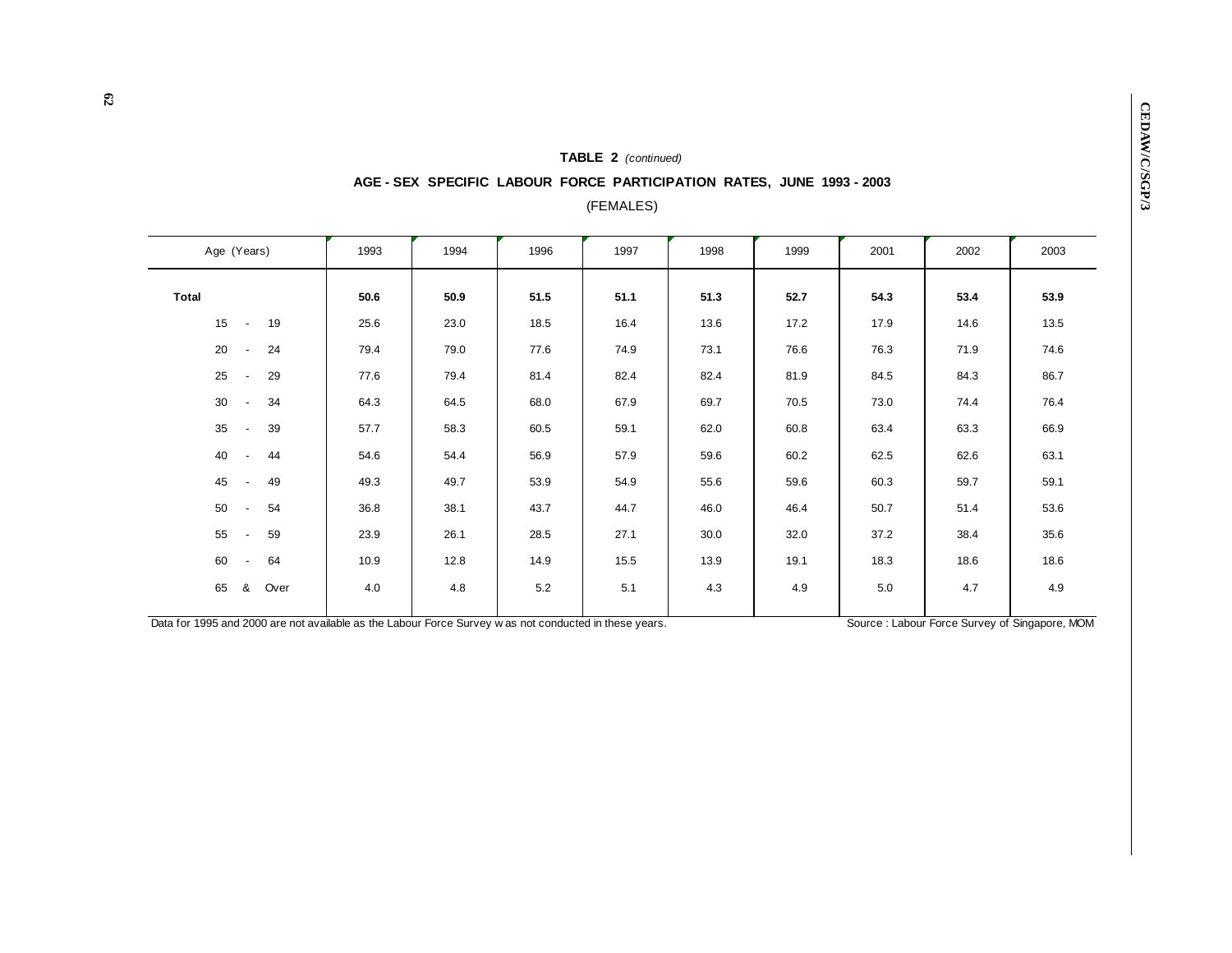|                                      |       | Total  |         |       | Males  |                | Females |        |         |  |
|--------------------------------------|-------|--------|---------|-------|--------|----------------|---------|--------|---------|--|
| Age (Years)                          | Total | Single | Married | Total | Single | <b>Married</b> | Total   | Single | Married |  |
| <b>Total</b>                         | 64.2  | 65.6   | 67.3    | 75.8  | 64.2   | 83.6           | 53.9    | 67.0   | 51.8    |  |
| 15<br>19<br>$\sim$                   | 13.0  | 12.9   | 37.9    | 12.6  | 12.5   | 33.3           | 13.5    | 13.3   | 40.0    |  |
| 20<br>24<br>$\overline{\phantom{a}}$ | 71.6  | 71.5   | 71.1    | 67.4  | 66.8   | 90.0           | 74.6    | 75.4   | 68.3    |  |
| 25<br>29<br>$\sim$                   | 89.6  | 93.1   | 84.3    | 93.4  | 91.7   | 97.7           | 86.7    | 94.6   | 78.6    |  |
| 30<br>34<br>$\sim$                   | 86.2  | 95.9   | 81.7    | 98.3  | 96.3   | 99.5           | 76.4    | 95.4   | 69.2    |  |
| 35<br>39<br>$\overline{\phantom{a}}$ | 81.7  | 94.1   | 78.1    | 98.1  | 93.6   | 99.3           | 66.9    | 94.6   | 59.1    |  |
| 40<br>44<br>$\sim$                   | 79.9  | 89.3   | 77.5    | 97.2  | 89.1   | 98.8           | 63.1    | 89.5   | 56.5    |  |
| 45<br>49<br>$\sim$                   | 77.3  | 85.3   | 75.6    | 96.0  | 84.6   | 97.8           | 59.1    | 85.8   | 52.3    |  |
| 50<br>54<br>$\sim$                   | 72.5  | 80.0   | 71.5    | 91.8  | 82.0   | 92.9           | 53.6    | 78.6   | 47.5    |  |
| 55<br>59<br>$\sim$                   | 56.8  | 66.6   | 57.6    | 78.8  | 68.0   | 79.8           | 35.6    | 65.7   | 32.1    |  |
| 60<br>64<br>$\sim$                   | 33.4  | 48.3   | 34.8    | 49.8  | 52.3   | 50.1           | 18.6    | 45.2   | 16.5    |  |
| 65<br>Over<br>&                      | 11.0  | 19.9   | 14.6    | 19.0  | 26.0   | 20.0           | 4.9     | 14.2   | 5.9     |  |

# **TABLE 3 AGE - SEX SPECIFIC LABOUR FORCE PARTICIPATION RATES BY MARITAL STATUS, JUNE 2003**

Source : Labour Force Survey of Singapore, MOM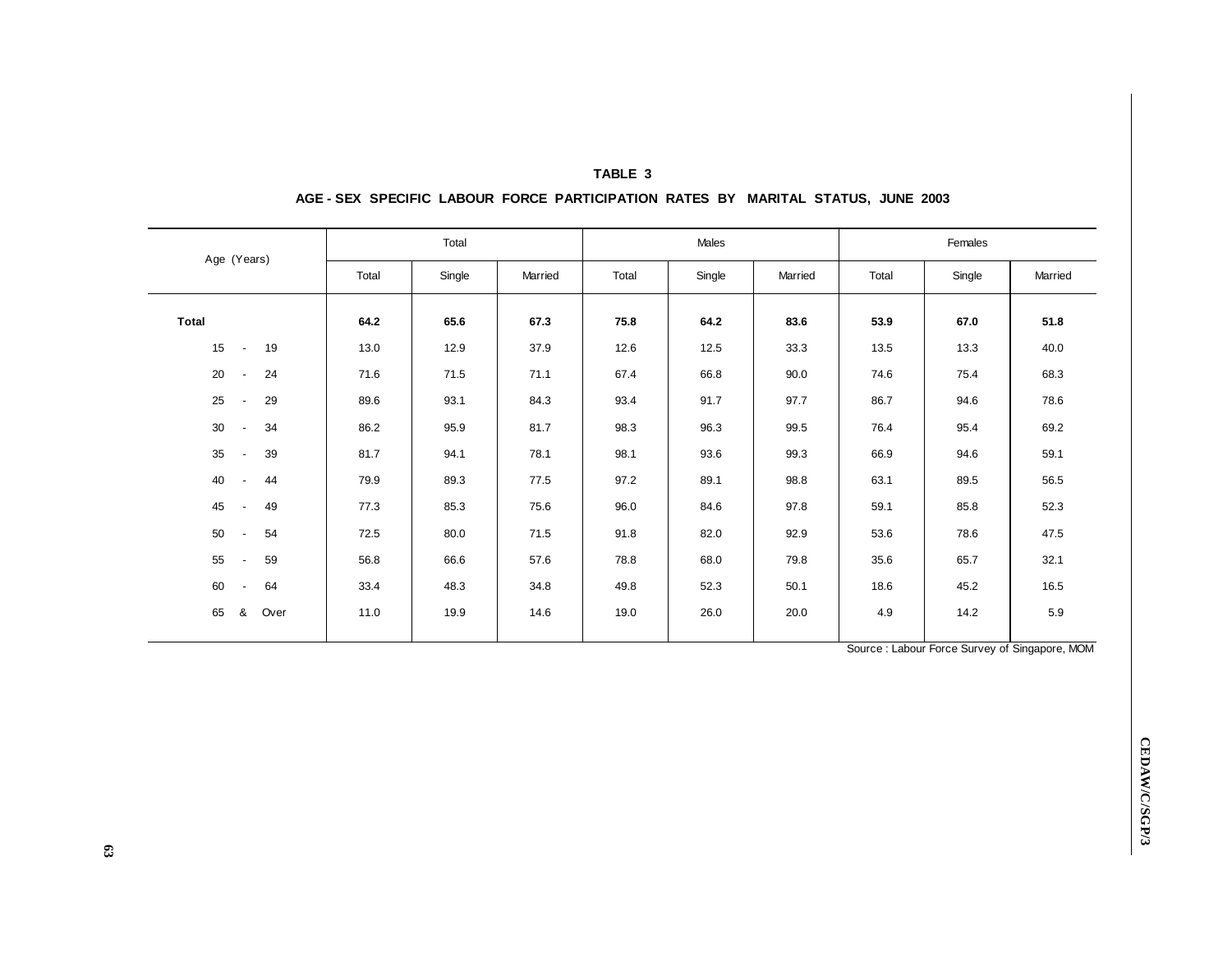# **EMPLOYED PERSONS AGED FIFTEEN YEARS AND OVER BY AGE AND SEX, JUNE 1993 - 2003**

| Sex / Age (Years) |                          |      | 1993  | 1994  | 1996  | 1997  | 1998  | 1999  | 2001  | 2002  | 2003  |
|-------------------|--------------------------|------|-------|-------|-------|-------|-------|-------|-------|-------|-------|
| <b>Total</b>      |                          |      | 1,592 | 1,649 | 1,748 | 1,830 | 1,870 | 1,886 | 2,047 | 2,017 | 2,034 |
| 15                | $\blacksquare$           | 19   | 60    | 53    | 47    | 41    | 36    | 40    | 43    | 33    | 33    |
| 20                | $\blacksquare$           | 29   | 489   | 493   | 451   | 476   | 461   | 471   | 510   | 480   | 481   |
| 30                | $\blacksquare$           | 39   | 491   | 520   | 561   | 567   | 586   | 578   | 603   | 591   | 586   |
| 40                | $\blacksquare$           | 49   | 345   | 363   | 449   | 477   | 502   | 493   | 541   | 538   | 539   |
| 50                | $\blacksquare$           | 59   | 153   | 162   | 177   | 203   | 221   | 228   | 266   | 292   | 308   |
| 60                | &                        | Over | 54    | 57    | 63    | 66    | 65    | 76    | 83    | 85    | 87    |
| Males             |                          |      | 952   | 987   | 1,024 | 1,081 | 1,090 | 1,087 | 1,149 | 1,137 | 1,123 |
| 15                | $\blacksquare$           | 19   | 31    | 29    | 27    | 22    | 21    | 22    | 23    | 16    | 17    |
| 20                | $\blacksquare$           | 29   | 250   | 249   | 214   | 231   | 220   | 216   | 227   | 215   | 205   |
| 30                | $\blacksquare$           | 39   | 293   | 312   | 327   | 335   | 338   | 339   | 338   | 330   | 315   |
| 40                | $\overline{\phantom{a}}$ | 49   | 225   | 237   | 284   | 302   | 312   | 301   | 328   | 326   | 326   |
| 50                | $\blacksquare$           | 59   | 109   | 115   | 123   | 141   | 150   | 153   | 171   | 188   | 197   |
| 60                | &                        | Over | 44    | 46    | 48    | 50    | 50    | 57    | 61    | 62    | 63    |
| Females           |                          |      | 640   | 662   | 725   | 749   | 780   | 799   | 898   | 880   | 911   |
| 15                | $\blacksquare$           | 19   | 29    | 25    | 21    | 19    | 15    | 18    | 20    | 17    | 16    |
| 20                | $\blacksquare$           | 29   | 239   | 244   | 236   | 245   | 241   | 254   | 283   | 265   | 276   |
| 30                | $\blacksquare$           | 39   | 198   | 208   | 234   | 231   | 248   | 239   | 266   | 261   | 271   |
| 40                | $\blacksquare$           | 49   | 121   | 126   | 164   | 176   | 190   | 192   | 213   | 212   | 213   |
| 50                | $\blacksquare$           | 59   | 43    | 47    | 54    | 62    | 71    | 75    | 94    | 103   | 111   |
| 60                | &                        | Over | 10    | 12    | 15    | 16    | 15    | 20    | 22    | 22    | 24    |
|                   |                          |      |       |       |       |       |       |       |       |       |       |

In Thousands

Source : Labour Force Survey of Singapore, MOM

Data for 1995 and 2000 are not available as the Labour Force Survey w as not conducted in these years.

Notes:

" - ": nil or neligible

1. Data are sourced from Labour Force Survey (LFS). As the survey is on households, it excludes construction w orkers living at w orksites and w orkers w ho commute daily from abroad to w ork in Singapore.

2. As data are obtained from a sample survey, such detailed data breakdow n could only be used as rough estimates only. Hence, data users are reminded to exercise their ow n judgment as to w hether the estimates are reliable for their intended purpose.

3. Data may not add up due to the total due to rounding.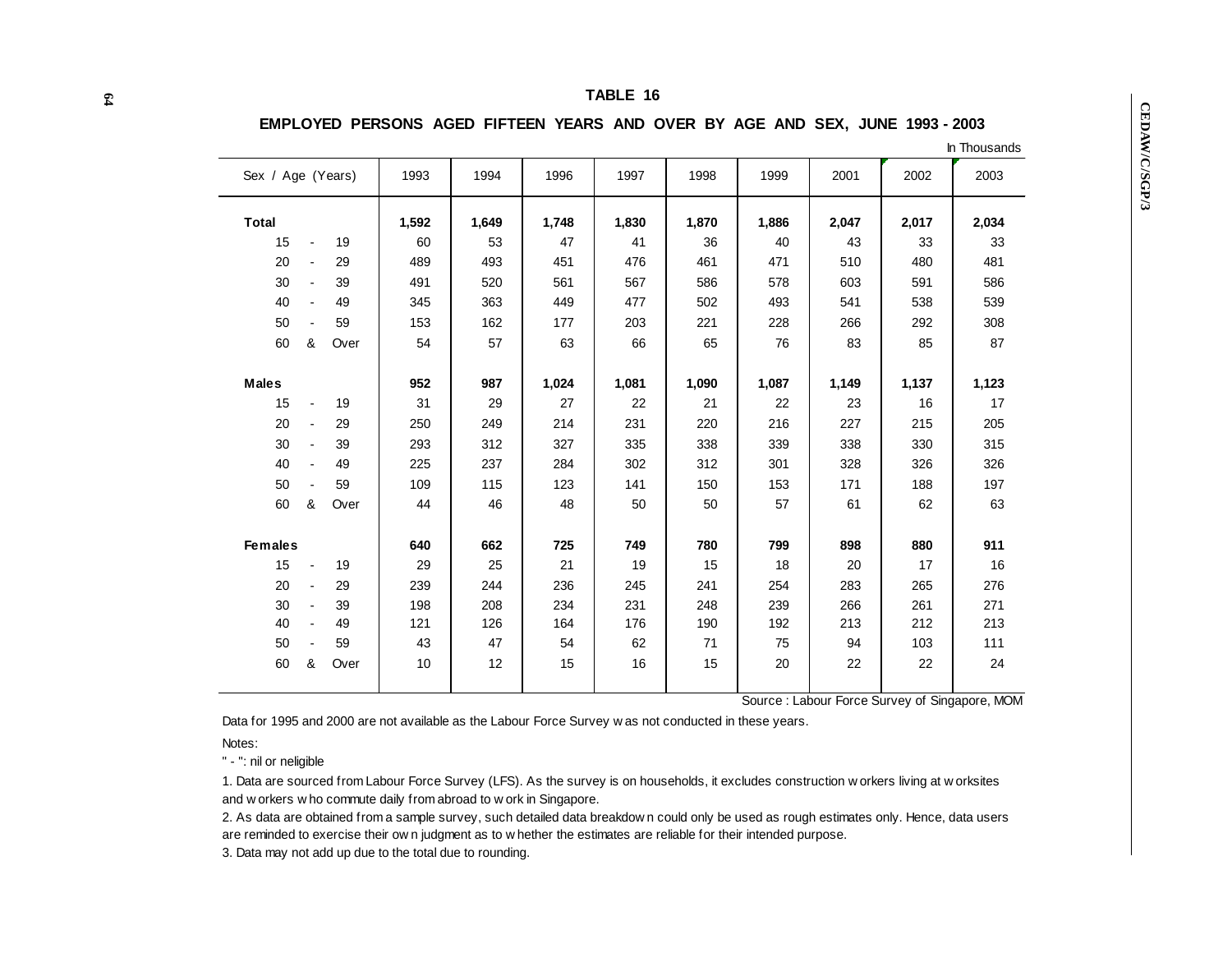# **TABLE 18**

**EMPLOYED PERSONS AGED FIFTEEN YEARS AND OVER BY INDUSTRY AND SEX, JUNE 1993 - 2003**

(TOTAL)

|                                             |       |       |       |       |                                             |       |       |       |       | <b>"</b> """ |
|---------------------------------------------|-------|-------|-------|-------|---------------------------------------------|-------|-------|-------|-------|--------------|
| Industry#                                   | 1993  | 1994  | 1996  | 1997  | Industry#                                   | 1998  | 1999  | 2001  | 2002  | 2003         |
| <b>Total</b>                                | 1,592 | 1,649 | 1,748 | 1,830 | <b>Total</b>                                | 1,870 | 1,886 | 2,047 | 2,017 | 2,034        |
| Manufacturing                               | 429   | 423   | 406   | 414   | Manufacturing                               | 404   | 396   | 384   | 368   | 365          |
| Construction                                | 102   | 109   | 115   | 126   | Construction                                | 131   | 131   | 125   | 119   | 114          |
| Commerce                                    | 364   | 377   | 406   | 398   | Wholesale and Retail<br>Trade               | 281   | 279   | 304   | 304   | 296          |
|                                             |       |       |       |       | Hotels and Restaurants                      | 119   | 121   | 128   | 125   | 128          |
| Transport, Storage and<br>Communications    | 167   | 175   | 195   | 210   | Transport, Storage and<br>Communications    | 206   | 204   | 228   | 219   | 216          |
| Financial, Insurance,                       |       |       |       |       | <b>Financial Services</b>                   | 109   | 105   | 109   | 108   | 105          |
| Real Estate and<br><b>Business Services</b> | 173   | 199   | 246   | 274   | Business and Real<br><b>Estate Services</b> | 184   | 197   | 243   | 237   | 243          |
| Community, Social and<br>Personal Services  | 344   | 354   | 368   | 391   | Public Administration and<br>Education      | 206   | 210   | 226   | 238   | 254          |
|                                             |       |       |       |       | Personal, Health and<br>Social Services     | 212   | 226   | 280   | 281   | 294          |
| Others*                                     | 13    | 14    | 12    | 18    | Others*                                     | 17    | 18    | 20    | 18    | 18           |
|                                             |       |       |       |       |                                             |       |       |       |       |              |

Source : Labour Force Survey of Singapore, MOM

In Thousands

\*Includes Agriculture, Fishing, Mining & Quarrying, Utilities and Activities Not Adequately Defined.

#Data for 2001 to 2003 are classified using the SSIC 2000 w hile those for 1998 and 1999 use the SSIC 1996. Prior to this, the data are classified using the SSIC 1990. They are not strictly comparable.

Data for 1995 and 2000 are not available as the Labour Force Survey w as not conducted in these years.

Notes:

" - ": nil or neligible

1. Data are sourced from Labour Force Survey (LFS). As the survey is on households, it excludes construction w orkers living at w orksites and w orkers w ho commute daily from abroad to w ork in Singapore.

2. As data are obtained from a sample survey, such detailed data breakdow n could only be used as rough estimates only. Hence, data users are reminded to exercise their ow n judgment as to w hether the estimates are reliable for their intended purpose.

3. Data may not add up due to the total due to rounding.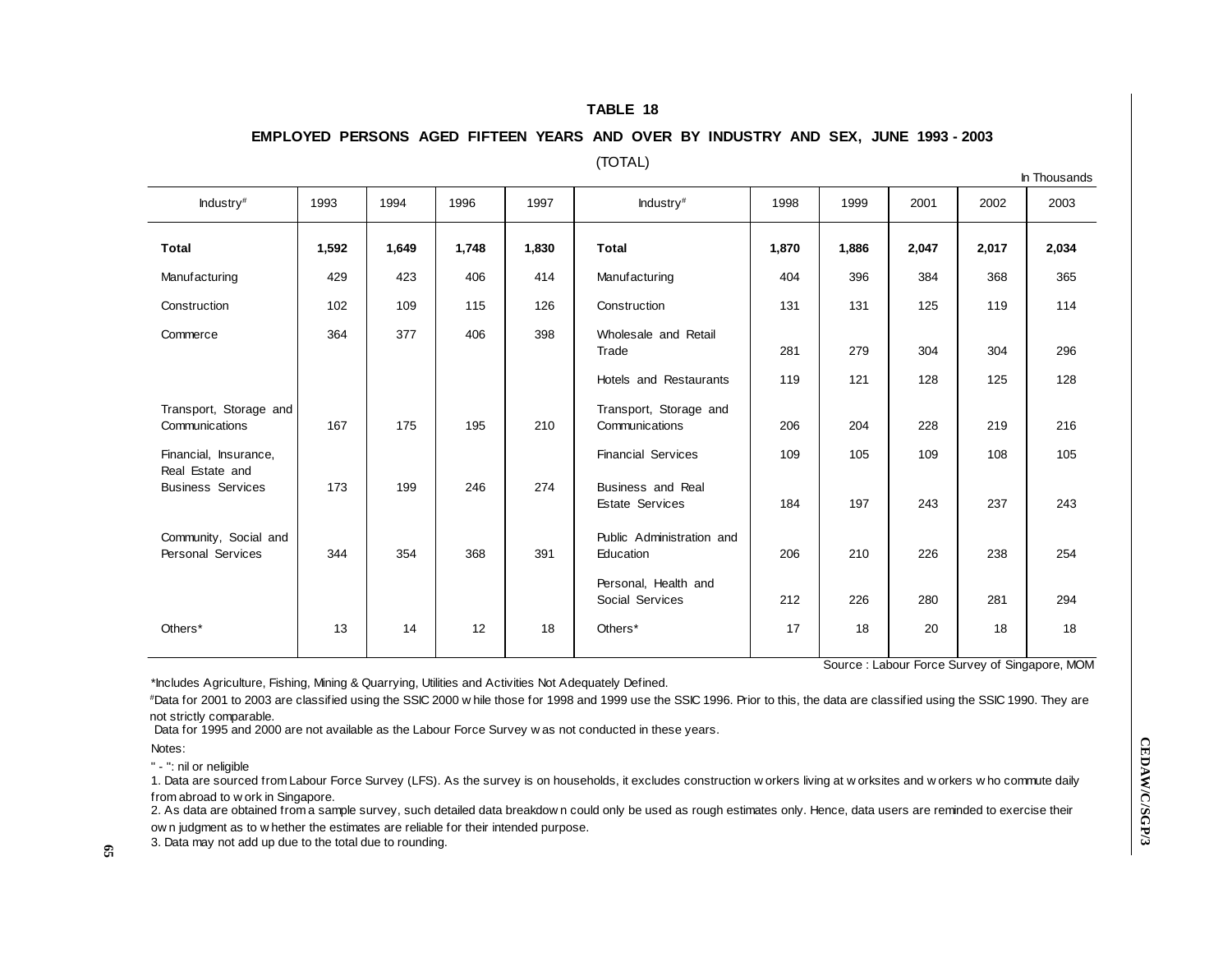#### **TABLE 18** *(continued)*

#### **EMPLOYED PERSONS AGED FIFTEEN YEARS AND OVER BY INDUSTRY AND SEX, JUNE 1993 - 2003**

(MALES)

|                                            |      |      |       |       |                                                         |           |           |           |           | In Thousands |
|--------------------------------------------|------|------|-------|-------|---------------------------------------------------------|-----------|-----------|-----------|-----------|--------------|
| Industry#                                  | 1993 | 1994 | 1996  | 1997  | Industry#                                               | 1998      | 1999      | 2001      | 2002      | 2003         |
| <b>Total</b>                               | 952  | 987  | 1,024 | 1,081 | <b>Total</b>                                            | 1,090     | 1,087     | 1,149     | 1,137     | 1,123        |
| Manufacturing                              | 248  | 248  | 235   | 248   | <b>Manufacturing</b>                                    | 245       | 236       | 241       | 230       | 228          |
| Construction                               | 91   | 96   | 99    | 109   | Construction                                            | 112       | 110       | 105       | 102       | 95           |
| Commerce                                   | 216  | 221  | 234   | 227   | Wholesale and Retail<br>Trade<br>Hotels and Restaurants | 166<br>61 | 166<br>62 | 174<br>61 | 174<br>63 | 167<br>64    |
| Transport, Storage and<br>Communications   | 131  | 136  | 148   | 163   | Transport, Storage and<br>Communications                | 157       | 153       | 169       | 165       | 160          |
| Financial, Insurance,<br>Real Estate and   |      |      |       |       | <b>Financial Services</b>                               | 45        | 44        | 46        | 45        | 43           |
| <b>Business Services</b>                   | 88   | 102  | 125   | 136   | Business and Real<br><b>Estate Services</b>             | 104       | 111       | 133       | 133       | 137          |
| Community, Social and<br>Personal Services | 168  | 172  | 173   | 183   | Public Administration and<br>Education                  | 123       | 126       | 137       | 144       | 152          |
|                                            |      |      |       |       | Personal, Health and Social<br><b>Services</b>          | 63        | 66        | 68        | 68        | 64           |
| Others*                                    | 11   | 12   | 10    | 15    | Others*                                                 | 13        | 14        | 15        | 14        | 13           |
|                                            |      |      |       |       |                                                         |           |           |           |           |              |

\*Includes Agriculture, Fishing, Mining & Quarrying, Utilities and Activities Not Adequately Defined.

#Data for 2001 to 2003 are classified using the SSIC 2000 w hile those for 1998 and 1999 use the SSIC 1996. Prior to this, the data are classified using the SSIC 1990. They are not strictly comparable.

Data for 1995 and 2000 are not available as the Labour Force Survey w as not conducted in these years.

Notes:

" - ": nil or neligible

1. Data are sourced from Labour Force Survey (LFS). As the survey is on households, it excludes construction w orkers living at w orksites and w orkers w ho commute daily from abroad to w ork in Singapore.

2. As data are obtained from a sample survey, such detailed data breakdow n could only be used as rough estimates only. Hence, data users are reminded to exercise their ow <sup>n</sup> judgment as to w hether the estimates are reliable for their intended purpose.

3. Data may not add up due to the total due to rounding.

CEDAW/C/SGP/3 **CEDAW/C/SGP/3**

Source : Labour Force Survey of Singapore, MOM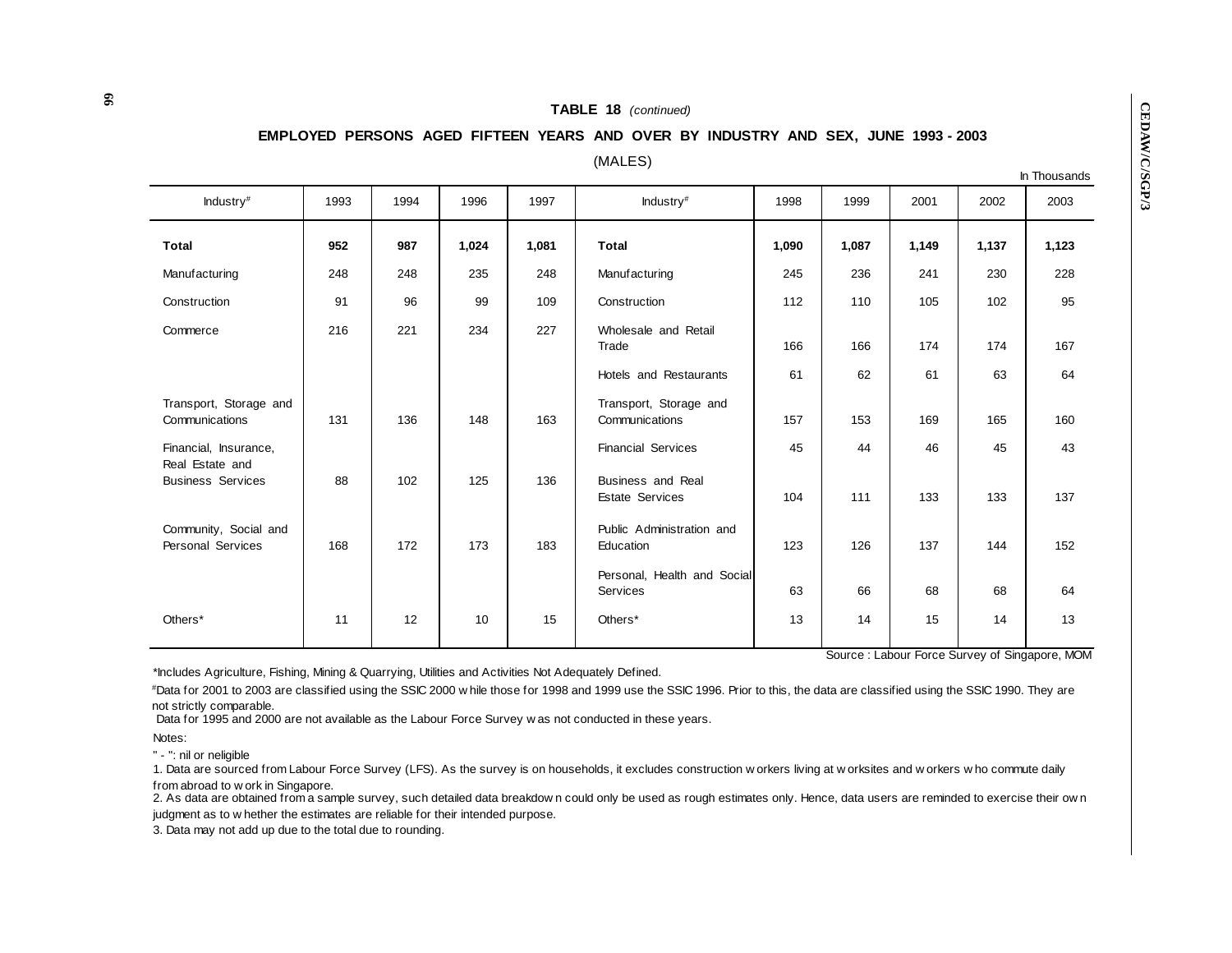#### **TABLE 18** *(continued)*

**EMPLOYED PERSONS AGED FIFTEEN YEARS AND OVER BY INDUSTRY AND SEX, JUNE 1993 - 2003**

#### (FEMALES)

|                                            |                |      |      |      |                                             |      |                |      |      | 111100001100 |
|--------------------------------------------|----------------|------|------|------|---------------------------------------------|------|----------------|------|------|--------------|
| Industry#                                  | 1993           | 1994 | 1996 | 1997 | Industry#                                   | 1998 | 1999           | 2001 | 2002 | 2003         |
| <b>Total</b>                               | 640            | 662  | 725  | 749  | <b>Total</b>                                | 780  | 799            | 898  | 880  | 911          |
| Manufacturing                              | 182            | 175  | 171  | 166  | Manufacturing                               | 159  | 159            | 143  | 138  | 136          |
| Construction                               | 11             | 12   | 16   | 17   | Construction                                | 19   | 20             | 20   | 17   | 20           |
| Commerce                                   | 147            | 155  | 172  | 171  | Wholesale and Retail<br>Trade               | 115  | 113            | 130  | 131  | 130          |
|                                            |                |      |      |      | Hotels and Restaurants                      | 58   | 60             | 67   | 63   | 64           |
| Transport, Storage and<br>Communications   | 36             | 39   | 47   | 47   | Transport, Storage and<br>Communications    | 49   | 51             | 59   | 53   | 56           |
| Financial, Insurance,<br>Real Estate and   |                |      |      |      | <b>Financial Services</b>                   | 63   | 61             | 63   | 63   | 62           |
| <b>Business Services</b>                   | 85             | 97   | 121  | 137  | Business and Real<br><b>Estate Services</b> | 80   | 86             | 110  | 105  | 106          |
| Community, Social and<br>Personal Services | 177            | 182  | 195  | 207  | Public Administration and<br>Education      | 83   | 85             | 89   | 94   | 102          |
|                                            |                |      |      |      | Personal, Health and<br>Social Services     | 149  | 160            | 212  | 212  | 230          |
| Others*                                    | $\overline{2}$ | 2    | 2    | 3    | Others*                                     | 4    | $\overline{4}$ | 5    | 4    | 5            |
|                                            |                |      |      |      |                                             |      |                |      |      |              |

Source : Labour Force Survey of Singapore, MOM

In Thousands

\*Includes Agriculture, Fishing, Mining & Quarrying, Utilities and Activities Not Adequately Defined.

#Data for 2001 to 2003 are classified using the SSIC 2000 w hile those for 1998 and 1999 use the SSIC 1996. Prior to this, the data are classified using the SSIC 1990. They are not strictly comparable.

Data for 1995 and 2000 are not available as the Labour Force Survey w as not conducted in these years.

Notes:

" - ": nil or neligible

1. Data are sourced from Labour Force Survey (LFS). As the survey is on households, it excludes construction w orkers living at w orksites and w orkers w ho commute daily from abroad to w ork in Singapore.

2. As data are obtained from a sample survey, such detailed data breakdow n could only be used as rough estimates only. Hence, data users are reminded to exercise their ow n judgment as to w hether the estimates are reliable for their intended purpose.

3. Data may not add up due to the total due to rounding.

CEDAW/C/SGP/3 **CEDAW/C/SGP/3**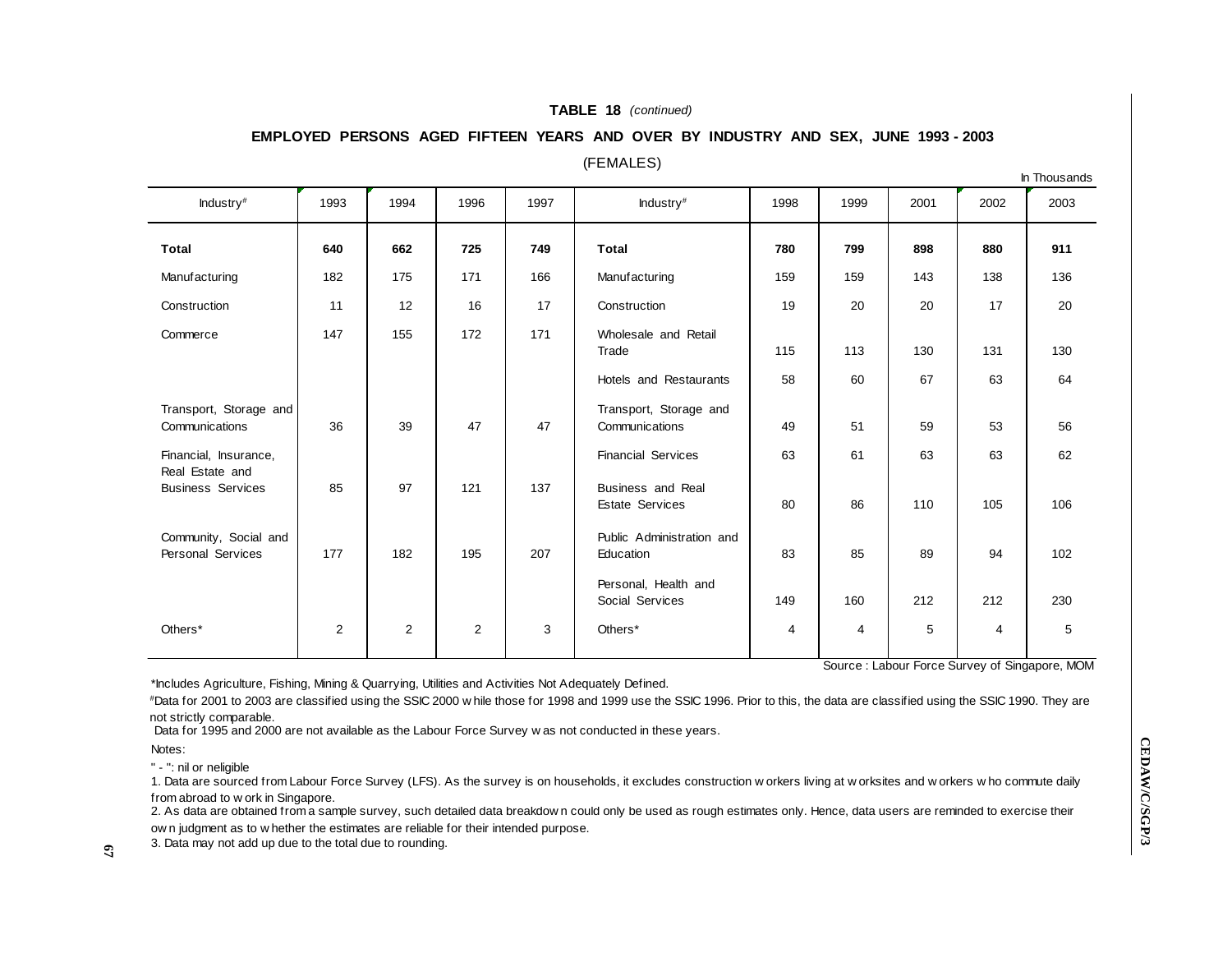# **TABLE 19**

# (TOTAL) **EMPLOYED PERSONS AGED FIFTEEN YEARS AND OVER BY OCCUPATION AND SEX, JUNE 1993 - 2003**

|                                                      |       |       |       |       |       |       |       |       | .     |
|------------------------------------------------------|-------|-------|-------|-------|-------|-------|-------|-------|-------|
| Occupation                                           | 1993  | 1994  | 1996  | 1997  | 1998  | 1999  | 2001  | 2002  | 2003  |
| Total<br>Managers, Working<br>Proprietors and Senior | 1,592 | 1,649 | 1,748 | 1,830 | 1,870 | 1,886 | 2,047 | 2,017 | 2,034 |
| Officials                                            | 167   | 179   | 215   | 230   | 239   | 233   | 276   | 269   | 271   |
| Professionals                                        | 110   | 119   | 141   | 178   | 189   | 202   | 242   | 232   | 248   |
| Technicians and Associate<br>Professionals           | 212   | 237   | 295   | 306   | 315   | 324   | 340   | 340   | 339   |
| <b>Clerical Workers</b><br>Service and Sales         | 231   | 240   | 261   | 272   | 275   | 260   | 275   | 271   | 270   |
| Workers                                              | 218   | 224   | 232   | 235   | 240   | 252   | 231   | 228   | 218   |
| Production Craftsmen and<br><b>Related Workers</b>   | 173   | 173   | 145   | 134   | 144   | 140   | 127   | 130   | 119   |
| Plant and Machine<br>Operators and Assemblers        | 261   | 254   | 240   | 243   | 225   | 222   | 220   | 209   | 199   |
| Cleaners, Labourers and<br><b>Related Workers</b>    | 156   | 156   | 157   | 170   | 179   | 186   | 261   | 266   | 288   |
| Others*                                              | 65    | 67    | 62    | 63    | 64    | 66    | 77    | 73    | 81    |
|                                                      |       |       |       |       |       |       |       |       |       |

Source : Labour Force Survey of Singapore, MOM

\*Includes Agricultural & Fishery Workers and Workers Not Classifiable by Occupation.

Data for 1995 and 2000 are not available as the Labour Force Survey w as not conducted in these years.

Notes:

" - ": nil or neligible

1. Data are sourced from Labour Force Survey (LFS). As the survey is on households, it excludes construction w orkers living at w orksites and <sup>w</sup> orkers w ho commute daily from abroad to w ork in Singapore.

2. As data are obtained from a sample survey, such detailed data breakdow n could only be used as rough estimates only. Hence, data users are reminded to exercise their ow n judgment as to w hether the estimates are reliable for their intended purpose.

3. Data may not add up due to the total due to rounding.

In Thousands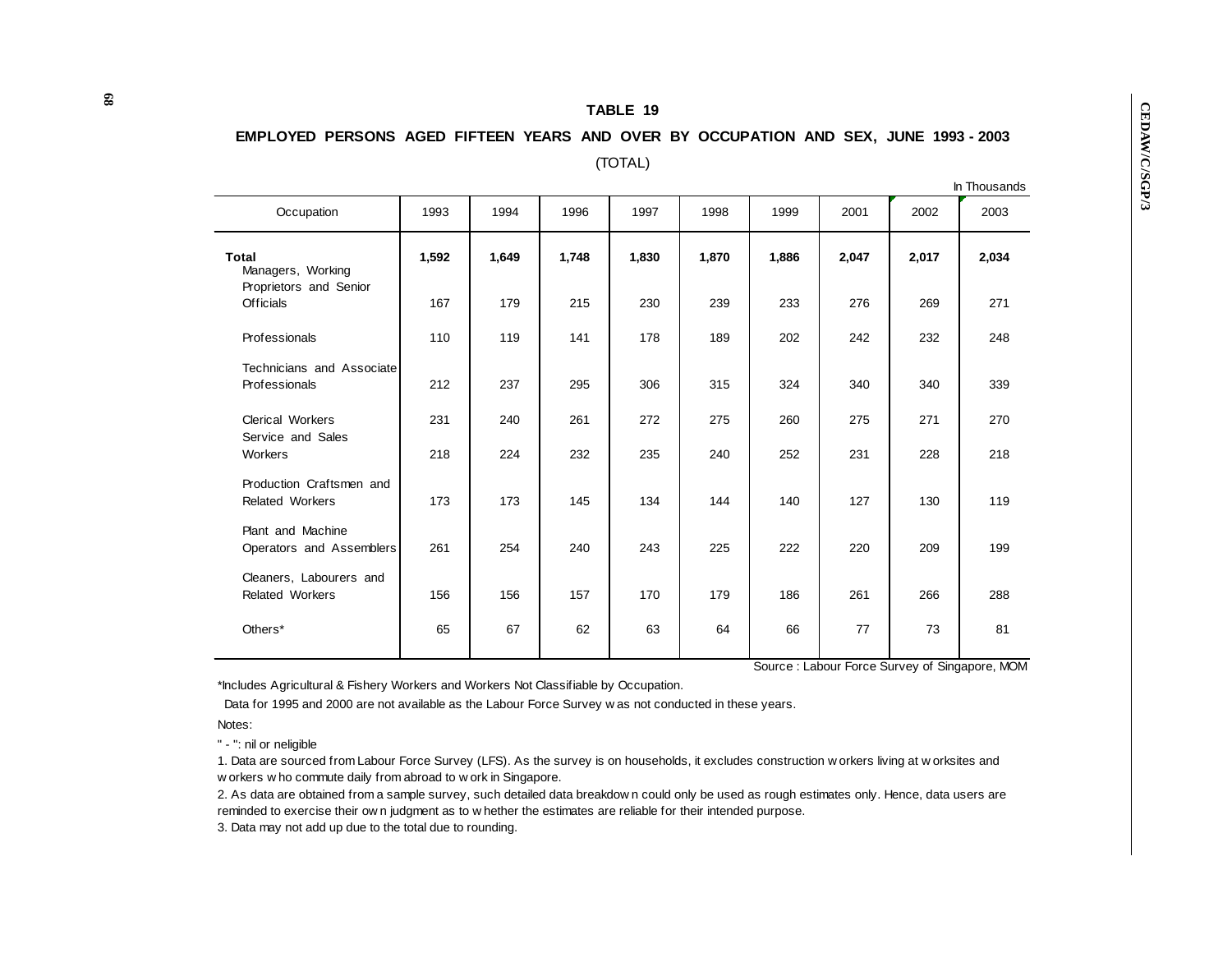#### **TABLE 19** *(continued)*

# (MALES) **EMPLOYED PERSONS AGED FIFTEEN YEARS AND OVER BY OCCUPATION AND SEX, JUNE 1993 - 2003**

In Thousands **Total 952 987 1,024 1,081 1,090 1,087 1,149 1,137 1,123** Managers, Working Proprietors and Senior Officials 139 147 172 179 190 183 208 200 201Professionals 65 **I** 71 I 82 I 108 I 112 I 125 I 144 I 140 I 150 Technicians and Associate Professionals 129 144 174 I 189 183 186 176 176 17 Clerical Workers | 58 | 59 | 60 | 59 | 60 | 54 | 61 | 60 | 60 Service and Sales Workers 128 129 132 133 136 141 124 130 122Production Craftsmen and Related Workers 1 159 159 134 121 131 127 117 120 109 Plant and Machine Operators and Assemblers 152 157 152 164 156 150 160 160 154 145 Cleaners, Labourers and Related Workers 59 56 57 69 63 61 74 77 80 Others\* 63 65 60 62 62 64 75 72 79Occupation | 1993 | 1994 | 1996 | 1997 | 1998 | 1999 | 2001 | 2002 | 2003

Source : Labour Force Survey of Singapore, MOM

\*Includes Agricultural & Fishery Workers and Workers Not Classifiable by Occupation.

Data for 1995 and 2000 are not available as the Labour Force Survey w as not conducted in these years.

Notes:

**69**

" - ": nil or neligible

1. Data are sourced from Labour Force Survey (LFS). As the survey is on households, it excludes construction w orkers living at w orksites and <sup>w</sup> orkers w ho commute daily from abroad to w ork in Singapore.

2. As data are obtained from a sample survey, such detailed data breakdow n could only be used as rough estimates only. Hence, data users are reminded to exercise their ow n judgment as to w hether the estimates are reliable for their intended purpose.

3. Data may not add up due to the total due to rounding.

**CEDAW/C/SGP/3** CEDAW/C/SGP/3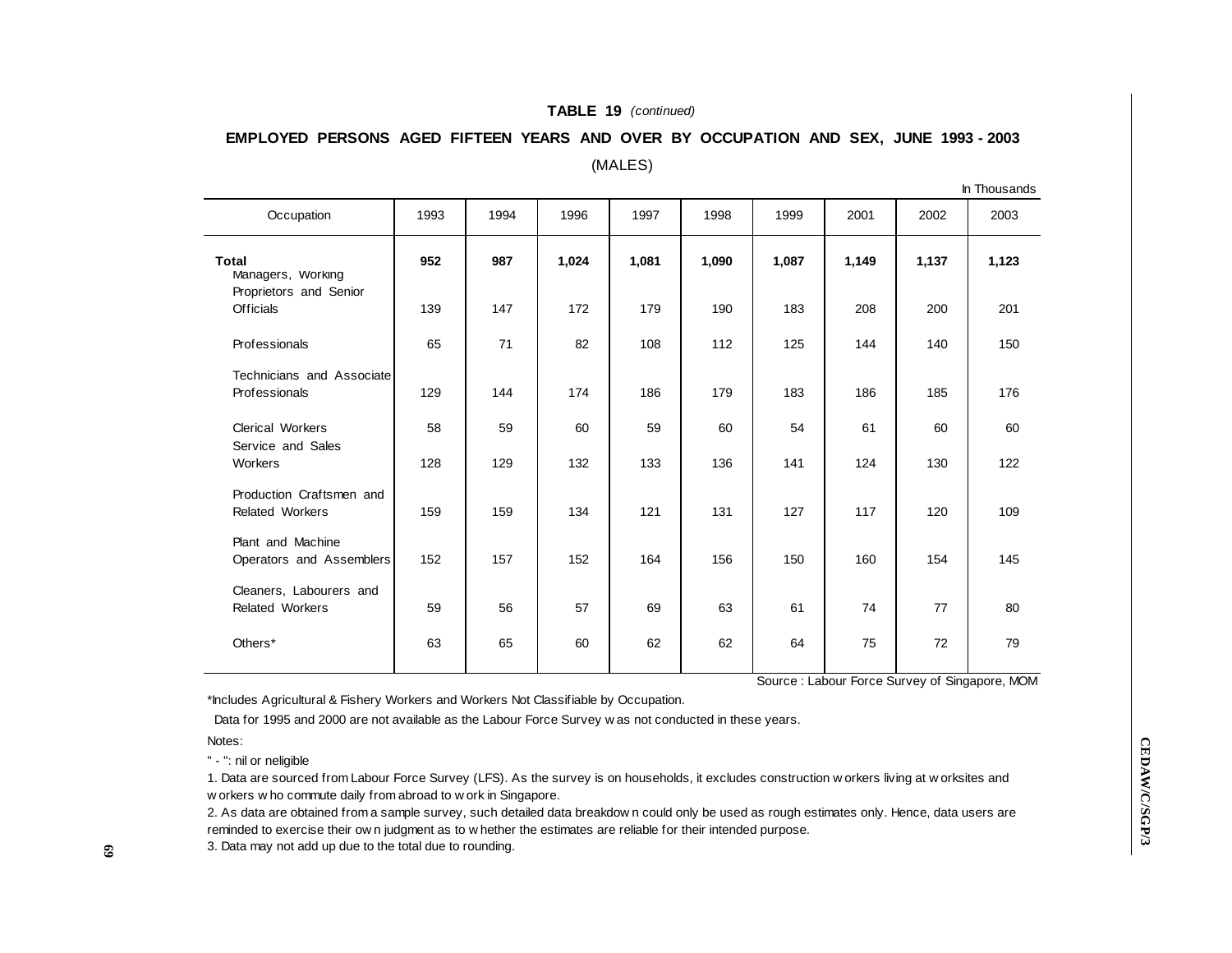#### **TABLE 19** *(continued)*

(FEMALES) **EMPLOYED PERSONS AGED FIFTEEN YEARS AND OVER BY OCCUPATION AND SEX, JUNE 1993 - 2003**

| Occupation                                           | 1993           | 1994 | 1996 | 1997           | 1998 | 1999 | 2001 | 2002 | 2003 |
|------------------------------------------------------|----------------|------|------|----------------|------|------|------|------|------|
| Total<br>Managers, Working<br>Proprietors and Senior | 640            | 662  | 725  | 749            | 780  | 799  | 898  | 880  | 911  |
| <b>Officials</b>                                     | 28             | 32   | 43   | 51             | 49   | 50   | 67   | 69   | 70   |
| Professionals                                        | 45             | 48   | 59   | 69             | 77   | 78   | 98   | 91   | 98   |
| Technicians and Associate<br>Professionals           | 83             | 93   | 121  | 120            | 136  | 142  | 154  | 155  | 164  |
| <b>Clerical Workers</b><br>Service and Sales         | 173            | 181  | 201  | 213            | 215  | 206  | 214  | 211  | 210  |
| Workers                                              | 89             | 96   | 100  | 101            | 104  | 111  | 106  | 98   | 96   |
| Production Craftsmen and<br><b>Related Workers</b>   | 14             | 14   | 11   | 13             | 13   | 13   | 10   | 10   | 10   |
| Plant and Machine<br>Operators and Assemblers        | 109            | 97   | 87   | 79             | 68   | 72   | 60   | 55   | 54   |
| Cleaners, Labourers and<br><b>Related Workers</b>    | 97             | 100  | 100  | 101            | 115  | 126  | 186  | 189  | 208  |
| Others*                                              | $\overline{2}$ | 2    | 2    | $\overline{2}$ | 2    | 2    | 2    | 1    | 2    |
|                                                      |                |      |      |                |      |      |      |      |      |

Source : Labour Force Survey of Singapore, MOM

\*Includes Agricultural & Fishery Workers and Workers Not Classifiable by Occupation.

Data for 1995 and 2000 are not available as the Labour Force Survey w as not conducted in these years.

Notes:

" - ": nil or neligible

1. Data are sourced from Labour Force Survey (LFS). As the survey is on households, it excludes construction w orkers living at w orksites and <sup>w</sup> orkers w ho commute daily from abroad to w ork in Singapore.

2. As data are obtained from a sample survey, such detailed data breakdow n could only be used as rough estimates only. Hence, data users are reminded to exercise their ow n judgment as to w hether the estimates are reliable for their intended purpose.

3. Data may not add up due to the total due to rounding.

In Thousands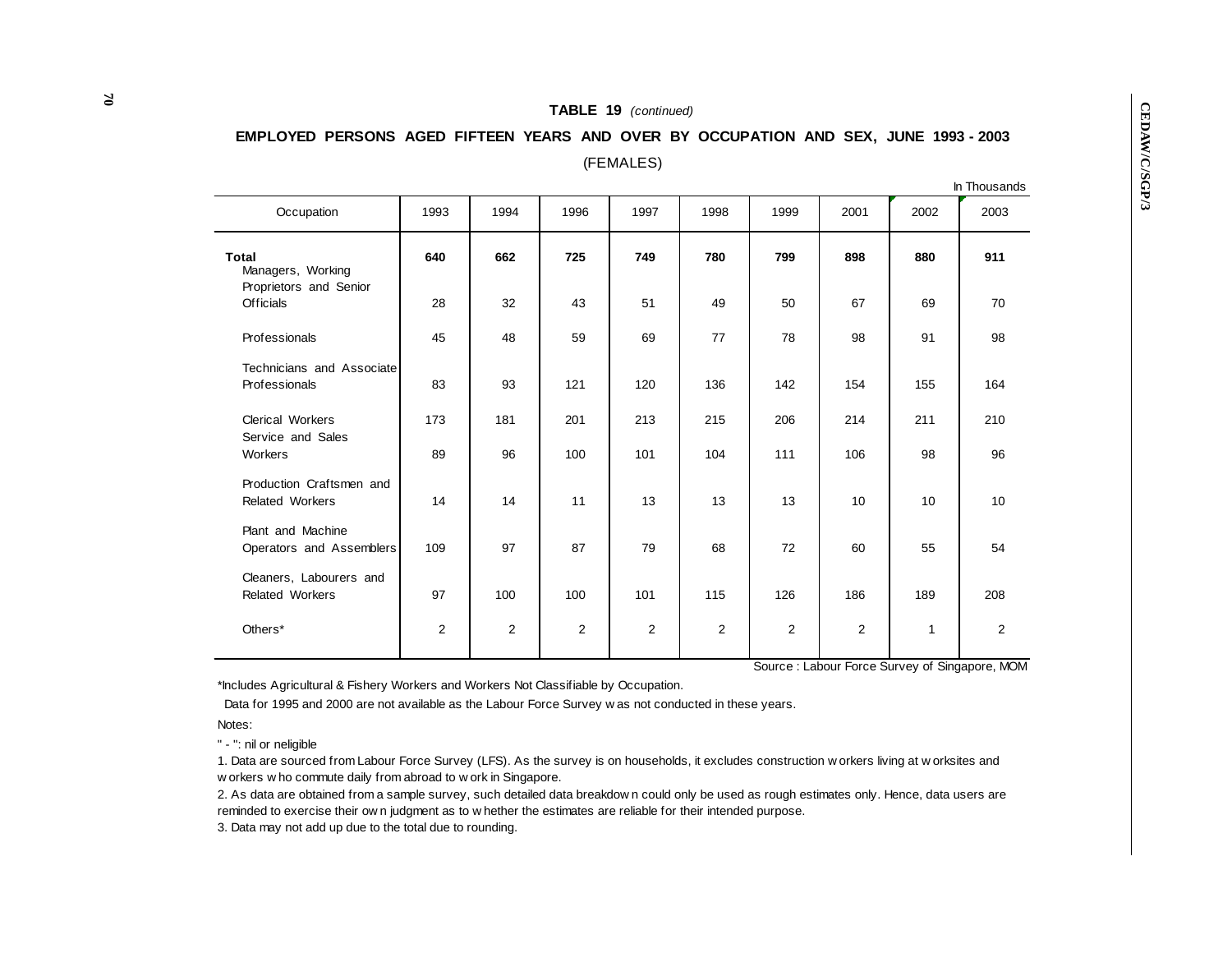# **TABLE 30**

# **EMPLOYED PERSONS AGED FIFTEEN YEARS AND OVER BY AGE, SEX AND TYPE OF EMPLOYMENT, JUNE 2003**

|              |                          |      |       |                       | Total |                     |       |                     | Males        |                       | <b>III HOUSANUS</b><br>Females |                |                |                |  |
|--------------|--------------------------|------|-------|-----------------------|-------|---------------------|-------|---------------------|--------------|-----------------------|--------------------------------|----------------|----------------|----------------|--|
| Age (Years)  |                          |      |       | Full - Time           |       | Part - Time         |       | Full - Time         |              | Part - Time           |                                | Full - Time    |                | Part - Time    |  |
|              |                          |      |       | Permanent   Temporary |       | Permanent Temporary |       | Permanent Temporary |              | Permanent   Temporary | Permanent                      | Temporary      | Permanent      | Temporary      |  |
| <b>Total</b> |                          |      | 1,871 | 47                    | 80    | 35                  | 1,050 | 29                  | 27           | 17                    | 822                            | 18             | 54             | 18             |  |
| 15           | $\blacksquare$           | 19   | 21    | $\overline{4}$        | 2     | 5                   | 13    | 1                   | $\mathbf{1}$ | $\overline{2}$        | 8                              | 3              | 2              | 3              |  |
| 20           | $\blacksquare$           | 24   | 184   | $\overline{7}$        | 4     | 5                   | 76    | 3                   | $\mathbf{1}$ | 2                     | 108                            | 5              | 2              | 4              |  |
| 25           | $\blacksquare$           | 29   | 270   | 5                     | 3     | 2                   | 118   | 3                   | $\mathbf{1}$ | $\mathbf{1}$          | 152                            | 2              | 2              | 1              |  |
| 30           | $\overline{\phantom{a}}$ | 34   | 285   | $5\phantom{.0}$       | 5     | 2                   | 145   | 4                   | $\mathbf{1}$ | $\mathbf{1}$          | 140                            | $\overline{2}$ | 3              | 1              |  |
| 35           | $\overline{\phantom{a}}$ | 39   | 271   | 4                     | 10    | 3                   | 157   | 3                   | 2            | $\overline{2}$        | 114                            | 2              | 8              |                |  |
| 40           | ٠                        | 44   | 264   | 5                     | 13    | 4                   | 162   | 4                   | 3            | 2                     | 101                            | 2              | 10             | $\overline{2}$ |  |
| 45           |                          | 49   | 231   | 5                     | 13    | 4                   | 145   | 4                   | 4            | 2                     | 86                             | $\overline{1}$ | 9              | 2              |  |
| 50           | $\blacksquare$           | 54   | 178   | 5                     | 12    | 4                   | 114   | 4                   | 3            | 2                     | 64                             | 1              | 8              | 2              |  |
| 55           | $\blacksquare$           | 59   | 97    | 3                     | 8     | $\overline{2}$      | 67    | 2                   | 3            | $\overline{1}$        | 30                             | $\overline{ }$ | 5              | 1              |  |
| 60           |                          | 64   | 43    | $\mathbf{1}$          | 6     | $\overline{2}$      | 31    | 1                   | 3            | $\overline{1}$        | 12                             | $\overline{a}$ | 3              |                |  |
| 65           | &                        | Over | 28    | $\mathbf{1}$          | 5     | $\mathbf{1}$        | 21    | $\mathbf{1}$        | 3            | $\mathbf 1$           | $\overline{7}$                 | ٠              | $\overline{2}$ |                |  |

Source : Labour Force Survey of Singapore, MOM

Notes:

" - ": nil or neligible

1. Data are sourced from Labour Force Survey (LFS). As the survey is on households, it excludes construction w orkers living at w orksites and w orkers w ho commute daily from abroad to w ork in Singapore.

2. As data are obtained from a sample survey, such detailed data breakdow n could only be used as rough estimates only. Hence, data users are reminded to exercise their ow <sup>n</sup> judgment as to w hether the estimates are reliable for their intended purpose.

3. Data may not add up due to the total due to rounding.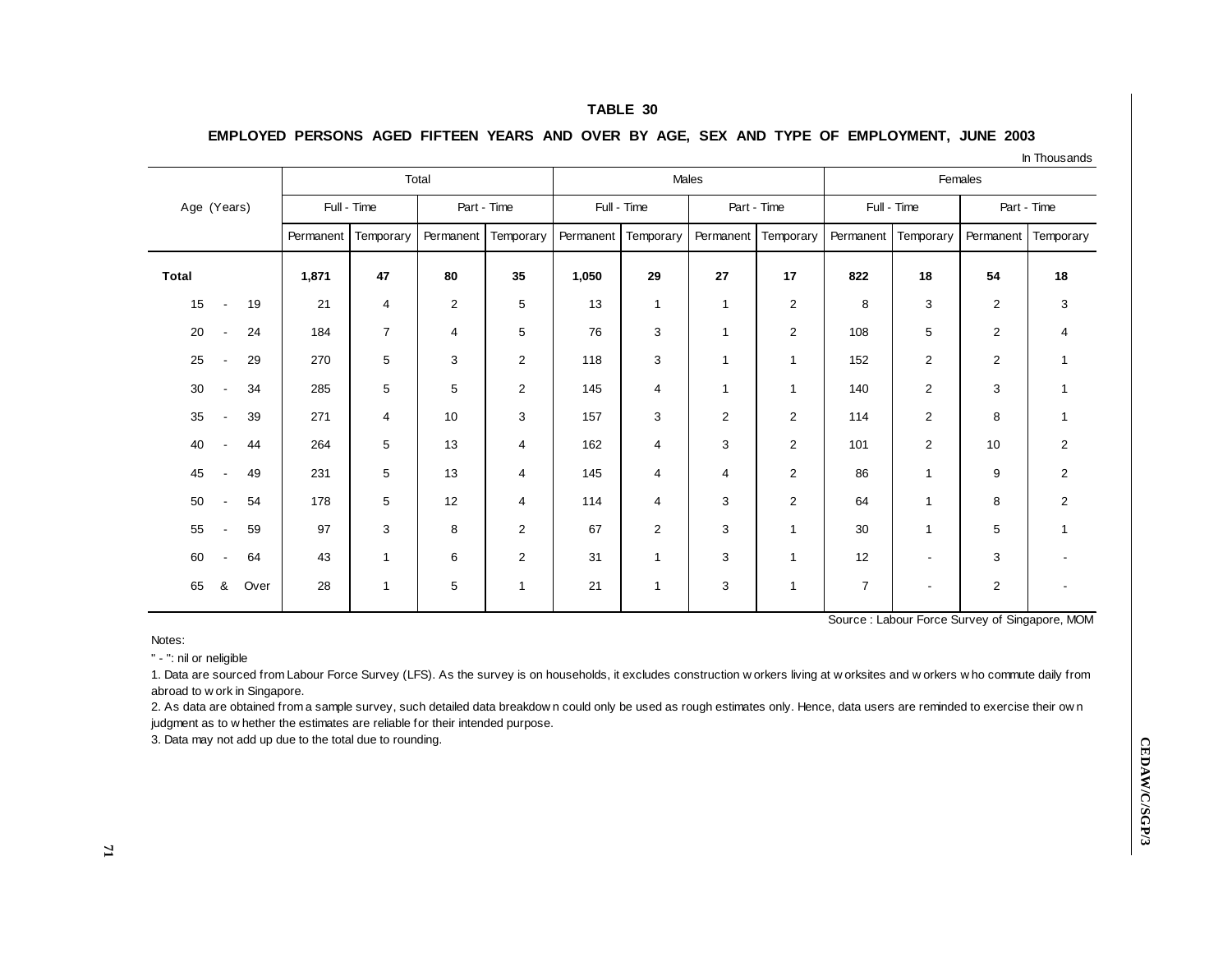**CEDAW/C/SGP/3**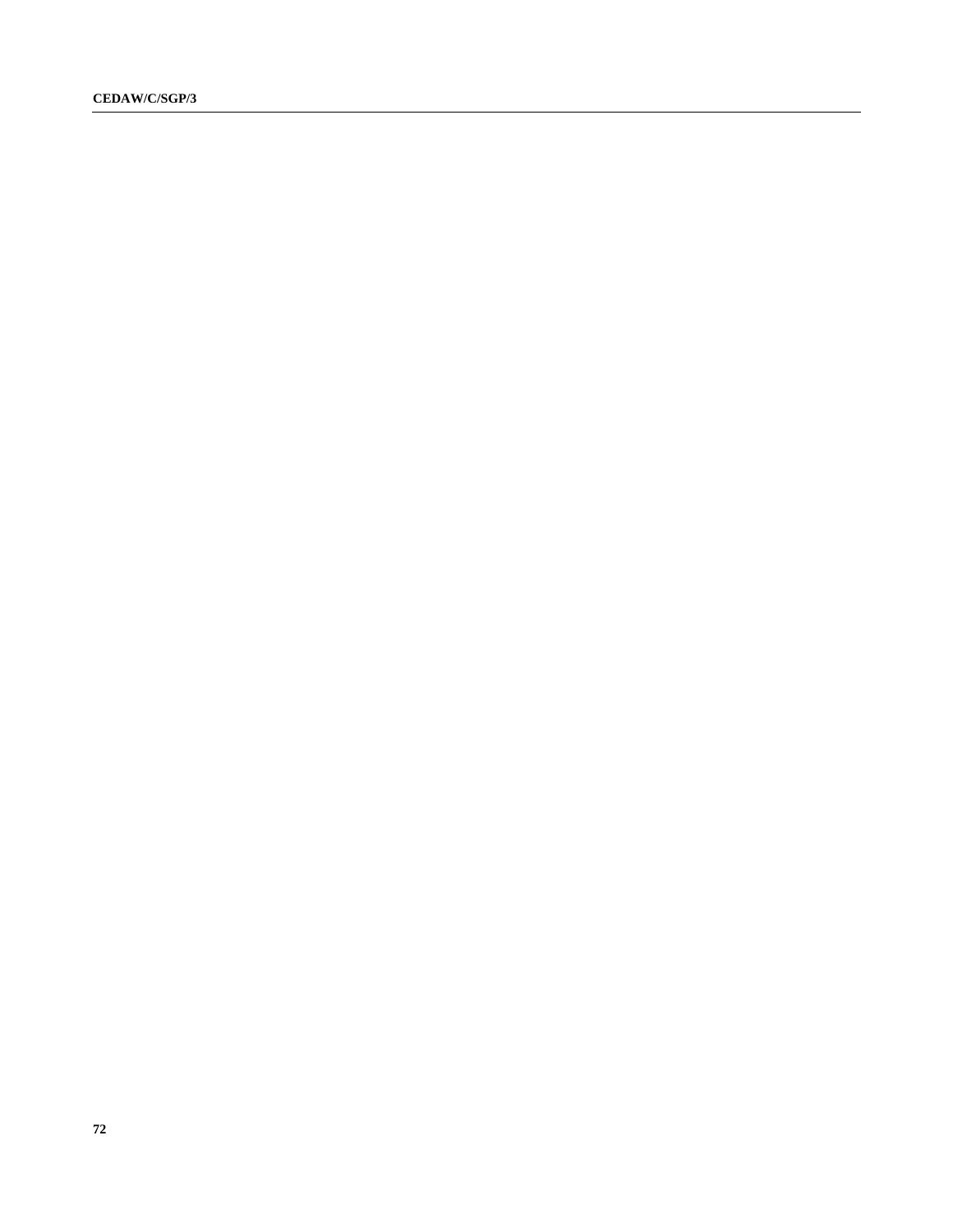# **Appendix 2**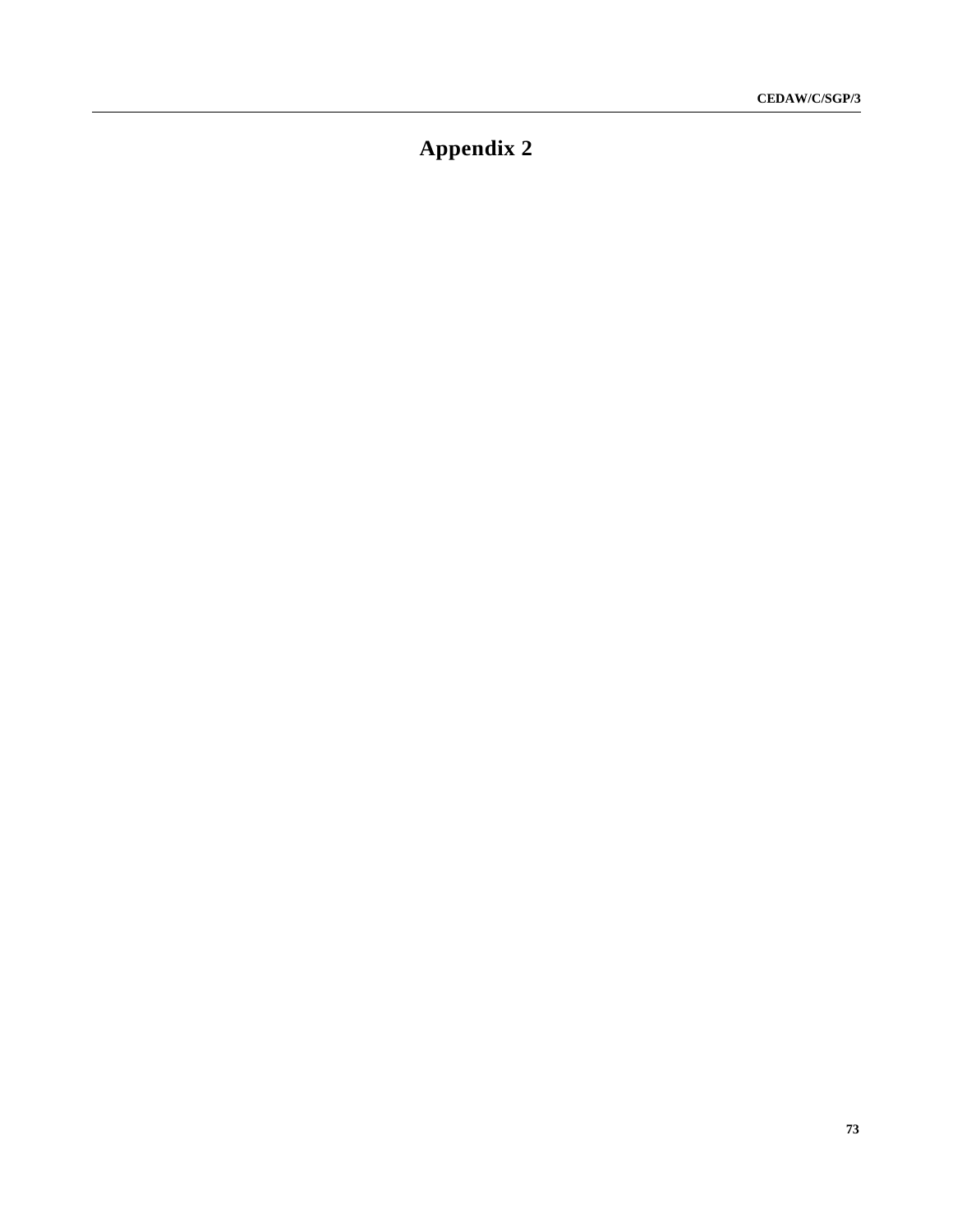| <b>Occupational Group</b>                | <b>Males</b><br>\$ | <b>Females</b><br>\$ | <b>Female Wages</b><br>as % of Male |
|------------------------------------------|--------------------|----------------------|-------------------------------------|
| Managers                                 | 6,000              | 5,000                | 83.3                                |
| Professionals                            | 3,954              | 3,600                | 91.0                                |
| Technicians & Associate<br>Professionals | 2,869              | 2,500                | 87.1                                |
| Clerical Workers                         | 1,937              | 1,786                | 92.2                                |
| Sales & Service Workers                  | 1,700              | 1,450                | 85.3                                |
| <b>Production Craftsmen</b>              | 2,057              | 1,535                | 74.6                                |
| Plant & Machine Operators                | 2,118              | 1,224                | 57.8                                |
| Cleaners & Labourers                     | 1,314              | 1,002                | 76.3                                |

# **Table 10 : Median Monthly Gross Wage by Gender and Occupation, 2003**





Note : Gender Wage Difference = (1 – (Female Median Gross Wage / Male Median Gross Wage))x100 **Source: Report on Wages in Singapore 2003, Ministry of Manpower**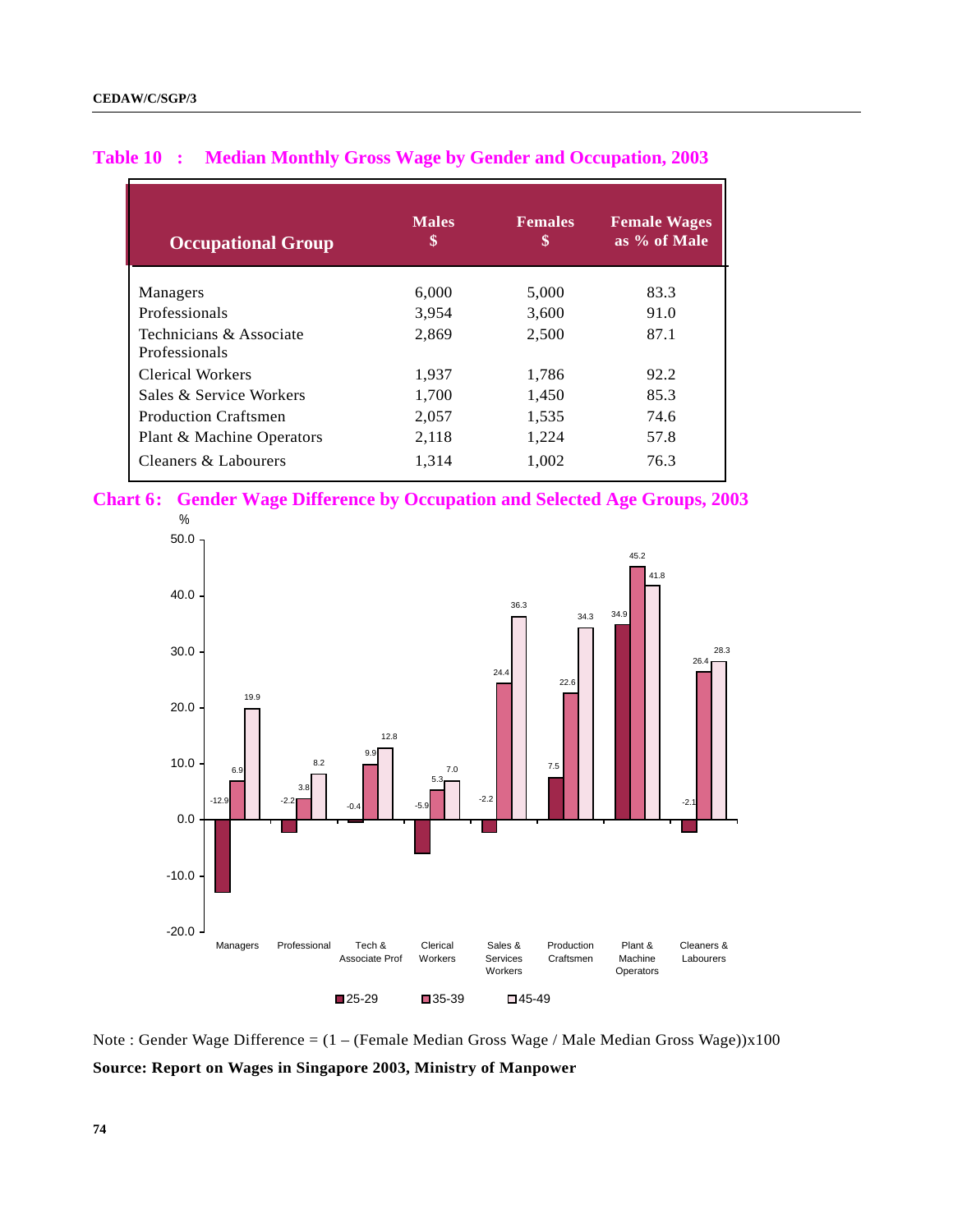# **Appendix 3**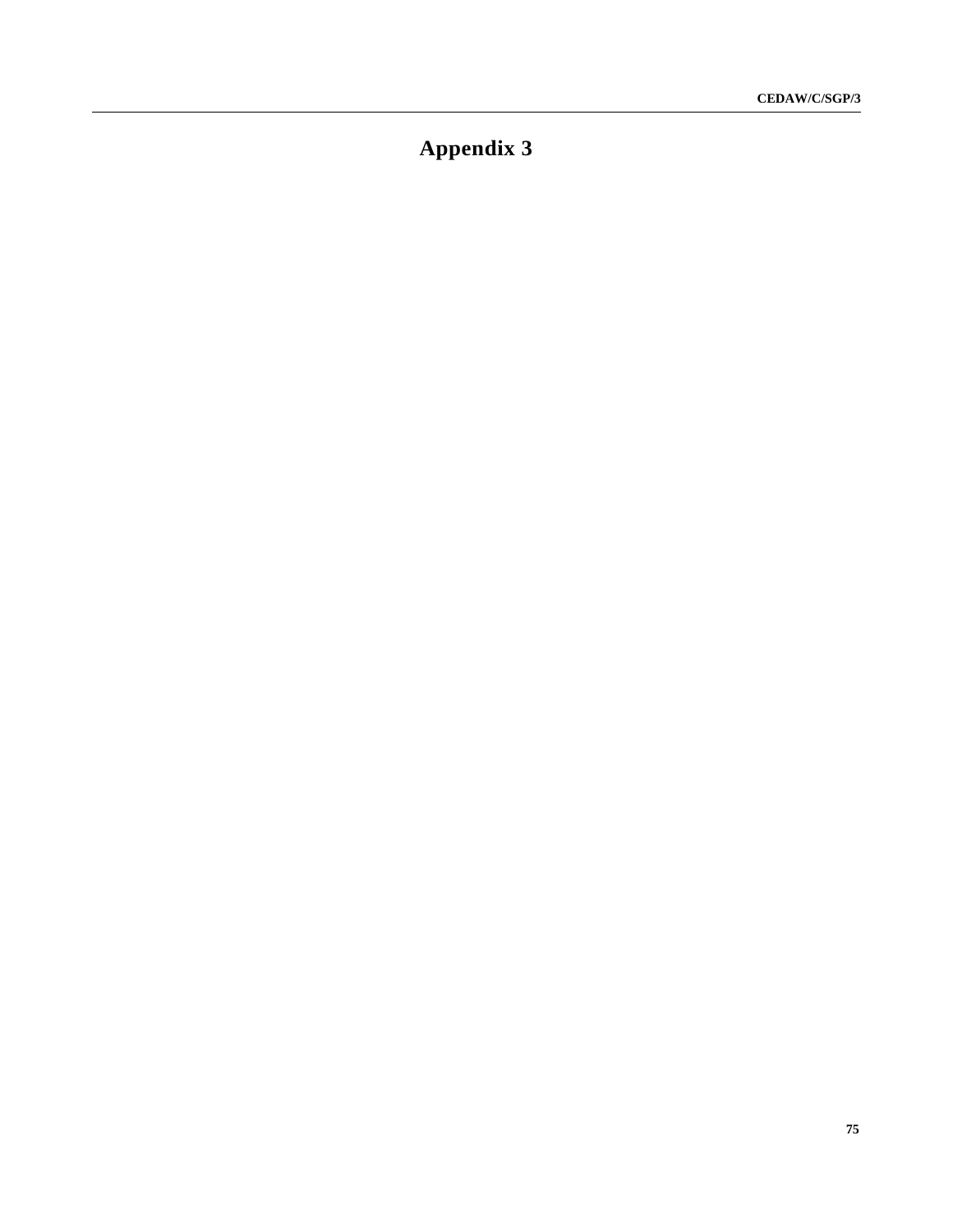## **Appendix 3A**

| <b>SSOC</b>  | Occupation                                                                        | Number  | Basic Wage (\$) |        | Gross Wage (\$) |        |
|--------------|-----------------------------------------------------------------------------------|---------|-----------------|--------|-----------------|--------|
| 2000         |                                                                                   | Covered | Mean            | Median | Mean            | Median |
| $\mathbf{1}$ | <b>MANAGERS</b>                                                                   | 18,461  | 7,278           | 5,815  | 7,783           | 6,000  |
| 12332        | Administration manager                                                            | 200     | 4,761           | 4,236  | 4,942           | 4,500  |
| 12350        | Advertising and public relations<br>manager<br>Budgeting and financial accounting | 143     | 4,985           | 4,460  | 5,191           | 4,500  |
| 12331        | manager<br>Building and construction project                                      | 666     | 6,552           | 5,850  | 6,872           | 6,019  |
| 12312        | manager                                                                           | 858     | 4,494           | 4,200  | 4,663           | 4,450  |
| 12391        | Business development manager                                                      | 446     | 6,418           | 5,600  | 6,743           | 5,800  |
| 12102        | Company director                                                                  | 2,100   | 10,170          | 9,200  | 11,025          | 9,770  |
| 12333        | Corporate planning manager                                                        | 24      | 8,181           | 7,218  | 8,552           | 7,218  |
| 12351        | Creative director (Advertising)                                                   | 15      | 8,567           | 6,820  | 8,749           | 6,950  |
| 12322        | Customer service manager                                                          | 261     | 6,074           | 5,232  | 6,496           | 5,464  |
| 1220         | General manager                                                                   | 1,500   | 11,214          | 9,800  | 12,065          | 10,223 |
| 12902        | Lodging services manager                                                          | 94      | 2,791           | 2,622  | 2,947           | 2,699  |
| 12101        | Managing director<br>Manufacturing plant and production                           | 994     | 15,110          | 12,025 | 15,981          | 12,988 |
| 12311        | manager                                                                           | 1,719   | 6,035           | 5,540  | 6,570           | 5,830  |
| 12310        | Operations manager (Commerce)                                                     | 82      | 4,359           | 3,708  | 4,674           | 3,922  |
| 12318        | Operations manager (Community)                                                    | 113     | 4,149           | 4,000  | 4,337           | 4,090  |
| 12317        | Operations manager (Finance)<br>Personnel / Human resource                        | 893     | 9,231           | 7,655  | 9,803           | 7,931  |
| 12341        | manager                                                                           | 157     | 6,542           | 5,898  | 6,975           | 6,000  |
| 12315        | Procurement manager                                                               | 246     | 5,402           | 4,867  | 5,655           | 5,000  |
| 12392        | Property / Estate manager                                                         | 191     | 4,688           | 4,500  | 4,839           | 4,668  |
| 12314        | Quality assurance manager                                                         | 240     | 5,711           | 5,362  | 6,112           | 5,641  |
| 12360        | Research and development manager<br>Restaurant and other catering                 | 94      | 6,761           | 6,168  | 7,075           | 6,250  |
| 12903        | services manager                                                                  | 264     | 2,564           | 2,400  | 2,672           | 2,476  |
| 12321        | Sales manager                                                                     | 1,019   | 5,509           | 4,720  | 6,237           | 5,200  |
| 12901        | Shop sales manager                                                                | 420     | 3,018           | 2,600  | 3,114           | 2,700  |
| 12343        | Training manager                                                                  | 78      | 5,970           | 5,770  | 6,373           | 6,165  |
| 12313        | Transport operations manager                                                      | 594     | 4,709           | 4,250  | 5,055           | 4,577  |
| 12316        | Warehousing manager                                                               | 117     | 4,043           | 3,682  | 4,184           | 3,800  |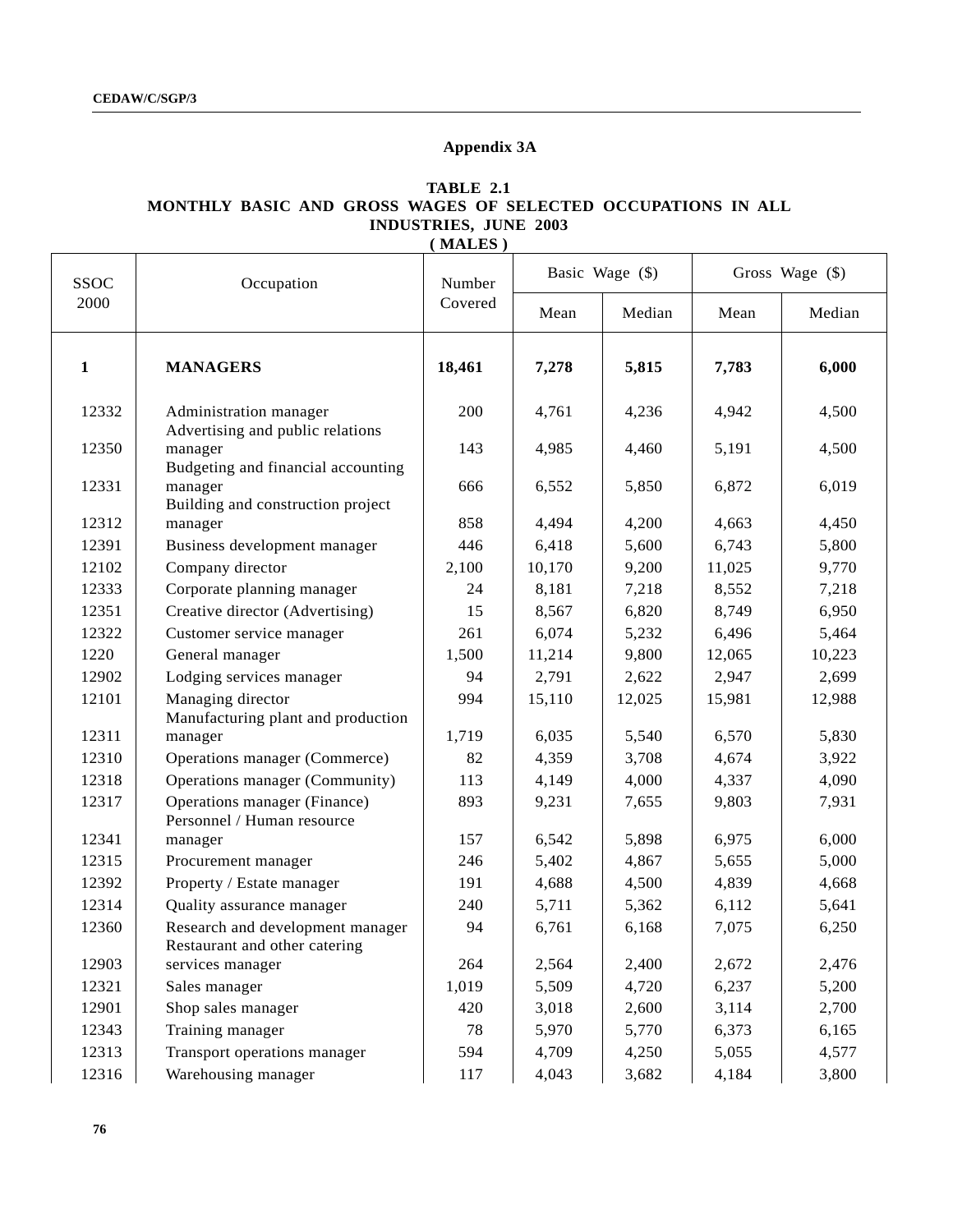# **MONTHLY BASIC AND GROSS WAGES OF SELECTED OCCUPATIONS IN ALL INDUSTRIES, JUNE 2003**

**( MALES )**

| <b>SSOC</b>      | Occupation                                                 | Number  | Basic Wage (\$) |        | Gross Wage (\$) |        |
|------------------|------------------------------------------------------------|---------|-----------------|--------|-----------------|--------|
| 2000             |                                                            | Covered | Mean            | Median | Mean            | Median |
| $\boldsymbol{2}$ | <b>PROFESSIONALS</b>                                       | 20,941  | 4,357           | 3,730  | 4,687           | 3,954  |
| 24101            | Accountant                                                 | 271     | 3,858           | 3,600  | 3,949           | 3,700  |
| 24902            | Advertising account executive                              | 15      | 2,581           | 2,600  | 2,665           | 2,600  |
| 29314            | Advertising copywriter                                     | 13      | 4,359           | 4,934  | 4,359           | 4,934  |
| 25011            | Advocate and solicitor                                     | 131     | 5,615           | 4,800  | 5,651           | 4,800  |
| 21455            | Aeronautical engineer                                      | 743     | 3,822           | 3,240  | 4,471           | 3,876  |
| 21331            | Application programmer                                     | 464     | 2,829           | 2,500  | 2,908           | 2,500  |
| 21445            | Audio and video equipment engineer                         | 104     | 3,274           | 3,073  | 3,437           | 3,150  |
| 24102            | Auditor (Accounting)                                       | 328     | 3,238           | 3,100  | 3,316           | 3,100  |
| 21456            | Automotive engineer                                        | 255     | 3,570           | 3,200  | 3,606           | 3,215  |
| 21491            | Biomedical engineer                                        | 42      | 3,921           | 3,812  | 4,073           | 3,876  |
| 21411            | Building architect                                         | 141     | 5,804           | 4,750  | 6,325           | 5,000  |
| 21423            | Building construction engineer                             | 258     | 3,346           | 3,088  | 3,453           | 3,200  |
| 24903            | Business management consultant                             | 99      | 6,653           | 5,417  | 7,110           | 5,555  |
| 21461            | Chemical engineer                                          | 40      | 3,525           | 3,211  | 3,874           | 3,453  |
| 21462            | Chemical engineer (Petroleum)                              | 52      | 5,967           | 5,799  | 6,301           | 6,098  |
| 21130            | Chemist                                                    | 51      | 4,695           | 3,845  | 4,871           | 3,865  |
| 21421            | Civil engineer                                             | 386     | 3,569           | 3,195  | 3,683           | 3,238  |
|                  | Computer and information systems                           |         |                 |        |                 |        |
| 21311            | manager                                                    | 773     | 6,816           | 6,200  | 7,128           | 6,433  |
| 21443            | Computer engineer                                          | 922     | 5,967           | 4,950  | 6,533           | 5,373  |
| 21312            | Computer operations and network<br>manager                 | 107     | 6,907           | 6,147  | 7,101           | 6,540  |
| 24202            | Credit analyst                                             | 15      | 4,656           | 3,465  | 4,664           | 3,465  |
| 21342            | Database administrator                                     | 74      | 3,546           | 2,987  | 3,769           | 3,053  |
| 22221            | Dentist                                                    | 53      | 3,754           | 3,550  | 3,868           | 3,600  |
| 29321            |                                                            | 231     | 6,937           | 6,237  | 7,331           | 6,502  |
| 21431            | Editor (Newspapers and periodicals)<br>Electrical engineer | 465     | 3,913           | 3,700  | 4,192           | 4,070  |
|                  | Electronics engineer                                       |         |                 |        |                 |        |
| 21441            | Film, stage and related producer,                          | 600     | 3,609           | 3,411  | 3,702           | 3,500  |
| 2936             | director and actor                                         | 20      | 3,299           | 2,962  | 3,428           | 2,999  |
| 24201            | Financial analyst                                          | 90      | 5,115           | 4,297  | 5,252           | 4,454  |
| 22211            | General physician                                          | 144     | 8,362           | 8,300  | 12,232          | 10,486 |
| 22212            | General surgeon                                            | 102     | 9,739           | 9,240  | 15,647          | 13,157 |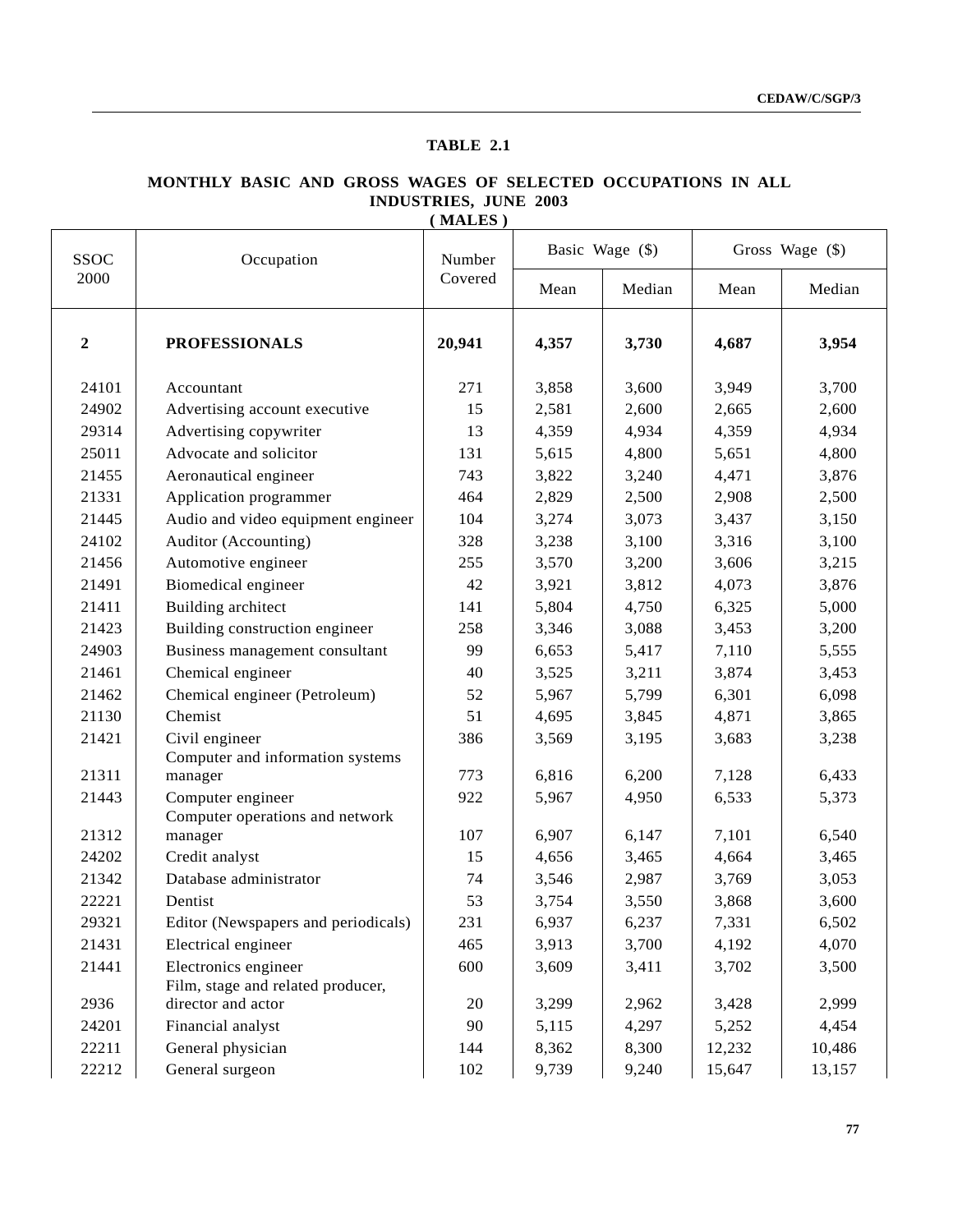| 21192 | Geophysicist                                          | 25 | 4.429 | 4,434 | 4,439 | 4,434 |
|-------|-------------------------------------------------------|----|-------|-------|-------|-------|
| 21493 | Industrial health, safety and<br>environment engineer | 40 | 4.884 | 3,975 | 5,245 | 4,382 |

| <b>SSOC</b> | Occupation                                    | Number  | Basic Wage (\$) |        | Gross Wage (\$) |        |
|-------------|-----------------------------------------------|---------|-----------------|--------|-----------------|--------|
| 2000        |                                               | Covered | Mean            | Median | Mean            | Median |
|             |                                               |         |                 |        |                 |        |
| 21452       | Industrial machinery and tools<br>engineer    | 305     | 3,249           | 3,000  | 3,494           | 3,200  |
| 21392       | Information technology security<br>specialist | 25      | 2,922           | 2,800  | 3,257           | 3,200  |
| 29312       | Journalist                                    | 207     | 4,407           | 4,050  | 4,499           | 4,125  |
|             | Lawyer (except advocate and                   |         |                 |        |                 |        |
| 25012       | solicitor)                                    | 29      | 7,714           | 5,648  | 7,779           | 5,648  |
| 25013       | Legal officer                                 | 37      | 7,331           | 5,685  | 7,829           | 5,685  |
| 21471       | Manufacturing engineer                        | 624     | 3,864           | 3,560  | 4,201           | 3,851  |
| 24901       | Market research analyst                       | 47      | 4,358           | 3,500  | 4,669           | 3,500  |
| 21451       | Mechanical engineer                           | 924     | 3,732           | 3,400  | 4,060           | 3,688  |
| 21333       | Multi-media programmer                        | 24      | 2,788           | 2,365  | 2,853           | 2,394  |
|             | Network and computer systems                  |         |                 |        |                 |        |
| 21341       | administrator                                 | 277     | 3,448           | 3,110  | 3,548           | 3,200  |
|             | Network systems and data                      |         |                 |        |                 |        |
| 21322       | communication analyst                         | 234     | 4,126           | 3,770  | 4,249           | 3,894  |
| 2224        | Pharmacist                                    | 21      | 3,431           | 2,880  | 4,283           | 4,095  |
| 21110       | Physicist                                     | 284     | 6,673           | 6,311  | 6,683           | 6,311  |
| 21432       | Power generation and distribution<br>engineer | 112     | 4,652           | 3,912  | 4,672           | 3,912  |
| 21472       | Production engineer                           | 467     | 3,783           | 3,540  | 4,007           | 3,782  |
| 21496       | Quantity surveyor                             | 130     | 3,315           | 3,047  | 3,396           | 3,100  |
| 21444       | Semi-conductor engineer                       | 1,913   | 3,654           | 3,428  | 4,137           | 3,885  |
| 21323       | Software engineer                             | 963     | 3,953           | 3,705  | 4,059           | 3,800  |
| 22222       | Specialised dentist                           | 16      | 7,395           | 6,600  | 9,412           | 9,351  |
| 21422       |                                               | 144     |                 |        |                 |        |
|             | Structural engineer                           |         | 4,359           | 3,985  | 4,634           | 4,000  |
| 21321       | Systems designer and analyst                  | 1,169   | 4,015           | 3,800  | 4,126           | 3,900  |
| 21332       | Systems programmer                            | 128     | 3,314           | 3,125  | 3,404           | 3,190  |
| 21442       | Telecommunications engineer                   | 1,033   | 3,887           | 3,607  | 3,992           | 3,700  |
| 24204       | Treasury manager                              | 37      | 9,609           | 8,791  | 9,886           | 8,791  |
|             |                                               |         |                 |        |                 |        |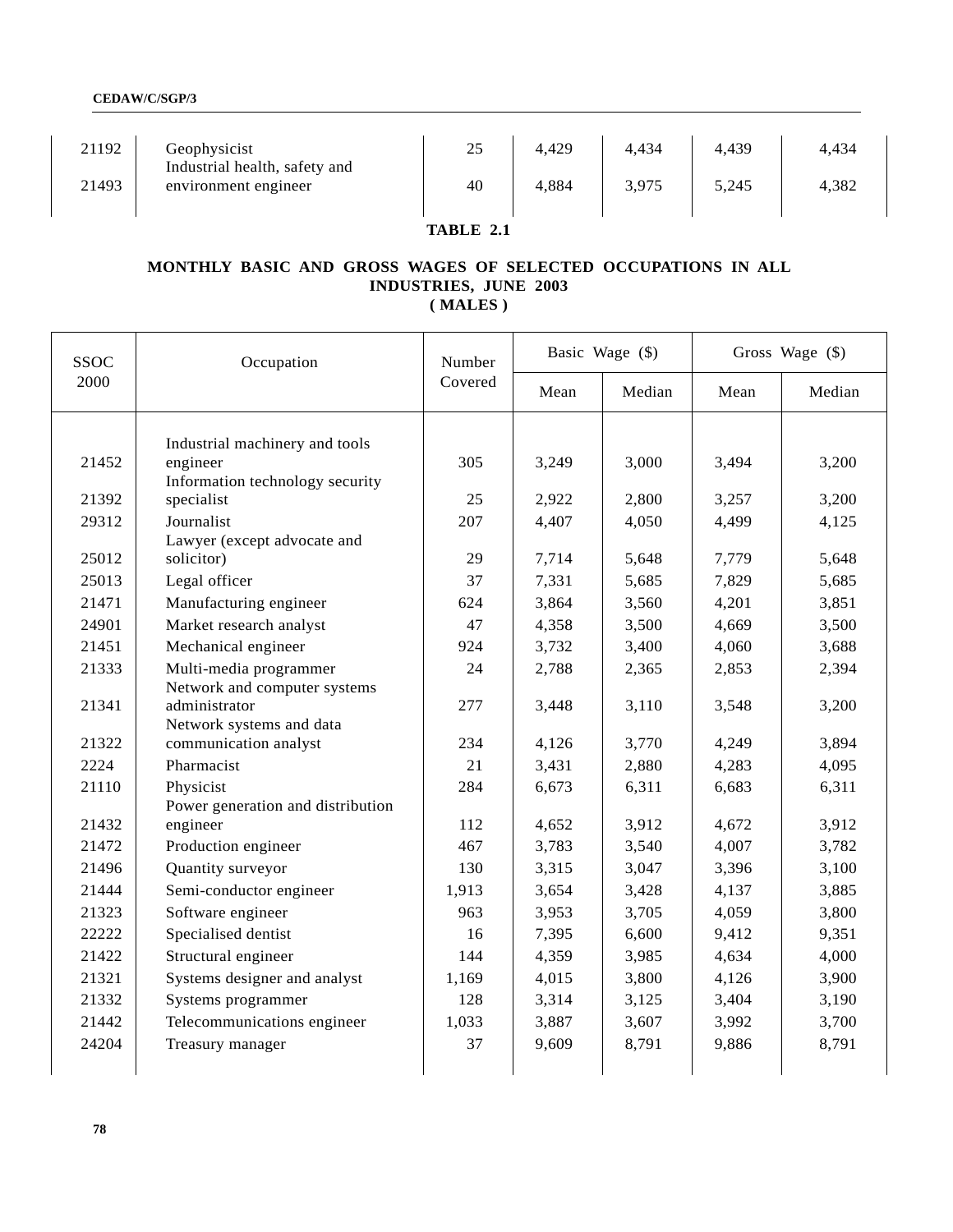|       | <b>TECHNICIANS AND</b><br><b>ASSOCIATE</b><br><b>PROFESSIONALS</b> | 29,438 | 2,919 | 2,400 | 3,547 | 2,869 |
|-------|--------------------------------------------------------------------|--------|-------|-------|-------|-------|
| 31242 | Aeronautical engineering technician                                | 1,108  | 2,510 | 2,266 | 3,782 | 3,257 |
| 34153 | After sales service adviser                                        | 415    | 2,974 | 2,660 | 3,593 | 3,190 |
| 31561 | Air transport service supervisor                                   | 622    | 2,661 | 2,550 | 3,790 | 3,844 |
| 31275 | Architectural draughtsman                                          | 150    | 3,010 | 2,800 | 3,143 | 3,000 |
| 34110 | Assistant accountant                                               | 14     | 2,820 | 2,760 | 2,830 | 2,760 |

| <b>SSOC</b> | Occupation                           | Number  | Basic Wage (\$) |        | Gross Wage $(\$)$ |        |
|-------------|--------------------------------------|---------|-----------------|--------|-------------------|--------|
| 2000        |                                      | Covered | Mean            | Median | Mean              | Median |
|             |                                      |         |                 |        |                   |        |
|             | Assistant civil and structural       |         |                 |        |                   |        |
| 31001       | engineer                             | 282     | 3,072           | 3,000  | 3,406             | 3,349  |
| 31002       | Assistant electrical engineer        | 280     | 2,742           | 2,544  | 3,061             | 2,923  |
| 31003       | Assistant electronics engineer       | 1,009   | 2,641           | 2,573  | 2,926             | 2,861  |
| 31006       | Assistant manufacturing engineer     | 131     | 2,293           | 2,271  | 2,544             | 2,440  |
| 31004       | Assistant mechanical engineer        | 934     | 2,574           | 2,383  | 4,174             | 3,785  |
| 31243       | Automotive engineering technician    | 541     | 1,908           | 1,821  | 2,355             | 2,237  |
| 31213       | Building technician                  | 503     | 2,362           | 2,204  | 2,544             | 2,425  |
| 34161       | Buyer                                | 68      | 2,770           | 2,775  | 2,866             | 2,863  |
| 31251       | Chemical engineering technician      | 106     | 2,293           | 2,200  | 3,848             | 3,480  |
| 31101       | Chemistry technician                 | 99      | 2,927           | 2,434  | 3,487             | 3,286  |
|             | Civil and structural engineering     |         |                 |        |                   |        |
| 31274       | draughtsman                          | 49      | 2,584           | 2,509  | 2,674             | 2,600  |
| 31211       | Civil engineering technician         | 119     | 2,624           | 2,580  | 2,702             | 2,600  |
| 34203       | Clearing and forwarding agent        | 95      | 2,411           | 2,300  | 2,524             | 2,490  |
| 39511       | Commercial artist                    | 33      | 3,242           | 2,836  | 3,509             | 3,161  |
| 31300       | Computer systems operator            | 147     | 2,086           | 2,009  | 2,579             | 2,409  |
| 31233       | Computer technician                  | 200     | 1,901           | 1,800  | 2,104             | 1,923  |
| 39515       | Display artist                       | 21      | 1,927           | 1,673  | 1,929             | 1,781  |
| 31271       | Draughtsman                          | 61      | 2,200           | 2,000  | 2,546             | 2,598  |
| 31273       | Electrical / Electronics draughtsman | 11      | 1,857           | 1,882  | 1,911             | 1,900  |
| 3122        | Electrical engineering technician    | 1,366   | 2,214           | 2,099  | 2,655             | 2,667  |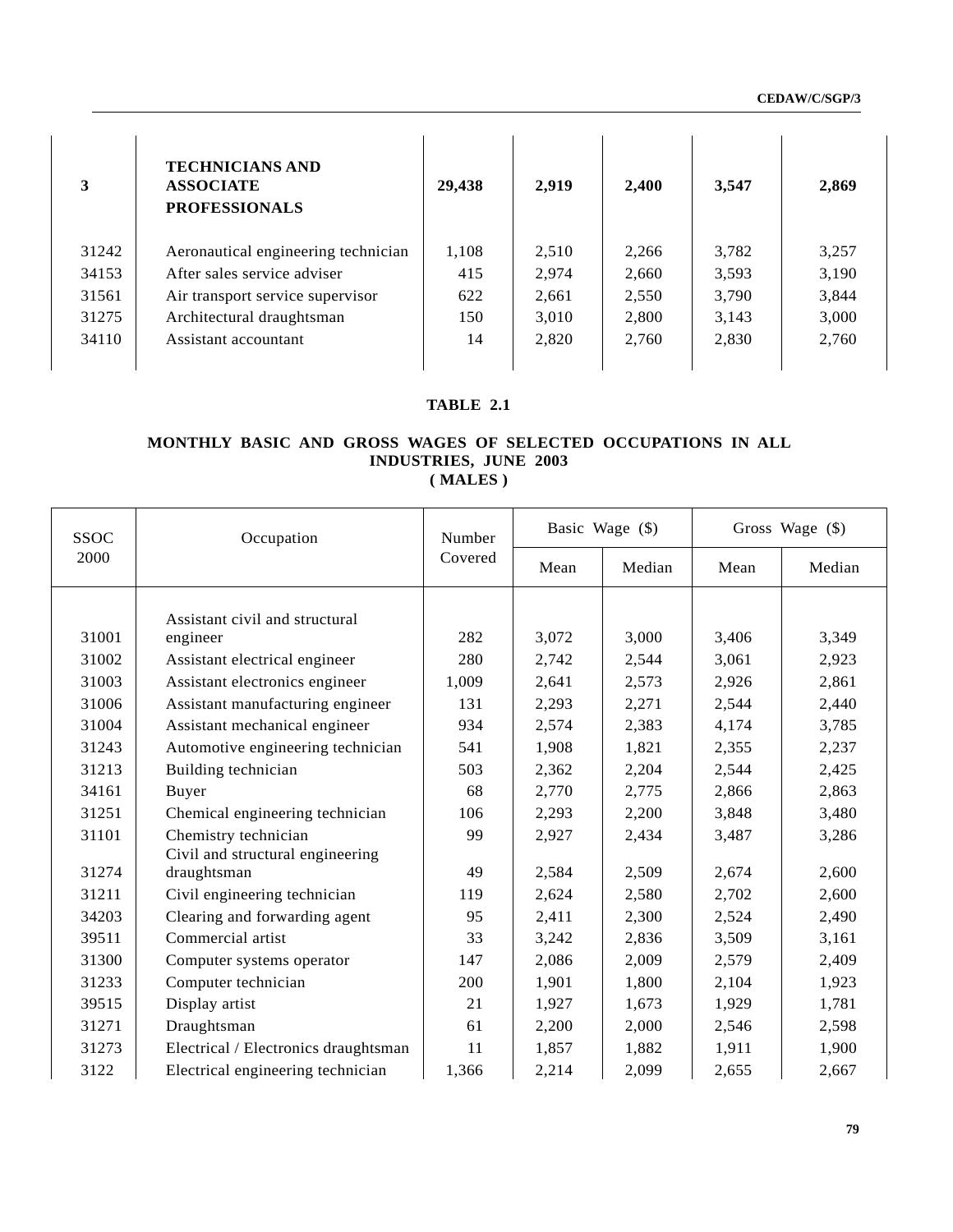| 31231 | Electronics engineering technician  | 258   | 2.073 | 2,026 | 2,373 | 2,273 |
|-------|-------------------------------------|-------|-------|-------|-------|-------|
| 39227 | Executive secretary                 | 20    | 4,229 | 3,750 | 4,440 | 3,850 |
|       | Exhibition / Convention organiser / |       |       |       |       |       |
| 34191 | co-ordinator                        | 14    | 2,054 | 2,075 | 2,054 | 2,075 |
| 34123 | Financial futures dealer and broker | 84    | 9,283 | 7,731 | 9,283 | 7,731 |
| 31611 | Fire and safety officer             | 311   | 2,675 | 2,500 | 2,957 | 2,760 |
| 34122 | Foreign exchange dealer and broker  | 26    | 6,344 | 5,400 | 6,630 | 5,825 |
| 39516 | Graphic designer                    | 56    | 2,669 | 2,450 | 2,794 | 2,500 |
| 34131 | Insurance sales agent and broker    | 41    | 2,735 | 2,509 | 2,966 | 2,787 |
| 34132 | Insurance underwriter               | 12    | 5,425 | 4,754 | 5,527 | 4,767 |
| 39512 | Interior designer                   | 16    | 2,814 | 1,818 | 2,883 | 1,911 |
| 39221 | Management executive                | 1,707 | 3,541 | 3,000 | 3,703 | 3,182 |
|       | Manufacturing engineering           |       |       |       |       |       |
| 31261 | technician                          | 68    | 2,004 | 1,830 | 2,287 | 2,097 |
| 31272 | Mechanical draughtsman              | 34    | 2,172 | 1,851 | 2,597 | 2,344 |
| 31241 | Mechanical engineering technician   | 948   | 2,031 | 1,900 | 2,605 | 2,559 |
|       |                                     |       |       |       |       |       |

## **TABLE 2.1**

| <b>SSOC</b> | Occupation                           | Number  | Basic Wage (\$) |        | Gross Wage (\$) |        |
|-------------|--------------------------------------|---------|-----------------|--------|-----------------|--------|
| 2000        |                                      | Covered | Mean            | Median | Mean            | Median |
|             |                                      |         |                 |        |                 |        |
| 32281       | Medical diagnostic radiographer      | 26      | 3,420           | 3,334  | 3,793           | 3,645  |
| 32111       | Medical science technician           | 165     | 2,024           | 1,904  | 2,935           | 2,907  |
| 32284       | Medical X-ray technician             | 11      | 2,881           | 2,284  | 3,374           | 3,840  |
| 31562       | MRT service supervisor               | 76      | 2,603           | 2,451  | 3,048           | 2,904  |
| 32212       | Optician                             | 13      | 1,828           | 1,830  | 1,980           | 1,987  |
| 39222       | Personnel / Human resource officer   | 98      | 3,135           | 3,016  | 3,257           | 3,098  |
| 32270       | Pharmaceutical assistant / dispenser | 16      | 1,416           | 1,275  | 1,524           | 1,426  |
| 31411       | Photographer                         | 60      | 3,520           | 3,132  | 3,536           | 3,153  |
| 31102       | Physics technician                   | 395     | 3,375           | 3,355  | 3,375           | 3,355  |
| 32221       | Physiotherapist                      | 17      | 3,151           | 2,820  | 3,227           | 2,820  |
| 31612       | Premises maintenance officer         | 120     | 2,478           | 2,340  | 2,616           | 2,500  |
| 31262       | Production engineering technician    | 506     | 2,083           | 1,856  | 2,736           | 2,634  |
| 39513       | Products designer                    | 65      | 2,460           | 2,372  | 2,732           | 2,600  |
| 32241       | Professional nurse                   | 89      | 2,726           | 2,646  | 3,097           | 2,905  |
| 39225       | Public relations officer             | 21      | 3,130           | 2,884  | 3,157           | 2,884  |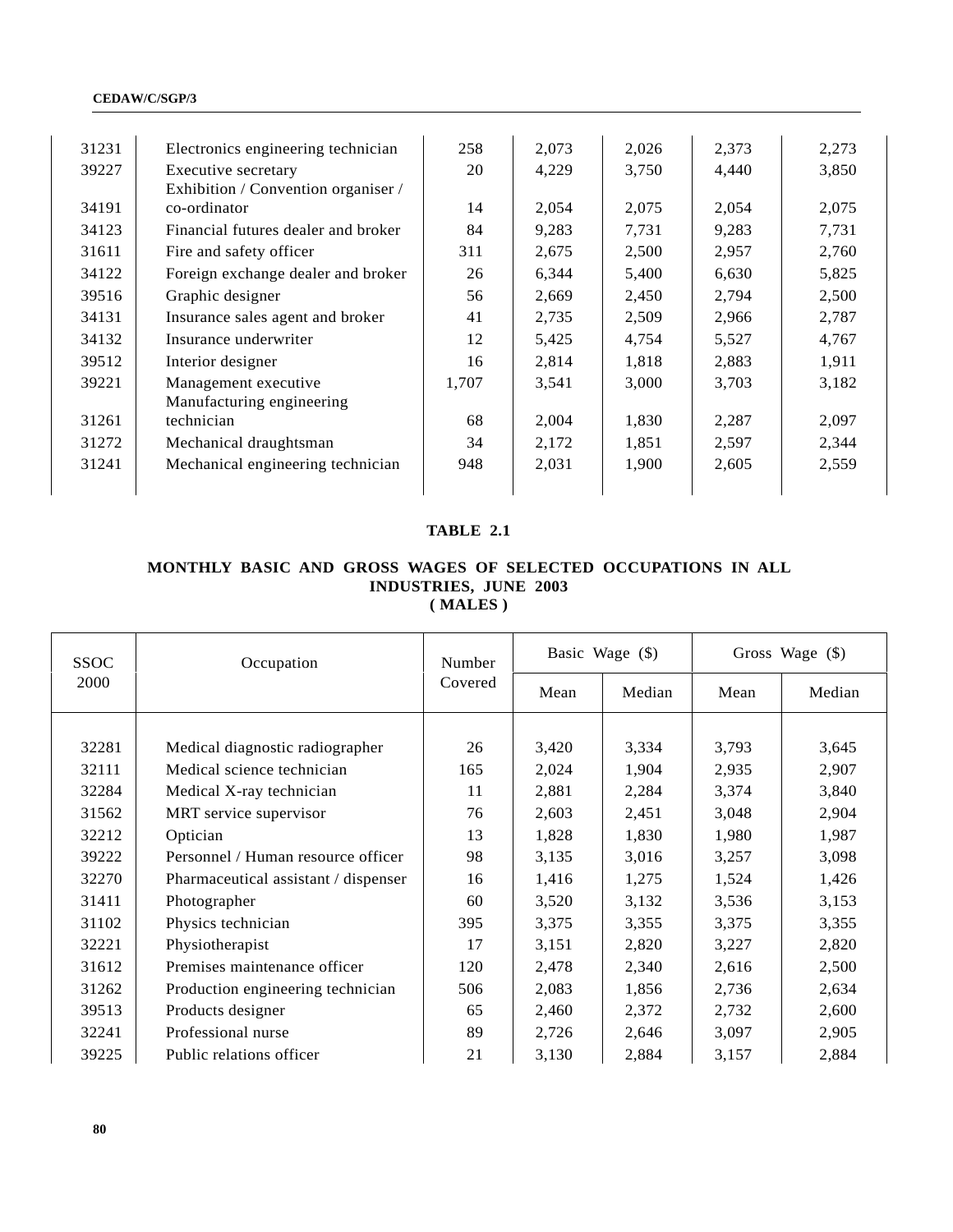| 34162 | Purchasing agent                                                 | 333   | 3,005 | 2,845 | 3,139  | 2,995 |
|-------|------------------------------------------------------------------|-------|-------|-------|--------|-------|
|       |                                                                  |       |       |       |        |       |
| 31265 | Quality assurance technician                                     | 120   | 2,204 | 2,000 | 2,721  | 2,467 |
| 31298 | Quantity surveying technician                                    | 32    | 2,393 | 2,180 | 2,503  | 2,291 |
| 31563 | Road transport service supervisor                                | 194   | 2,321 | 2,071 | 2,479  | 2,284 |
| 39228 | Sales and marketing executive                                    | 734   | 2,751 | 2,600 | 2,981  | 2,810 |
| 34152 | Sales representative<br>(Medical and pharmaceutical<br>products) | 77    | 2,222 | 2,160 | 2,978  | 2,780 |
| 34151 | Sales representative (Technical)                                 | 1,017 | 3,279 | 2,900 | 4,099  | 3,200 |
| 34121 | Securities dealer and broker                                     | 162   | 4,682 | 2,825 | 10,094 | 3,225 |
| 31234 | Semi-conductor technician                                        | 827   | 1,911 | 1,899 | 2,496  | 2,443 |
| 39301 | Social worker                                                    | 15    | 2,226 | 1,900 | 2,325  | 1,974 |
| 31212 | Structural engineering technician                                | 640   | 1,978 | 1,938 | 2,336  | 2,295 |
| 31232 | Telecommunications technician                                    | 1,606 | 2,143 | 2,100 | 2,417  | 2,381 |
| 39223 | Training officer                                                 | 139   | 3,514 | 3,045 | 3,853  | 3,288 |

# **TABLE 2.1**

| SSOC  | Occupation                    | Number  | Basic Wage (\$) |        | Gross Wage $(\$)$ |        |
|-------|-------------------------------|---------|-----------------|--------|-------------------|--------|
| 2000  |                               | Covered | Mean            | Median | Mean              | Median |
| 4     | <b>CLERICAL WORKERS</b>       | 10,004  | 1,720           | 1,603  | 2,062             | 1,937  |
| 42224 | Airport receptionist / clerk  | 326     | 1,399           | 1,332  | 1,873             | 1,780  |
| 41303 | Audit clerk                   | 30      | 1,750           | 1,741  | 1,813             | 1,741  |
| 42121 | Bank teller                   | 14      | 1,922           | 1,865  | 2,454             | 2,545  |
| 41305 | Billing clerk                 | 42      | 1,757           | 1,675  | 2,041             | 1,763  |
| 42111 | Cashier                       | 74      | 1,340           | 1,190  | 1,478             | 1,315  |
| 41000 | Clerical supervisor           | 1,266   | 2,332           | 2,200  | 2,714             | 2,520  |
| 42225 | Customer service clerk        | 698     | 1,638           | 1,609  | 2,087             | 1,995  |
| 41130 | Data entry operator           | 27      | 1,268           | 1,363  | 1,532             | 1,541  |
| 41421 | Data processing control clerk | 29      | 1,807           | 1,755  | 2,024             | 1,920  |
| 41205 | Filing clerk                  | 82      | 1,244           | 1,200  | 1,351             | 1,304  |
| 42222 | Hotel receptionist            | 45      | 1,124           | 1,128  | 1,335             | 1,307  |
| 41302 | Ledger and accounts clerk     | 242     | 1,785           | 1,700  | 1,918             | 1,800  |
| 41202 | Legal clerk                   | 46      | 1,885           | 1,799  | 1,969             | 1,918  |
| 41521 | Material planning clerk       | 447     | 1,514           | 1,425  | 1,861             | 1,765  |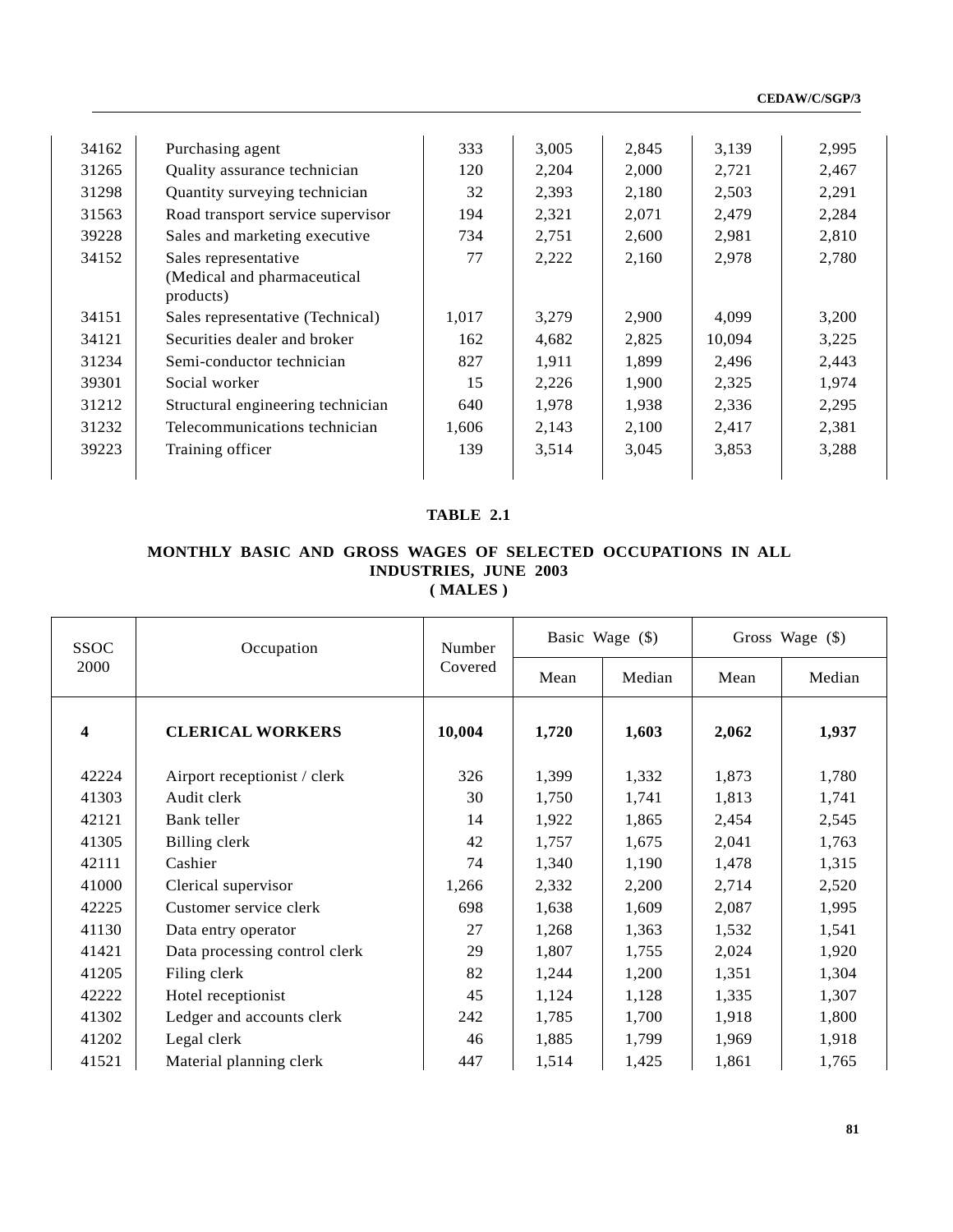| 42223 | Medical / Dental receptionist    | 15     | 1,402 | 1,350 | 1,628 | 1,416 |
|-------|----------------------------------|--------|-------|-------|-------|-------|
| 42112 | Office cashier                   | 36     | 1,637 | 1,482 | 1,890 | 1,678 |
| 41201 | Office clerk                     | 996    | 1,784 | 1,731 | 1,946 | 1,920 |
| 41206 | Personnel / Human resource clerk | 62     | 1,599 | 1,670 | 1,653 | 1,718 |
|       |                                  |        |       |       |       |       |
| 41522 | Production planning clerk        | 125    | 2,023 | 1,914 | 2,514 | 2,415 |
| 42221 | Receptionist                     | 24     | 1,569 | 1,571 | 1,927 | 2,073 |
| 41111 | Secretary                        | 12     | 2,276 | 2,092 | 2,324 | 2,092 |
| 41306 | Securities clerk                 | 18     | 1,935 | 1,951 | 2,020 | 1,951 |
| 41511 | Shipping clerk                   | 235    | 1,612 | 1,527 | 2,008 | 1,927 |
| 41512 | Stock records clerk              | 260    | 1,861 | 1,880 | 2,246 | 2,262 |
| 41513 | Storekeeper                      | 1,521  | 1,522 | 1,462 | 1,877 | 1,796 |
| 4223  | Telephone operator               | 27     | 1,534 | 1,450 | 1,950 | 1,829 |
| 42210 | Travel agency and related clerk  | 41     | 1,489 | 1,449 | 1,522 | 1,462 |
|       |                                  |        |       |       |       |       |
|       | <b>SERVICE WORKERS AND</b>       |        |       |       |       |       |
| 5     | <b>SHOP AND</b>                  | 10,199 | 1,451 | 1,350 | 1,848 | 1,700 |
|       | <b>MARKET SALES WORKERS</b>      |        |       |       |       |       |
|       |                                  |        |       |       |       |       |
| 51113 | Cabin attendant / steward        | 1,921  | 1,692 | 1,723 | 2,341 | 2,220 |
|       |                                  |        |       |       |       |       |

# **TABLE 2.1**

| <b>SSOC</b><br>2000 | Occupation                                       | Number  | Basic Wage (\$) |        | Gross Wage $(\$)$ |        |
|---------------------|--------------------------------------------------|---------|-----------------|--------|-------------------|--------|
|                     |                                                  | Covered | Mean            | Median | Mean              | Median |
|                     | Captain / Waiter supervisor                      |         |                 |        |                   |        |
| 51230               | (Restaurant)                                     | 402     | 1,485           | 1,550  | 1,519             | 1,610  |
| 51220               | Cook                                             | 1,188   | 1,987           | 1,727  | 2,229             | 1,982  |
| 51212               | House steward                                    | 23      | 1,697           | 1,504  | 1,885             | 1,633  |
| 51211               | Housekeeper (Hotels and other<br>establishments) | 51      | 1,536           | 1,433  | 1,873             | 1,661  |
| 5150                | Mail distribution worker                         | 1,006   | 1,402           | 1,400  | 1,750             | 1,652  |
| 51440               | Private security guard                           | 2,183   | 1,038           | 1,000  | 1,387             | 1,250  |
| 52103               | Sales demonstrator                               | 52      | 1,117           | 1,000  | 1,899             | 1,530  |
| 52101               | Sales supervisor                                 | 599     | 1,660           | 1,606  | 1,952             | 1,823  |
| 52102               | Shop sales assistant                             | 1,036   | 1,117           | 1,000  | 1,679             | 1,506  |
| 51231               | Waiter                                           | 139     | 982             | 950    | 1,107             | 1,035  |
|                     |                                                  |         |                 |        |                   |        |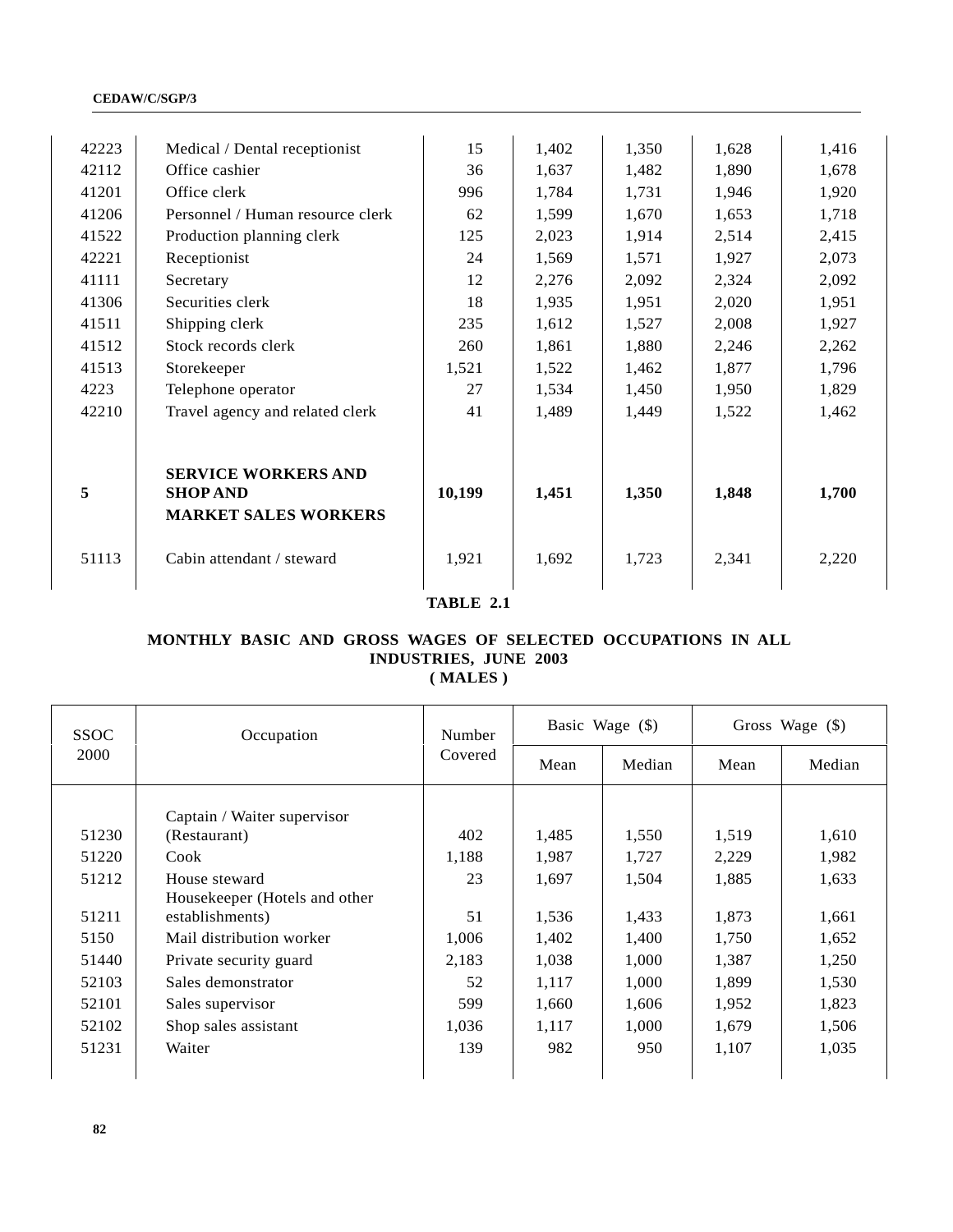| $\overline{7}$ | <b>PRODUCTION</b><br><b>CRAFTSMEN AND</b><br><b>RELATED WORKERS</b>                                | 13,405 | 1,757 | 1,626 | 2,263 | 2,057 |
|----------------|----------------------------------------------------------------------------------------------------|--------|-------|-------|-------|-------|
| 72314          | Aircraft engine mechanic<br>Baker, pastry-cook and                                                 | 2,212  | 1,656 | 1,555 | 2,651 | 2,443 |
| 7412           | confectionery maker<br>Computer and related electronic                                             | 36     | 1,306 | 1,228 | 1,547 | 1,434 |
| 72440          | equipment mechanic                                                                                 | 56     | 1,554 | 1,551 | 1,984 | 1,987 |
| 72411          | <b>Electrical fitter</b><br>Electrical lift, escalator and related                                 | 199    | 1,642 | 1,587 | 2,015 | 1,779 |
| 72412          | equipment fitter                                                                                   | 609    | 1,474 | 1,441 | 1,797 | 1,628 |
| 72413          | Electrician                                                                                        | 434    | 1,585 | 1,531 | 1,870 | 1,750 |
| 7242           | Electronics fitter<br>Industrial and office machinery                                              | 273    | 1,649 | 1,647 | 2,520 | 2,338 |
| 72313          | mechanic                                                                                           | 1,040  | 1,677 | 1,639 | 2,239 | 2,132 |
| 7411           | Meat and fish preparer<br>Precision instrument maker,                                              | 119    | 1,332 | 1,320 | 1,506 | 1,531 |
| 73113          | assembler and repairer                                                                             | 212    | 1,673 | 1,654 | 2,345 | 2,306 |
| 7333           | Printing engraver and etcher<br>Refrigeration and air-conditioning                                 | 13     | 1,393 | 1,386 | 1,645 | 1,386 |
| 72325          | plant installer                                                                                    | 137    | 1,309 | 1,302 | 1,682 | 1,653 |
| 74000          | Supervisor and general foreman<br>(Food processing, woodworking,<br>textile<br>and related trades) | 196    | 1,398 | 1,303 | 1,745 | 1,598 |
| 72000          | Supervisor and general foreman<br>(Metal, machinery and related<br>trades)                         | 1,475  | 2,418 | 2,300 | 2,956 | 2,761 |
| 73000          | Supervisor and general foreman<br>(Precision, handicraft, printing and<br>related trades)          | 34     | 2,915 | 2,930 | 3,199 | 3,359 |

| <b>SSOC</b><br>2000 | Occupation                                                     | Number<br>Covered | Basic Wage (\$) |        | Gross Wage $(\$)$ |        |
|---------------------|----------------------------------------------------------------|-------------------|-----------------|--------|-------------------|--------|
|                     |                                                                |                   | Mean            | Median | Mean              | Median |
| 8                   | PLANT AND MACHINE<br><b>OPERATORS</b><br><b>AND ASSEMBLERS</b> | 16,020            | 1,600           | 1,469  | 2,216             | 2,118  |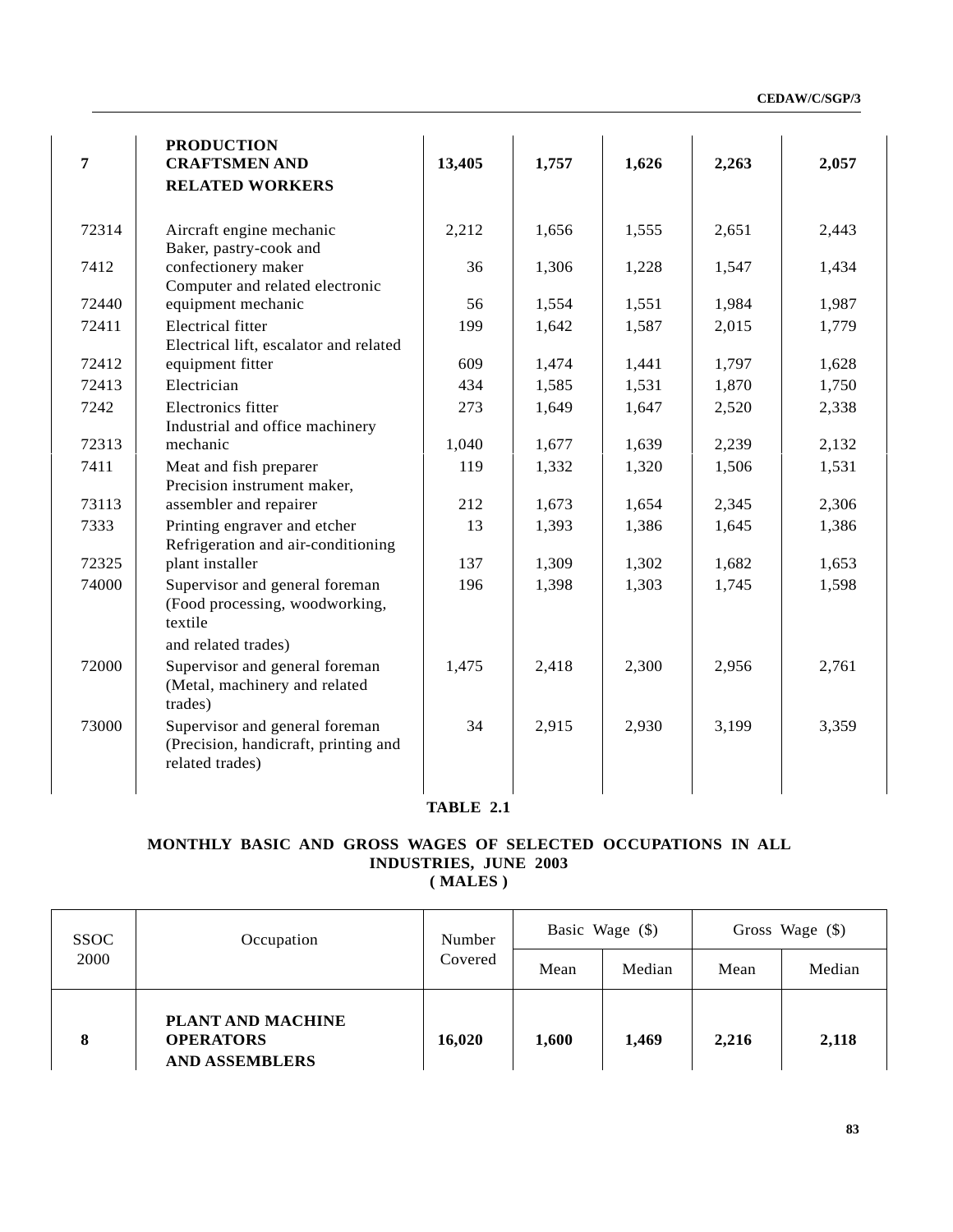| 83244 | Airport mobile equipment driver<br>Bookbinding and related machine                | 402    | 1,274 | 1,349 | 1,775 | 1,766 |
|-------|-----------------------------------------------------------------------------------|--------|-------|-------|-------|-------|
| 8252  | operator                                                                          | 85     | 1,320 | 1,300 | 1,794 | 1,581 |
| 83230 | Bus driver                                                                        | 3,891  | 1,274 | 1,269 | 2,057 | 2,062 |
| 8150  | Chemical processing plant operator<br>Electrical / Electronic products            | 309    | 1,810 | 1,679 | 2,490 | 2,233 |
| 82821 | quality<br>checker and tester                                                     | 53     | 1,265 | 1,280 | 1,570 | 1,479 |
| 82811 | Electrical equipment / component<br>assembler<br>Electronic equipment / component | 13     | 1,385 | 1,296 | 1,527 | 1,371 |
| 82812 | assembler                                                                         | 407    | 1,315 | 1,200 | 1,855 | 1,764 |
| 82221 | Electro-plater                                                                    | 15     | 1,181 | 1,200 | 1,651 | 1,609 |
|       | Food and related products machine                                                 |        |       |       |       |       |
| 827   | operator<br>Machine supervisor and general                                        | 240    | 1,289 | 1,135 | 1,633 | 1,442 |
| 82000 | foreman<br>Mechanical products quality checker                                    | 1,513  | 2,551 | 2,450 | 3,060 | 2,950 |
| 82822 | and tester                                                                        | 69     | 1,641 | 1,462 | 2,111 | 1,939 |
| 8124  | Metal drawer and extruder<br>Metal melter, caster and rolling mill                | 33     | 1,717 | 1,682 | 2,451 | 2,149 |
| 8122  | operator<br>Metalworking machine setter-                                          | $27\,$ | 1,186 | 980   | 1,710 | 1,573 |
| 82111 | operator<br>Paper and paperboard products                                         | 430    | 1,504 | 1,489 | 2,347 | 2,188 |
| 8253  | machine operator                                                                  | 118    | 1,398 | 1,313 | 1,758 | 1,695 |
| 8143  | Papermaking plant operator                                                        | 31     | 1,143 | 1,270 | 1,647 | 1,692 |
| 82210 | Pharmaceutical and toiletry products<br>machine operator                          | 39     | 1,200 | 1,131 | 1,620 | 1,586 |
| 82230 | Photographic products machine<br>operator                                         | 14     | 1,490 | 1,375 | 1,746 | 1,781 |
| 82320 | Plastic product machine operator<br>Precision grinding machine setter-            | 163    | 1,218 | 1,180 | 1,760 | 1,673 |
| 82117 | operator                                                                          | 65     | 1,551 | 1,619 | 2,246 | 2,437 |
| 82510 | Printing machine operator                                                         | 506    | 1,844 | 1,891 | 2,431 | 2,444 |
| 8231  | Rubber products machine operator                                                  | 50     | 1,206 | 1,186 | 1,632 | 1,610 |
| 83242 | Trailer-truck driver                                                              | 810    | 1,520 | 1,610 | 2,032 | 2,109 |
| 82223 | Wire-coating machine operator                                                     | $27\,$ | 1,406 | 1,383 | 2,169 | 2,212 |
|       |                                                                                   |        |       |       |       |       |
| 9     | <b>CLEANERS, LABOURERS AND</b><br><b>RELATED WORKERS</b>                          | 7,860  | 1,133 | 1,110 | 1,390 | 1,314 |
| 91303 | Aircraft cleaner                                                                  | 291    | 1,311 | 1,315 | 1,839 | 1,795 |
|       |                                                                                   |        |       |       |       |       |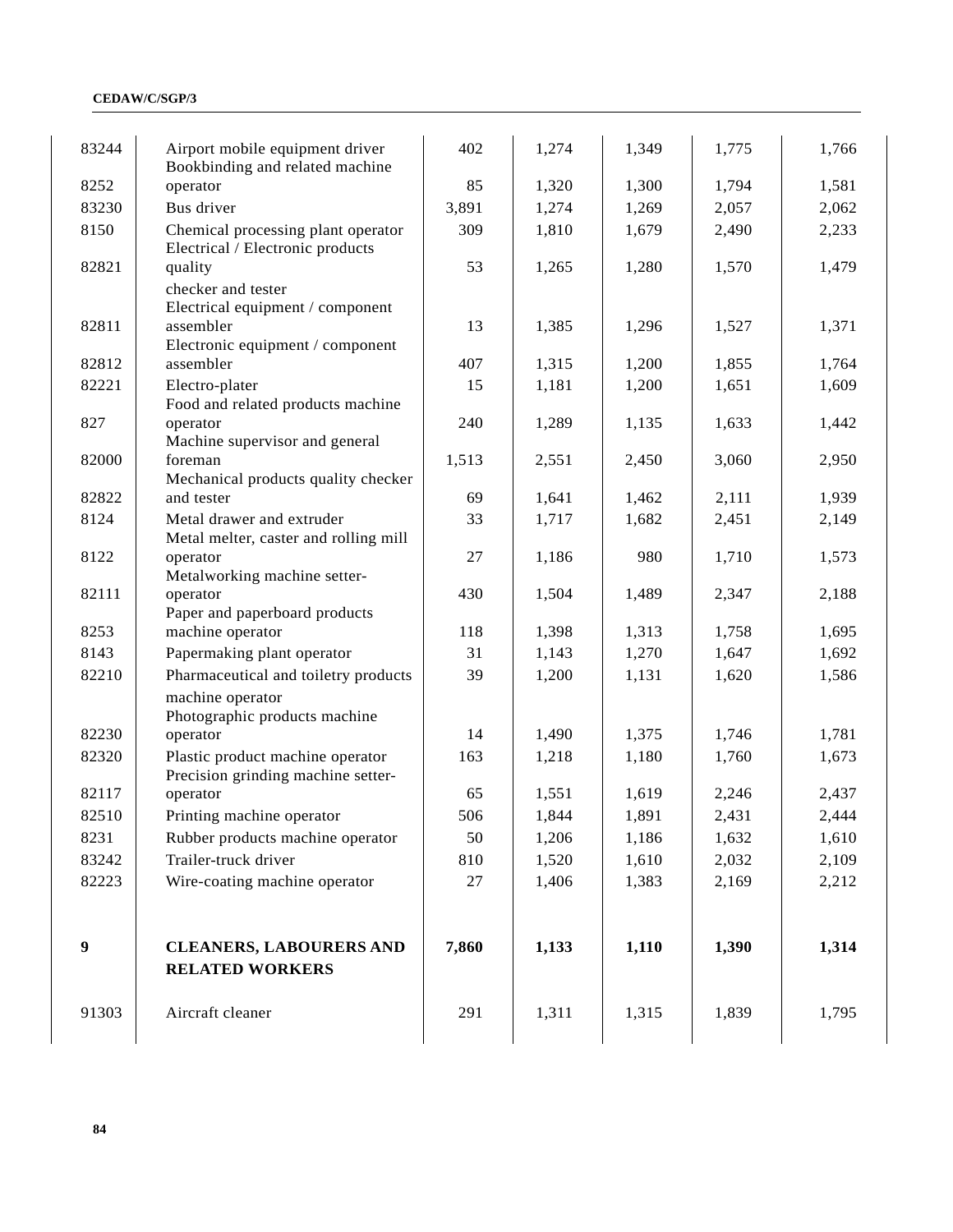### **MONTHLY BASIC AND GROSS WAGES OF SELECTED OCCUPATIONS IN ALL INDUSTRIES, JUNE 2003 ( MALES )**

| <b>SSOC</b><br>2000 | Occupation                         | Number  | Basic Wage (\$) |        | Gross Wage (\$) |        |
|---------------------|------------------------------------|---------|-----------------|--------|-----------------|--------|
|                     |                                    | Covered | Mean            | Median | Mean            | Median |
|                     |                                    |         |                 |        |                 |        |
| 92024               | Car park attendant                 | 30      | 1,042           | 1,000  | 1,189           | 1,145  |
|                     | Cleaner in office and industrial   |         |                 |        |                 |        |
| 9129                | establishment                      | 1,396   | 839             | 710    | 996             | 850    |
|                     | Construction labourer and related  |         |                 |        |                 |        |
| 93300               | worker                             | 526     | 860             | 954    | 964             | 1,000  |
| 91223               | Food and drink stall assistant     | 27      | 963             | 765    | 967             | 800    |
| 93414               | Godown labourer                    | 452     | 1,304           | 1,290  | 1,685           | 1,609  |
| 93901               | Hand packer                        | 182     | 1,105           | 1,004  | 1,376           | 1,322  |
| 92023               | Hospital attendant                 | 113     | 1,185           | 1,182  | 1,284           | 1,263  |
| 91222               | Kitchen assistant                  | 362     | 1,182           | 1,150  | 1,471           | 1,399  |
| 92022               | Laboratory attendant               | 21      | 1,479           | 1,350  | 1,681           | 1,636  |
| 91210               | Laundry and dry cleaning worker    | 49      | 1,003           | 1,000  | 1,234           | 1,193  |
|                     | Manufacturing labourer and related |         |                 |        |                 |        |
| 93200               | worker                             | 376     | 987             | 900    | 1,238           | 1,150  |
| 92021               | Office / Library attendant         | 203     | 1,343           | 1,320  | 1,517           | 1,446  |
| 91221               | Room steward / Chambermaid         | 67      | 920             | 874    | 1,171           | 1,065  |
| 93416               | Store hand                         | 816     | 1,289           | 1,260  | 1,534           | 1,478  |
|                     |                                    |         |                 |        |                 |        |

*Source: Report on Wages in Singapore, 2003*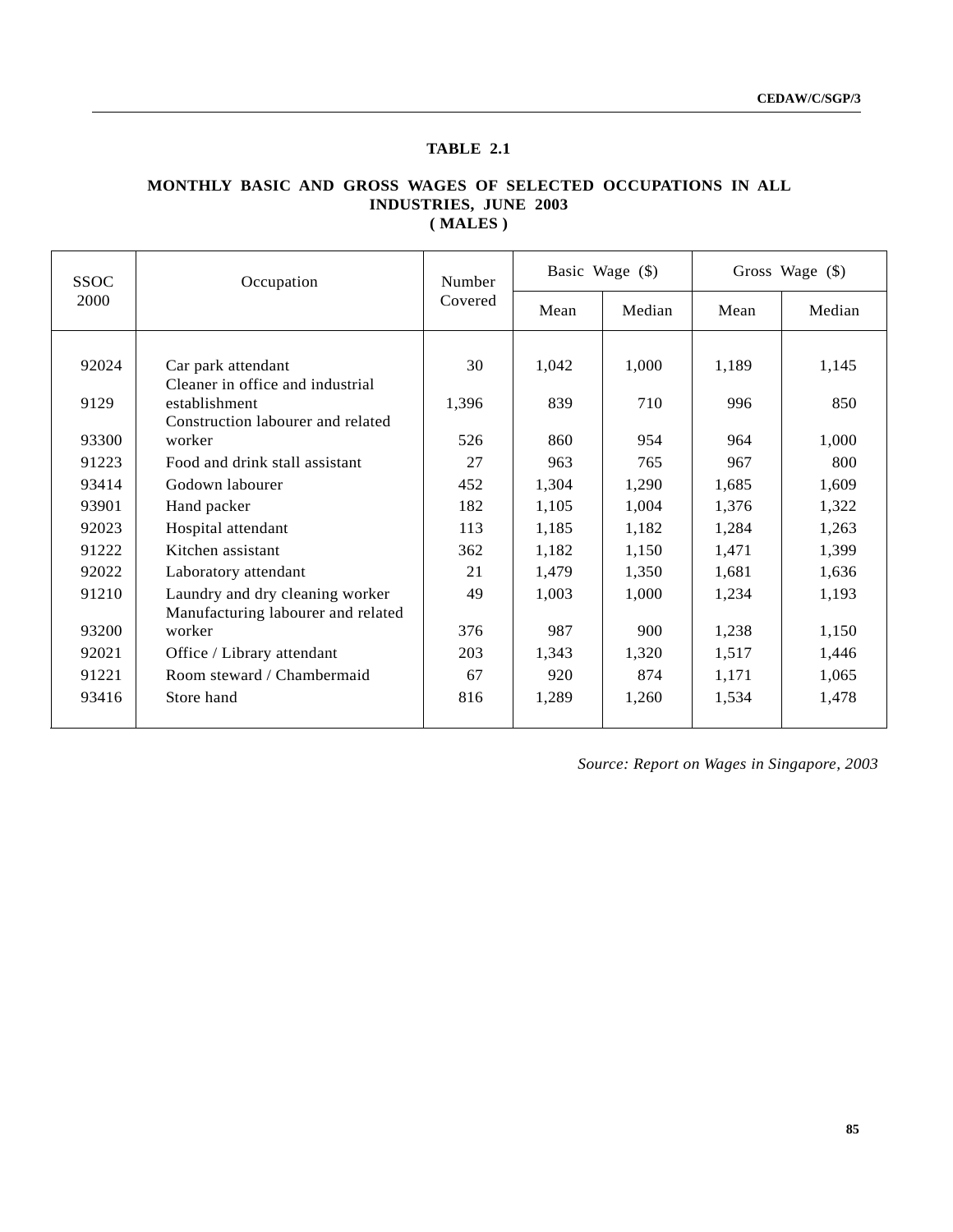| <b>SSOC</b>  | Occupation                                                        | Number  | Basic Wage (\$) |        | Gross Wage (\$) |        |
|--------------|-------------------------------------------------------------------|---------|-----------------|--------|-----------------|--------|
| 2000         |                                                                   | Covered | Mean            | Median | Mean            | Median |
| $\mathbf{1}$ | <b>MANAGERS</b>                                                   | 8,547   | 5,919           | 4,958  | 6,163           | 5,000  |
| 12332        | Administration manager<br>Advertising and public relations        | 410     | 4,314           | 3,996  | 4,434           | 4,000  |
| 12350        | manager<br>Budgeting and financial accounting                     | 193     | 4,423           | 4,000  | 4,470           | 4,000  |
| 12331        | manager<br>Building and construction project                      | 1,114   | 5,691           | 5,000  | 5,889           | 5,140  |
| 12312        | manager                                                           | 83      | 4,434           | 4,180  | 4,536           | 4,300  |
| 12391        | Business development manager                                      | 212     | 5,776           | 5,107  | 6,102           | 5,258  |
| 12102        | Company director                                                  | 641     | 8,526           | 7,500  | 8,963           | 7,546  |
| 12333        | Corporate planning manager                                        | 26      | 5,883           | 5,938  | 6,175           | 6,148  |
| 12351        | Creative director (Advertising)                                   | 11      | 6,583           | 5,000  | 6,604           | 5,000  |
| 12322        | Customer service manager                                          | 208     | 4,664           | 4,100  | 4,818           | 4,230  |
| 1220         | General manager                                                   | 418     | 10,063          | 9,250  | 10,592          | 9,595  |
| 12902        | Lodging services manager                                          | 48      | 2,802           | 2,500  | 2,951           | 2,554  |
| 12101        | Managing director<br>Manufacturing plant and production           | 130     | 14,816          | 14,000 | 16,017          | 14,825 |
| 12311        | manager                                                           | 296     | 5,470           | 5,222  | 5,699           | 5,425  |
| 12310        | Operations manager (Commerce)                                     | 24      | 4,577           | 3,890  | 4,598           | 3,890  |
| 12318        | Operations manager (Community)                                    | 180     | 4,397           | 4,468  | 4,397           | 4,468  |
| 12317        | Operations manager (Finance)<br>Personnel / Human resource        | 1,002   | 6,931           | 5,932  | 7,213           | 5,980  |
| 12341        | manager                                                           | 408     | 5,838           | 5,220  | 6,102           | 5,352  |
| 12315        | Procurement manager                                               | 130     | 4,583           | 4,200  | 4,775           | 4,275  |
| 12392        | Property / Estate manager                                         | 98      | 4,280           | 4,008  | 4,417           | 4,210  |
| 12314        | Quality assurance manager                                         | 63      | 4,982           | 4,748  | 5,104           | 4,748  |
| 12360        | Research and development manager<br>Restaurant and other catering | 32      | 5,224           | 5,000  | 5,483           | 5,036  |
| 12903        | services manager                                                  | 166     | 2,583           | 2,431  | 2,632           | 2,463  |
| 12321        | Sales manager                                                     | 365     | 4,610           | 4,062  | 4,948           | 4,200  |
| 12901        | Shop sales manager                                                | 304     | 2,589           | 2,285  | 2,889           | 2,525  |
| 12343        | Training manager                                                  | 50      | 4,922           | 4,569  | 5,097           | 4,686  |
| 12313        | Transport operations manager                                      | 119     | 4,162           | 4,000  | 4,321           | 4,100  |
| 12316        | Warehousing manager                                               | 12      | 4,132           | 4,454  | 4,210           | 4,555  |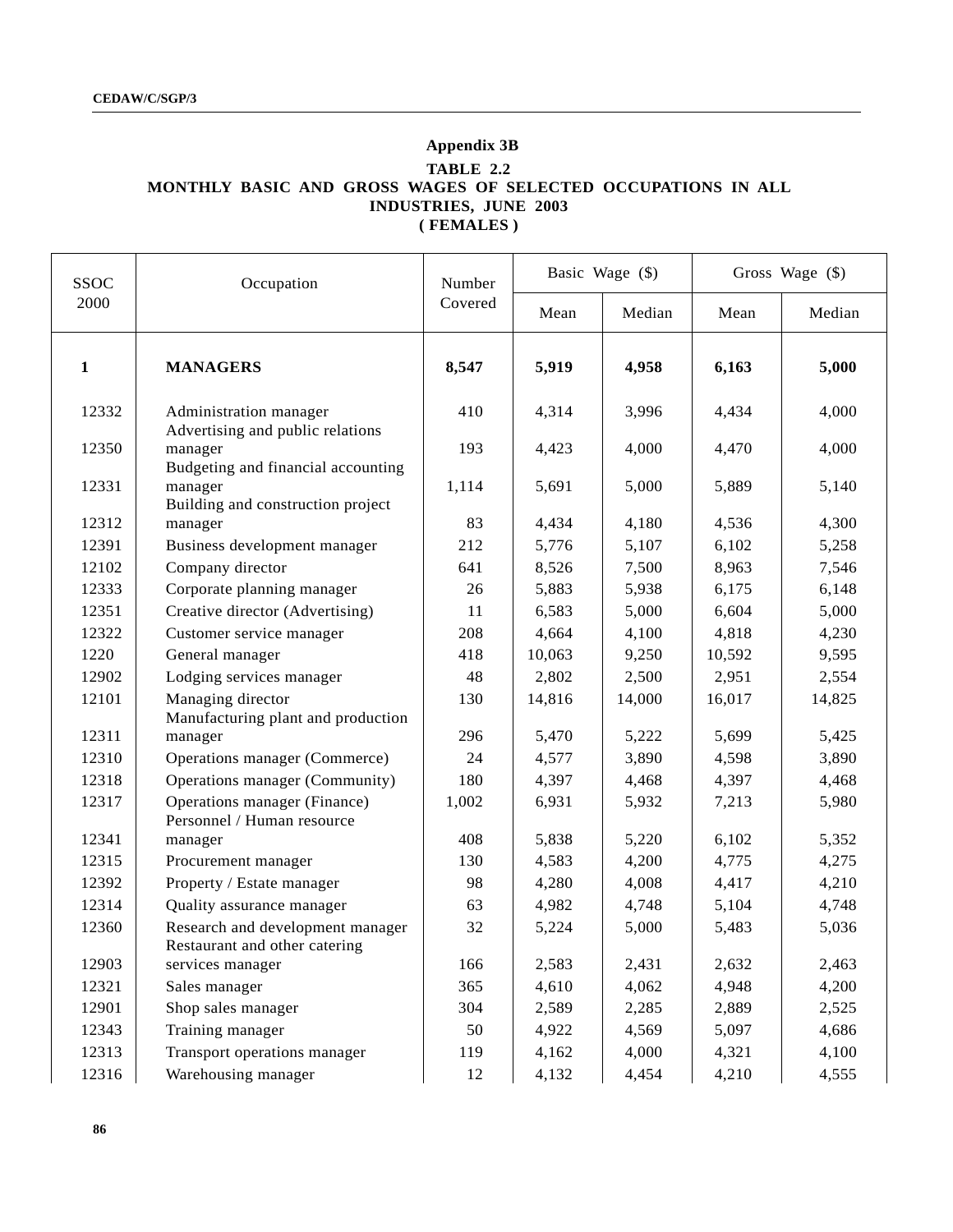|       | <b>PROFESSIONALS</b> | 10,316 | 3,967 | 3,500 | 4,124 | 3,600 |
|-------|----------------------|--------|-------|-------|-------|-------|
| 24101 | Accountant           | 825    | 3,813 | 3,605 | 3.872 | 3,700 |

| <b>SSOC</b> | Occupation                                              | Number<br>Covered | Basic Wage (\$) |        | Gross Wage (\$) |        |
|-------------|---------------------------------------------------------|-------------------|-----------------|--------|-----------------|--------|
| 2000        |                                                         |                   | Mean            | Median | Mean            | Median |
|             |                                                         |                   |                 |        |                 |        |
| 21213       | Actuary                                                 | 13                | 3,859           | 3,625  | 3,981           | 3,741  |
| 24902       | Advertising account executive                           | 57                | 2,667           | 2,504  | 2,804           | 2,655  |
| 29314       | Advertising copywriter                                  | 17                | 3,861           | 3,750  | 3,861           | 3,750  |
| 25011       | Advocate and solicitor                                  | 173               | 5,382           | 5,000  | 5,438           | 5,000  |
| 21455       | Aeronautical engineer                                   | 70                | 3,381           | 3,070  | 3,524           | 3,238  |
| 21331       | Application programmer                                  | 416               | 2,628           | 2,438  | 2,719           | 2,500  |
| 21445       | Audio and video equipment engineer                      | 17                | 2,805           | 2,805  | 2,891           | 2,805  |
| 24102       | Auditor (Accounting)                                    | 569               | 2,900           | 2,400  | 2,934           | 2,400  |
| 21456       | Automotive engineer                                     | 14                | 3,120           | 2,973  | 3,120           | 2,973  |
| 21491       | Biomedical engineer                                     | 14                | 3,308           | 3,155  | 3,403           | 3,240  |
| 21411       | <b>Building</b> architect                               | 72                | 4,190           | 3,800  | 4,377           | 3,825  |
| 21423       | Building construction engineer                          | 49                | 3,012           | 2,800  | 3,155           | 2,800  |
| 24903       | Business management consultant                          | 83                | 4,917           | 4,263  | 5,287           | 4,346  |
| 21461       | Chemical engineer                                       | 12                | 2,848           | 2,800  | 2,975           | 2,800  |
| 21462       | Chemical engineer (Petroleum)                           | 12                | 4,099           | 4,120  | 4,224           | 4,270  |
| 21130       | Chemist                                                 | 81                | 3,225           | 3,000  | 3,413           | 3,155  |
| 21421       | Civil engineer                                          | 63                | 3,187           | 2,750  | 3,250           | 2,900  |
|             | Computer and information systems                        |                   |                 |        |                 |        |
| 21311       | manager                                                 | 459               | 6,668           | 6,443  | 6,786           | 6,500  |
| 21443       | Computer engineer                                       | 289               | 5,576           | 4,740  | 5,960           | 4,977  |
|             | Computer operations and network                         |                   |                 |        |                 |        |
| 21312       | manager                                                 | 48                | 7,150           | 6,980  | 7,221           | 6,980  |
| 24202       | Credit analyst                                          | 41                | 4,339           | 3,880  | 4,437           | 3,880  |
| 21342       | Database administrator                                  | 51                | 3,119           | 2,846  | 3,191           | 3,000  |
| 22221       | Dentist                                                 | 39                | 3,335           | 3,300  | 3,437           | 3,350  |
| 29321       | Editor (Newspapers and periodicals)                     | 150               | 5,648           | 5,120  | 5,839           | 5,262  |
| 21431       | Electrical engineer                                     | 69                | 3,667           | 3,900  | 3,766           | 4,033  |
| 21441       | Electronics engineer                                    | 104               | 3,277           | 3,149  | 3,319           | 3,180  |
| 2936        | Film, stage and related producer,<br>director and actor | 40                | 3,880           | 3,120  | 3,901           | 3,135  |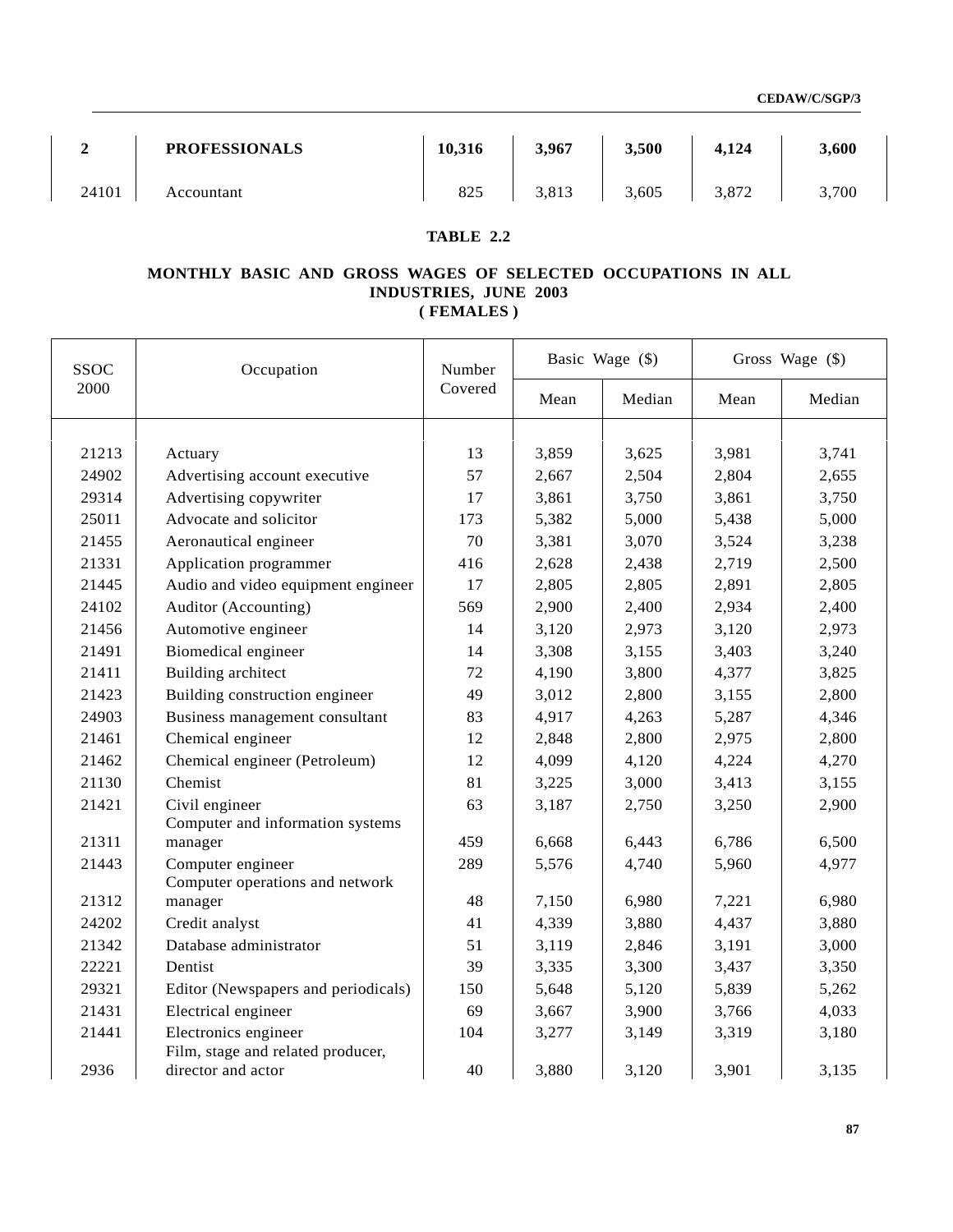| 24201 | Financial analyst               | 214 | 4,584 | 4,179 | 4,743  | 4,240  |
|-------|---------------------------------|-----|-------|-------|--------|--------|
| 21498 | Food and drink technologist     | 27  | 3,784 | 3,350 | 3,834  | 3,350  |
| 22211 | General physician               | 78  | 7,006 | 6,800 | 8,942  | 7,386  |
| 22212 | General surgeon                 | 27  | 9,015 | 8,800 | 13,725 | 13,354 |
| 21192 | Geophysicist                    | 24  | 3,852 | 3,390 | 3,858  | 3,396  |
|       | Industrial health, safety and   |     |       |       |        |        |
| 21493 | environment engineer            | 12  | 3,841 | 3,657 | 3,987  | 3,951  |
|       | Industrial machinery and tools  |     |       |       |        |        |
| 21452 | engineer                        | 24  | 3,307 | 3,110 | 3,397  | 3,245  |
|       | Information technology security |     |       |       |        |        |
| 21392 | specialist                      | 10  | 2.960 | 2,908 | 3,114  | 3,085  |
| 29312 | Journalist                      | 287 | 3.680 | 3,281 | 3,762  | 3,430  |

## **TABLE 2.2**

| <b>SSOC</b> | Occupation                        | Number  | Basic Wage (\$) |        | Gross Wage (\$) |        |
|-------------|-----------------------------------|---------|-----------------|--------|-----------------|--------|
| 2000        |                                   | Covered | Mean            | Median | Mean            | Median |
|             |                                   |         |                 |        |                 |        |
|             | Lawyer (except advocate and       |         |                 |        |                 |        |
| 25012       | solicitor)                        | 50      | 6,129           | 5,384  | 6,283           | 5,384  |
| 25013       | Legal officer                     | 63      | 5,347           | 4,500  | 5,506           | 4,640  |
| 29121       | Librarian                         | 25      | 3,404           | 3,456  | 3,453           | 3,671  |
| 21471       | Manufacturing engineer            | 173     | 3,375           | 3,175  | 3,648           | 3,615  |
| 24901       | Market research analyst           | 79      | 3,854           | 3,506  | 3,913           | 3,506  |
| 21451       | Mechanical engineer               | 81      | 3,367           | 3,032  | 3,501           | 3,220  |
| 21333       | Multi-media programmer            | 15      | 2,317           | 2,208  | 2,344           | 2,208  |
|             | Network and computer systems      |         |                 |        |                 |        |
| 21341       | administrator                     | 111     | 3,324           | 2,980  | 3,449           | 3,010  |
|             | Network systems and data          |         |                 |        |                 |        |
| 21322       | communication analyst             | 102     | 4,008           | 3,873  | 4,108           | 3,926  |
| 21212       | Operations research analyst       | 17      | 3,487           | 3,100  | 3,527           | 3,100  |
| 2224        | Pharmacist                        | 90      | 3,326           | 2,856  | 3,795           | 3,427  |
| 21110       | Physicist                         | 48      | 5,967           | 5,919  | 5,967           | 5,919  |
|             | Power generation and distribution |         |                 |        |                 |        |
| 21432       | engineer                          | 12      | 5,777           | 7,146  | 5,790           | 7,221  |
| 21472       | Production engineer               | 197     | 3,495           | 3,295  | 3,597           | 3,416  |
| 21496       | Quantity surveyor                 | 249     | 2,964           | 2,800  | 2,995           | 2,835  |
| 21444       | Semi-conductor engineer           | 554     | 3,370           | 3,200  | 3,643           | 3,500  |
| 21323       | Software engineer                 | 429     | 3,775           | 3,534  | 3,910           | 3,630  |
| 22222       | Specialised dentist               | 26      | 7,599           | 6,625  | 9,541           | 8,354  |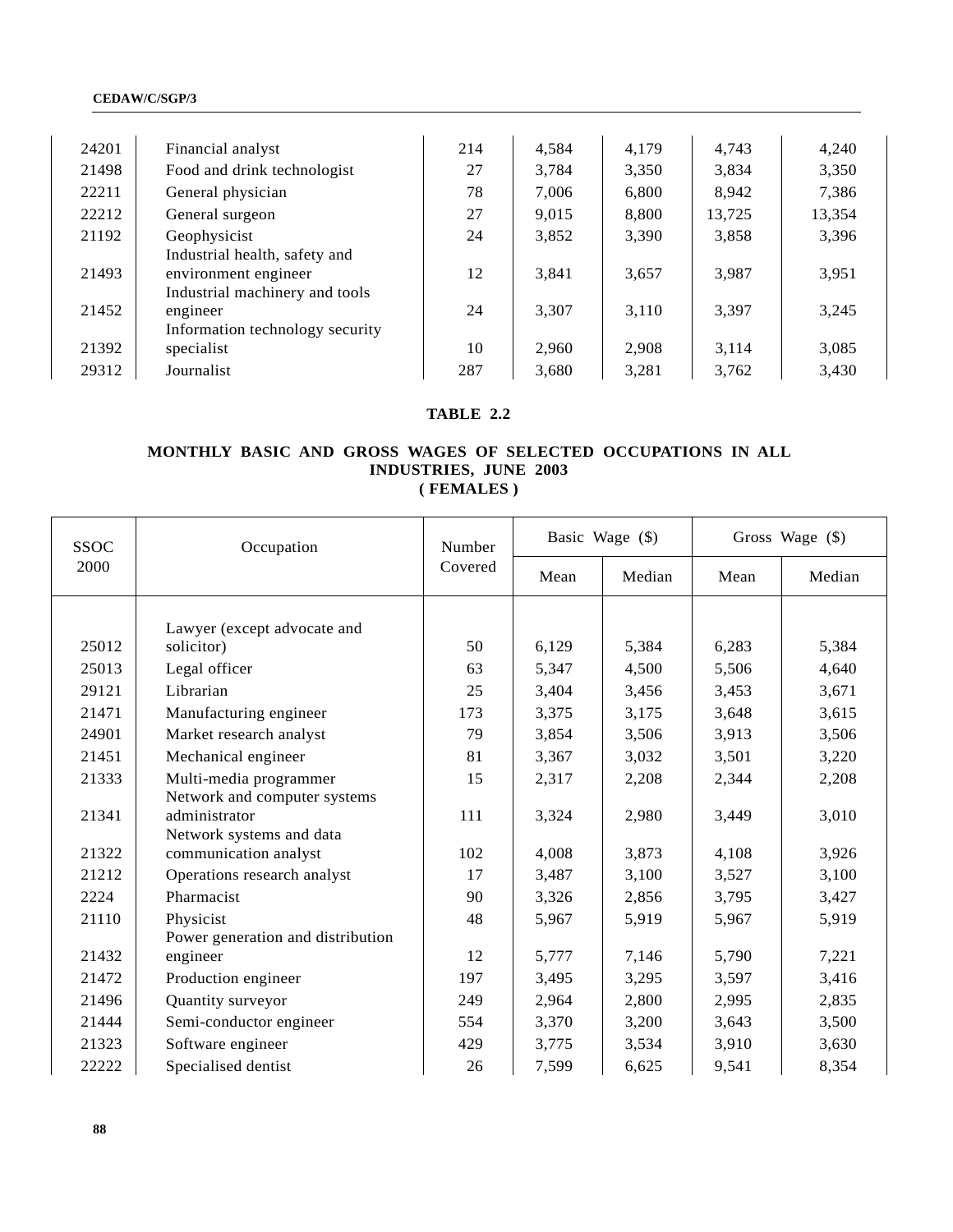| 21422 | Structural engineer                                                | 32     | 3,653 | 3,290 | 3,802 | 3,315 |
|-------|--------------------------------------------------------------------|--------|-------|-------|-------|-------|
| 21321 | Systems designer and analyst                                       | 770    | 3,819 | 3,695 | 3,906 | 3,761 |
| 21332 | Systems programmer                                                 | 88     | 2,784 | 2,518 | 2,859 | 2,795 |
| 23402 | Teacher of the deaf                                                | 17     | 2,103 | 1,800 | 2,103 | 1,800 |
| 23403 | Teacher of the mentally handicapped                                | 16     | 1,423 | 1,392 | 1,423 | 1,392 |
| 21442 | Telecommunications engineer                                        | 225    | 3,678 | 3,464 | 3,740 | 3,496 |
| 24204 | Treasury manager                                                   | 38     | 4,486 | 4,221 | 4,598 | 4,448 |
| 3     | <b>TECHNICIANS AND</b><br><b>ASSOCIATE</b><br><b>PROFESSIONALS</b> | 24,007 | 2,522 | 2,374 | 2,697 | 2,500 |
| 34201 | Advertising salesman                                               | 31     | 2,239 | 2,050 | 2,239 | 2,100 |
| 31242 | Aeronautical engineering technician                                | 19     | 2,763 | 2,456 | 3,258 | 3,080 |
| 34153 | After sales service adviser                                        | 141    | 2,903 | 2,650 | 2,988 | 2,700 |
| 31561 | Air transport service supervisor                                   | 34     | 2,467 | 2,232 | 3,416 | 3,397 |
| 34171 |                                                                    |        |       |       |       |       |

| <b>SSOC</b> | Occupation                        | Number  | Basic Wage (\$) |        | Gross Wage (\$) |        |
|-------------|-----------------------------------|---------|-----------------|--------|-----------------|--------|
| 2000        |                                   | Covered | Mean            | Median | Mean            | Median |
|             |                                   |         |                 |        |                 |        |
| 31275       | Architectural draughtsman         | 123     | 2,557           | 2,420  | 2,637           | 2,609  |
| 34110       | Assistant accountant              | 180     | 2,843           | 2,750  | 2,979           | 2,795  |
|             | Assistant civil and structural    |         |                 |        |                 |        |
| 31001       | engineer                          | 74      | 3,485           | 3,683  | 3,512           | 3,695  |
| 31002       | Assistant electrical engineer     | 42      | 2,257           | 2,127  | 2,363           | 2,154  |
| 31003       | Assistant electronics engineer    | 232     | 2,538           | 2,435  | 2,704           | 2,547  |
| 31006       | Assistant manufacturing engineer  | 55      | 2,218           | 2,095  | 2,347           | 2,168  |
| 31004       | Assistant mechanical engineer     | 59      | 2,320           | 2,142  | 2,738           | 2,382  |
| 32245       | Assistant nurse                   | 445     | 1,998           | 2,027  | 2,222           | 2,222  |
| 31243       | Automotive engineering technician | 17      | 1,954           | 1,750  | 2,075           | 1,922  |
| 31213       | Building technician               | 157     | 2,283           | 2,200  | 2,313           | 2,200  |
| 34161       | Buyer                             | 168     | 2,537           | 2,410  | 2,633           | 2,500  |
| 31251       | Chemical engineering technician   | 16      | 1,877           | 1,638  | 2,477           | 1,892  |
| 31101       | Chemistry technician              | 99      | 1,944           | 1,812  | 2,228           | 2,064  |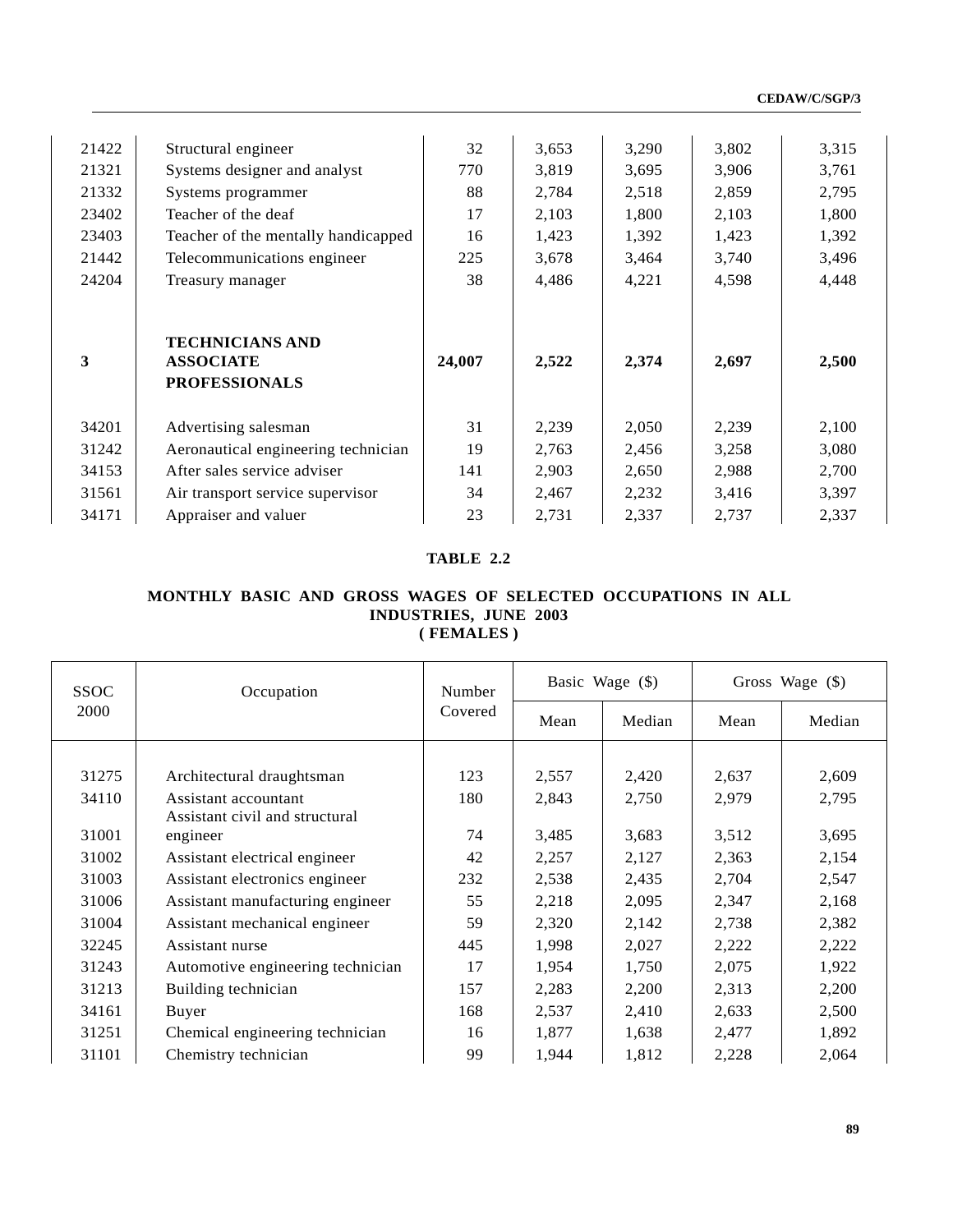|       | Civil and structural engineering     |     |       |       |       |       |
|-------|--------------------------------------|-----|-------|-------|-------|-------|
| 31274 | draughtsman                          | 49  | 2,410 | 2,495 | 2,512 | 2,540 |
| 31211 | Civil engineering technician         | 67  | 2,353 | 2,319 | 2,411 | 2,350 |
| 34203 | Clearing and forwarding agent        | 53  | 2,015 | 1,879 | 2,292 | 2,125 |
| 39511 | Commercial artist                    | 38  | 2,605 | 2,500 | 2,792 | 2,660 |
| 31300 | Computer systems operator            | 132 | 2,161 | 2,006 | 2,531 | 2,450 |
| 31233 | Computer technician                  | 75  | 1,935 | 1,802 | 2,014 | 1,900 |
| 32250 | Dental nurse                         | 46  | 2,139 | 2,053 | 2,392 | 2,270 |
| 32293 | Dental technician                    | 12  | 3,020 | 3,123 | 3,028 | 3,123 |
|       | Dietician and public health          |     |       |       |       |       |
| 3223  | nutritionist                         | 18  | 2,293 | 2,110 | 2,293 | 2,168 |
| 39515 | Display artist                       | 18  | 1,910 | 1,718 | 1,910 | 1,718 |
| 31271 | Draughtsman                          | 55  | 1,936 | 1,891 | 2,044 | 2,000 |
| 31273 | Electrical / Electronics draughtsman | 35  | 2,259 | 2,100 | 2,313 | 2,138 |
| 3122  | Electrical engineering technician    | 56  | 2,301 | 2,226 | 2,525 | 2,493 |
| 31231 | Electronics engineering technician   | 44  | 2,058 | 2,132 | 2,591 | 2,388 |
| 39227 | Executive secretary                  | 942 | 3,571 | 3,400 | 3,635 | 3,469 |
|       | Exhibition / Convention organiser /  |     |       |       |       |       |
| 34191 | co-ordinator                         | 20  | 2,353 | 2,100 | 2,592 | 2,100 |
| 39514 | Fashion and garment designer         | 14  | 1,753 | 1,400 | 1,796 | 1,460 |
| 34123 | Financial futures dealer and broker  | 108 | 4,675 | 3,006 | 7,184 | 5,906 |
| 31611 | Fire and safety officer              | 10  | 2,836 | 3,064 | 3,033 | 3,064 |
| 34122 | Foreign exchange dealer and broker   | 18  | 4,470 | 4,535 | 4,639 | 4,535 |
| 39516 | Graphic designer                     | 113 | 2,139 | 2,000 | 2,231 | 2,050 |
| 32243 | Industrial nurse                     | 36  | 2,956 | 2,872 | 3,324 | 3,197 |
| 34131 | Insurance sales agent and broker     | 139 | 2,591 | 2,435 | 2,841 | 2,650 |

# **TABLE 2.2**

| <b>SSOC</b> | Occupation                        | Number<br>Covered | Basic Wage (\$) |        | Gross Wage $(\$)$ |        |
|-------------|-----------------------------------|-------------------|-----------------|--------|-------------------|--------|
| 2000        |                                   |                   | Mean            | Median | Mean              | Median |
|             |                                   |                   |                 |        |                   |        |
| 34132       | Insurance underwriter             | 36                | 3,559           | 3,052  | 3,593             | 3,262  |
| 39512       | Interior designer                 | 16                | 2.460           | 2.036  | 2,500             | 2,103  |
| 39221       | Management executive              | 6.215             | 2.954           | 2,630  | 3,065             | 2,785  |
|             | Manufacturing engineering         |                   |                 |        |                   |        |
| 31261       | technician                        | 33                | 1.487           | 1.329  | 1.838             | 1,620  |
| 31272       | Mechanical draughtsman            | 34                | 2.404           | 2,373  | 2.704             | 2,723  |
| 31241       | Mechanical engineering technician | 62                | 1,822           | 1,768  | 2,032             | 2,018  |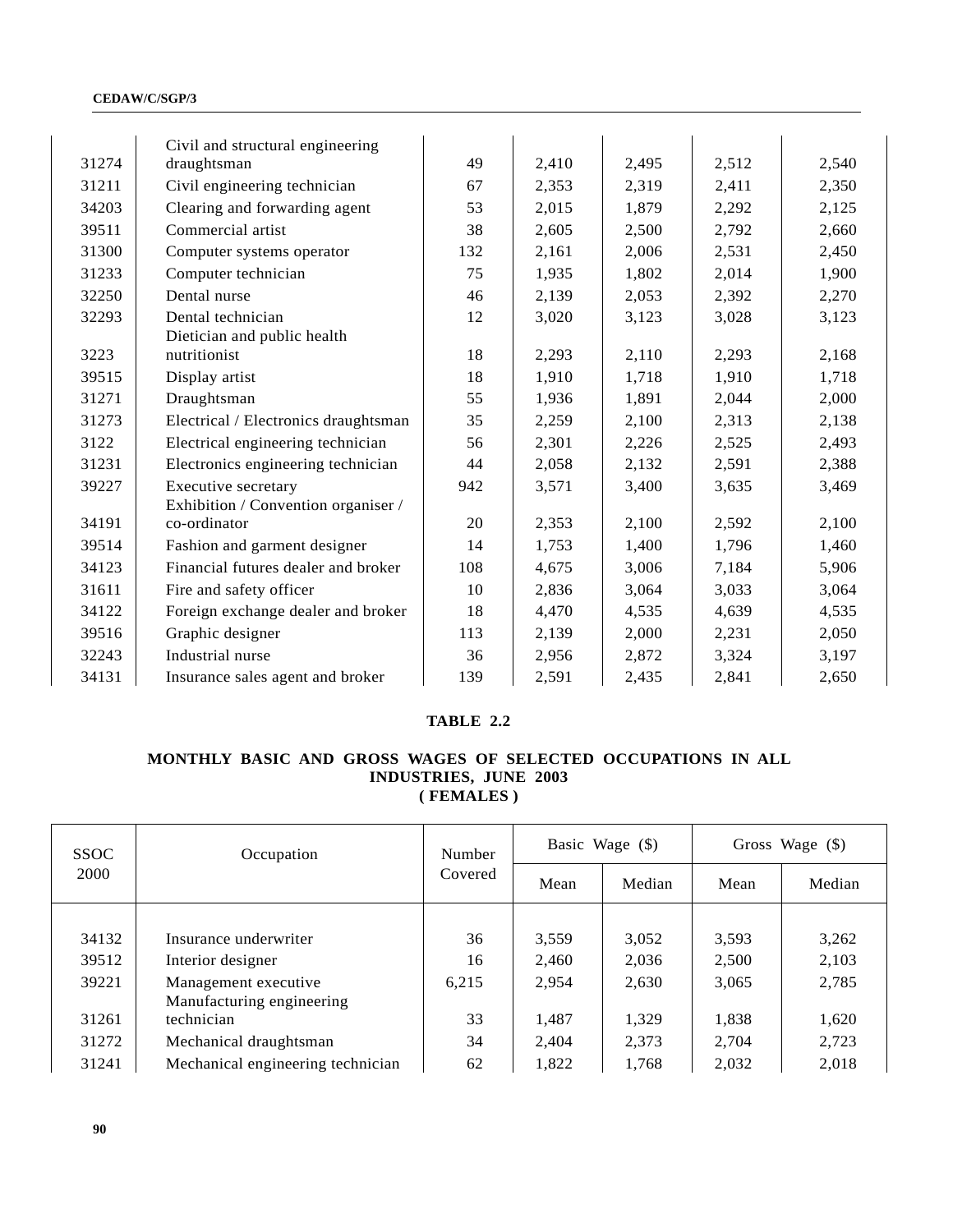| 32281 | Medical diagnostic radiographer      | 37    | 3,651 | 3,622 | 3,864 | 3,930 |
|-------|--------------------------------------|-------|-------|-------|-------|-------|
| 32111 | Medical science technician           | 128   | 2,263 | 1,974 | 2,400 | 2,152 |
| 39303 | Medical social worker                | 34    | 3,107 | 2,852 | 3,194 | 2,852 |
| 32284 | Medical X-ray technician             | 11    | 3,420 | 4,178 | 3,523 | 4,278 |
| 32244 | Midwife                              | 16    | 2,346 | 2,290 | 2,458 | 2,296 |
| 31562 | MRT service supervisor               | 14    | 1,991 | 1,851 | 2,259 | 2,264 |
| 32222 | Occupational therapist               | 29    | 2,645 | 2,550 | 2,652 | 2,550 |
| 32212 | Optician                             | 10    | 2,088 | 2,170 | 2,234 | 2,373 |
| 32211 | Optometrist                          | 27    | 2,487 | 2,430 | 2,796 | 2,775 |
| 39222 | Personnel / Human resource officer   | 670   | 3,029 | 2,820 | 3,086 | 2,900 |
| 32270 | Pharmaceutical assistant / dispenser | 283   | 1,131 | 972   | 1,214 | 1,059 |
| 31411 | Photographer                         | 16    | 2,875 | 2,754 | 2,889 | 2,754 |
| 31102 | Physics technician                   | 166   | 3,091 | 3,095 | 3,091 | 3,095 |
| 32221 | Physiotherapist                      | 58    | 2,753 | 2,705 | 2,781 | 2,718 |
| 31612 | Premises maintenance officer         | 27    | 1,897 | 1,800 | 1,969 | 1,900 |
| 33110 | Pre-primary education teacher        | 2,399 | 1,123 | 1,061 | 1,132 | 1,073 |
| 31262 | Production engineering technician    | 132   | 2,175 | 2,102 | 2,446 | 2,347 |
| 39513 | Products designer                    | 28    | 2,394 | 2,224 | 2,509 | 2,435 |
| 32241 | Professional nurse                   | 1,458 | 2,601 | 2,418 | 2,927 | 2,756 |
| 39225 | Public relations officer             | 107   | 2,592 | 2,331 | 2,629 | 2,362 |
| 34162 | Purchasing agent                     | 534   | 2,634 | 2,471 | 2,725 | 2,528 |
| 31265 | Quality assurance technician         | 126   | 1,847 | 1,737 | 2,085 | 1,919 |
| 31298 | Quantity surveying technician        | 50    | 2,059 | 2,062 | 2,074 | 2,090 |
| 39212 | Research officer                     | 10    | 2,615 | 2,317 | 2,624 | 2,318 |
| 31563 | Road transport service supervisor    | 28    | 2,363 | 2,260 | 2,484 | 2,328 |
| 39228 | Sales and marketing executive        | 966   | 2,621 | 2,500 | 2,701 | 2,551 |
| 34152 | Sales representative                 | 140   | 2,082 | 1,900 | 2,865 | 2,918 |
|       | (Medical and pharmaceutical          |       |       |       |       |       |
|       | products)                            |       |       |       |       |       |
| 34151 | Sales representative (Technical)     | 421   | 2,719 | 2,600 | 3,751 | 2,970 |
| 34121 | Securities dealer and broker         | 123   | 3,226 | 2,500 | 3,812 | 2,700 |
| 31234 | Semi-conductor technician            | 146   | 1,937 | 1,895 | 2,175 | 2,113 |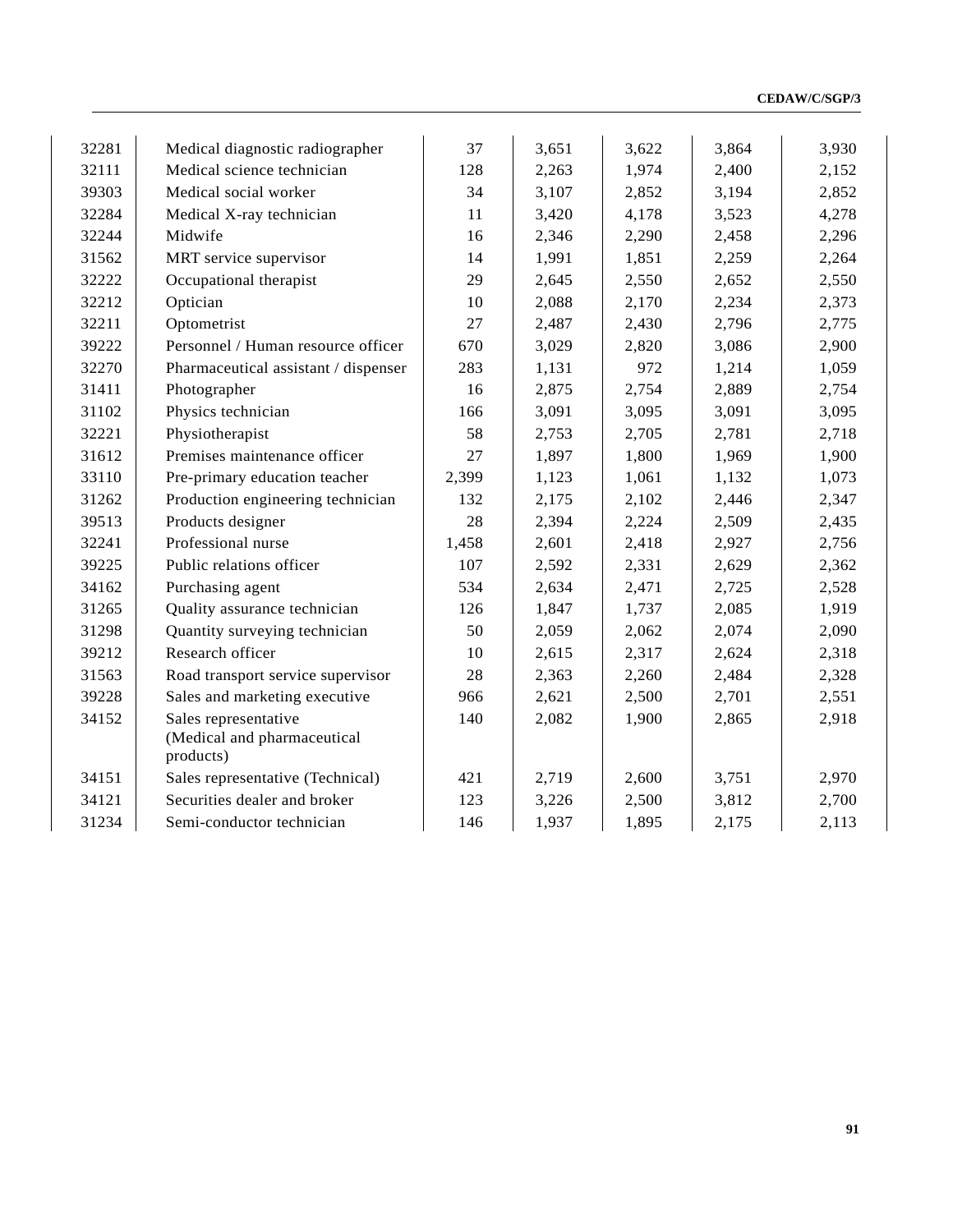| <b>SSOC</b> | Occupation                                                      | Number  | Basic Wage (\$) |        | Gross Wage (\$) |        |
|-------------|-----------------------------------------------------------------|---------|-----------------|--------|-----------------|--------|
| 2000        |                                                                 | Covered | Mean            | Median | Mean            | Median |
|             |                                                                 |         |                 |        |                 |        |
| 39301       | Social worker                                                   | 51      | 2,024           | 2,000  | 2,126           | 2,011  |
| 32242       | Specialised nurse                                               | 61      | 3,674           | 3,550  | 3,841           | 3,826  |
| 31212       | Structural engineering technician<br>Telecommunications service | 11      | 2,431           | 2,263  | 2,455           | 2,263  |
| 31421       | supervisor                                                      | 14      | 2,298           | 2,047  | 2,543           | 2,245  |
| 31232       | Telecommunications technician                                   | 321     | 2,077           | 2,100  | 2,216           | 2,203  |
| 39223       | Training officer                                                | 127     | 2,801           | 2,674  | 2,951           | 2,795  |
|             |                                                                 |         |                 |        |                 |        |
|             |                                                                 |         |                 |        |                 |        |
| 4           | <b>CLERICAL WORKERS</b>                                         | 25,432  | 1,718           | 1,645  | 1,872           | 1,786  |
|             |                                                                 |         |                 |        |                 |        |
| 42224       | Airport receptionist / clerk                                    | 765     | 1,406           | 1,347  | 1,814           | 1,746  |
| 41303       | Audit clerk                                                     | 74      | 1,512           | 1,500  | 1,594           | 1,549  |
| 42121       | Bank teller                                                     | 76      | 1,591           | 1,559  | 1,880           | 1,803  |
| 41305       | <b>Billing</b> clerk                                            | 220     | 1,602           | 1,549  | 1,756           | 1,640  |
| 41301       | Bookkeeper                                                      | 22      | 1,864           | 1,760  | 1,899           | 1,851  |
| 42111       | Cashier                                                         | 1,207   | 1,074           | 974    | 1,226           | 1,109  |
| 41000       | Clerical supervisor                                             | 1,677   | 2,135           | 1,947  | 2,436           | 2,265  |
| 42225       | Customer service clerk                                          | 2,423   | 1,653           | 1,600  | 1,864           | 1,787  |
| 41130       | Data entry operator                                             | 140     | 1,251           | 1,221  | 1,377           | 1,347  |
| 41421       | Data processing control clerk                                   | 68      | 1,699           | 1,686  | 1,870           | 1,874  |
| 41205       | Filing clerk                                                    | 56      | 1,469           | 1,405  | 1,528           | 1,486  |
| 42222       | Hotel receptionist                                              | 113     | 1,095           | 1,005  | 1,339           | 1,267  |
| 41203       | Insurance / Underwriting clerk                                  | 90      | 1,865           | 1,728  | 2,000           | 1,868  |
| 41302       | Ledger and accounts clerk                                       | 2,650   | 1,838           | 1,800  | 1,940           | 1,856  |
| 41202       | Legal clerk                                                     | 75      | 1,843           | 1,800  | 1,940           | 1,888  |
| 41204       | Library clerk                                                   | 72      | 1,369           | 1,328  | 1,461           | 1,434  |
| 41521       | Material planning clerk                                         | 176     | 1,757           | 1,605  | 1,977           | 1,866  |
| 42223       | Medical / Dental receptionist                                   | 546     | 1,378           | 1,338  | 1,525           | 1,429  |
| 42112       | Office cashier                                                  | 45      | 1,268           | 1,160  | 1,520           | 1,318  |
| 41201       | Office clerk                                                    | 5,673   | 1,634           | 1,589  | 1,729           | 1,665  |
| 41206       | Personnel / Human resource clerk                                | 527     | 1,735           | 1,700  | 1,814           | 1,766  |
| 41522       | Production planning clerk                                       | 285     | 1,711           | 1,650  | 1,931           | 1,918  |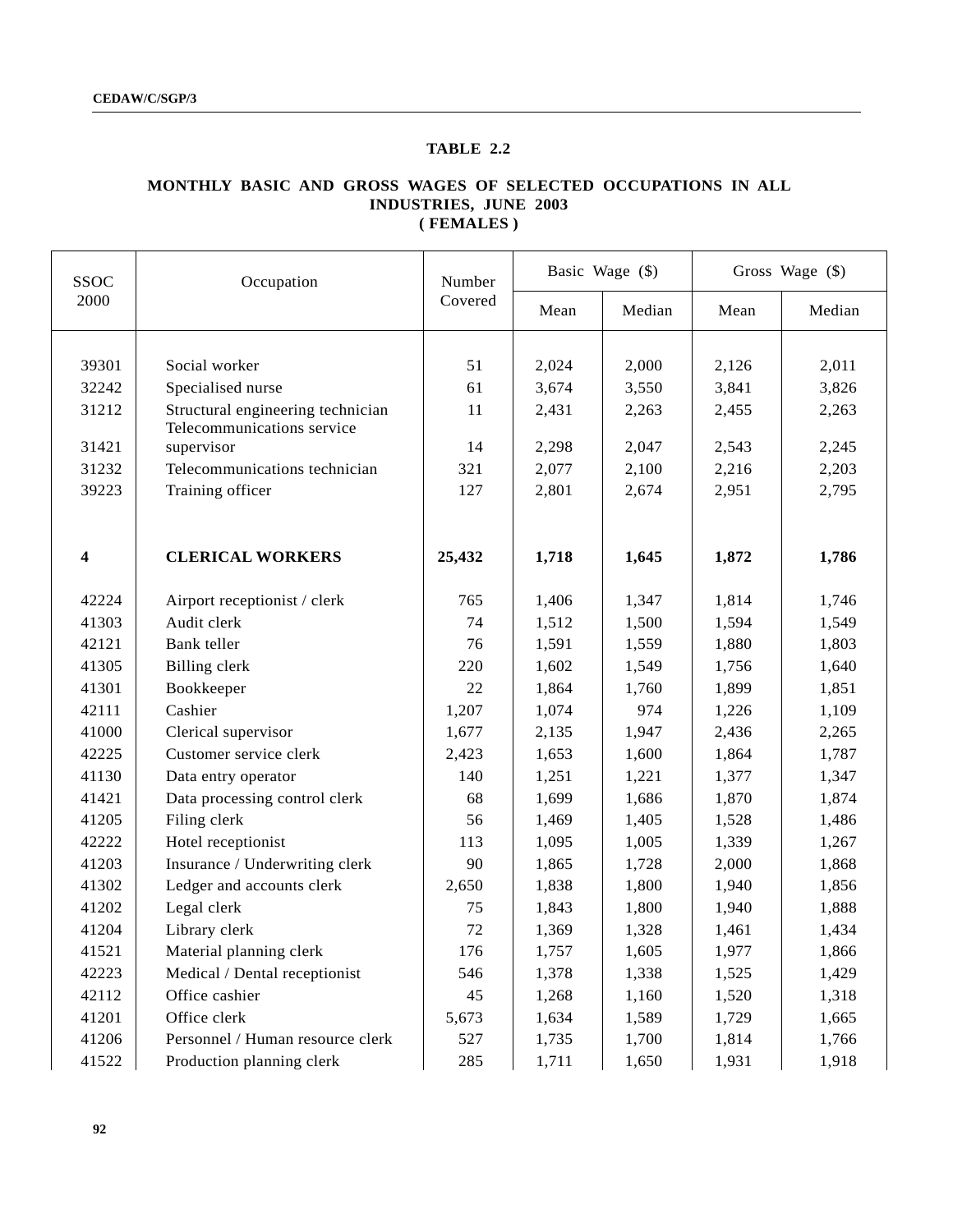| 42221 | Receptionist     | 615  | 1.482 | 1.450 | 1,539 | .500  |
|-------|------------------|------|-------|-------|-------|-------|
| 41111 | Secretary        | .982 | 2,471 | 2,441 | 2,543 | 2,500 |
| 41306 | Securities clerk | 31   | l.810 | .740  | .,858 | 744ء  |
| 41511 | Shipping clerk   | 376  | 1.742 | 654   | 1,878 | 1,812 |

| SSOC  | Occupation                                  | Number  | Basic Wage (\$) |        | Gross Wage (\$) |        |
|-------|---------------------------------------------|---------|-----------------|--------|-----------------|--------|
| 2000  |                                             | Covered | Mean            | Median | Mean            | Median |
|       |                                             |         |                 |        |                 |        |
| 4141  | Statistical clerk                           | 62      | 2,047           | 2,000  | 2,092           | 2,056  |
| 41512 | Stock records clerk                         | 236     | 1,690           | 1,628  | 1,848           | 1,715  |
| 41513 | Storekeeper                                 | 183     | 1,436           | 1,403  | 1,672           | 1,595  |
| 4223  | Telephone operator                          | 189     | 1,315           | 1,450  | 1,559           | 1,634  |
| 42210 | Travel agency and related clerk             | 154     | 1,619           | 1,526  | 1,671           | 1,561  |
| 41122 | Typist                                      | 136     | 1,411           | 1,280  | 1,508           | 1,362  |
| 41304 | Wages clerk                                 | 36      | 1,700           | 1,700  | 1,869           | 1,870  |
|       |                                             |         |                 |        |                 |        |
|       | <b>SERVICE WORKERS AND</b>                  |         |                 |        |                 |        |
| 5     | <b>SHOP AND</b>                             | 9,932   | 1,226           | 1,207  | 1,524           | 1,450  |
|       | <b>MARKET SALES WORKERS</b>                 |         |                 |        |                 |        |
|       |                                             |         |                 |        |                 |        |
| 51113 | Cabin attendant / steward                   | 2,502   | 1,381           | 1,300  | 1,891           | 1,787  |
| 51230 | Captain / Waiter supervisor<br>(Restaurant) | 646     | 1,468           | 1,461  | 1,468           | 1,602  |
| 51391 | Child-care worker                           | 11      | 1,366           | 1,215  | 1,437           | 1,230  |
| 51220 | Cook                                        | 699     | 1,199           | 1,068  | 1,368           | 1,261  |
| 51311 | Hair stylist / Hairdresser                  | 44      | 1,426           | 1,475  | 1,633           | 1,530  |
| 51212 | House steward                               | 12      | 1,354           | 1,006  | 1,592           | 1,201  |
|       | Housekeeper (Hotels and other               |         |                 |        |                 |        |
| 51211 | establishments)                             | 139     | 1,624           | 1,454  | 1,972           | 1,753  |
| 5150  | Mail distribution worker                    | 49      | 1,340           | 1,250  | 1,470           | 1,453  |
| 51392 | Masseur (Non-medical)                       | 51      | 1,186           | 1,000  | 1,746           | 1,901  |
| 51440 | Private security guard                      | 114     | 946             | 897    | 1,264           | 1,184  |
| 52103 | Sales demonstrator                          | 91      | 1,056           | 1,010  | 1,511           | 1,393  |
| 52101 | Sales supervisor                            | 1,009   | 1,427           | 1,405  | 1,678           | 1,614  |
| 52102 | Shop sales assistant                        | 2,374   | 1,024           | 942    | 1,416           | 1,212  |
| 52105 | Telemarketer                                | 32      | 1,563           | 1,419  | 1,675           | 1,568  |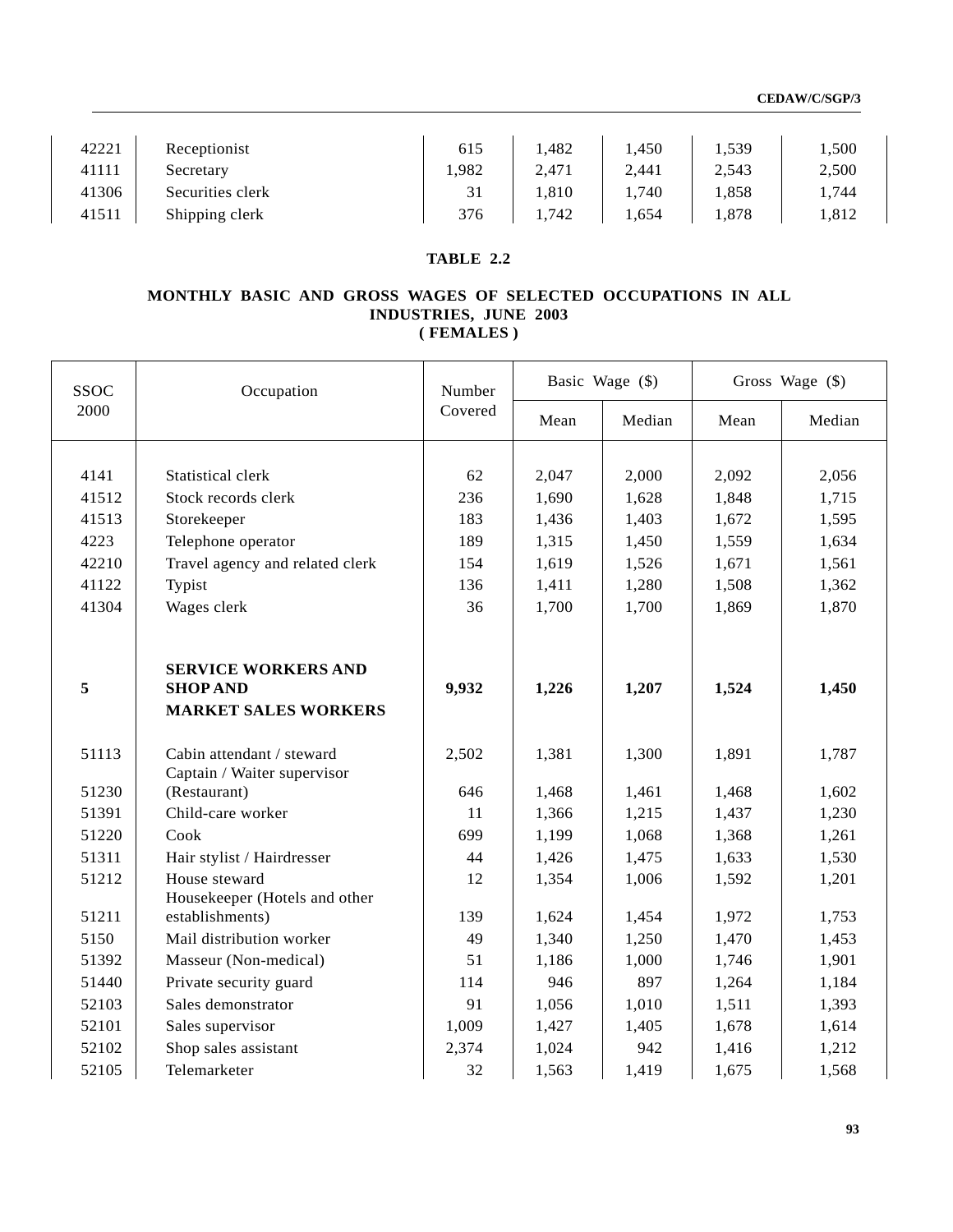| 51131<br>51231 | Tourist guide<br>Waiter                                             | 11<br>340 | 1,287<br>988 | 1,231<br>987 | 1,287<br>1,129 | 1,231<br>1,114 |
|----------------|---------------------------------------------------------------------|-----------|--------------|--------------|----------------|----------------|
| 7              | <b>PRODUCTION</b><br><b>CRAFTSMEN AND</b><br><b>RELATED WORKERS</b> | 1,639     | 1,326        | 1,286        | 1,629          | 1,535          |
| 72314          | Aircraft engine mechanic                                            | 38        | 1,738        | 1,676        | 2,072          | 1,977          |

## **TABLE 2.2**

| <b>SSOC</b> | Occupation                                                                  | Number  | Basic Wage (\$) |        | Gross Wage (\$) |        |
|-------------|-----------------------------------------------------------------------------|---------|-----------------|--------|-----------------|--------|
| 2000        |                                                                             | Covered | Mean            | Median | Mean            | Median |
|             |                                                                             |         |                 |        |                 |        |
|             | Baker, pastry-cook and                                                      |         |                 |        |                 |        |
| 7412        | confectionery maker                                                         | 35      | 1,123           | 1,037  | 1,276           | 1,203  |
| 72440       | Computer and related electronic<br>equipment mechanic                       | 28      | 1,498           | 1,430  | 1,709           | 1,630  |
|             | Electrical lift, escalator and related                                      |         |                 |        |                 |        |
| 72412       | equipment fitter                                                            | 11      | 1,089           | 1,215  | 1,150           | 1,296  |
| 72413       | Electrician                                                                 | 30      | 1,577           | 1,506  | 1,670           | 1,535  |
| 7242        | Electronics fitter                                                          | 196     | 1,429           | 1,415  | 1,887           | 1,769  |
|             | Industrial and office machinery                                             |         |                 |        |                 |        |
| 72313       | mechanic                                                                    | 144     | 1,391           | 1,323  | 1,750           | 1,669  |
| 73131       | Jewellery worker                                                            | 13      | 1,032           | 930    | 1,593           | 1,652  |
| 74404       | Leather goods maker / assembler                                             | 10      | 922             | 890    | 1,083           | 1,046  |
| 7411        | Meat and fish preparer                                                      | 60      | 989             | 954    | 1,123           | 1,051  |
|             | Precision instrument maker,                                                 |         |                 |        |                 |        |
| 73113       | assembler and repairer                                                      | 189     | 1,522           | 1,513  | 2,138           | 2,001  |
| 7333        | Printing engraver and etcher                                                | 11      | 1,325           | 1,270  | 1,405           | 1,355  |
|             | Refrigeration and air-conditioning                                          |         |                 |        |                 |        |
| 72325       | plant installer                                                             | 87      | 1,352           | 1,364  | 1,799           | 1,756  |
| 74000       | Supervisor and general foreman<br>(Food processing, woodworking,<br>textile | 267     | 1,296           | 1,200  | 1,458           | 1,345  |
|             | and related trades)                                                         |         |                 |        |                 |        |
| 72000       | Supervisor and general foreman<br>(Metal, machinery and related<br>trades)  | 35      | 2,360           | 2,371  | 2,663           | 2,810  |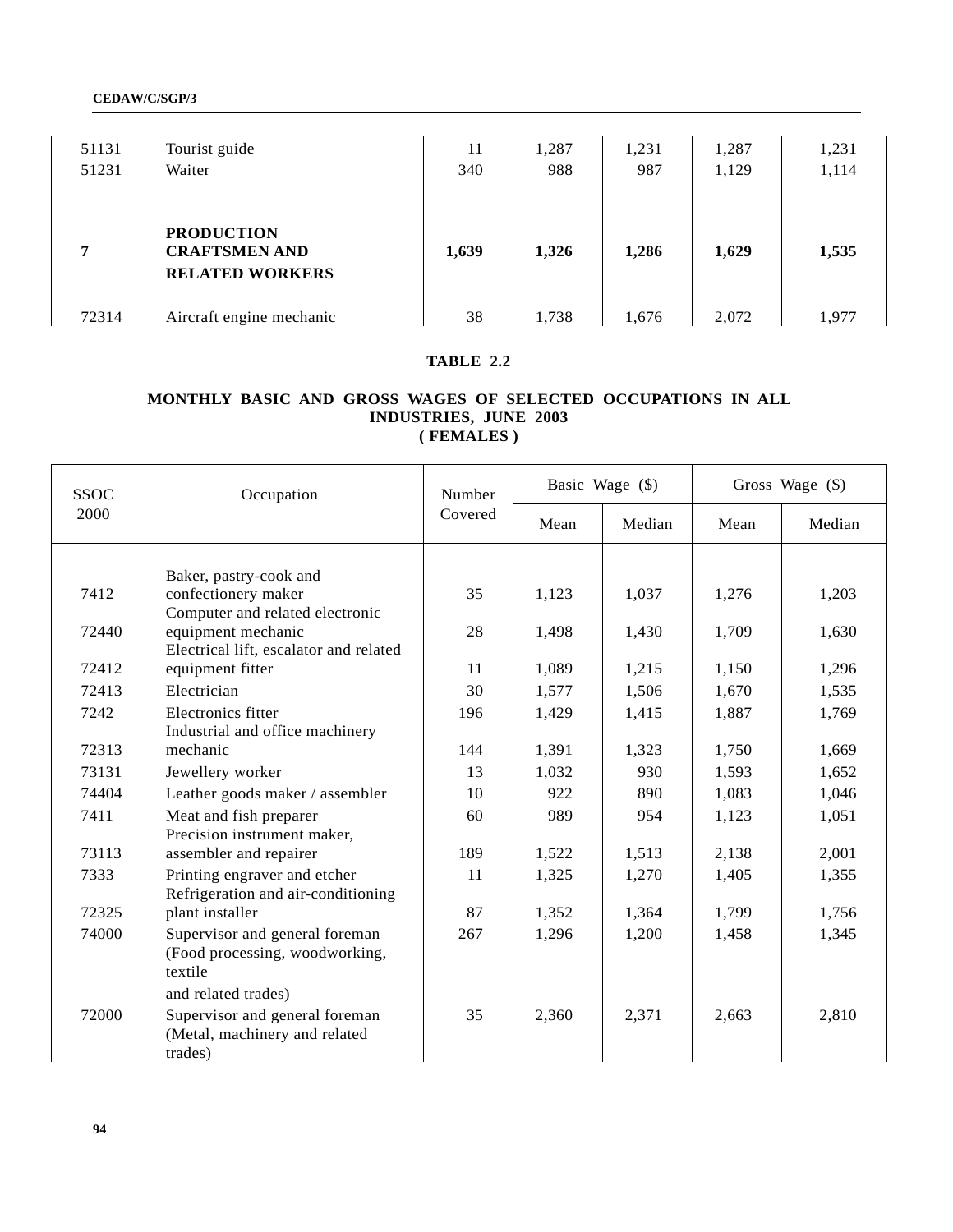| 73000 | Supervisor and general foreman<br>(Precision, handicraft, printing and      | 11     | 1,634 | 1,600 | 1,765 | 1,618 |
|-------|-----------------------------------------------------------------------------|--------|-------|-------|-------|-------|
| 7432  | related trades)<br>Textile, leather and related pattern<br>maker and cutter | 34     | 1,275 | 1,144 | 1,456 | 1,346 |
| 8     | PLANT AND MACHINE<br><b>OPERATORS</b><br><b>AND ASSEMBLERS</b>              | 13,175 | 991   | 921   | 1,333 | 1,224 |
| 83244 | Airport mobile equipment driver<br>Automated assembly line and              | 27     | 1,323 | 1,399 | 1,701 | 1,705 |
| 81700 | industrial robot operator<br>Bookbinding and related machine                | 23     | 681   | 680   | 1,050 | 1,041 |
| 8252  | operator                                                                    | 217    | 951   | 937   | 1,147 | 943   |
| 83230 | Bus driver                                                                  | 193    | 1,277 | 1,269 | 2,056 | 2,083 |
| 8150  | Chemical processing plant operator<br>Electrical / Electronic products      | 26     | 1,428 | 1,265 | 1,775 | 1,680 |
| 82821 | quality                                                                     | 615    | 1,080 | 1,110 | 1,392 | 1,366 |
| 82811 | checker and tester<br>Electrical equipment / component<br>assembler         | 20     | 1,145 | 1,115 | 1,273 | 1,235 |

| <b>SSOC</b><br>2000 | Occupation                            | Number  | Basic Wage (\$) |        | Gross Wage $(\$)$ |        |
|---------------------|---------------------------------------|---------|-----------------|--------|-------------------|--------|
|                     |                                       | Covered | Mean            | Median | Mean              | Median |
|                     | Electronic equipment / component      |         |                 |        |                   |        |
| 82812               | assembler                             | 8,119   | 941             | 903    | 1,275             | 1,196  |
| 82221               | Electro-plater                        | 16      | 1,314           | 1,355  | 1,966             | 2,068  |
|                     | Food and related products machine     |         |                 |        |                   |        |
| 827                 | operator                              | 223     | 1,009           | 1,000  | 1,275             | 1,220  |
|                     | Machine supervisor and general        |         |                 |        |                   |        |
| 82000               | foreman                               | 342     | 2,173           | 1,918  | 2,520             | 2,353  |
|                     | Mechanical products quality checker   |         |                 |        |                   |        |
| 82822               | and tester                            | 142     | 960             | 833    | 1,416             | 1,291  |
| 8124                | Metal drawer and extruder             | 16      | 926             | 910    | 1,165             | 960    |
|                     | Metal melter, caster and rolling mill |         |                 |        |                   |        |
| 8122                | operator                              | 10      | 844             | 779    | 1,525             | 1,441  |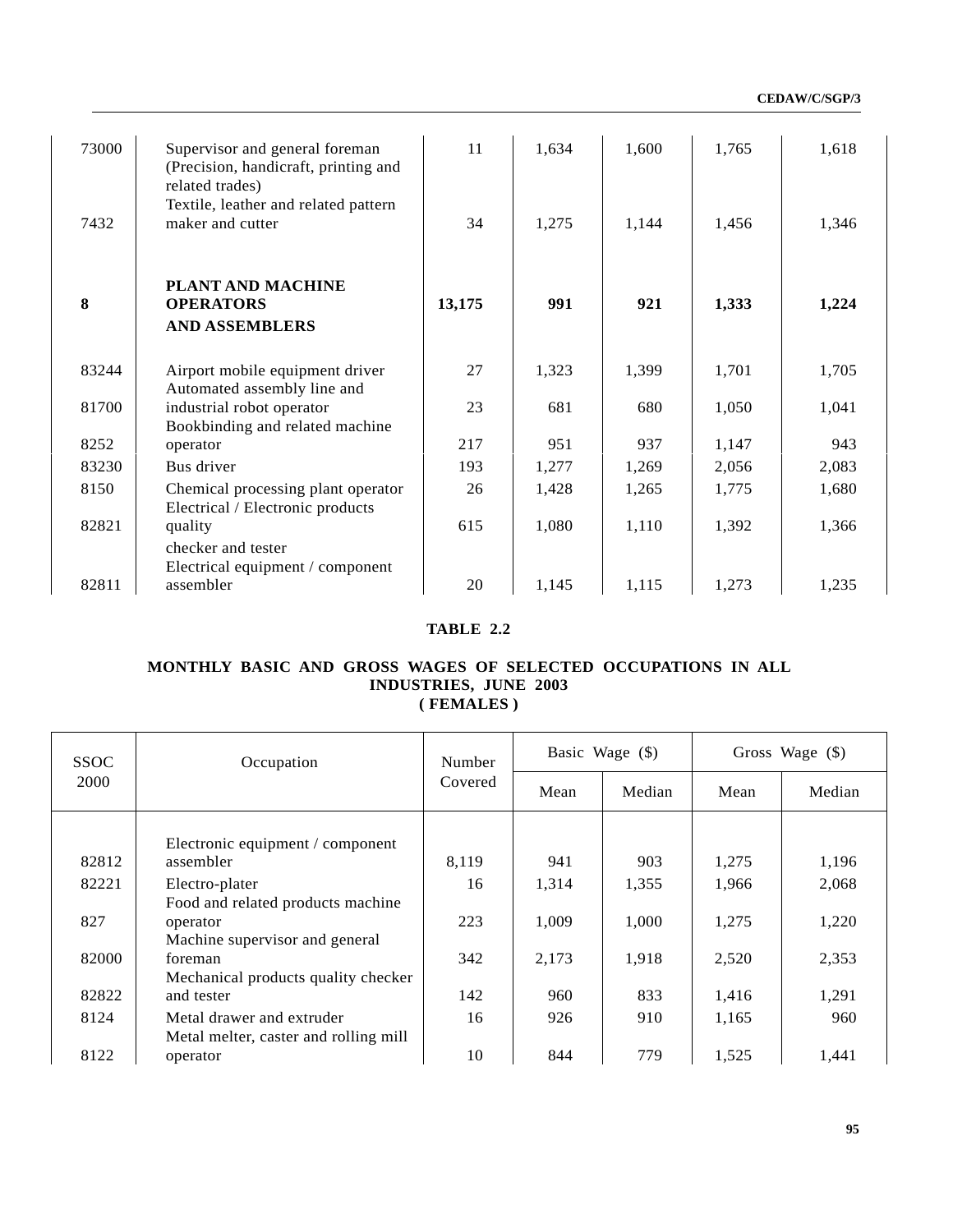|       | Metalworking machine setter-                |       |       |       |       |       |
|-------|---------------------------------------------|-------|-------|-------|-------|-------|
| 82111 | operator                                    | 250   | 1,005 | 930   | 1,354 | 1,255 |
|       | Paper and paperboard products               |       |       |       |       |       |
| 8253  | machine operator                            | 70    | 1,036 | 1,007 | 1,275 | 1,265 |
| 8143  | Papermaking plant operator                  | 12    | 963   | 919   | 1,343 | 1,340 |
| 82210 | Pharmaceutical and toiletry products        | 539   | 904   | 896   | 1,354 | 1,281 |
|       | machine operator                            |       |       |       |       |       |
|       | Photographic products machine               |       |       |       |       |       |
| 82230 | operator                                    | 38    | 1,152 | 1,127 | 1,232 | 1,216 |
| 82320 | Plastic product machine operator            | 916   | 748   | 700   | 1,080 | 994   |
|       | Precision grinding machine setter-          |       |       |       |       |       |
| 82117 | operator                                    | 28    | 901   | 695   | 1,372 | 1,172 |
| 82510 | Printing machine operator                   | 144   | 1,654 | 1,814 | 1,927 | 2,047 |
| 8231  | Rubber products machine operator            | 61    | 779   | 698   | 1,025 | 911   |
| 8263  | Sewing and embroidering machine             | 111   | 923   | 887   | 1,130 |       |
|       | operator                                    |       |       |       |       | 1,043 |
| 83242 | Trailer-truck driver                        | 11    | 1,163 | 1,100 | 1,616 | 1,518 |
| 82223 | Wire-coating machine operator               | 24    | 1,220 | 1,247 | 1,815 | 1,801 |
|       |                                             |       |       |       |       |       |
| 9     | <b>CLEANERS, LABOURERS AND</b>              | 5,883 | 934   | 884   | 1,084 | 1,002 |
|       | <b>RELATED WORKERS</b>                      |       |       |       |       |       |
|       |                                             |       |       |       |       |       |
| 91303 | Aircraft cleaner                            | 275   | 1,170 | 1,186 | 1,556 | 1,539 |
| 92031 | Building caretaker / Watchman               | 19    | 979   | 880   | 1,047 | 880   |
| 92024 | Car park attendant                          | 15    | 989   | 824   | 1,160 | 1,035 |
|       | Cleaner in office and industrial            |       |       |       |       |       |
| 9129  | establishment                               | 2,468 | 797   | 710   | 879   | 800   |
| 93300 | Construction labourer and related<br>worker | 109   | 679   | 618   | 695   | 618   |
| 91223 | Food and drink stall assistant              | 65    | 964   | 945   | 1,019 | 1,000 |
| 93414 | Godown labourer                             | 81    |       |       | 1,740 |       |
|       |                                             |       | 1,341 | 1,330 |       | 1,667 |
| 93901 | Hand packer                                 | 288   | 879   | 876   | 999   | 1,013 |
| 92023 | Hospital attendant                          | 291   | 1,157 | 1,130 | 1,256 | 1,233 |
| 91222 | Kitchen assistant                           | 907   | 1,085 | 1,052 | 1,297 | 1,260 |

**TABLE 2.2**

| <b>SSOC</b><br>2000 | Occupation           | Number<br>Covered | Basic Wage (\$) |        | Gross Wage (\$) |        |
|---------------------|----------------------|-------------------|-----------------|--------|-----------------|--------|
|                     |                      |                   | Mean            | Median | Mean            | Median |
| 92022               | Laboratory attendant | 45                | 1,241           | 1,197  | 1,304           | 1,281  |